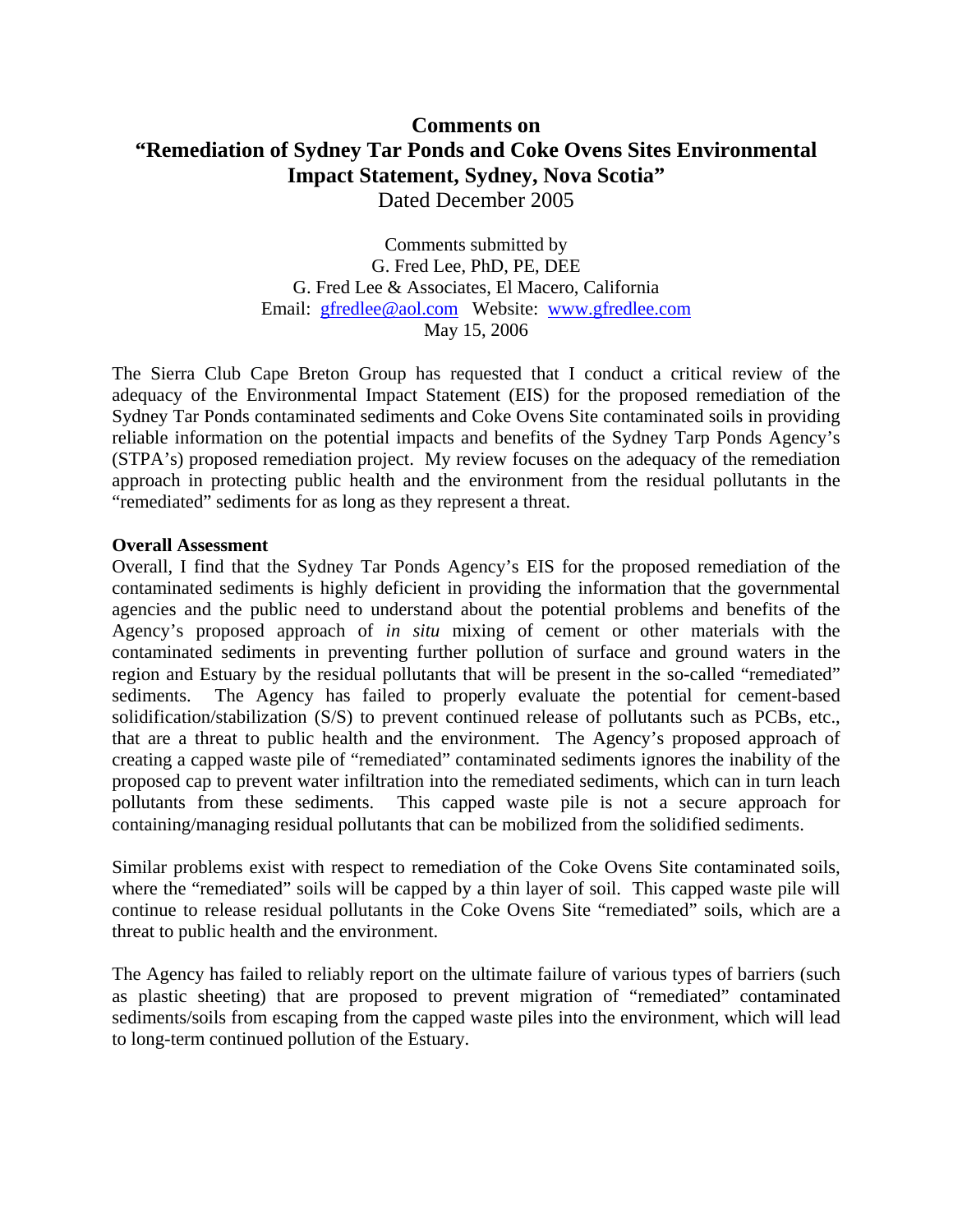#### **Qualifications to Provide Comments**

The expertise needed to critically review the proposed Sydney Tar Ponds and Coke Ovens Site sediment/soils remediation approach includes an in-depth knowledge of leaching from aquatic sediments and treated wastes; solidification/stabilization of wastes; landfill design, operation, maintenance and monitoring; impacts of pollutants on public health and the environment; environmental engineering; aquatic chemistry; biology and related areas. These are all areas in which I have been involved throughout most of my 45-year professional career.

I obtained a BA degree from San Jose State College in San Jose, California, in 1955. I obtained a Master of Science in Public Health (MSPH) from the University of North Carolina, Chapel Hill, School of Public Health in 1957. I obtained a PhD degree in Environmental Engineering from Harvard University in 1960. My areas of expertise include water supply water quality; water and wastewater treatment; water pollution control for groundwaters and for fresh and marine surface waters; and solid and hazardous chemical/waste impact investigation and management.

After obtaining my PhD degree in 1960, for 30 years I held university professorial positions at several US universities, including for 13 years at the University of Wisconsin, Madison. During my university graduate-level teaching and research career I conducted about \$5 million in research and published about 500 papers and reports on this research. One of the areas of my research was studies on the ability of compacted clay and plastic sheeting (HDPE) landfill liners and caps to prevent moisture and landfill leachate from passing through them for as long as the wastes in a landfill/capped waste pile are a threat to pollute groundwaters underlying the landfill or capped waste pile. Another area in which I have been active in research and consulting is in the management of contaminated aquatic sediments.

In 1989 I retired from 30 years of university teaching and research and expanded my part-time private consulting activities to a full-time activity. Since then Dr. Anne Jones-Lee (my wife) and I have been the principals in our firm, G. Fred Lee & Associates. We work on advanced level water quality impact evaluation and management. Since 1989 we have published an additional approximately 600 papers and reports in the areas in which we are active. These publications are available from our website, www.gfredlee.com.

*Work on Impacts of Landfills and Capped Waste Piles.* One of the areas of our activity is evaluation of the potential public health, groundwater and surface water resource and environmental impacts of proposed landfills and landfill expansions, including capped waste piles. We have worked on about 85 landfills (see Appendix A, pages 7-8), including 12 hazardous waste landfills and eight landfills at Superfund sites. I have also served as an advisor to a hazardous waste landfill developer and to several companies, including IBM corporate headquarters on managing hazardous waste. Our work has also included advising governmental agencies on appropriate landfilling regulations. Attached to these comments as Appendix A is a summary of my academic and professional experience pertinent to my conducting this review of the proposed remediation of the Sydney Tar Ponds contaminated sediments and Coke Ovens Site soils.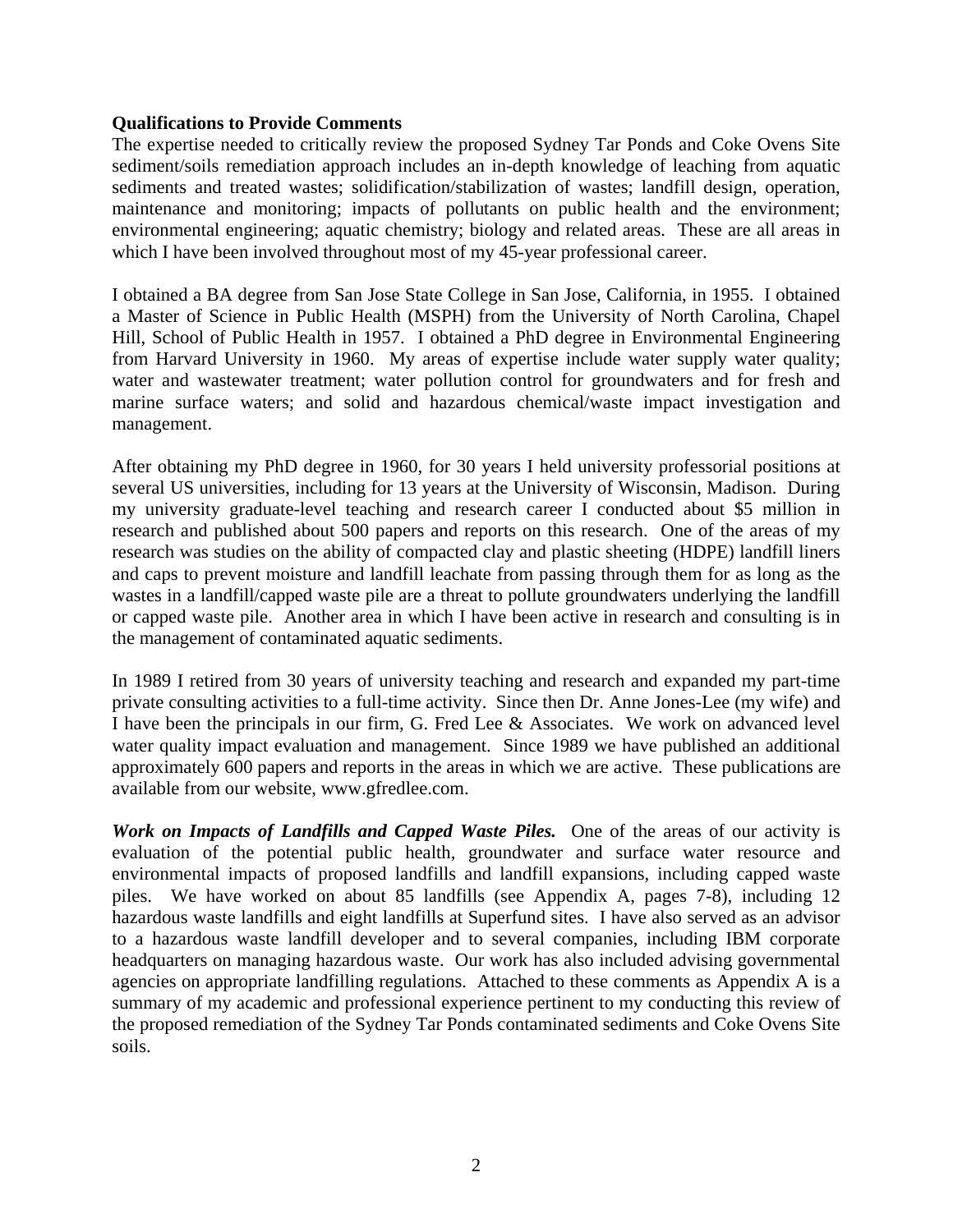*Experience with Solidification/Stabilization and Leaching of Aquatic Sediments and Wastes.*  A key component of evaluation of solidification/stabilization (S/S) is an appropriate evaluation of the potential for leaching of pollutants in the S/S-treated waste. I have been involved in evaluation of release (leaching) of pollutants from sediments/soils since the early 1960s. At the University of Wisconsin, Madison, where I established and directed for 13 years the Water Chemistry Program, I devoted considerable effort to investigating the leaching/release of pollutants from aquatic sediments. This graduate degree program was designed to provide students, typically with a chemistry/chemical engineering background, an education in the sciences/engineering needed for careers in water quality management. The focus of this program was research on the aqueous chemistry of pollutants as they may impact a waterbody's water quality. The interaction of chemicals (pollutants) with sediments was a major focus of the over \$5 million in university graduate-level research that I conducted during my 30-year university career.

During the 1970s, when I was Director of the Center for Environmental Studies at the University of Texas at Dallas, I conducted over \$1 million in research on the release of pollutants from dredged sediments as part of the US Army Corps of Engineers Dredged Materials Research Program (DMRP). The DMRP was designed to evaluate the potential impact of open-water disposal of contaminated dredged sediments. Of particular concern was the release of some 30 potential pollutants (heavy metals, organics, nutrients, pesticides, PCBs, etc.) when suspended in the water column. The results of my DMRP research served as part of the basis for the US EPA and Corps of Engineers' regulatory approach governing the disposal of dredged sediments. A major part of this research was devoted to an evaluation of the Elutriate Test as a measure of leaching of chemicals from the polluted dredged sediments.

In the 1980s I held the position of Distinguished Professor of Civil and Environmental Engineering at the New Jersey Institute of Technology. I also held the position of Director of the Site Assessment and Remediation Division of a multi-university Hazardous Waste Research Center. In addition, I chaired the New Jersey Sea Grant water quality research program. One of the topics of my activities was an evaluation of the use of cement-based solidification of domestic wastewater sludges. Of particular concern was an evaluation of the Chemfix solidification process. I was also a part-time consultant to EBASCO Services, helping the staff conduct Superfund RI/FS investigations. Solidification/stabilization was one of the remediation approaches investigated, which included oil/tar waste.

An area of my university research was the reliability of the US EPA approach for classification of solid wastes as "hazardous" versus "nonhazardous." The US EPA developed the Extraction Procedure Toxicity Test (EP Tox Test) as a basis for determining whether solid waste should be classified as hazardous. This test is patterned after the dredged sediment elutriation test. While the dredged sediment elutriation conditions make sense for dredged sediment open-water disposal, similar conditions have no validity for the leaching of constituents in a solid waste landfill. The liquid-to-solid ratios used, redox conditions, pH and exposure surface area of the solid particles are all highly arbitrary.

The problems of the EP Tox Test became so well known that the US Congress ordered the US EPA to develop, as part of revising the Resource Conservation and Recovery Act (RCRA), a more reliable test for hazardous waste classification based on their leaching from the waste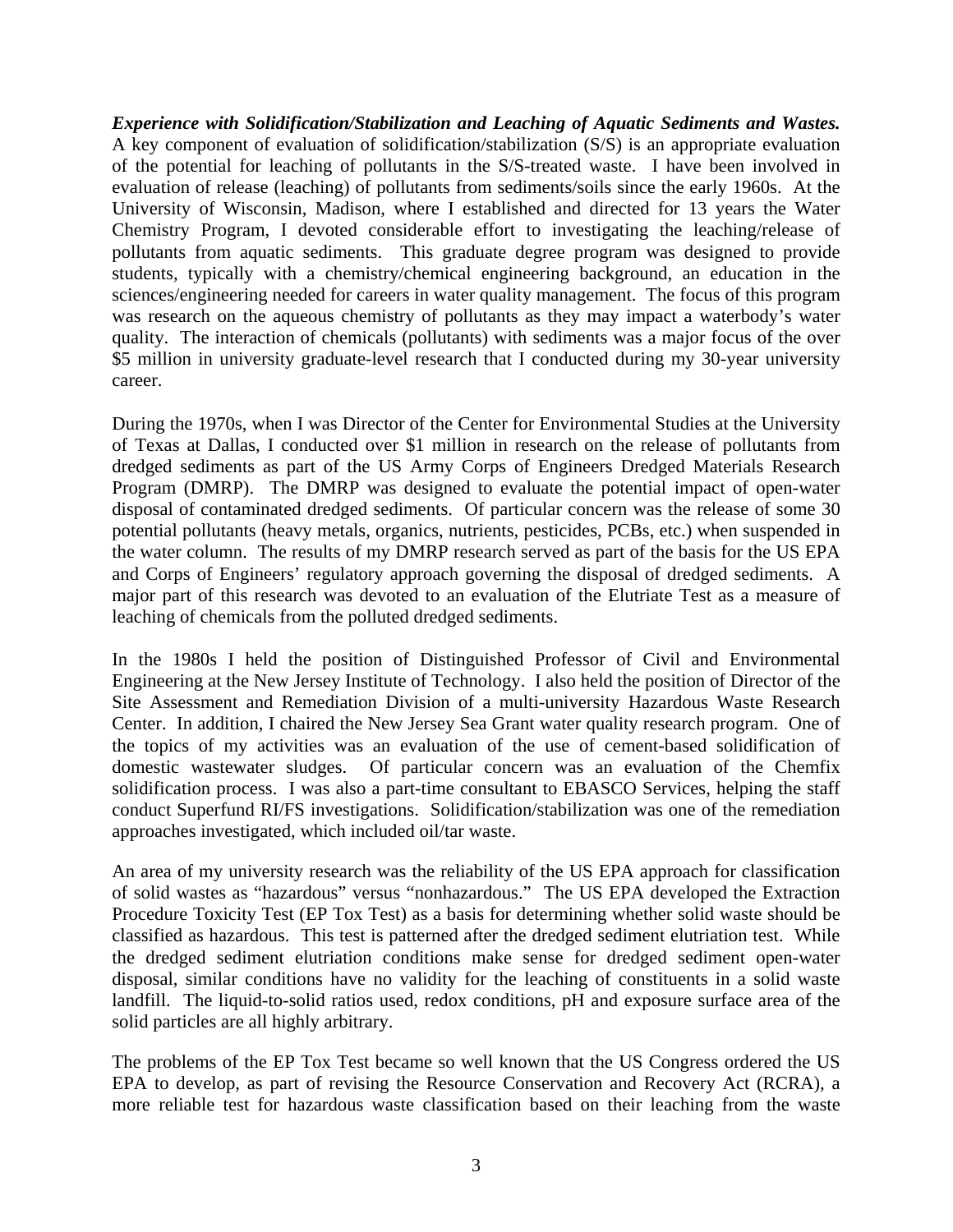solids. This led to the development of the Toxicity Characteristic Leaching Procedure (TCLP). While the TCLP is somewhat improved over the EP Tox Test, it is still an arbitrary testing procedure for evaluation of the leaching of pollutants from solids and for hazardous waste classification.

The interpretation of what constitutes excessive leaching in the EP Tox Test and TCLP is an example of an arbitrary approach on the part of the US EPA in defining hazardous waste. The allowed attenuation factor (5-to-1 dilution is assumed) will, for some hydrogeological groundwater systems, be overprotective, and for others, underprotective. Yet the characteristics of the hydrogeology of the site are not taken into account in interpreting the results of the test to determine whether a waste can be placed in a nonhazardous waste landfill or capped waste pile.

In an effort to try to improve the reliability of hazardous waste classification based on leaching characteristics, Lee and Jones published a paper,

Lee, G. F. and Jones, R. A., "Application of Site-Specific Hazard Assessment Testing to Solid Wastes," In: Hazardous Solid Waste Testing: First Conference, ASTM STP 760, American Society for Testing and Materials, pp 331-344 (1981).

This paper discussed the problems with the EP Tox Test reliably classifying a solid waste as a hazardous waste. This paper received the Charles B. Dudley Award - American Society for Testing and Materials award for contribution to Hazardous Solid Waste Testing.

The technical problems of the TCLP in evaluation of the leaching characteristics of pollutants associated with solid wastes and sediments carry over to evaluation of the leaching of pollutants from solids such as in S/S-treated wastes. Pollutants leached from a solid that passes the TCLP as "nonhazardous" can still be a significant threat to water quality. This situation is often overlooked in evaluating the adequacy of the treatment of S/S-treated wastes that are to be managed by placement in a capped waste pile and/or an inadequately located, designed, constructed, operated and maintained landfill.

*Experience in Working with PCB Pollution Issues.* In the 1960s, when I held the position of Professor of Water Chemistry and Director of the Water Chemistry Program at the University of Wisconsin, Madison, I had a number of graduate students do their masters theses and PhD dissertations on the occurrence, fate and effects of organochlorine pesticides in aquatic systems. As part of this work we discovered that what some other investigators were calling DDT residues in birds was not DDT, but was PCBs. My graduate students and I were among some of the first in the US to investigate PCB occurrence in aquatic systems, and their sources. I had several students do their masters theses and PhD dissertations on these issues.

Our pioneering work on PCBs gained national recognition, including my being interviewed by Walter Cronkite for the *CBS Evening News*. One of my graduate students whose PhD dissertation was devoted to PCB issues, Dr. Gilman Vieth, became employed by the US EPA and directed the Agency's work on PCBs in the 1970s, which led to the PCB regulations that were adopted as part of the Toxic Substances Control Act (TSCA).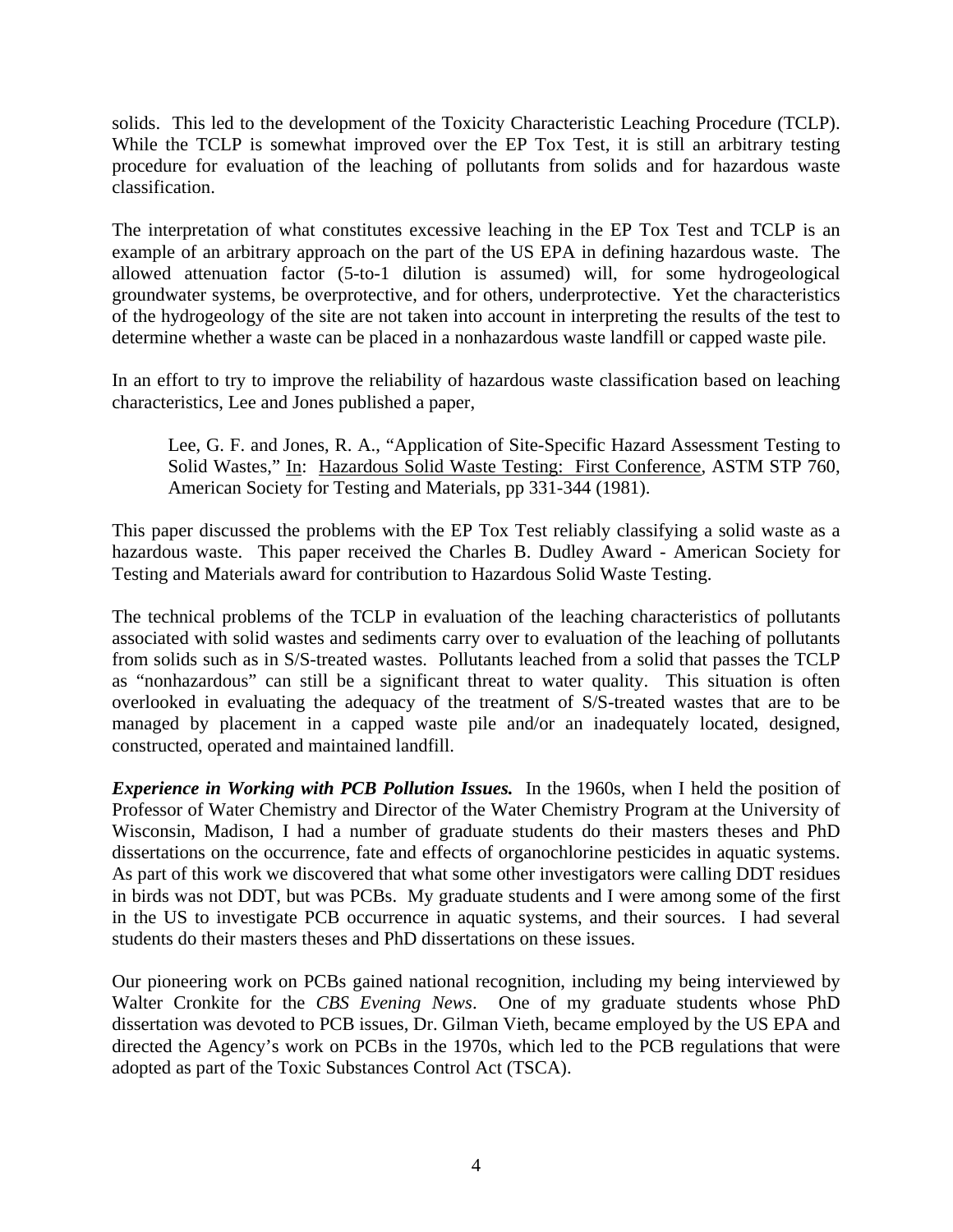Because of the widespread occurrence of PCBs in aquatic sediments, the US Army Corps of Engineers issued a contract to me to develop a review of PCBs in sediments that could affect the Corps' dredging of US waterway sediments to maintain navigation depth. This work resulted in the publication of

Lee, G. F. and Jones, R. A., "Significance of PCBs in Dredged Sediment," Final Report to the US Army Engineer Waterways Experiment Station, Vicksburg, MS, August (1979).

PCBs were one of the organochlorine compounds that were investigated in the approximately one-million-dollar Corps of Engineers contract that I held, investigating the release of pollutants from contaminated dredged sediments. These studies included sediments from about 100 different sites across the US. Further, as part of the American Fisheries Society's review of the US EPA "Red Book" of Water Quality Criteria 1976, I served as a member of the PCB criterion review panel. In addition, on behalf of the US Public Health Service, I chaired a committee responsible for evaluating the need for a drinking water MCL for PCBs.

I have been involved in several situations concerned with PCB-polluted sediments, including the Hudson River and Hudson River Estuary near New York City. On several occasions I was asked by the US EPA Region 2 to provide advice on the approach that should be used to control excessive PCB accumulation in striped bass in the Hudson River. I was also involved as an advisor on PCB accumulation issues in the Upper Fox River in Wisconsin. My work on managing PCB-contaminated sediments included serving as an advisor to Outboard Marine Corporation on the pollution of Waukegan Harbor's (Wisconsin) pollution of sediments by PCBs. In addition, PCBs are an issue of concern at the UCD/DOE LEHR National Priority List Superfund site where I serve as the US EPA-sponsored Technical Assistance Grant advisor to the public on the adequacy of the site investigation and remediation.

*Overall.* The comments presented herein focus on a review of the STPA's EIS in providing reliable information to decision-makers and the public on the ability of the S/S-treated Tar Ponds contaminated sediments and Coke Oven Site remediated soils in preventing further releases of pollutants that are a significant threat to public health and the environment. I have considerable experience in reviewing environmental impact statements/reports. This experience includes the development of such statements/reports. I find that the Agency's EIS is largely designed to support the Agency's position that the S/S-treated Tar Ponds sediments will be protective of public health and the environment. However, this EIS fails to meet the full disclosure standards that typically apply to EIS/EIRs.

In summary, I have extensive experience in the technical issues that are pertinent to an in-depth review of the adequacy of the STPA's EIS in describing the potential impacts and benefits of the proposed Sydney Tar Ponds and Coke Oven Site remediation.

# **Specific Comments on the STPA EIS**

Specific comments on the EIS are presented below.

*Executive Summary.* The Executive Summary (ES) page 2-3 states,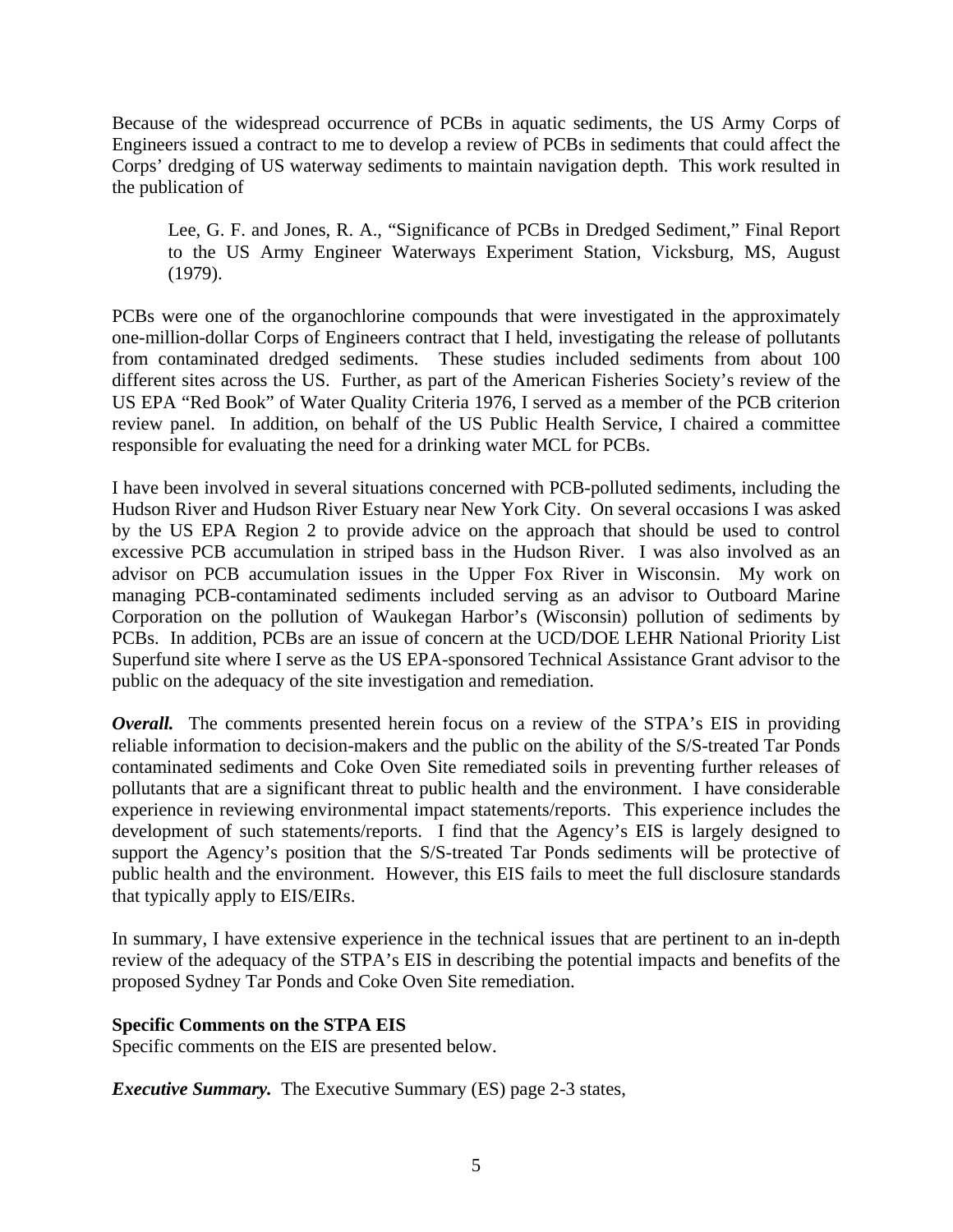*"The Project has two primary objectives. The first is to reduce the current ecological and health risk from existing soil, sediments, and water contamination. The risk of human exposure to contaminated material on the site is currently being managed through fencing and access controls. The existing risk to ecological receptors associated with releases to Sydney Harbour has been, in part, addressed through ongoing clean-up activities and natural processes. The implementation of the Project will further reduce the potential health and ecological risk by removing, treating, or isolating contaminants of concern."* 

The key issue that needs to be addressed in this EIS is whether the proposed contaminated sediment remediation approach involving cement-based or other solidification/stabilization approaches will protect public health and the environment from pollutants in the remediated sediments that are proposed to be left in the Estuary under a soil cap. As discussed herein, the Agency's proposed remediation approach will not prevent further leaching of pollutants from the contaminated sediments, and the proposed capping of the remediated sediments will not prevent water from infiltrating into the S/S-treated sediments that will lead to further release of these pollutants to the environment.

While the Agency's proposed approach for remediation of the Tar Ponds sediments will likely reduce the rate of environmental pollution, this reduction will not likely be sufficient to conclude that the remediation approach is an adequate, effective approach for public health and environmental protection. Basically, this approach is a short-term, stop-gap approach that will enable the Agency to claim that it has "remediated" the Tar Ponds sediments, when in fact it has conducted a superficial, inadequate remediation approach. Adoption of this approach will almost certainly lead to the need to conduct significant additional remediation of the so-called "remediated" sediments in order to truly protect public health and the environment from the residual pollutants in the Tar Ponds sediments.

A far more effective approach for remediation of the Tar Ponds sediments and Coke Ovens Site contaminated soils would involve removal of the pollutants from the sediments/soils so that the residual contaminants in the remediated sediments/soils do not represent a threat to public health and the environment. While this approach is initially more expensive than that proposed by the Agency, in the long term it would be a more cost-effective remediation of the contaminated sediments/soils and, most importantly, could eliminate the long-term threat that the residual pollutants in the treated sediments/soils represent to public health and the environment.

ES page 2-5 states,

*"The Tar Ponds have created a stigma for Sydney which has acted as a serious impediment to the attraction of new business and opportunities to the municipality. Remediation efforts are expected to result in considerable qualitative and tangible socioeconomic benefits such as the transformation of unused vacant lands near the center of Sydney to an area suitable for passive and active recreation, commercial development, or light industrial land uses. It is anticipated that the remediated lands will stimulate renewed conviction in Sydney as a place to invest and grow commercial enterprise."*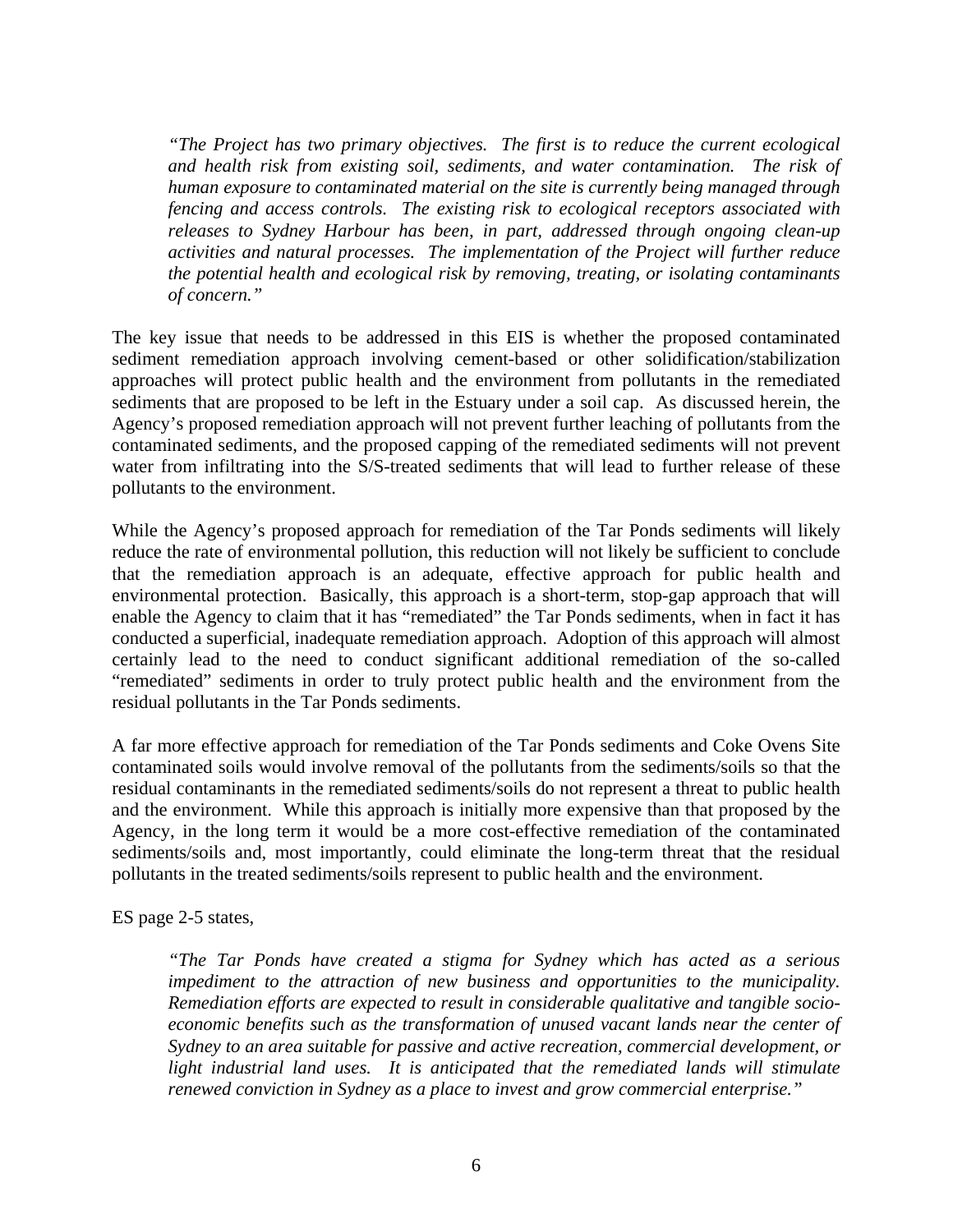Such an optimistic statement about the potential benefits of the proposed remediation approach can readily be in significant error if it is found, as will likely be the case, that the S/S-treated contaminated sediments that are stored under a soil cap in the Estuary are still releasing chemicals at a sufficient rate to continue to pollute the environment. This situation could readily cause the public to conclude that the Agency has not properly evaluated the effectiveness of the S/S treatment of the Tar Ponds polluted sediments in protecting the public's interests.

ES page 2-6 states,

*"Materials contaminated with PCBs and PAHs will be removed and safely destroyed using high temperature incineration. The remaining sediment in the Tar Ponds will be treated using solidification and stabilization. The top 0.5 metres (m) of remaining contaminated soil at selected areas on the Coke Ovens site will be treated using landfarming, a form of bioremediation.* 

*Both sites will then be capped using engineered containment systems designed to prevent human and environmental exposure to contaminants, and to prevent the movement of contaminants off site. Containment at the Tar Ponds and Coke Ovens sites will consist of groundwater control measures (e.g., vertical walls, interceptor trenches) installed at various locations around the site perimeters, and engineered covers consisting of semiimpervious, reinforced, multi-layered soil barriers designed to limit water penetration and facilitate future site uses.* 

*Wastewater generated during the excavation activities of the Tar Ponds and the drying of the sediments, as well as contaminated groundwater and surface water from the excavations and the landfarming activities at the Coke Ovens site will be treated in an on-site wastewater treatment plant.* 

*Final restoration and landscaping of both sites will be compatible with the natural surroundings and future use."* 

The above description of the proposed remediation approach for the Tar Ponds and Coke Ovens Site sediments and soils fails to discuss the numerous technical problems with this proposed approach in achieving near-term and especially long-term public health and environmental protection. Those not knowledgeable in the details of this approach and its potential problems could be misled to believe that this is a technically valid, cost-effective approach for managing the PCBs, PAHs and other pollutants in the contaminated Tar Ponds sediments that are to be S/Streated and then stored in a capped waste pile in the Estuary. However, as discussed below, the proposed remediation approach is fraught with significant technical problems and is subject to failure to prevent further pollution of the Estuary and the environment by residual pollutants in the remediated sediments. Further, the projected costs of remediation are artificially low since they do not adequately consider the long-term costs of having to perform further remediation on the S/S-treated, capped contaminated sediments.

ES page 2-6 further states,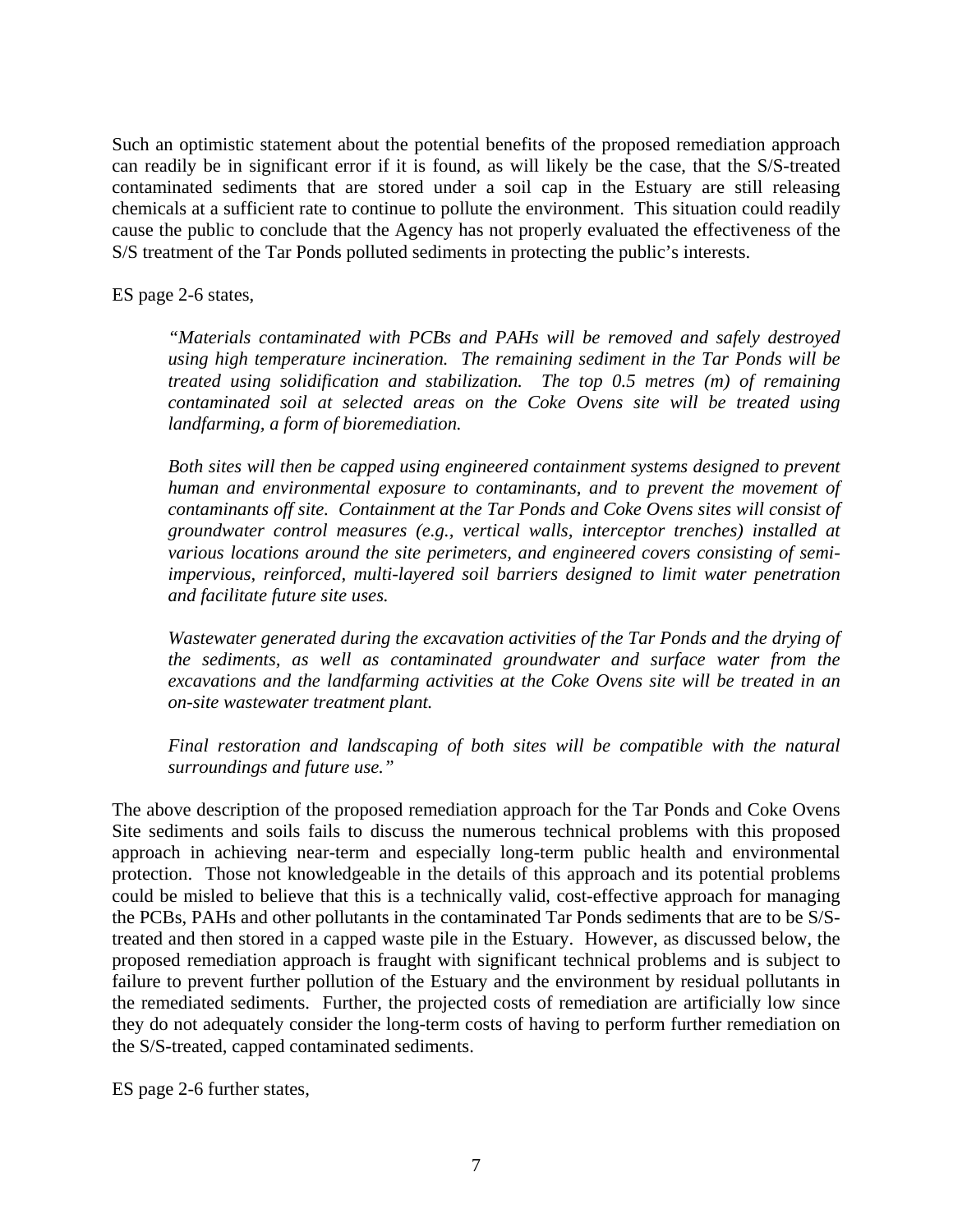*"The operation phases of the Tar Ponds and the Coke Ovens sites have been defined as the ongoing operation of the remediated sites and the associated elements such as the engineered cap, and systems for surface water and groundwater control, water treatment, and monitoring. The operation is anticipated to extend over several decades.* 

*Containment systems require long term monitoring to ensure their continued effectiveness. The remediation plan includes provisions for long term monitoring of air quality, water quality, soil, sediment, biota, and the performance of the containment system, and long-term maintenance of the sites.* 

*Both the Tar Ponds and the Coke Ovens sites will operate indefinitely. The decommissioning phase for these sites therefore is only relevant for certain operational infrastructure features that will be phased out over time (e.g., groundwater collection and treatment systems).* 

*The proposed remediation of the Tar Ponds and Coke Ovens sites is based on technologies that have been demonstrated to be safe and effective on similar contaminated sites."* 

The above discussion continues to mislead reviewers in understanding the deficiencies in the proposed approach with respect to being able to reliably monitor the effectiveness of the cap overlying the S/S-treated waste pile in preventing moisture from entering the waste pile that can mobilize pollutants in the sediments/soils. Also, as discussed below, the extent of required operation of the infrastructure features such as groundwater collection and treatment, and the associated monitoring, is significantly underestimated.

With respect to the proposed technology having *"…been demonstrated to be safe and effective on similar contaminated sites,"* this is a self-serving statement on the part of the Agency staff in support of an inadequately evaluated remediation approach. Contrary to the statements made, attempts to follow a similar approach have not been proven to be effective and safe for similar kinds of polluted materials. As discussed below, while this approach has been used at other locations, a critical review of the success of the remediation in providing true and effective longterm public health and environmental protection has not been conducted.

*Review of Proposed Remediation Approaches for Tar Ponds Sediments and Coke Ovens Site*  Soils. Volume 1 Section 2 of the Agency's EIS provides additional details beyond those summarized above from the EIS Executive Summary on the proposed remediation approaches for the Tar Ponds sediments and Coke Ovens Site soils. Basically, for the Tar Ponds, the Agency is proposing to remove the upper one to two meters of Tar Ponds sediments to be transported to an off-site incinerator, where the sediments will be dried and incinerated to destroy PCBs and other organics. As stated on page 2-20 in Volume 1 of the EIS,

"*The residual contaminated sediments at the North and South Tar Ponds will be solidified and stabilized in-place (this will take place after the removal of PCB contaminated sediments described in Section 2.2.1.3). Solidification involves the*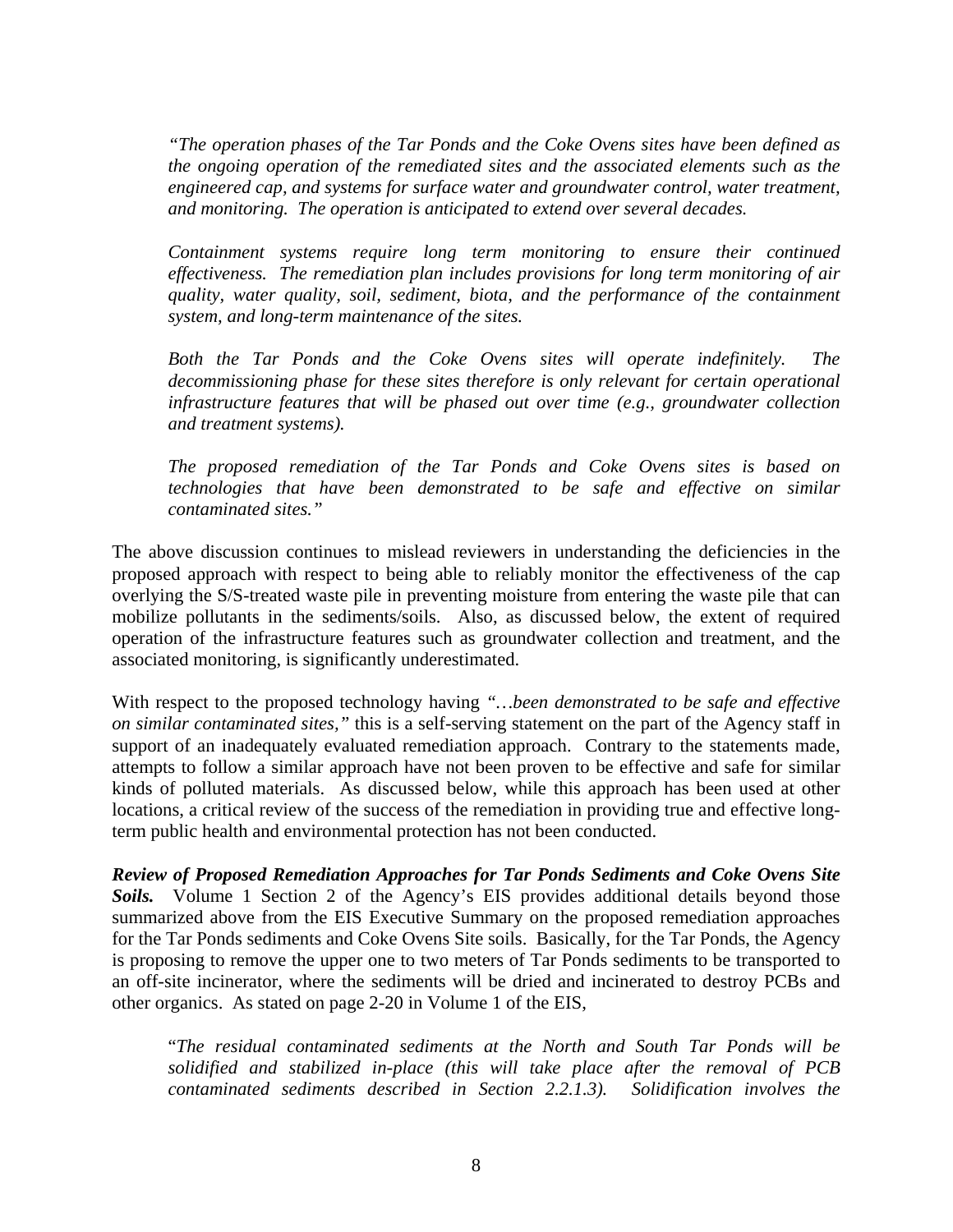*addition of a reactive additive to the sediments. This could be a substance such as Portland cement, hydrated lime, lime kiln dust, or fly ash to increase strength, reduce permeability, and decrease contaminant mobility."*

A review of this section of the EIS and elsewhere would lead those not knowledgeable in the topic to believe that S/S treatment technology is highly effective in immobilizing organic contaminants in treated wastes. Even a superficial review of the literature as provided by the Portland Cement Association of the US and the Cement Association of Canada would lead a reviewer to believe that S/S treatment of high-organic wastes, such as in the Tar Ponds, is highly effective in preventing leaching/release of pollutants from the S/S-treated wastes. However, Wiles and Barth (1992), in a paper, "Solidification/Stabilization: Is It Always Appropriate?" have discussed the fact that, while there has been some use of cement-based S/S for high-organic wastes, the evaluation of the effectiveness of this use for such wastes is lacking. They state in their Abstract,

*"The increasing use of solidification/stabilization (S/S) technologies in the United States,*  especially for remediation of sites under the Superfund program, has raised several *questions about the overall appropriateness of S/S. For many types of hazardous waste, notably for heavy metals, S/S usually gives excellent results for long-term immobilization, as measured by existing physical and chemical protocols. However, results of several studies, as well as data from remediation of several Superfund sites, have raised concerns about whether S/S is a valid technology for treating organic-bearing wastes. Even when applied to heavy metals, S/S requires careful choice of proper binders (recognizing the amphoteric behavior of certain metals) and good quality control throughout the process. Lack of good investigative procedures has diminished the value of data for evaluating S/S for some metals. Furthermore, studies also provide evidence that tests other than the regulatory extraction tests [for example, toxicity characteristic leaching procedure (TCLP)] will be required to evaluate the effectiveness of S/S, especially when applied to organic wastes. Suggestions are offered for improving treatability studies used for evaluating S/S applied to selected metals. Approaches are also provided for determining the appropriateness of S/S applied to organic contaminants."* 

The summary of the Wiles and Barth paper states,

*"This paper discussed some approaches for determining whether or not organic contaminated soils should be treated by S/S technologies. The approaches are conservative and give little recognition to the physical characteristics of the solidified waste forms in the immobilization process. These approaches are also based upon technical rather than regulatory considerations after reviewing available information on the S/S of organic wastes. Several instances have been reported where processors have claimed treatment of organics by S/S. In most but not all of these, the experimental approach was too limited. Measuring organic content before treatment and after treatment without controls to collect and analyze air emissions is not acceptable. Many, if not all, of the volatile and semivolatile organics will "disappear" during the process*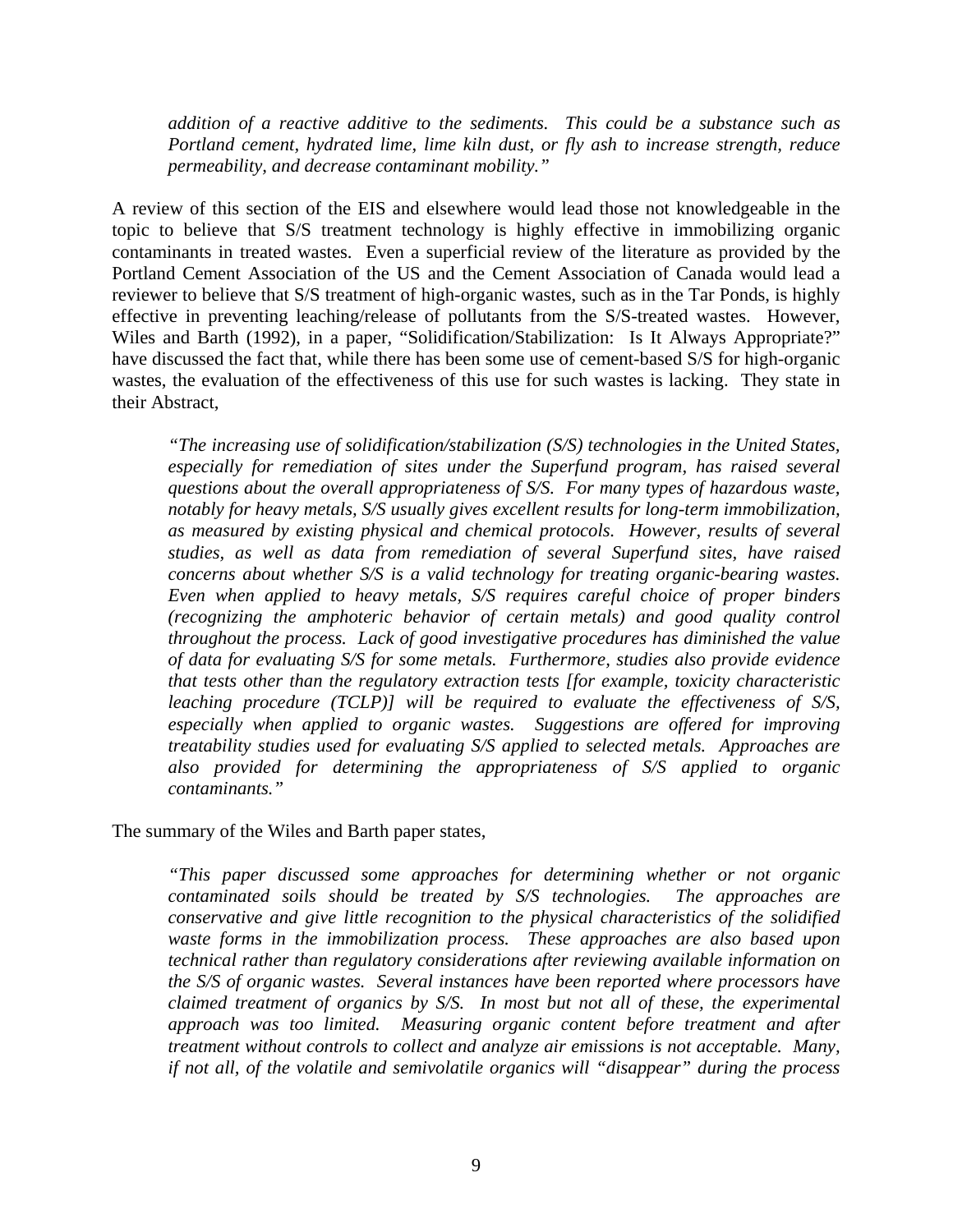*because they volatilize. Much more sound scientific evidence is required before S/S of organic contaminated waste can become routine practice."* 

Wiles and Barth, at the time they developed this paper, were with the US EPA Risk Reduction Engineering Laboratory in Cincinnati, Ohio. It was their responsibility to evaluate the effectiveness of S/S treatment of various types of wastes as part of the US EPA SITE (Superfund Innovative Technology Evaluation) program. In connection with conducting this review, I contacted Ed Barth regarding the current understanding of the effectiveness of using cementbased S/S to treat high-organic wastes such as those that are present in the Tar Ponds. He confirmed (Barth, pers. comm., 2006) that the situation today is no different than it was in 1992 when he and Wiles developed their paper on this issue. Basically, there are significant questions about whether cement-based S/S is an effective immobilization approach for high-organic wastes such as the Tar Ponds sediments. Therefore, the Agency's promotion for S/S for treating the Tar Ponds sediments based on the so-called widespread use of this approach is, at best, superficial and does not properly evaluate the effectiveness of such practice. This is an issue that the Agency should have discussed in a credible EIS, in order to inform regulatory decision-makers and the public about the potential problems associated with S/S of the Tar Ponds polluted sediments.

Based on information in the "2002 Technology Demonstration Program" and the "2005 Solidification Technical Memo Report" and several other reports, there are several aspects of the STPA's proposed S/S treatment of the Tar Ponds sediments that are of concern. These include the limited characterization of the chemical composition of the Sydney Tar Pond sediments and especially the heterogeneous composition of the sediments. This heterogeneity could readily impact the performance of the S/S in immobilizing the pollutants in the S/S-treated sediments.

An issue that apparently has not been considered/evaluated is that until recently raw domestic sewage was discharged to the Tar Ponds. This has introduced into the pond sediments sewage sludge and a wide variety of pollutants. From my own experience with the Chemfix process in attempting to use S/S on sewage sludge, the areas in the Tar Ponds where the sewage sludge has accumulated will have significantly different solidification characteristics and results. It does not appear that the areas of the ponds that have accumulated greater amounts of sewage sludge have been identified. These areas could require special solidification approaches to try to immobilize to the extent possible the pollutants associated with these areas.

Also of concern is that, in the demonstration study, the S/S-treated sediments leached pollutants to about the same extent as non-S/S-treated sediments. This could reflect the fact that the solubility of some of the organic pollutants in the sediments is controlled by water solubility of the chemicals, and that S/S treatment does not affect the release of pollutants. Basically, this could lead to a very long-term release of pollutants from the S/S-treated sediments into the infiltrating water that penetrates through the cap of the treated sediments.

The potential for the coal and coke in the sediments to have interacted with the tars/oils, producing a swollen solid material that behaves differently than coal or coke fines, is an unknown that needs to be evaluated with respect to long-term leaching characteristics.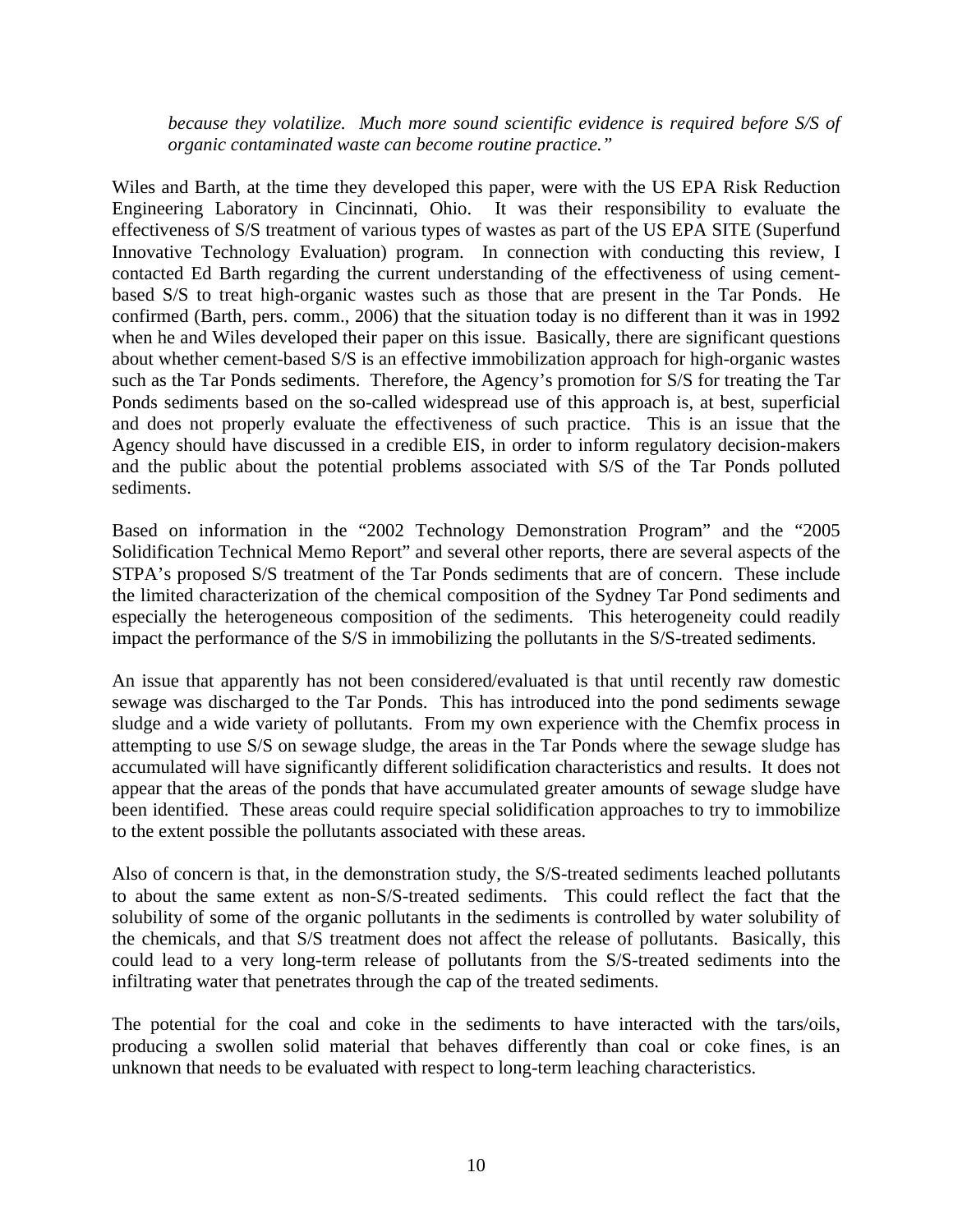The proposal to use *in situ* mixing of the S/S treatment agent is of major concern. Based on past experience related to this approach, there could readily be areas of the S/S-treated sediments that are not adequately mixed to achieve a uniformly treated sediment with low potential to leach pollutants when contacted by water.

Also of concern is the apparent low compressive strength of the S/S-treated sediments and that the S/S-treated sediments will not be a concrete monolith but be more granular. This will enable the water that infiltrates through the S/S-treated sediment cover to more readily leach pollutants from the treated wastes.

The EIS Section 2.2.1.5 "Containment of Residual Contaminants" states,

*"An engineered surface cap will be placed over the Tar Ponds following removal of the PCB sediments and solidifying and stabilizing the remaining sediments. If applicable, a subaqueous cap will be placed over remaining sediments in excavated areas of the diversion channels. Low permeability vertical containment or interceptor walls (see Section 2.2.1.5) will be constructed along the shoreline of the Tar Ponds to prevent offsite groundwater from flowing onto the site and potentially contacting contained contaminants or bringing contaminants from outside sources onto the Project site.* 

*Containment technologies that effectively manage remaining exposure risks, can be implemented in a timely manner, and are generally economical. Capping and containment constitute one of the most common methods for dealing with hazardous wastes, especially at sites where large volumes of material need to be managed. This method has been successfully used throughout North America on sites similar to the Sydney Tar Ponds and Coke Ovens sites (STPA, 2004). Capping and containment were successfully used in Sydney on the old municipal landfill."* 

*\* \* \** 

#### *"Surface Cap*

*The cap on the Tar Ponds site will be designed to contain residual contaminants, to reduce the possibility of human or ecological exposure to contaminants, and to limit the migration of contaminants off-site. The cap will limit the infiltration of precipitation through the cap and will limit the potential for plant roots, burrowing animals, etc. to physically penetrate the cap to the contaminated sediments.* 

*The capping will be constructed using a combination of geotextiles, clay, and granular fill. An initial lift of approximately 0.5 to 1.0 m of clay and granular fill will then be spread across the fabric. As capping material is placed, the water depth will become shallower so that much of the Ponds will become exposed at low tide after the first lift is placed. In areas of the pond with standing water, even at low tide, alternate methods of material placement might be required for the initial lift. These will use placement by crane or even hydraulic sluicing or spraying of the material onto the geotextile. A second lift of granular fill will be placed to provide additional protection and ensure confinement of the sediments. Upon completion, the surface of the cap will either be*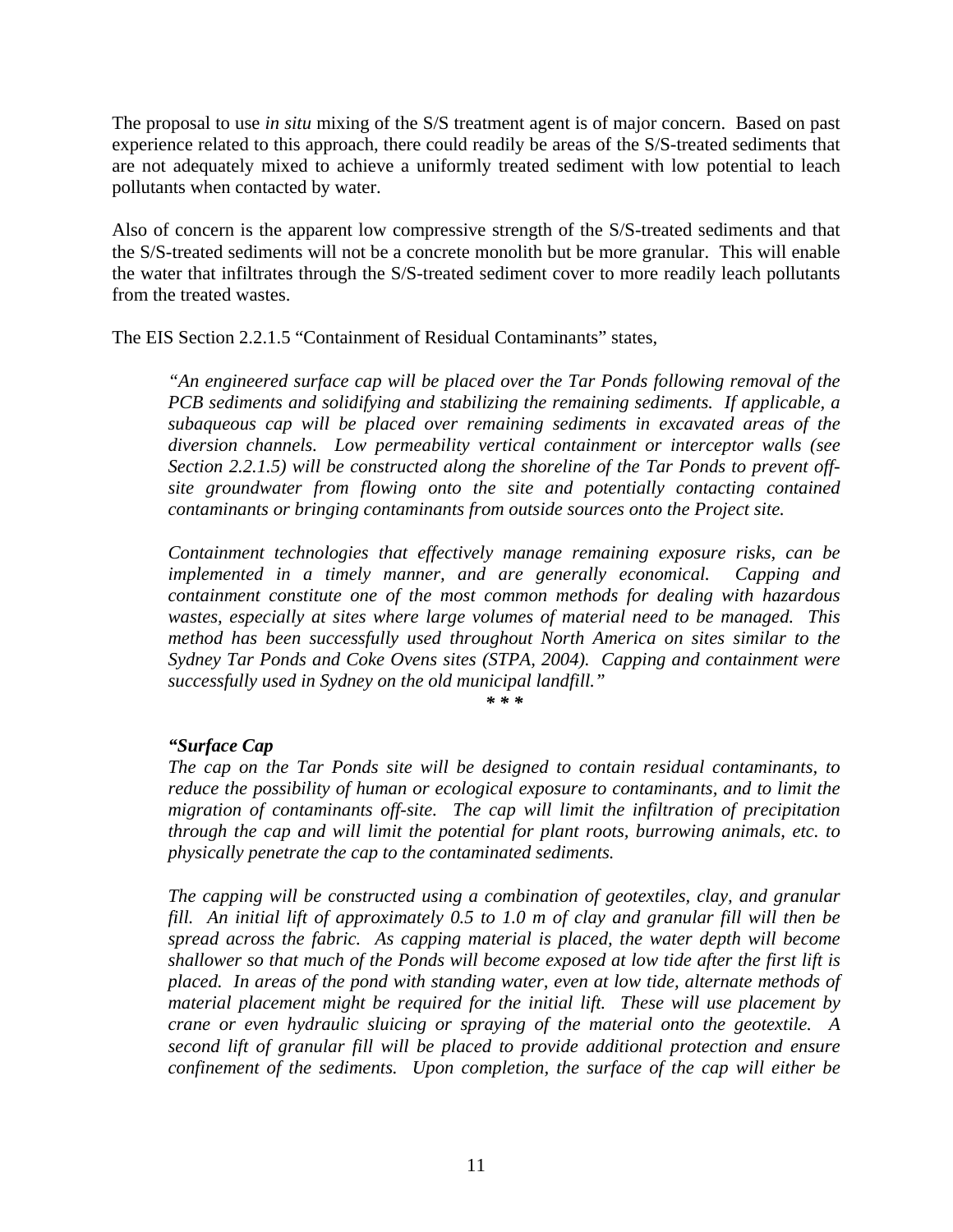*raised so that it is above the high tide mark, or it will be left at an elevation where much of it will be inundated at high tide, similar to many salt marshes."* 

The statement quoted above,

*"Capping and containment constitute one of the most common methods for dealing with hazardous wastes, especially at sites where large volumes of material need to be managed. This method has been successfully used throughout North America on sites similar to the Sydney Tar Ponds and Coke Ovens sites (STPA, 2004). Capping and containment were successfully used in Sydney on the old municipal landfill."* 

is highly misleading with respect to capping being a successful method for preventing further pollution by the capped wastes. The ability of landfill liners and caps of the types used today to prevent precipitation (water) from entering the capped wastes, which can generate a leachate that can lead to surface and/or ground water pollution, is a topic that I have focused on as part of my professional career over the last 20 years. While the Agency's statement about capping being a widely used approach for landfills and waste piles is correct, what the Agency did not discuss is that it is well recognized that the cap (consisting of soil of the type that is proposed for the Tar Ponds and Coke Ovens sites "remediated" sediments/soils) is not an effective method for preventing water from entering the underlying wastes, which generates leachate that leads to further environmental pollution. In 2004 Dr. Anne Jones-Lee and I developed a comprehensive report,

Lee, G. F. and Jones-Lee, A., "Flawed Technology of Subtitle D Landfilling of Municipal Solid Waste," Report of G. Fred Lee & Associates, El Macero, CA, December (2004) updated March (2006).

http://www.members.aol.com/apple27298/SubtitleDFlawedTechnPap.pdf

in which we discuss in one of the sections the problems with soil and/or soil and plastic sheeting caps in preventing infiltration of water into wastes for as long as the wastes under the cap are a threat to be leached by the water, which can lead to ground and/or surface water pollution. This report represents a synthesis and integration of the literature pertinent to understanding the ability of plastic sheeting and compacted clay as liners and caps for landfills and waste piles to prevent leakage of water into the landfill and release of leachate from the landfill to the nearby environment. Extensive references are provided in this review to the original literature upon which it is based.

The Agency should have evaluated the rate at which moisture falling on the surface of a soil cap of the type that is proposed for the "remediated" Tar Ponds sediments and Coke Ovens Site soils can penetrate through the cap. For example, Daniel (1990), in a presentation, "Critical Factors in Soils Design for Covers," that was part of a US EPA sponsored seminar, "Design and Construction of RCRA/CERCLA Final Covers," indicated that a cap with a permeability of 10<sup>-6</sup> cm/sec, which I understand is the proposed design for the Tar Ponds "remediated" sediment cap, can allow penetration of moisture at the rate of about 1,000 gallons per acre per day (9,353 liters per hectare per day). Further, Daniel, in the same presentation, discussed the experience that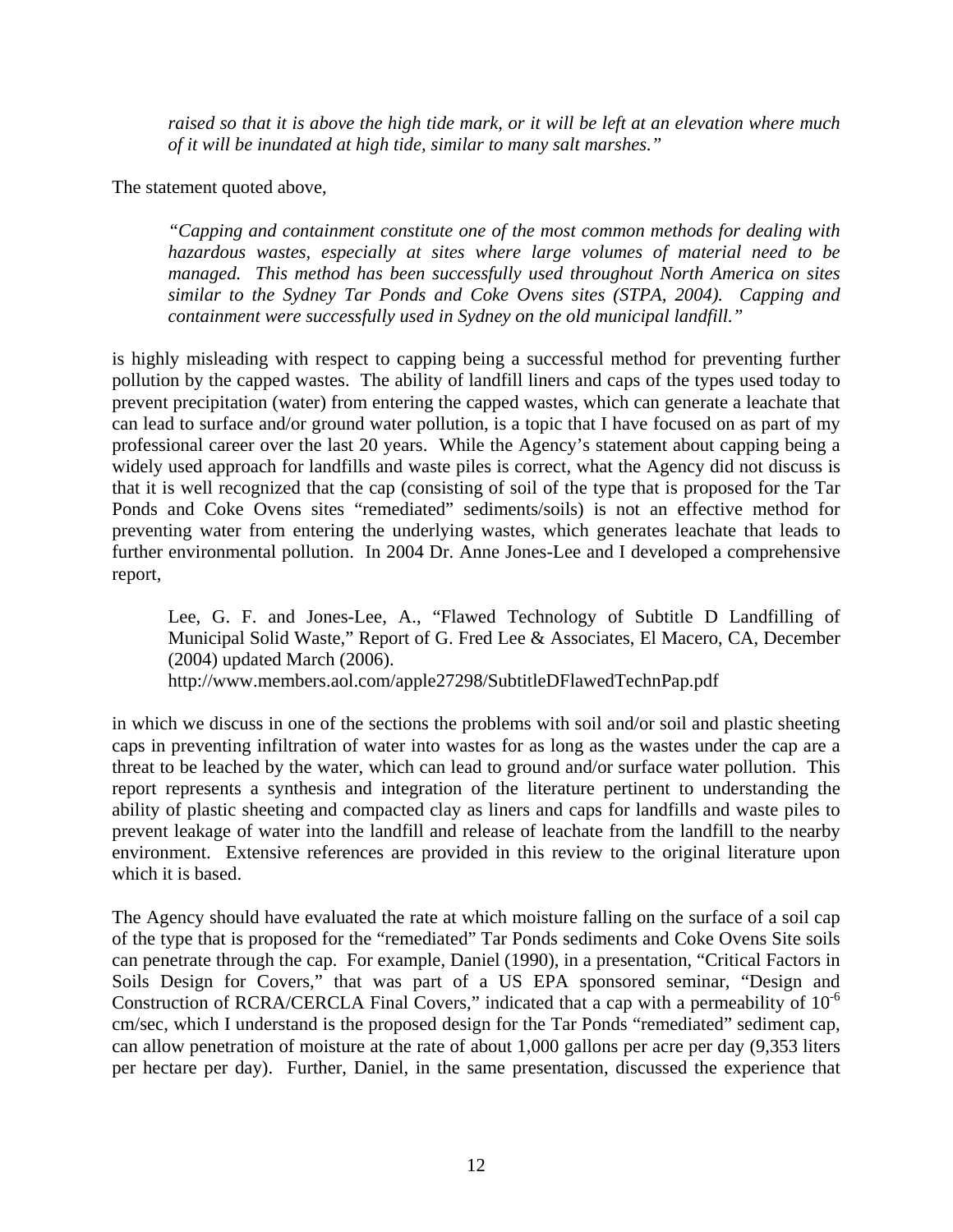occurred in the state of Wisconsin Omega Hills landfill Cover Study of soil caps for landfills, where, after three years,

- *"Upper 8 to 10 in.* [20.3 to 25.4 cm] *of Clay Was Weathered and Blocky*
- *Cracks up to ½ inch* [1.3 cm] *Wide Extended 35 to 40 inches* [89 to 102 cm] *into the Clay*
- *Roots Penetrated 8 to 10 inches* [20.3 to 25.4 cm] *into Clay in a Continuous Mat, and Some Roots Extended into Crack Planes as Deep as 30 in.* [76 cm] *into the Clay*"

There is no doubt about the fact that the Agency's proposed caps for the so-called "remediated" wastes for the Tar Ponds and Coke Ovens site soils will be highly ineffective in preventing moisture that occurs on the surface of the cap from penetrating through the cap into the underlying wastes. This moisture (water) will leach pollutants from the S/S-treated Tar Ponds sediments. A credible EIS providing full disclosure of issues to decision-makers and the public on the potential problems with the soil cap that the Agency has proposed for the Tar Ponds and the Coke Ovens site "remediated" sediments/soils would have discussed what is well established in the professional literature, that such caps can allow infiltration of large amounts of water into the wastes, which then can leach pollutants.

It is important to understand that the widespread use of capping of landfills and waste piles in the US reflects a situation where the US EPA and other regulatory agencies are allowing their use under conditions where it is understood by many of those who are experts in this topic area that such caps will not be effective in preventing moisture from entering the wastes. Unfortunately, in the US (as, apparently, is the situation now with the STPA), there is such public pressure on agencies to do something, that agencies allow what are obviously ineffective approaches for long-term containment of the wastes in a capped landfill or waste pile. Basically, this approach is part of an overall philosophy of adopting a short-term, "less expensive" approach for waste containment, whereby the costs and impacts of the ultimate failure of the containment system are passed on to future generations.

As discussed by Lee and Jones-Lee (2006), it is possible to construct leak detectable caps over landfills and waste piles that will prevent water from infiltrating through the cap into the wastes. This approach is not being used because it is more expensive in the initial construction of the cap and requires that those responsible for the cap operate and maintain the cap leak detection system for as long as the wastes under the cap are a threat, which, for most situations, will be forever.

Section 2.2.1.5 further states,

#### *"Groundwater Interceptor Installations*

*Vertical barrier walls or interceptor trenches (or combination of both) will be used along the shoreline of the Tar Ponds site to control the movement of clean and contaminated groundwater and contaminants. These groundwater interceptor measures may be constructed of materials such as:* 

• Sheet pile, which is available as vinyl or steel and will be driven from the surface to the *final depth. Alternatively, depending on depth, the sheet pile can be placed in an excavated trench and backfilled. The sheet pile and clean backfill will be imported to the site.*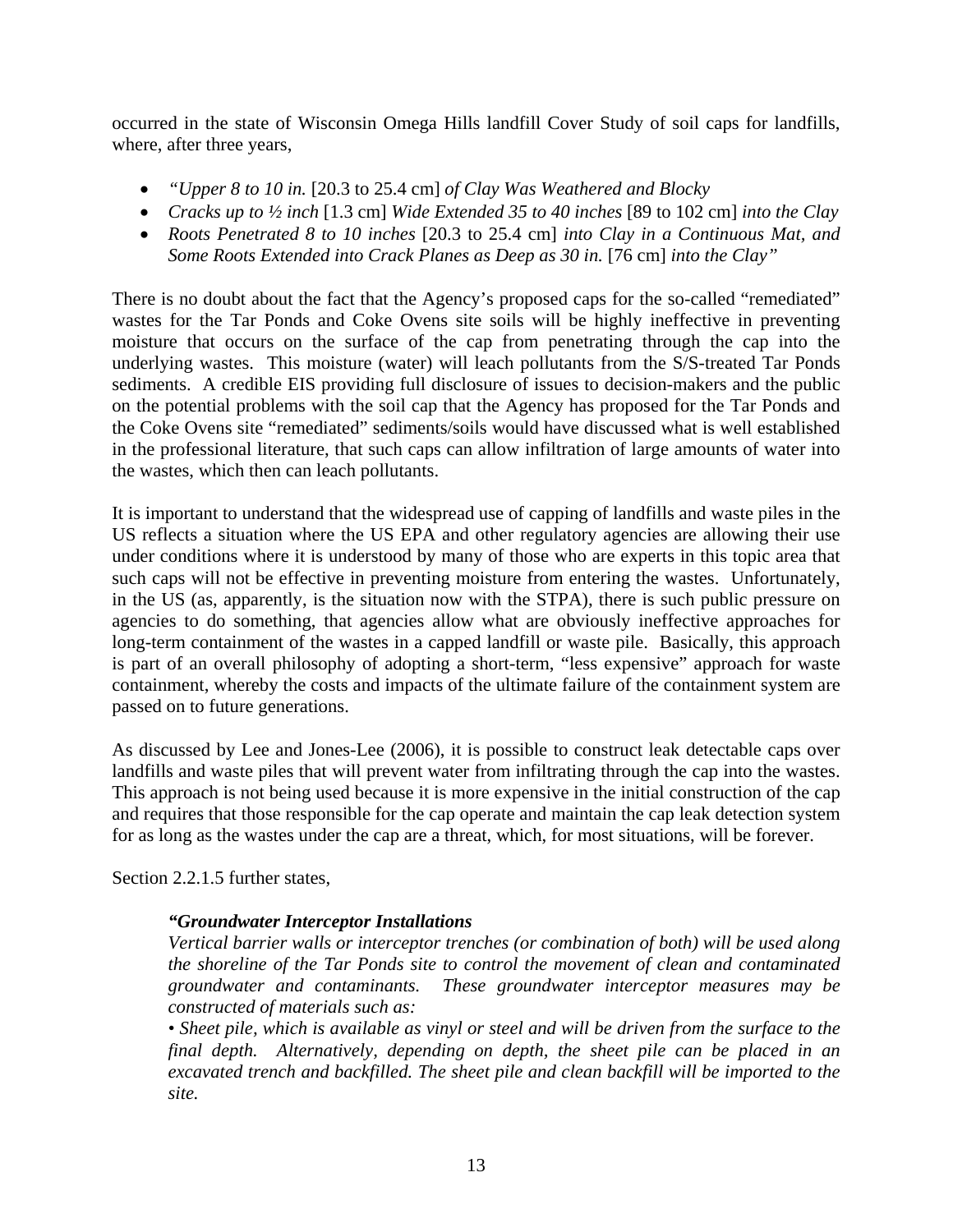*• Bentonite or cement walls, which are typically excavated, mixed, and backfilled with bentonite or cement. The equipment used is similar to conventional earth moving construction equipment (e.g., dozers, excavators). The bentonite, and possibly backfill, will be brought onto the site.* 

*• Low permeability soil, where the depth to the confining layer is suitably shallow. Conventional earth moving equipment will be used to excavate a trench and backfill it with low permeability soil (e.g., clay). Clean low permeability soil will be imported to the site.* 

*• A geomembrane or a geosynthetic clay liner could also be used as a vertical cutoff wall. In this case, an open trench will be excavated, the geomembrane or geosynthetic clay liner will be placed along the wall of the trench and the trench will be backfilled. The geomembrane or geosynthetic clay liner and clean backfill will be imported to the site. A rigorous construction quality assurance program will be established throughout any or all methods of construction."* 

The above discussion presents inadequate information on several significant potential problems with the Agency's proposed approach for controlling the flow of groundwater onto and from the treated Tar Pond sediments. Of particular concern is the potential to use geomembrane plastic sheets as a barrier for groundwater flow control. Such approaches can readily lead to an ineffective barrier as the plastic sheeting deteriorates. Considerable information exists on the breakdown of plastic sheeting (such as high-density polyethylene) due to free radical attack of the plastic sheeting polymers. Lee and Jones-Lee (2006), in their Flawed Technology review, have discussed the various issues pertinent to this breakdown. It is known that in some situations (such as near-surface situations like those which could be occurring within plastic sheeting barriers in the S/S-treated Tar Pond sediments), the breakdown can occur fairly rapidly. As summarized by Lee and Jones-Lee (2006), Rowe et al. (2003) of the Department of Civil Engineering, Queen's University, Kingston, Ontario, have reported on the failure of an HDPE lined leachate lagoon. Rowe et al. stated,

*"A geomembrane – compacted clay composite liner system used to contain municipal solid waste (MSW) landfill leachate for 14 years is evaluated. Field observations of the geomembrane revealed many defects, including holes, patches, and cracks.* 

*\*\*\** 

*"Contaminant modelling of the entire lagoon liner suggests that the geomembrane liner most likely stopped being effective as a contaminant barrier to ionic species sometime between 0 and 4 years after the installation."* 

It is evident that under some situations there can be rapid failure of HDPE liners that are used in waste management, including landfill leachate lagoon liners, as well as groundwater barriers. This failure will lead to unreliable control of groundwater flow in the S/S-treated Tar Pond sediments, which may not readily be detected.

An issue that the Agency's EIS should have discussed is the permeation of plastic sheeting liners (groundwater barriers and subaqueous caps) by low-molecular-weight solvents. As discussed by Lee and Jones-Lee (2006), it has been known since the late 1980s that low-molecular-weight solvents, including benzene (which is found in the Tar Pond sediments), can rapidly penetrate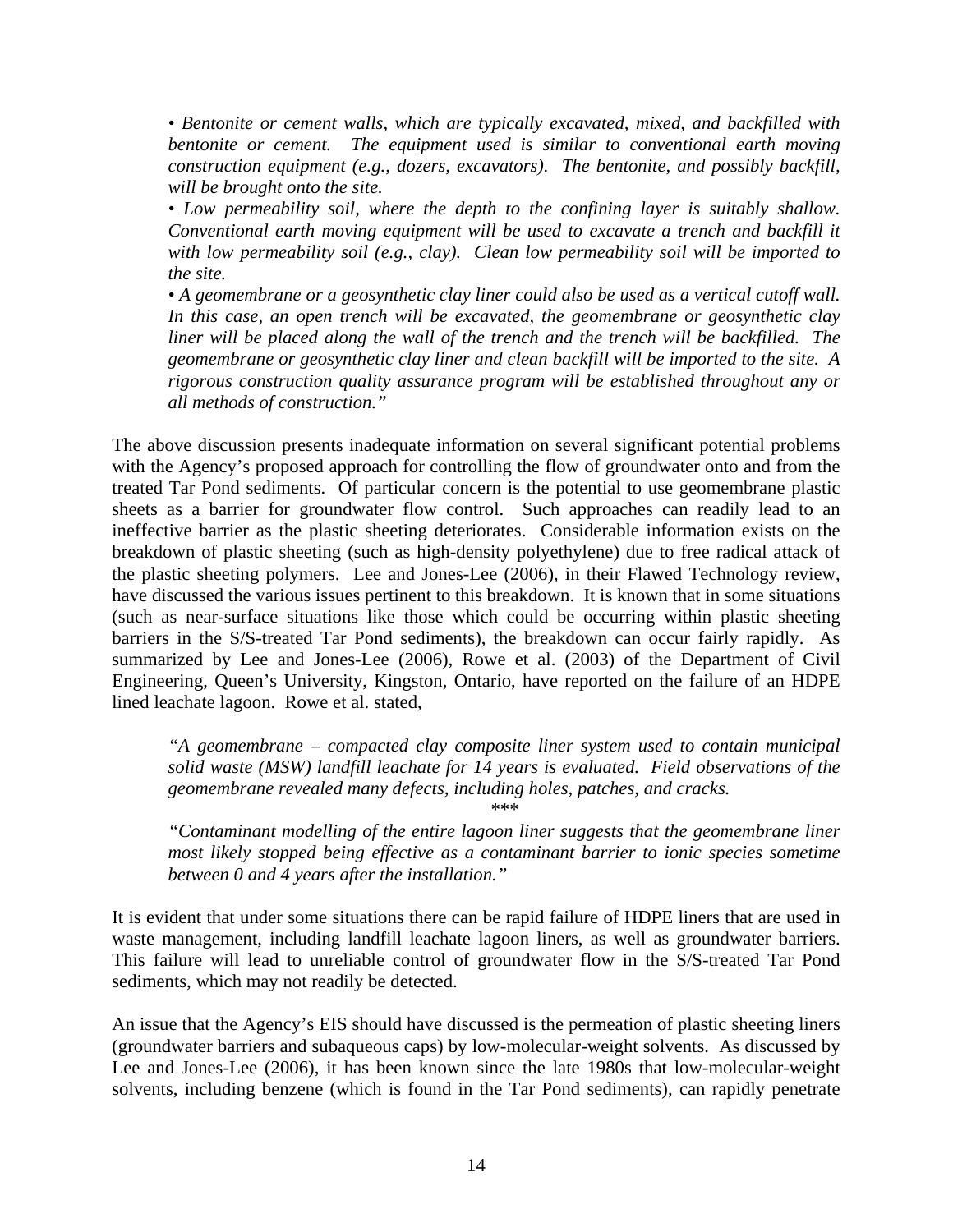through an HDPE liner. This penetration occurs through permeation, where the solvent will dissolve into the liner polymer matrix and, within a few days, pass through the liner into the groundwater on the downgradient side. This occurs without holes in the liner. To the extent that there are low-molecular-weight solvents in the Tar Pond sediments beyond the recognized BTX, the groundwater barriers constructed of HDPE and other types of plastic sheeting will not be effective in preventing offsite pollution.

With respect to the use of bentonite clay, mentioned in the EIS (quoted above) as a potential groundwater barrier, Lee and Jones-Lee (2006) have discussed some of the problems with bentonite barriers being effective barriers (landfill liners). Of particular concern is the fact that in a high calcium environment (such as could readily occur in cement-treated Tar Pond sediments), the calcium could interact with the bentonite, replacing sodium in the cation exchange sites, leading to shrinking and cracking of the bentonite barrier. Similar problems can exist for geosynthetic clay liners. Such liners typically have sodium bentonite as the clay in the liner. As summarized by Lee and Jones-Lee (2006), a number of investigators have found that geosynthetic clay liners experience calcium exchange for sodium, resulting in shrinking of the clay layer and cracking, which leads to failure of the liner. These are all issues that are well known in the literature and that should have been discussed in the EIS in order to inform regulatory decision-makers and the public about the potential problems of trying to construct inexpensive groundwater barriers associated with the Tar Pond remediated sediments. Such barriers will have to be periodically replaced, which will add to the ultimate costs of S/S treatment of the Tar Pond sediments. Further, and most importantly, it will lead to ineffective groundwater flow control, which can lead to environmental pollution by pollutants leached from the S/S-treated sediments by the water infiltrating through the cap into the treated sediments.

An issue not addressed in the EIS that could be very important in influencing the transport of S/S-treated sediment-associated pollutants to the environment is that groundwater flow in the Coke Ovens Site and Tar Pond areas occurs to some extent in fractured bedrock underlying these areas. King, et al. (200?) conducted a review of groundwater flow in the Coke Ovens Site and Tar Ponds areas. They reported in their abstract that,

*"The conceptual model developed for the site has attempted to incorporate a complex stratigraphic profile, where groundwater flow and contaminant transport is strongly controlled by shallow fractured bedrock. This paper presents the conceptual model for groundwater flow and contaminant transport at the Sydney Tar Ponds site. Model simulations illustrate the complex flow patterns between bedrock and overburden, and between the bedrock units and surface water bodies. Results indicate that groundwater flow is dominated by discharge to the streams and the estuary."* 

Groundwater flow through fractured bedrock can readily lead to transport of pollutants leached from the S/S-treated Tar Pond sediments from the treatment area to surrounding areas and the Estuary/Harbour. The Agency's proposed barriers in and around the treated sediments will not prevent pollutants leached from the treated sediments from being transported to the environment through fractured rock underlying the Tar Ponds. This transport could be enhanced by the Agency's proposed approach of constructing groundwater barriers, which could result in mounding of the groundwater inside the Tar Ponds treated sediment areas, which would increase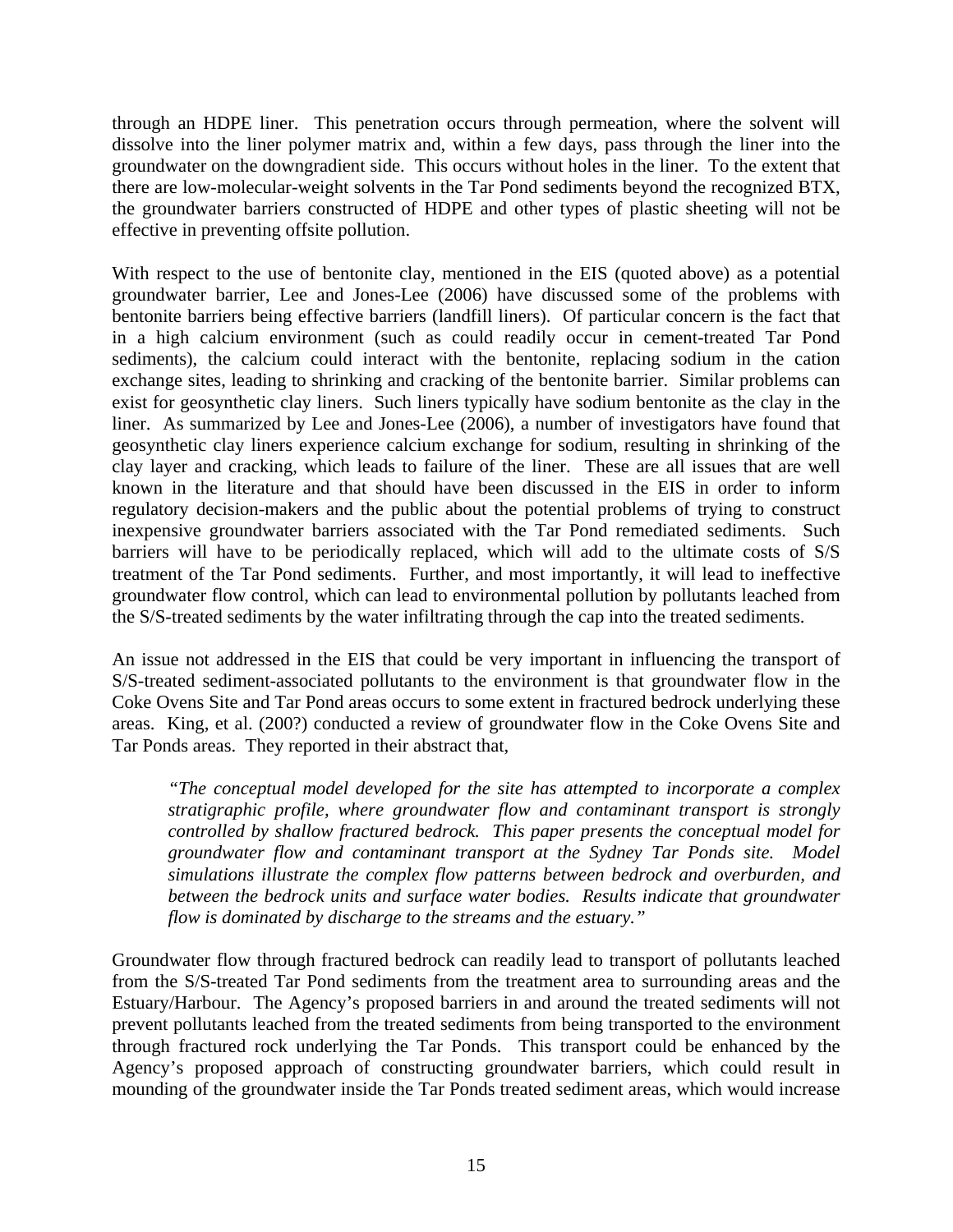the head, which could increase the flow of polluted groundwaters through the underlying fractured rock system. This area needs to be thoroughly investigated, since the flow of polluted groundwaters through the fractured rock could effectively negate the ability of the Agency's proposed approach for capturing and treating the pollutants leached from the S/S-treated Tar Pond sediments.

Section 2.2.1.6 "Wastewater Treatment" states,

*"Water treatment will be required to handle contaminated water from several sources (see Section 2.9.2). Treatment will be required to ensure that:* 

*• liquid effluent discharges are in compliance with the pollution prevention provisions of the Fisheries Act; and* 

*• discharges will not cause an exceedance of the receiving environment water quality objectives.* 

*Wastewater will need to meet, at a minimum, the acute lethality test (Fisheries Act) and should not cause chronic effects. If discharged to a municipal sewer leading to a treatment plant, the wastewater will meet the appropriate sewer discharge standards. It is anticipated that specific discharge standards will be developed in conjunction with the appropriate regulatory agencies prior to the start-up of the remediation Project. Sampling and analysis will be conducted to ensure any required discharge criteria are met (see also Section 2.1.7).* 

The Agency's suggestion that the treated wastewater *"… will need to meet, at a minimum, the acute lethality test and should not cause chronic effects"* raises questions about the adequacy of the treatment that is proposed to be conducted. Acute lethality testing is not adequate to protect public health and the environment from pollutants that are expected to be present in the ground and surface waters that are collected from the Tar Ponds and Coke Ovens Site areas. Of particular concern is the fact that PCBs and some of the other pollutants that are in the Tar Ponds and Coke Ovens Site sediments/soils tend to bioaccumulate in edible organisms and therefore are a threat to public health and higher trophic level organisms. It also should be recognized that the analytical methods for a number of pollutants are not sufficiently sensitive to measure the concentrations that can bioaccumulate to excessive levels in edible organisms. Special-purpose bioaccumulation testing will need to be done to be certain that the residual pollutants in the treated wastewaters do not lead to further bioaccumulation of hazardous chemicals in the food web associated with the waters receiving these wastewaters.

Much more detail on the approach that the Agency proposes to adopt for treatment of the waters associated with the Tar Ponds and Coke Ovens Site remediated areas needs to be provided before an evaluation can be made of the adequacy of this approach in protecting public health and the environment from further pollution by pollutants derived from these "remediated" sources.

#### *Proposed Remediation of the Coke Ovens Site.* Page 2-35 states,

*"To facilitate remediation measures, groundwater and surface water controls will be implemented on the site. These controls will include rerouting of brooks away from the site and installation of vertical groundwater cut-off walls near the perimeter of the site. The*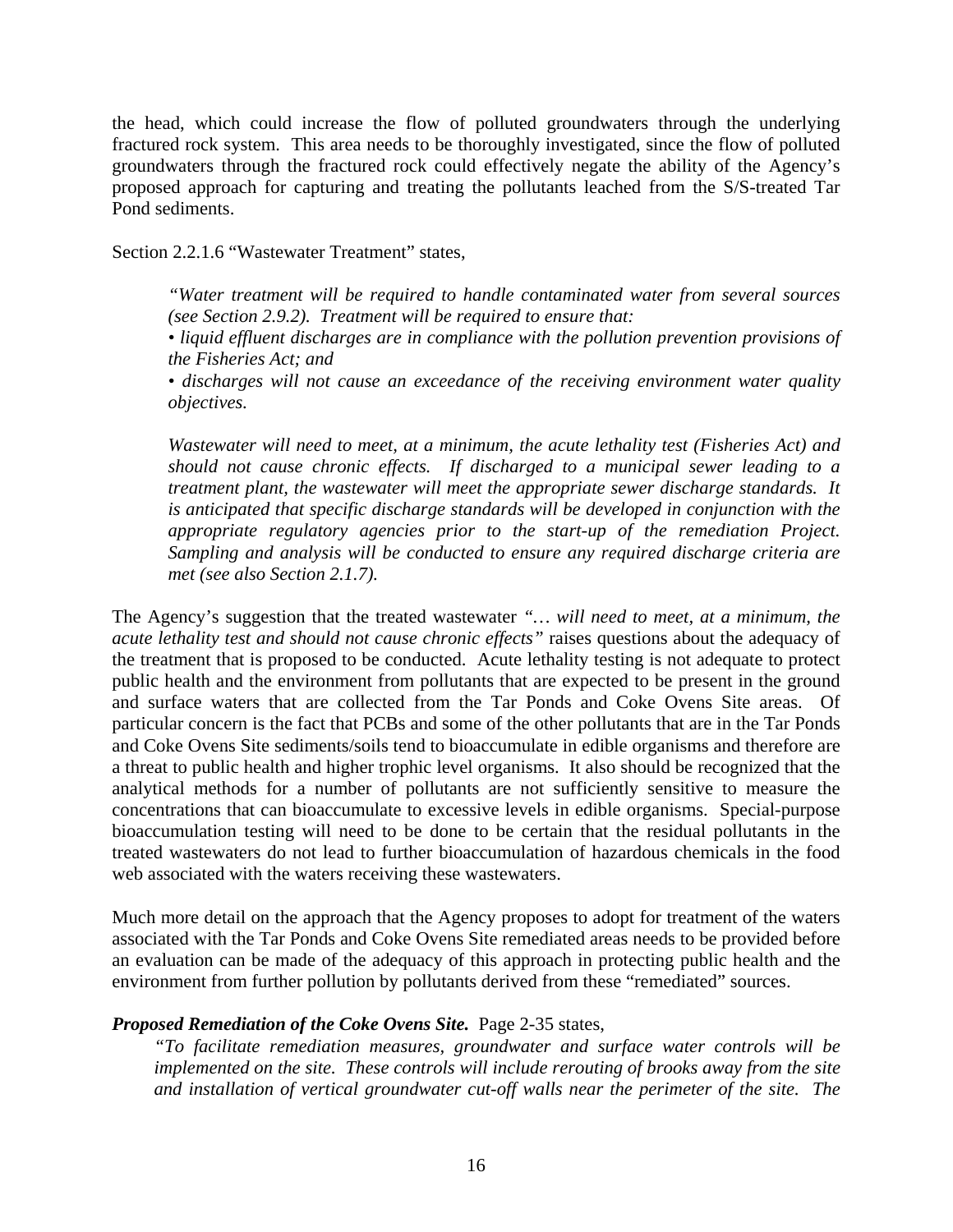*redirected contaminated groundwater will be collected and pumped to a water treatment facility prior to discharge. Approximately 26,300 tonnes (13,500 m3) of PAH material from Coke Ovens Brook and the* Inground *tar cell will be excavated and safely destroyed in a temporary, fully approved incinerator located off site. Selected remaining soils on the Coke Ovens site, contaminated with hydrocarbons, will then be bioremediated. The site will then be capped with soil to contain any further migration of contaminants and reduce the risk of exposure to both the community and environment."* 

#### **"***2.3.1.4 Treatment of Selected Surface Soil Contamination (Landfarming)*

*Bioremediation using landfarming will be used over a period of 1 to 3 years to remediate the top 0.3 to 0.5 m of hydrocarbon-contaminated soil at selected areas on the Coke Ovens site. An estimated 253,700 tonnes (128,800 m3 at 0.5 m thickness) will be bioremediated (see Figure 2.3-2).* 

*Bioremediation is commonly used to treat low-level coal tar and creosote impacted materials and is accepted as an effective method for remediating PAH contaminated wood treating sites (United States Environmental Protection Agency (USEPA), 1995). Landfarming is not expected to be effective at remediating heavier coal tar."* 

## *"Groundwater Interceptor Installations*

*Groundwater interceptor installations such as diversion trenches or vertical cut-off walls (or a combination of both) (see Figure 2.3-2) will be used on the Coke Ovens site to control the movement of clean groundwater from coming onto the site and contaminated groundwater and contaminants from leaving the site. Different designs, monitoring programs, and performance criteria will be used at different areas of the site depending on the objectives for the groundwater interceptor measures. For example:* 

*• cut off walls north and south of the Coke Ovens site will be installed to prevent the influx of clean groundwater;* 

*• cut off walls west of the Coke Ovens site will be installed to prevent the movement of contaminants to SYSCO to the west; and* 

*• cut off walls on Coke Ovens Brook will be installed to prevent the movement of coal tar from SYSCO into the Brook."* 

#### *Surface Cap*

*Following the excavation and bioremediation of the contaminated material from selected areas, the surface of the Coke Ovens site will be capped with a grading layer of native silty/clayey soils. A clean soil cover 0.3 m deep will be applied over the site.* 

The STPA proposed approach for remediation of the polluted soils at the Coke Ovens Site has many of the same potential problems discussed above for the Tar Ponds sediments in that the surface and groundwater diversions using new channels, vertical cutoff walls of the same types of materials as proposed for the Tar Ponds will experience the same problems breakdown and effectiveness as discussed above. As indicated by the Agency the landfarming of the Site polluted soils will not produce a non polluting residue. The proposed thinner cap for the landfarmed soils will allow large amounts of water to infiltrate into the underlying wastes generating a polluted leachate that will need to collected and treated.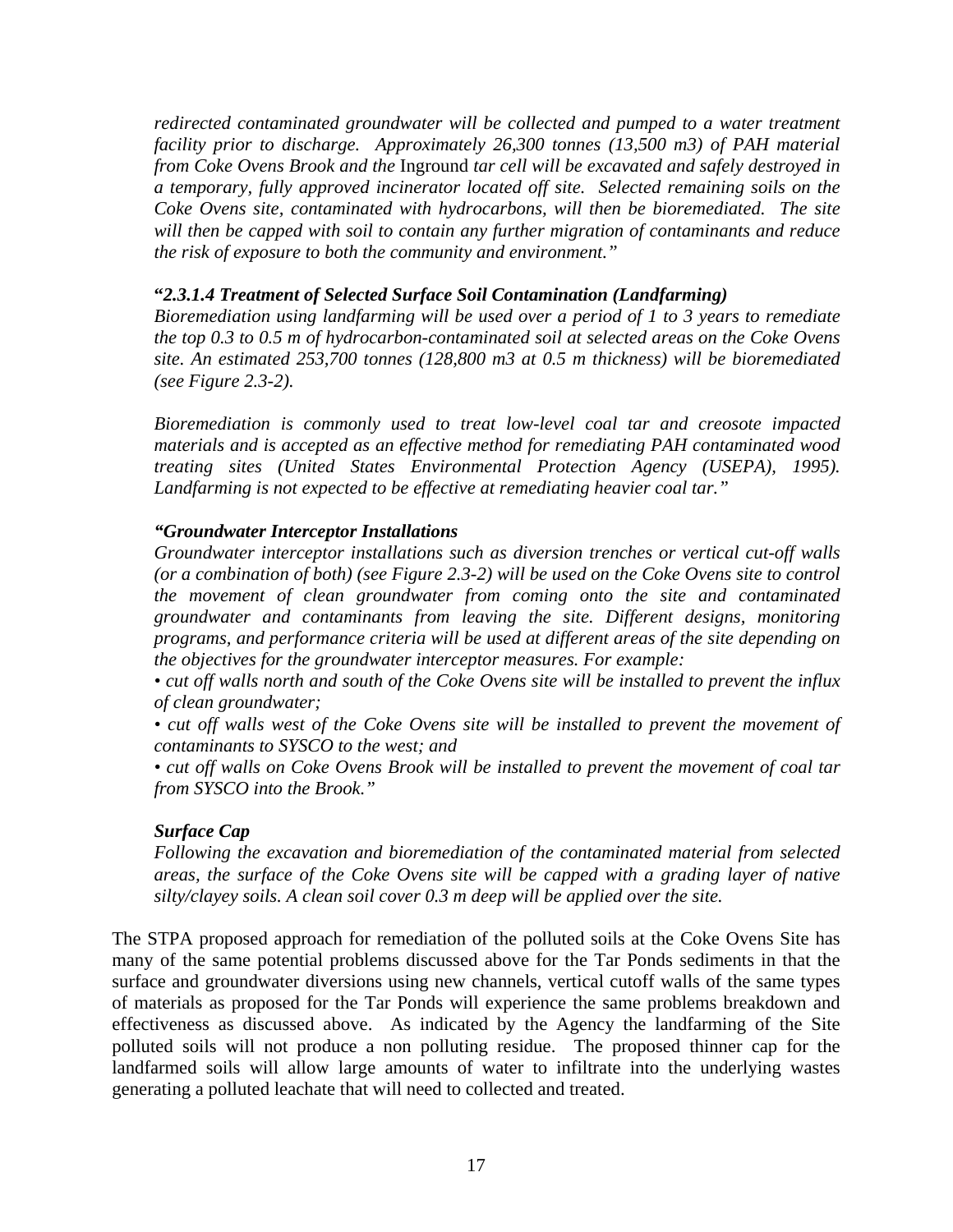Overall the Agency's proposed approach for remediation of the Coke Ovens Site polluted soils will leave a legacy of polluted soils under a thin cap that will be a threat to cause further pollution by the residual wastes in these soils.

#### **Unrecognized Pollutants**

The Agency's EIS focuses on PCBs and PAHs, both of which are important environmental pollutants. However, a properly developed EIS for remediation of an area that has received a complex mixture of wastes for 100 years or so must include a discussion of what are known now to be unrecognized, unregulated pollutants that have been and continue to be discharged in municipal and industrial wastewaters. The US EPA, under the leadership of Dr. Christian Daughton, Chief, Environmental Chemistry Branch, US EPA National Exposure Research Laboratory, is conducting a major program devoted to investigating what are now called unrecognized pollutants.

Daughton made a presentation, "Ubiquitous Pollution from Health and Cosmetic Care: Significance, Concern, Solutions, Stewardship – Pollution from Personal Actions." This presentation covered information on pharmaceuticals and personal care products (PPCPs) as environmental pollutants. He also discussed the relationship between endocrine disrupters and PPCPs. In August 2005 the US EPA held a Workshop on Pharmaceuticals in the Environment. Recently the US EPA has announced the availability of the proceedings from this workshop at http://es.epa.gov/ncer/publications/meetings/drinking\_aug23-25\_03.html.

Daughton pointed out that there is a wide variety of chemicals that are introduced into domestic wastewaters and wastes, which are being found in the environment. These include various chemicals (pharmaceuticals) that are derived from usage by individuals and for pets, disposal of outdated medications in sewerage systems and solid waste streams, release of treated and untreated hospital wastes to domestic sewerage systems, transfer of sewage solids ("biosolids") to land, industrial waste streams, releases from aquaculture of medicated feeds, etc. Many of these chemicals are not new chemicals. They have been in wastewaters and municipal solid wastes for some time, but are only now beginning to be recognized as potentially significant water pollutants, and are certainly occurring in the Tar Ponds sediments due to the many years of discharge of untreated domestic and industrial wastewaters into the Tar Ponds. These chemicals are largely unregulated as water pollutants.

According to Daughton (2004),

*"Since the 1970s, the impact of chemical pollution has focused almost exclusively on conventional "priority pollutants," especially on those collectively referred to as "persistent, bioaccumulative, toxic" (PBT) pollutants, "persistent organic pollutants" (POPs), or "bioaccumulative chemicals of concern (BCCs). The "dirty dozen" is a ubiquitous, notorious subset of these, comprising highly halogenated organics (e.g., DDT, PCBs). The conventional priority pollutants, however, are only one piece of the larger risk puzzle."*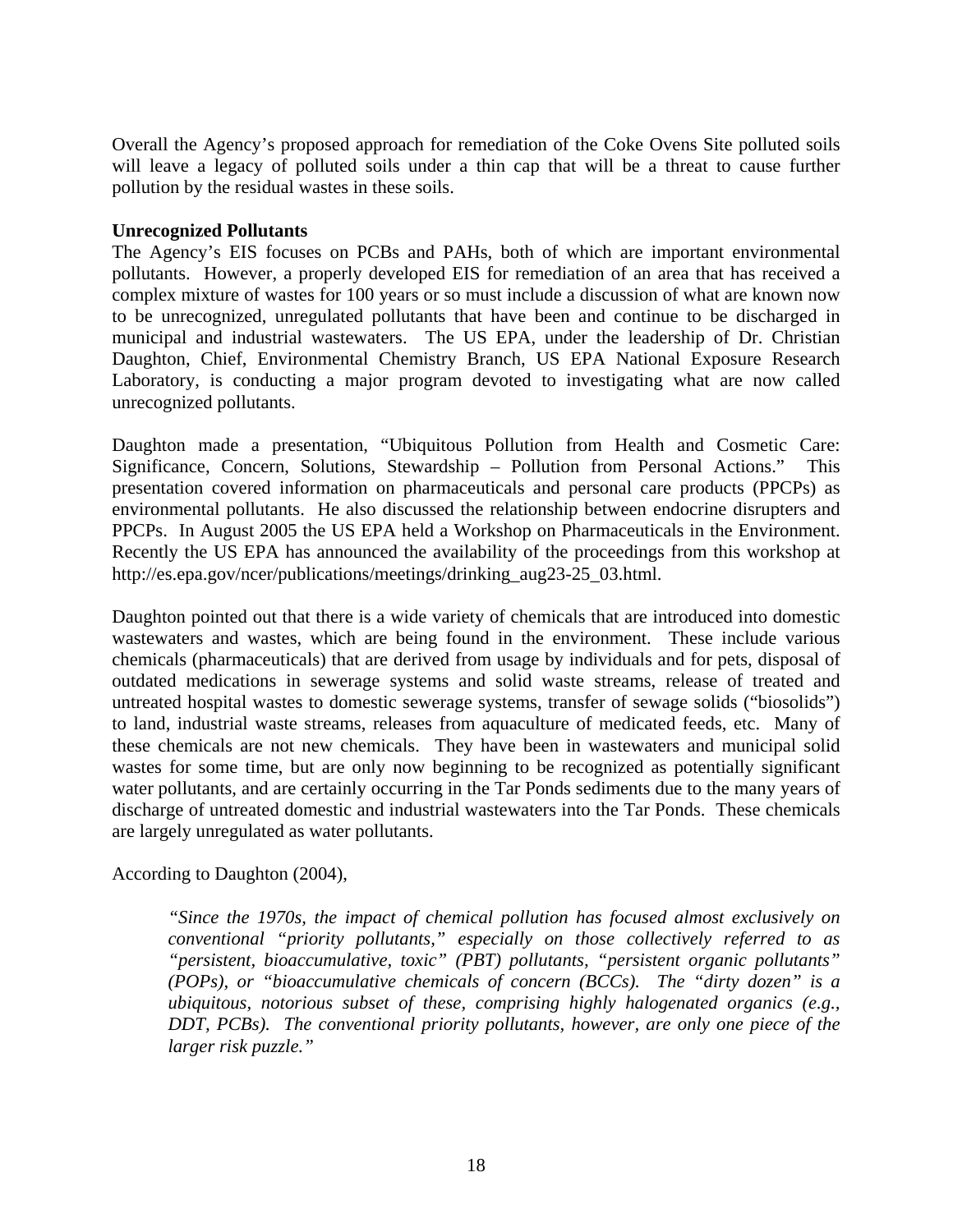Daughton has indicated that there are over 22 million organic and inorganic substances, with nearly 6 million commercially available. The current water quality regulatory approach addresses less than 200 of these chemicals, where in general PPCPs and many other chemicals are not regulated. According to Daughton, *"Regulated pollutants compose but a very small piece of the universe of chemical stressors to which organisms can be exposed on a continual basis."* Additional information on PPCPs is available at

www.epa.gov/nerlesd1/chemistry/pharma/index.htm.

Daughton (2005) has discussed the inadequacy of water quality monitoring programs in identifying pollutants in wastewaters/stormwater runoff for the range of chemicals that could be impacting public health and the environment. In his presentation mentioned above, he stated,

# *"Further Truisms Regarding Environmental Monitoring*

- *What one finds usually depends on what one aims to search for.*
- *Only those compounds targeted for monitoring have the potential for being identified and quantified.*
- *Those compounds not targeted will elude detection.*
- *The spectrum of pollutants identified in a sample represent but a portion of those present and are of unknown overall risk significance."*

Figure 1 presents a diagram of this situation. This figure is from the web page: "The Critical Role of Analytical Chemistry," C.G. Daughton, July 2002. http://www.epa.gov/nerlesd1/chemistry/pharma/critical.htm

**Figure 1 Chemical Analysis Output for a Typical Environmental Sample** 



TICs = tentatively identified compounds, from: C.G. Daughton, US EPA (July 2002)

Background information on unrecognized/unregulated chemicals as environmental pollutants is available at http://www.epa.gov/nerlesd1/chemistry/pharma/ and at http://www.epa.gov/nerlesd1/chemistry/ecb-posters.htm.

Figure 1 shows that only a small part of the potential pollutants (far left purple area –Target Analytes and to some extent TICs) are searched for in the many thousands of potential pollutants that can be present in a complex mixture of waste chemicals such as has occurred at the Tar Ponds and Coke Ovens Site sediments/soils.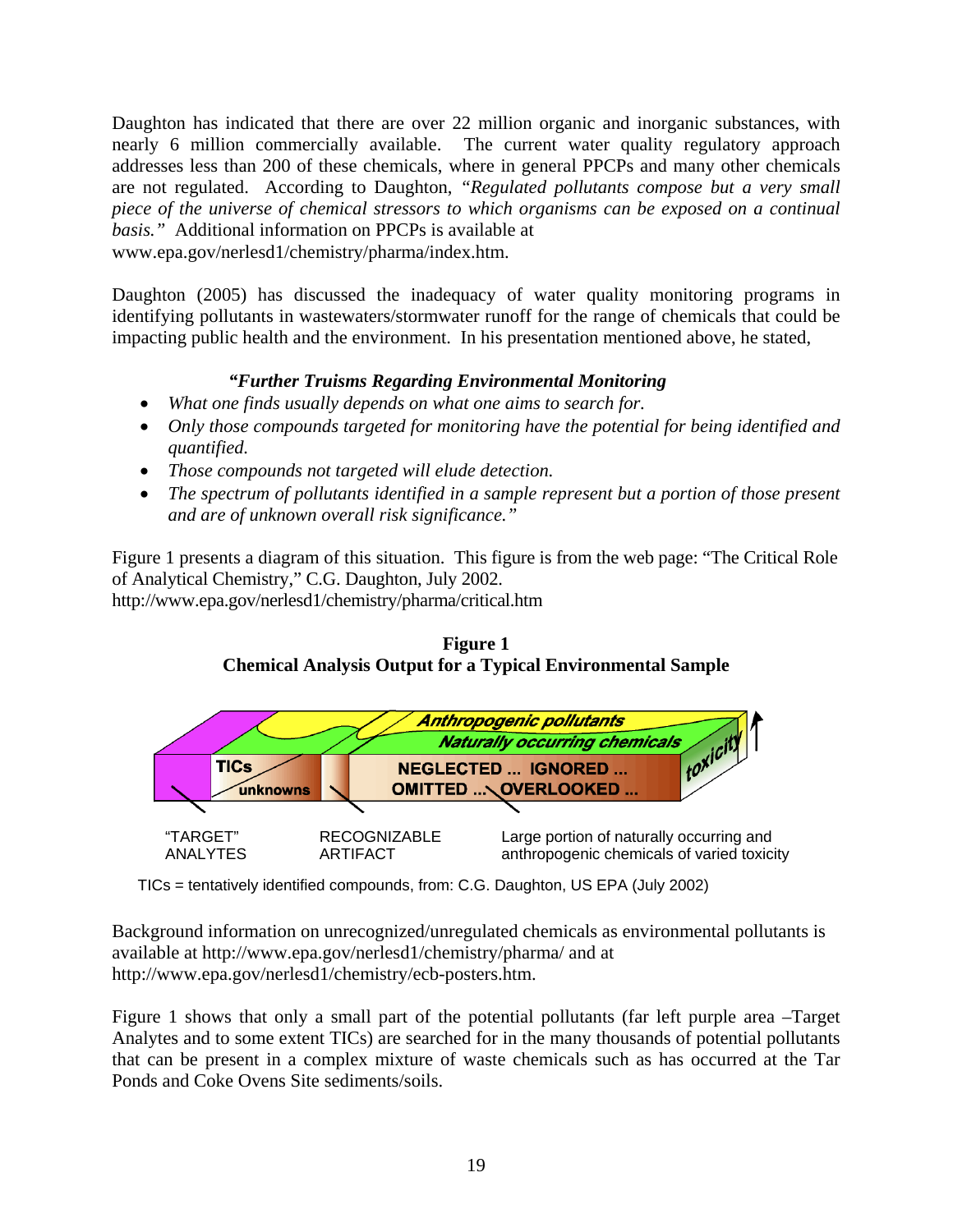Periodically, previously unrecognized significant environmental pollutants are being found in surface waters or groundwaters. An example of this situation is polybrominated diphenyl ethers (PBDEs). Hooper (2003) of the Hazardous Materials Laboratory, Department of Toxic Substances Control, California EPA, stated,

*"Over the past 25 years, tens of thousands of new chemicals (7 chemicals per day) are introduced into commerce after evaluation by USEPA. Few (100-200) of the 85,000 chemicals presently in commerce are regulated. We have reasons to believe that a much larger number than 200 adversely affect human health and the environment."* 

As an example of unidentified hazardous chemicals in the environment, Hooper discussed finding PBDE (polybrominated diphenyl ether) in human breast milk and in San Francisco Bay seals. Archived human breast milk shows that this is a problem that has been occurring for over 20 years. According to McDonald (2003) of California Environmental Protection Agency, Office of Environmental Health Hazard Assessment,

*"Approximately 75 million pounds of PBDEs are used each year in the U.S. as flame retardant additives for plastics in computers, televisions, appliances, building materials and vehicle parts; and foams for furniture. PBDEs migrate out of these products and into the environment, where they bioaccumulate. PBDEs are now ubiquitous in the environment and have been measured in indoor and outdoor air, house dust, food, streams and lakes, terrestrial and aquatic biota, and human tissues. Concentrations of PBDE measured in fish, marine mammals and people from the San Francisco Bay region are among the highest in the world, and these levels appear to be increasing with each passing year."* 

Recently the California Office of Environmental Health Hazard Assessment (OEHHA 2006) has published a review on the potential for PBDEs to be environmental pollutants and the health hazards associated with them. Renner (2000) published a review on PBDEs, which provides additional information on their sources, occurrence and potential significance as environmental pollutants.

PBDEs are similar to PCBs and are considered carcinogens. Some of the PBDEs are being banned in the US and in other countries. PBDEs are present in the municipal solid waste stream and there can be no doubt that they are present in Tar Pond sediments due to past discharges of domestic wastewaters into the Tar Ponds.

The PBDE situation is not atypical of what could be expected based on the approach that is normally used to define constituents of concern in water pollution control programs. Based on the vast arena of chemicals that are used in commerce, many of which could be present in aquatic systems through wastewater discharges and so-called nonhazardous solid wastes, it is likely that many other chemicals will be discovered in the future that are a threat to aquatic ecosystems and public health through surface water and groundwater pollution.

The Agency, in its EIS, needs to discuss the fact that PCBs and PAHs are not the only pollutants found in Tar Ponds and Coke Ovens Site sediments/soils that can have a significant effect on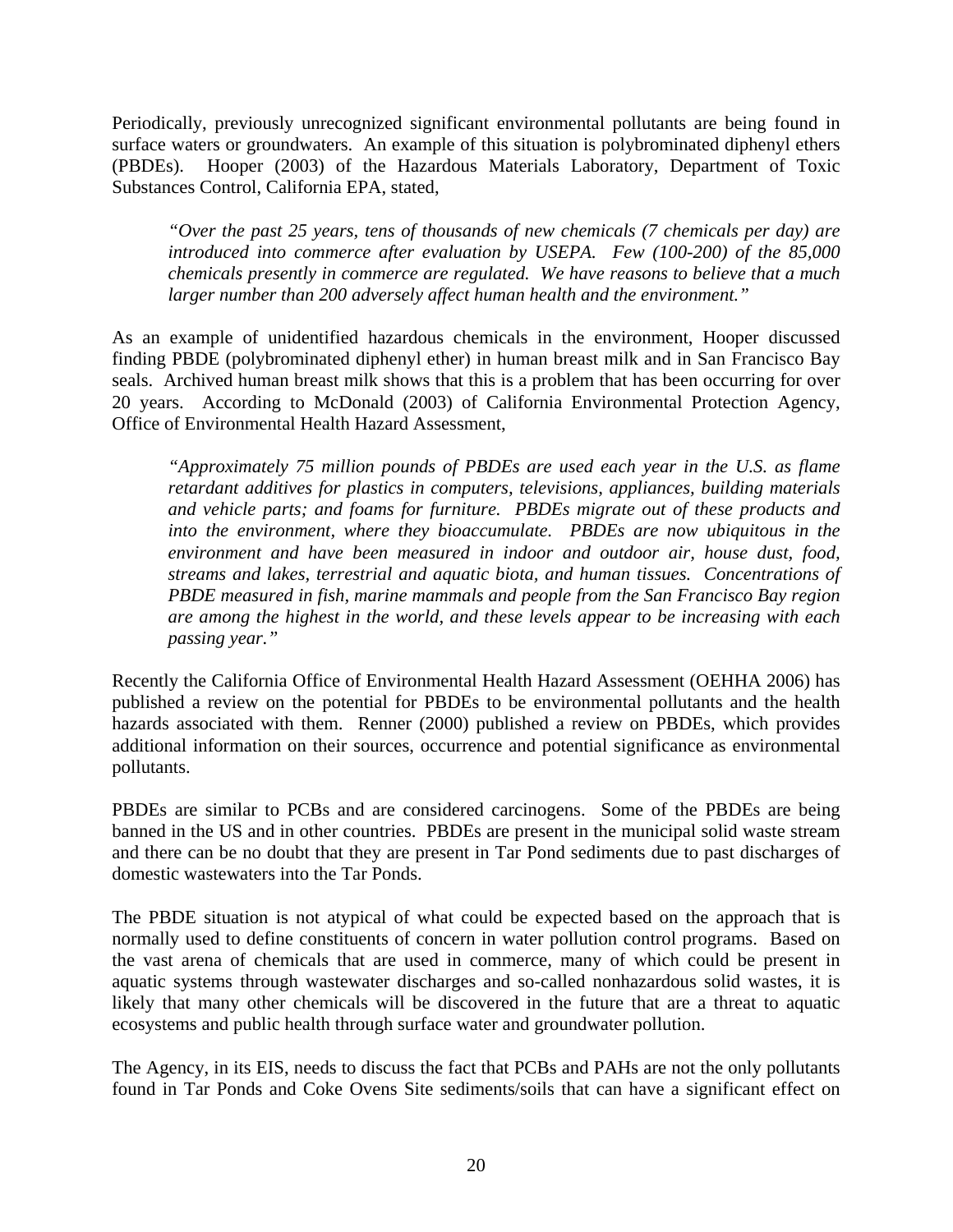public health and the environment. Any program for remediation of these areas and ongoing monitoring of the remediated (but not removed) wastes needs to recognize that a substantial effort needs to be made to expand the monitoring program for unrecognized, unregulated pollutants that could cause the need for further remediation of the areas.

The unrecognized, unregulated pollutant situation provides considerable impetus for adopting remediation technologies for the Tar Ponds and Coke Ovens Site sediments/soils that remove the polluted soils and sediments from the areas, properly treat them and adequately manage the residues. Failure to follow this approach could readily lead to the need for further remediation of these areas because of the failure of the Agency's proposed remediation approach to properly control releases of known pollutants, as well as unregulated, unrecognized pollutants that will be identified in the future.

## **Adequacy of the STPA EIS in Conforming to STP and Coke Oven Site EIS Guidelines**

The Environmental Impact Statement Guidelines dated August 30, 2005, for the Environmental Assessment (EA) of the Sydney Tar Ponds and Coke Ovens Sites Remediation Project states on page 7 in part,

"*An EA is a planning tool intended to identify the environmental effects, mitigation and follow-up measures that would be implemented to help ensure significant effects are avoided. An Environmental Impact Statement (EIS) is a document, which describes the EA effort.* 

*The EIS document produced by the Proponent will identify the potential environmental effects of the Project. The EIS will serve as the cornerstone of the Panel's review and evaluation of the potential effects of the Project. The EIS will also allow regulators and members of the public to understand the Project, the existing environment, and the potential environmental effects of the Project. The public (including Aboriginal peoples), interested parties and government representatives will be invited to comment on the completeness and accuracy of the EIS in addressing these Guidelines, and to submit materials for the Panel to consider. Should the Panel deem further information necessary, it may arrange for additional studies, which it will include in the Public Registry. The Panel will consider all materials included in the Registry in evaluating the Project."* 

As repeatedly noted in these comments, the STPA EIS fails to conform to the EIS guideline requirement of enabling "… *regulators and members of the public to understand the Project, the existing environment, and the potential environmental effects of the Project."* This EIS is a proproject document that fails to inform regulators and the public of the potentially significant nearterm and especially long-term public health and environmental problems with the ability of the proposed Tar Ponds sediment and Coke Ovens Site soils remediation approaches to provide adequate control of releases of hazardous chemicals from these areas. The EIS misleads the regulators and the public into believing that many of the remediation components will work as designed for as long as the remediated sediments/soils will be a threat to release pollutants to the environment.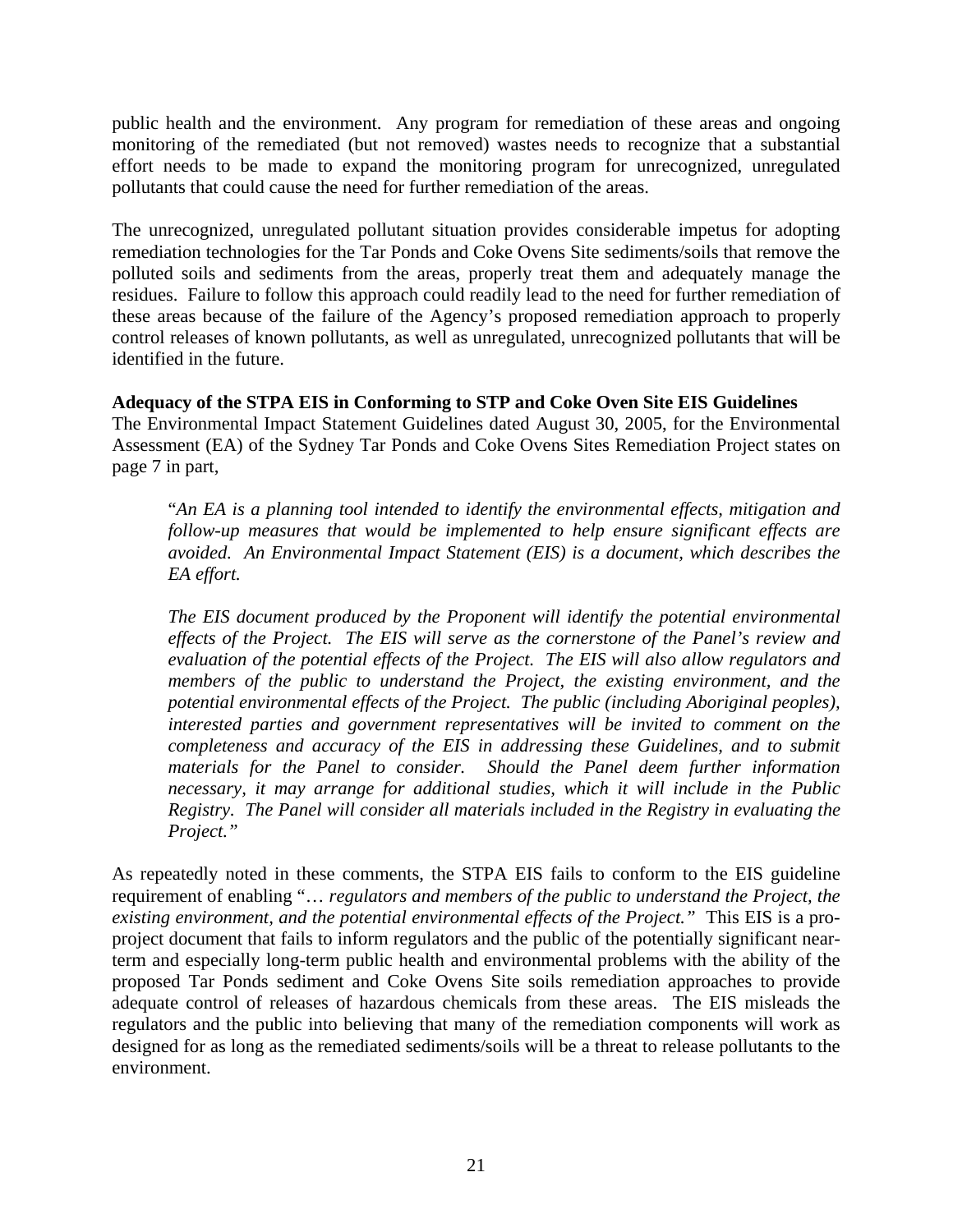One of the most significant fundamental problems with the Agency's approach in informing regulators and the public about the potential efficacy of the use of S/S for Tar Pond sediment remediation is that, because S/S has been used for other types of wastes, it will be reliable for remediation of the Tar Ponds polluted sediments. However, the Agency did not critically evaluate/report on the political and other factors that allow the use of S/S at other locations and the fact that, even where used, albeit for organic-type wastes, there has not been adequate longterm evaluation of the effectiveness of this use.

### **Comments on EIS Volume 7 Devoted to Contaminant Fate Modeling of Sydney Harbour: Remediation of the Sydney Tar Ponds and Coke Ovens Sites**

Volume 7 of the EIS presents STPA's efforts in developing a contaminant fate model that can be used to predict the impact of the proposed S/S remediation of the Tar Ponds during the remediation process and following it. There are several aspects of this modeling effort that need comment.

First, I have over 40 years of experience in developing, evaluating and using environmental chemistry fate-transport models of the type that STPA is attempting to use for the Tar Pond sediment remediation process. While such models can be tuned to fit an existing database, such as STPA has done for the releases of selected pollutants from the Tar Pond sediments, such models rarely have any significant predictive capability for assessing pollutant concentration occurrence under altered conditions. As is pointed out by STPA in discussing their modeling effort, such models represent a gross oversimplification of the actual processes that occur in the modeled system that govern the transport, transformations and impacts of chemical pollutants on aquatic ecosystems. In addition, STPA has had to make a number of assumptions about the magnitude of releases that can occur during remediation of the Tar Pond sediments. These assumptions could be in significant error.

The key issue that must be understood is that a highly detailed proactive monitoring program must be conducted during the remediation process to detect incipient potentially significant water quality problems that could do further damage to the Estuarine ecosystem. This should not be a passive-type monitoring program where data are collected and then analyzed somewhat later, but should be an active program, where the data are critically analyzed as they are collected, and appropriate action is taken when there are initial indications of potential problems, including additional site-specific monitoring to further investigate a particular situation.

It is my experience that there is need for outside independent oversight of the remediation process and its associated monitoring. One cannot rely on the project proponents or those who work for the agency sponsoring the Project to provide adequate oversight and control of the Project's potential impacts. A technical panel of experts not associated with any of the agencies responsible for the Project, and who do not expect at some time in the future to derive funds from these agencies, should provide this oversight. This panel should be funded by the Project in such a way as to enable the panel participants to be active in the Project without jeopardizing their funding by those who are sponsoring or supporting the Project.

I am particularly concerned about the fact that so many of the key aspects of the proposed Tar Pond sediment and Coke Ovens Site soil remediation Project are yet to be defined. This is a very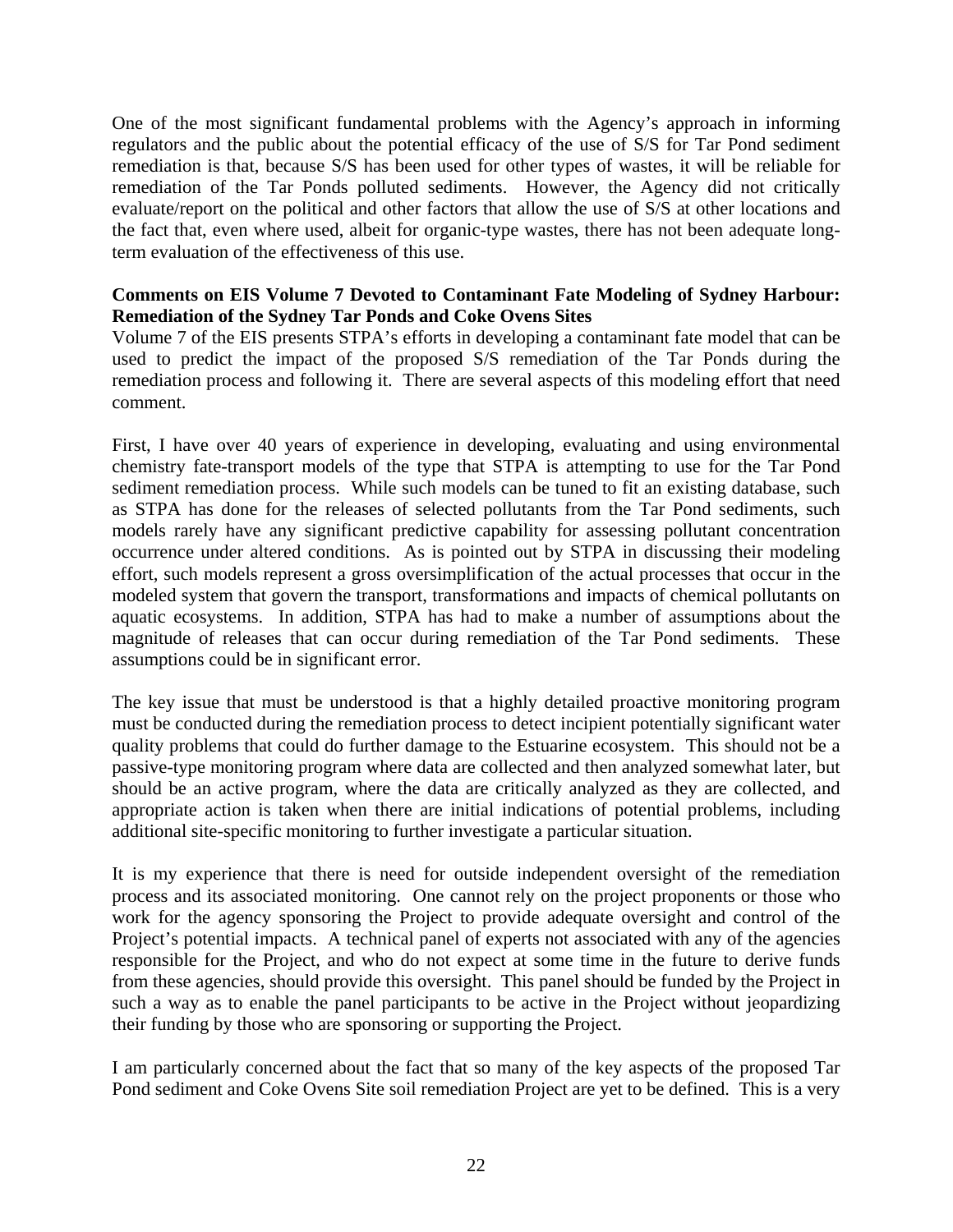dangerous situation, where governmental agencies who are committed to fulfilling their statements about implementing a remediation program for these areas can overlook important issues in the name of keeping the Project within the timeframe and budget allowed. There must be strong, independent oversight of all aspects of the Project by qualified individuals who will have the authority to stop work if necessary in order to adequately protect public health and the environment.

I am also highly concerned that the remediation objectives for pollutants are to be defined by the agencies involved in the Project. At this time it is not possible to evaluate the proposed Project with respect to determining whether adequate environmental and public health protection will be achieved, since the protection guidelines are yet to be developed.

In reviewing Volume 7, I find that STPA has used a number of technically invalid approaches for assessing the water quality/ecological significance of contaminant release from the Tar Pond sediments. Throughout Volume 7 reference is provided to the so-called "NOAA" guidelines:

NOAA (National Oceanographic and Atmospheric Administration). 1999. Screening Quick Reference Tables. Hazmat Report 99-1.

While STPA claims that the values listed in this source are endorsed by NOAA, those who understand the development of these values know that some of the values in this source are out of date and/or technically unreliable. Further, NOAA has not officially adopted these values as credible values, but has simply published a report listing them. With respect to water quality criteria and STPA's use of "NOAA" screening values, a review of these values shows that they are based on a report published by the US EPA in the mid-1990s. Those knowledgeable in this topic area know that the US EPA (2002):

US EPA, "National Recommended Water Quality Criteria: 2002," EPA-822-R-02-047, US Environmental Protection Agency, Washington, D.C., November (2002). http://epa.gov/waterscience/criteria/nrwqc-2006.pdf

is the most up-to-date source of information on critical concentrations of chemicals for impact on aquatic life and excessive concentrations in water that lead to excessive concentrations of hazardous chemicals in edible organisms. STPA's EIS, dated December 2005, should have used US EPA (2002) as a source of information on water quality criteria, rather than an outdated secondary source that was compiled by a NOAA staff member.

The most significant error made by STPA in their EIS is their use of the co-occurrence (coincidence) approach for assessing the potential impacts of contaminants associated with aquatic sediments. STPA's EIS Volume 7 lists as a reference for their so-called sediment quality guidelines,

Long, E.R., D.D. MacDdonald, S.L. Smith and F.D. Calder. 1995. Incidence of adverse biological effects within ranges of chemical concentrations in marine and estuarine sediments. Environmental Management 19: 81-97.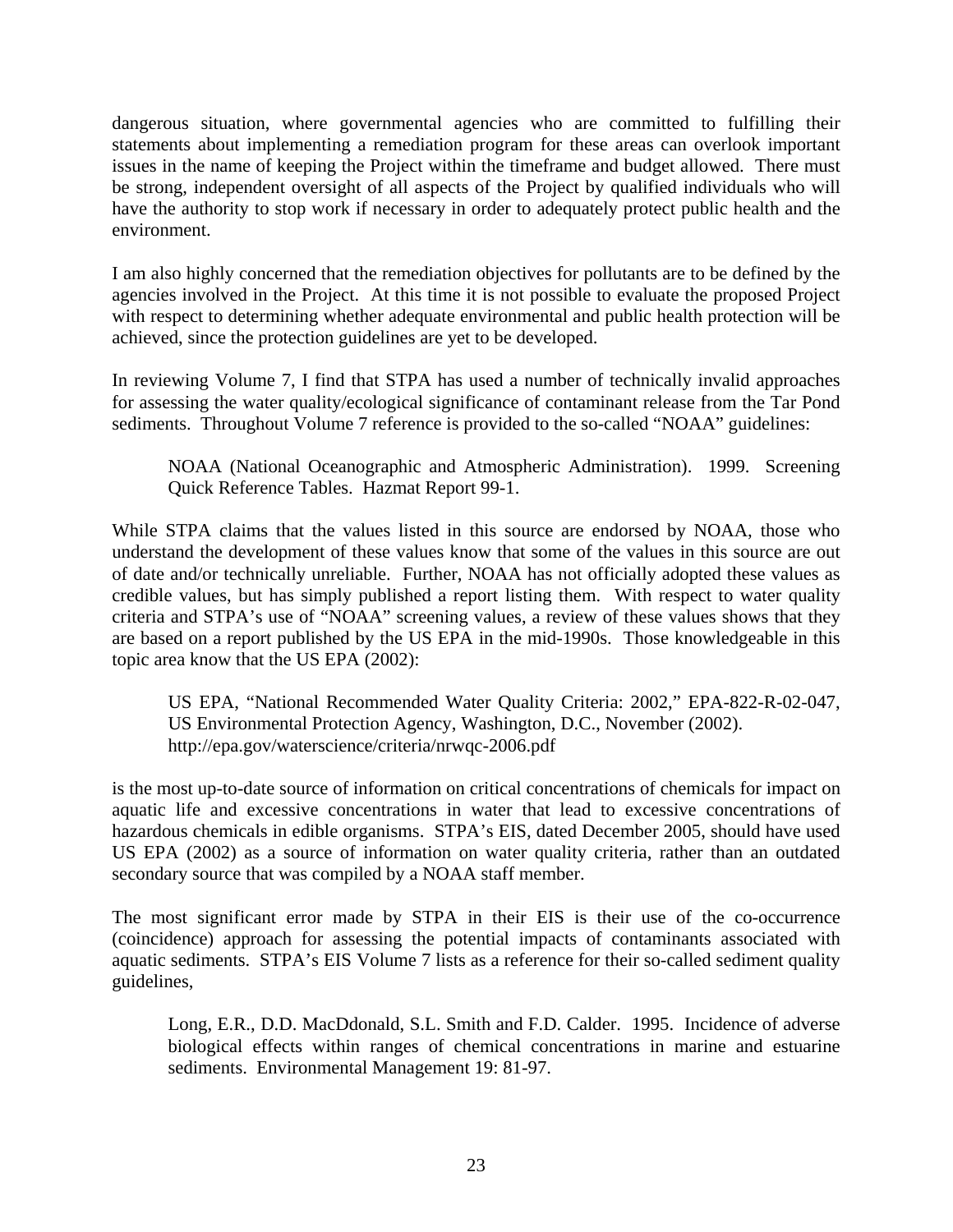It is well known that the Long et al. approach is obviously not a technically valid approach for assessing the critical concentrations of a chemical for adverse impacts on aquatic life. Munawar, Chief Editor of Aquatic Ecosystem Health & Management and a Research Scientist with Fisheries & Oceans Canada at CCIW, Burlington, Ontario, organized the Fifth International Conference on Sediment Quality Assessment (SQA5), which was held in Chicago, IL, in October 2002. At this conference, a series of keynote speakers discussed the unreliability of the so-called co-occurrence (or more properly called "coincidence") approach that has been used by Long and Morgan, Long and MacDonald and others to estimate the impact of a chemical or chemicals on aquatic life. Jones-Lee and Lee (2005),

Jones-Lee, A. and Lee, G. F., "Unreliability of Co-Occurrence-Based Sediment Quality Guidelines for Contaminated Sediment Quality Evaluation at Superfund/Hazardous Chemical Sites," Journal *Remediation* 15(2):19-34 (2005). http://www.members.aol.com/annejlee/SQGSuperfund2.pdf

have reviewed the presentations at SQA5 and provided a detailed discussion of why cooccurrence-based so-called sediment quality guidelines like those in the NOAA screening tables should not be used for any purpose, much less to determine whether a concentration of a chemical in sediments is potentially adverse to aquatic-life-related beneficial uses of the waterbody in which the sediments are located. The fundamental problem with co-occurrence (coincidence)-based values is that they are based on total concentrations of chemicals, rather than bioavailable forms. Further, these approaches do not consider additive and synergistic effects for the measured chemicals, and the potential adverse impacts of unmeasured chemicals. It has been known since the 1970s that there is no relationship between the total concentration of a chemical in sediments and its potential to cause aquatic life toxicity. As discussed by Jones-Lee and Lee (2005), O-Connor, Director of NOAA Status and Trends, has published several reports discussing the unreliability of the Long and Morgan and MacDonald approach for estimating aquatic life toxicity.

Over the past two years, as part of the Bay Protection and Toxic Cleanup Program (BPTCP), the state of California Water Resources Control Board has been conducting a \$2.5-million study devoted to developing sediment quality objectives for the State's enclosed bays and estuarine waters. The results of this study have again clearly demonstrated that co-occurrence-based approaches for sediment quality evaluation, in which there is an attempt to relate the total concentration of chemicals to impacts on aquatic life, are unreliable. What can be said about this approach is that normally, but not always, a sediment with elevated concentrations of a variety of potential pollutants is likely to have aquatic life toxicity and possibly can have altered benthic organism assemblages. It is explicitly clear that such findings provide no reliable information on the water quality significance of a specific chemical associated with aquatic sediments. It should be noted that the US EPA considered the potential for using the co-occurrence-based sediment quality guidelines as a guideline for regulating contaminated sediments. The Agency concluded that this approach is unreliable and should not be used.

The California Water Resources Control Board has determined that the approach that should be used to determine whether a contaminant in a sediment is adverse to aquatic life or a source of bioaccumulatable chemicals requires the use of the triad approach, in which chemical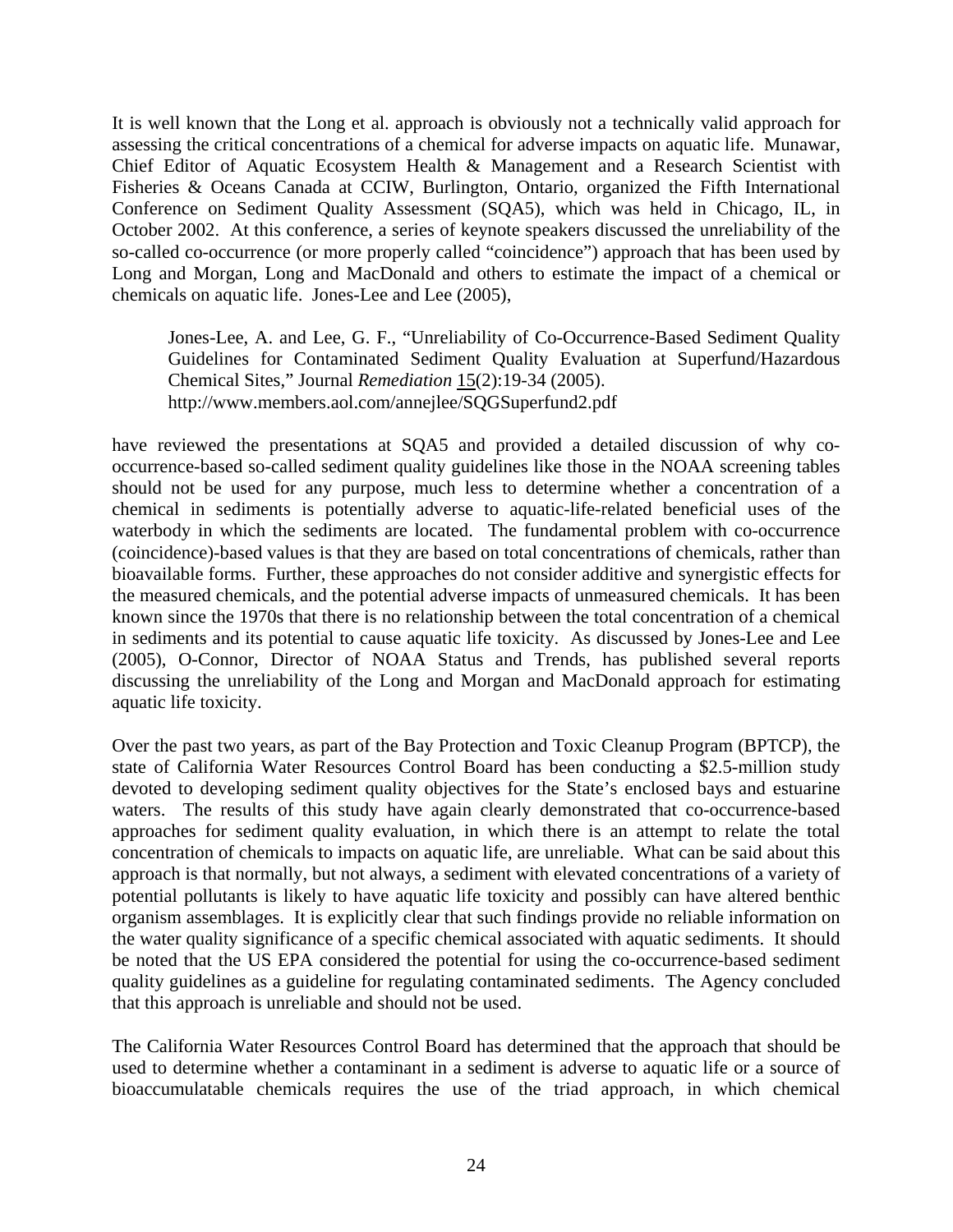concentrations, aquatic life toxicity measured on the sediment, and aquatic organism assemblage information are used. The chemical part of this triad must include toxicity investigation evaluations (TIEs) to determine whether a specific chemical or group of chemicals present in a sediment is responsible for sediment toxicity and/or altered benthic organism assemblages. Information on the California Water Resources Control Board's development of sediment quality objectives is available at http://www.swrcb.ca.gov/bptcp/sediment.html.

Lee and Jones-Lee, in their presentation at the Fifth International Conference on Sediment Quality Assessment (SQA5),

Lee, G. F. and Jones-Lee, A., "Appropriate Incorporation of Chemical Information in a Best Professional Judgment 'Triad' Weight of Evidence Evaluation of Sediment Quality," Presented at the 2002 Fifth International Conference on Sediment Quality Assessment (SQA5), In: Munawar, M. (Ed.), *Aquatic Ecosystem Health and Management* 7(3):351-356 (2004). http://www.gfredlee.com/BPJWOEpaper-pdf

discussed the approach that should be used to evaluate sediment quality, focusing on how chemical information on the concentrations of chemicals in sediments should be incorporated into the triad. The emphasis must be on evaluation of the cause of toxicity, and not the total concentration of a chemical in sediments.

Another important deficiency in the STPA EIS Volume 7 is the failure to evaluate the potential for persistent organic chemicals such as PCBs that are present in a sediment to bioaccumulate through the food web to excessive concentrations in edible organisms of the area. The critical concentrations in sediments for this situation are typically lower than the concentrations that are adverse to aquatic life living in the sediments. The co-occurrence-based approach for developing sediment quality guidelines does not incorporate food web accumulation issues.

With respect to the remediation of the Sydney Tar Pond sediments, the continued accumulation of PCBs in edible organisms of the Estuary/Harbour has to be one of the most important issues that needs to be addressed in terms of evaluating the success of the S/S treatment of the Tar Pond sediments. As discussed elsewhere in these comments, according to the US EPA (2002), concentrations of PCBs in the water column above 0.000064 µg/L can bioaccumulate to excessive levels in edible aquatic life. The US EPA does not have critical concentrations for PCBs in sediments that, through food web accumulation, would lead to excessive concentrations in edible fish and shellfish. In order to evaluate this situation, it is necessary to perform sitespecific studies of whether PCBs and other pollutants in sediments can bioaccumulate to excessive levels in higher trophic level organisms that are a threat to public health and/or fisheating birds and animals. These are the issues that must be carefully evaluated as part of developing remediation objectives for S/S treatment of the Tar Pond sediments.

# **References**

Daniel, D. E., "Critical Factors in Soils Design for Covers," Presentation at US EPA sponsored seminar, "Design and Construction of RCRA/CERCLA Final Covers," CERI 90-50, Office of Research and Development, US Environmental Protection Agency, Washington, D.C. (1990).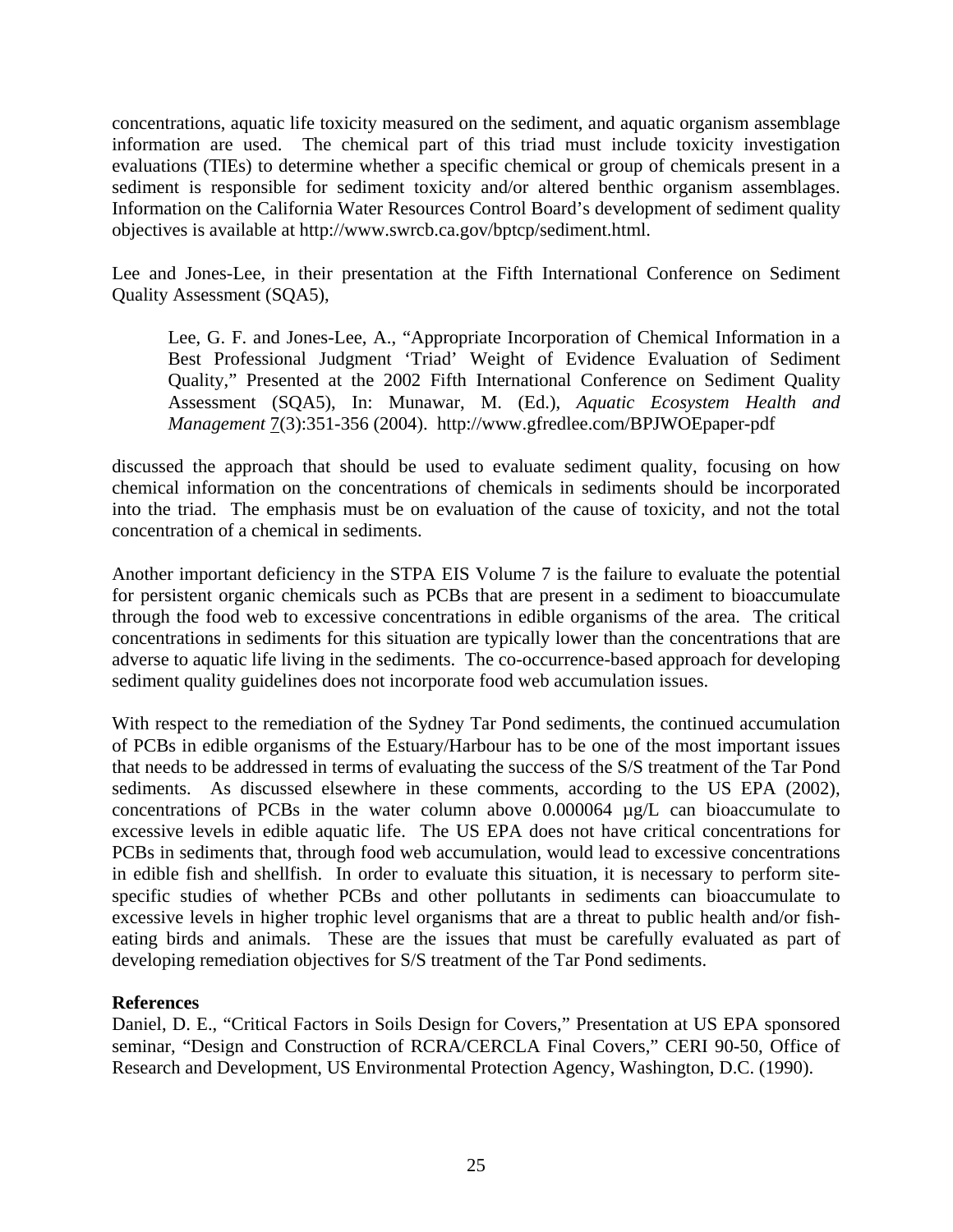Daughton, C. G., "Pharmaceuticals and Personal Care Products (PPCPs) as Environmental Pollutants: Pollution from Personal Actions," Presentation at California Bay-Delta Authority Contaminant Stressors Workshop, US Environmental Protection Agency, Las Vegas, NV (2004). daughton.christian@epa.gov

Daughton, C., G., "Overview of Science Involved with Pharmaceuticals," Presentation at the US EPA Workshop, "Pharmaceuticals in the Environment," US Environmental Protection Agency, Las Vegas, NV, August (2005).

Available at http://es.epa.gov/ncer/publications/meetings/drinking\_aug23-25\_03.html.

Hooper, K., "Lessons from the PBDEs – The Value of Monitoring Community Body Burdens Using Breast Milk," In: 6th Bienniel State of the Estuary Conference, "The San Francisco Bay-Delta Estuary: Changes and Challenges," San Francisco Estuary Project, Oakland, CA (2003).

Jones-Lee, A. and Lee, G. F., "nreliability of Co-Occurrence-Based Sediment Quality Guidelines for Contaminated Sediment Quality Evaluation at Superfund/Hazardous Chemical Sites,"Journal *Remediation* 15(2):19-34 (2005). http://www.members.aol.com/annejlee/SQGSuperfund2.pdf

King, M.; Check, G.; Carey, G.; Abbey, D. and Baechler, F., "Groundwater and Contaminant Transport Modelling at the Sydney Tar Ponds," Paper for the 2003 Winnipeg IAH Conference, Groundwater Insight Inc., Halifax, NS (2003). http://www.gwinsight.com/images/markkingpaper.pdf

Lee, G. F. and Jones-Lee, A., "Flawed Technology of Subtitle D Landfilling of Municipal Solid Waste," Report of G. Fred Lee & Associates, El Macero, CA, December (2004) updated March (2006). http://www.members.aol.com/apple27298/SubtitleDFlawedTechnPap.pdf

McDonald, T. A., "The Risk Posed by the PBDEs, A Class of Flame Retardants," In: 6th Bienniel State of the Estuary Conference, "The San Francisco Bay-Delta Estuary: Changes and Challenges," San Francisco Estuary Project, Oakland, CA (2003).

OEHHA, "Polybrominated Diphenyl Ethers: Recommendations To Reduce Exposure in California," Report of the Cal/EPA PBDE Workgroup, California Environmental Protection Agency Office of Environmental Health Hazard Assessment, Sacramento, CA, February (2006). http://www.oehha.ca.gov/public\_info/pbderpt.html

Renner, R., "PBDE Polybrominated diphenyl ether: What Fate for Brominated Fire Retardants?" *Environmental Science and Technology*, May 1 (2000). http://www.mindfully.org/Plastic/PBDE-Polybrominated-Diphenyl-Ether.htm

Rowe, R. K.; Sangam, H. P. and Lake, C. B**.,** "Evaluation of an HDPE Geomembrane after 14 Years as a Leachate Lagoon Liner," *Can. J. Geotech./Rev. Can. Geotech.* 40(3): 536-550 (2003). http://www.ingentaconnect.com/content/nrc/cgj/2003/00000040/00000003/art00004

US EPA, "National Recommended Water Quality Criteria: 2002," EPA-822-R-02-047, US Environmental Protection Agency, Washington, D.C., November (2002).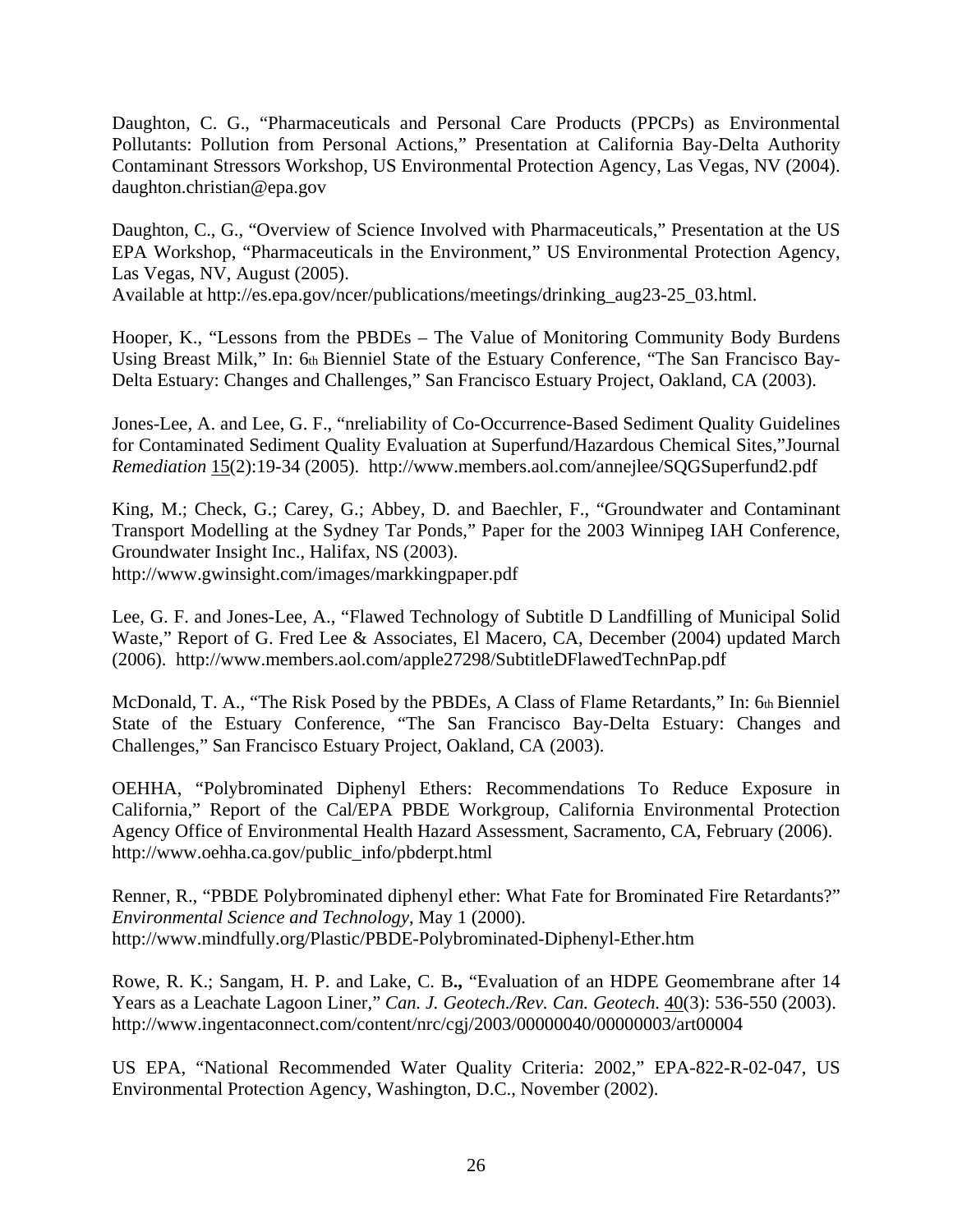http://epa.gov/waterscience/criteria/nrwqc-2006.pdf

Wiles, C. C. and Barth, E., "Solidification/Stabilization: Is It Always Appropriate?" *Stabilization and Solidification of Hazardous, Radioactive, and Mixed Wastes, 2nd Volume, ASTM STP 1123*, T. M. Gilliam and C. C. Wiles, Eds. American Society for Testing and Materials, Philadelphia, PA, pp. 18-32 (1992).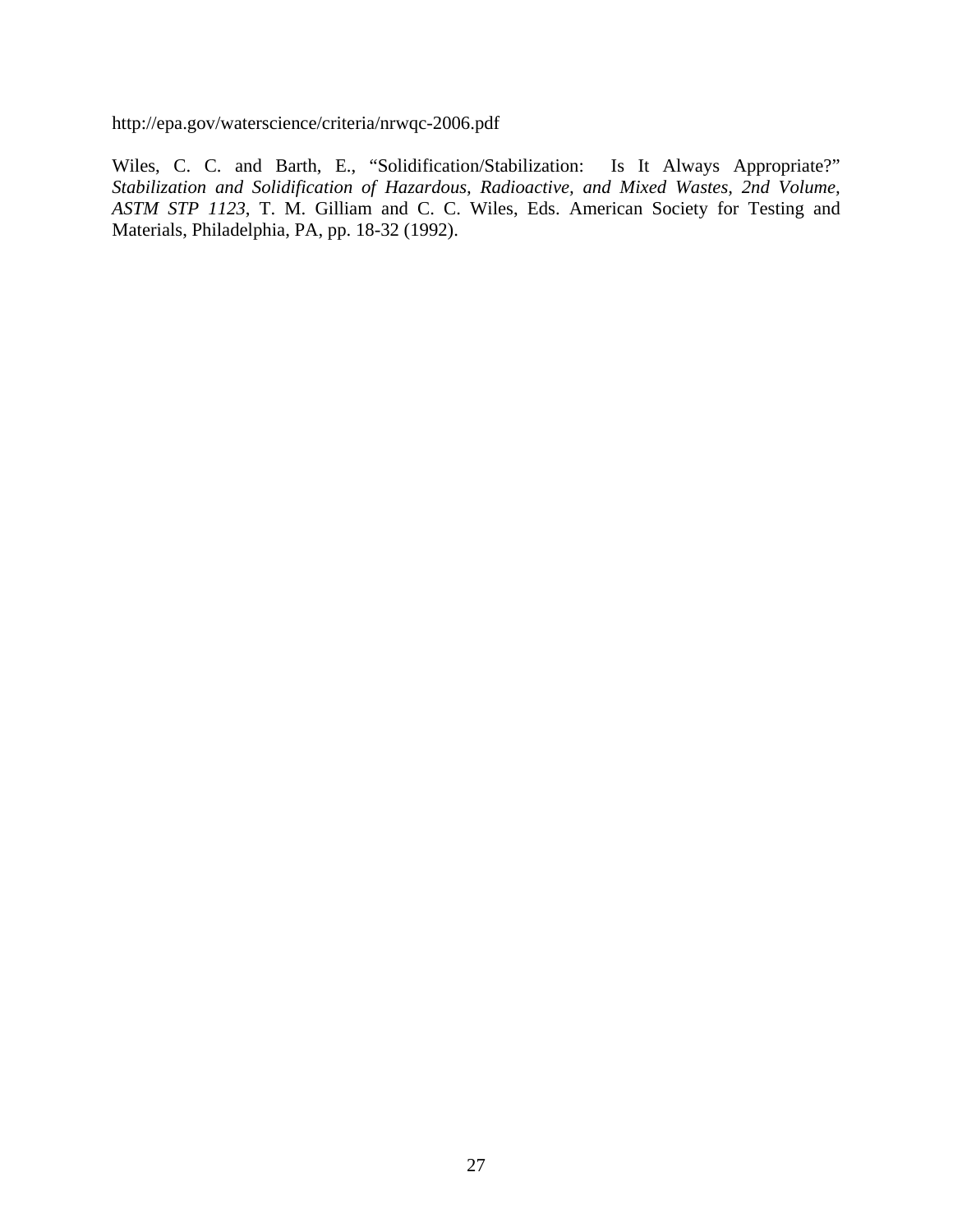## **Preliminary Draft 5/4/06 Comments on STPA Response to Joint Panel Request for Additional Information, Transcripts of April 29 and May 1, 2006, Public Hearing and the May 12, 2004 Memorandum of Agreement**  Comments Submitted by G. Fred Lee, PhD, PE, DEE May 15, 2006

The Sydney Tar Ponds Agency (STPA 2006), in a letter dated March 29, 2006, provided "STPA Response to Joint Panel Request for Additional Information, March 16, 2006." These responses provide additional information on the characteristics of the S/S remediation of the Tar Pond sediments and Coke Ovens Site soils. Presented below are my comments on selected aspects of the STPA responses and testimony at the Public Hearing.

The STPA response to IR-02, page 2, in the second footnote to Table IR-02.2, referring to both the Tar Ponds Trenches and Cap and the Coke Ovens Surface Cap, states, *"1 metre of Clayey Till Material to provide a permeability of 1 x 10<sup>-6</sup> cm/sec and 0.1 m of topsoil.*"

Greg Gillis, Senior Vice President of AMEC Earth and Environmental (the lead consultant on the EIS report), beginning on page 37 of the April 29th hearing transcript (Transcript-1) (JRP 2006a) stated,

*"We want to create, through stabilization and solidification, a low permeable solid monolith. And the monolith is going to be a large solid structure that has been created through stabilization and solidification.* 

*Groundwater is going to be diverted around the monolith. We're going to control groundwater, both coming from the side and from the bottom. We're not going to allow any infiltration of surface water so in effect we're going to seal the stabilized and solidified materials off from the pathways of surface water and groundwater* [emphasis added]*. And we're going to have a new creek channel to divert water and to allow surface water and groundwater effluent to move through the creek channel around the - out into Sydney Harbour."* 

Gillis, on Transcript-1 pages 38 and 39, stated,

*"So you're going to have a series of these cells, as it were, throughout both the north and south tar pond. This material will be capped and sealed from both groundwater and surface water. Here is a picture of the cap design. And what you got, is you got liners here -- what you need to do when you're capping something is you need not only to control the water getting in but you need to give a pathway for any water that does get in*  and you can see the pathway here is granular fill so that you can get material out if water *does get in. So you got a liner, topsoil, clay fill here which acts as a liner, another liner, some granular fill and then solidified treatment matrix. And down here at the bottom is a clay or till and bedrock.*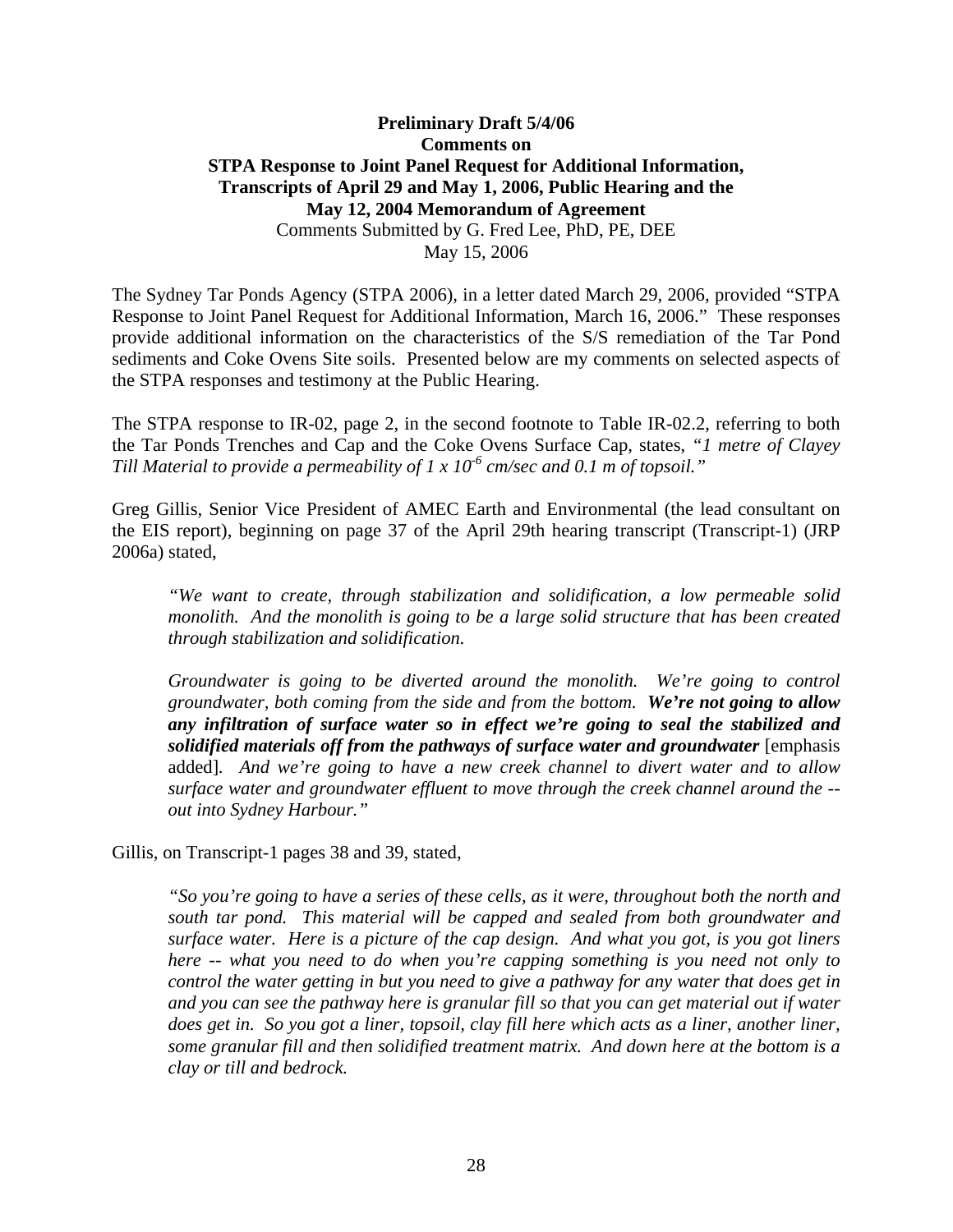*Now one other element that you might notice on this screen -- and I realize it's a bit distant -- we have these interceptor trenches that go vertically down into the till itself. And what they are for, they are to release any pressure from groundwater that comes up from the bottom to make sure that that material can be controlled so it doesn't affect the monoliths themselves. So that's the cap design for the Tar Ponds."* 

Gillis, on Transcript-1, pages 39 and 40, stated, in discussing the Coke Ovens Site remediation,

*"In the coke oven, we're going to precontaminants* [pretreat?] *using land farming, a form of bioremediation. We allow the materials to -- any kind of volatiles to release and break down some substances. Destruction of tar cell contaminants. There's about twenty-five thousand cubic metres of PEH contaminated materials in the tar cells. We're going to total containment of the contaminants.* 

*We're going to cap them and seal them* [emphasis added]*. We're going to have groundwater diversions, again, to make sure the groundwater, we don't take materials or contaminants off the site or bring contaminants to the site. We're not going to allow any infiltration of surface water. We're going to have a cap, again, over the Coke Ovens area to make sure that we can control surface water and deal with it* [emphasis added]*. And to assist us with that, we're going to reroute surface water and drainage. We found that some of the existing surface water channels have contamination in their bottom and so what we're doing is we're rerouting some of the surface water drainage."* 

As discussed in my comments on the EIS, the surface caps for the Tar Pond sediments and Coke Ovens soils, with a permeability of  $10^{-6}$  cm/sec, can allow on the order of 1,000 gallons per acre per day (9,353 L/ha/day) of infiltration through it if there is moisture on top of the cap. The actual rate of infiltration depends to some extent on the depth of the moisture on the cap. While, as quoted above, Mr. Gillis in his testimony to the Panel on April  $29<sup>th</sup>$ , repeatedly claimed that the surface caps for the S/S-treated Tar Pond sediments and the landfarmed Coke Ovens Site soils will **prevent** water from infiltrating into the underlying wastes, in fact the proposed caps will allow substantial amounts of water to infiltrate into the wastes if the caps maintain their design permeability of  $10^{-6}$  cm/sec. However, as discussed by Lee and Jones-Lee (2006), soil caps of this type are well known to develop cracks and areas of higher permeability than the design permeability. There is no doubt that the STPA proposed caps for the two sites will be highly unreliable in preventing water that is present on the cap from penetrating into the underlying wastes.

With respect to Mr. Gillis' statement, "*And we're going to have a new creek channel to divert water and to allow surface water and groundwater effluent to move through the creek channel around the -- out into Sydney Harbour,"* as discussed in the comments on the EIS, there are significant questions about the long-term ability of the various surface water and groundwater diversion structures to manage surface and ground waters in such a way as to prevent their contamination by landfarmed Coke Ovens Site soils and Tar Pond S/S-treated sediments for as long as the residual wastes in these areas are a threat to public health and the environment.

STPA's response to IR-02, page 2 states,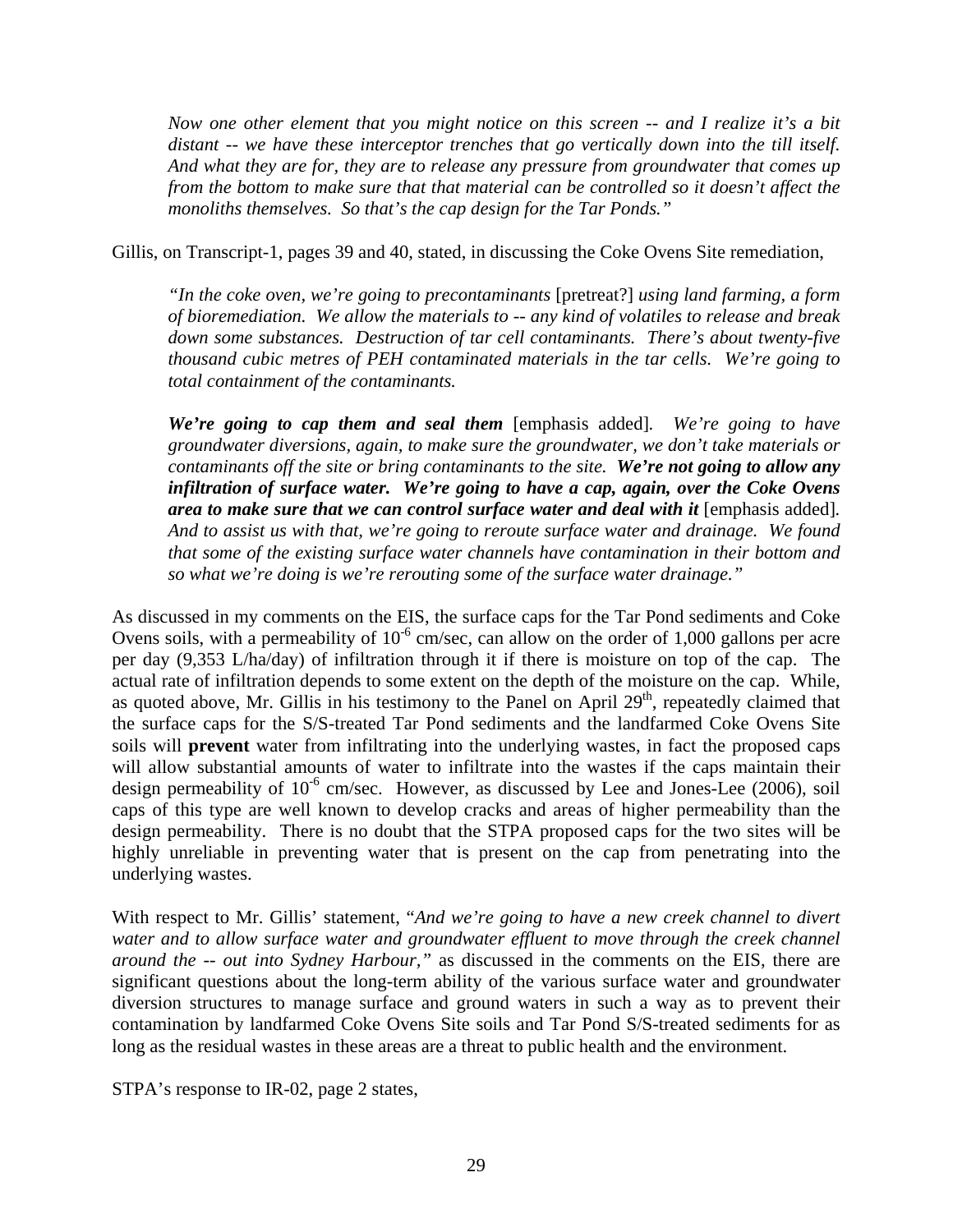*"The current design specification for the cap consists of the following layers:* 

- *A geosynthetic clay liner (GCL) will be placed directly on the final grade of the solidified sediments. The purpose of the liner is to isolate the solidified sediments from infiltrating precipitation. A GCL is included in preference to other potential liner materials based on constructability, cost, and resistance to movement of overlying fill materials placed on it.*
- A clayey till layer, of variable thickness, will be placed on top of the GCL. The *thickness of the layer will be dependant on the final grade of the site and will vary from several metres to less than a metre (a minimum of 0.3 m). It will be placed*  and compacted as necessary to provide a permeability of  $1 \times 10^{-6}$  cm/sec. The *purpose of the clayey till is to further isolate the solidified sediments from infiltrating precipitation, to provide physical separation between the solidified sediments and the finished grade, and to protect the underlying GCL.*
- *The top surface of the cap will consist of a 0.1 m lift of topsoil, to provide a base for establishing a vegetative cover.*
- *The top surface of the cap will be hydroseeded to provide an erosion resistant vegetative cover.*
- *The surface cap will be graded with a minimum 0.5% slope towards the channel, to ensure adequate drainage."*

Lee and Jones-Lee (2006) and my comments on the EIS have discussed the potential problems with geosynthetic clay liners being a long-term effective barrier to preventing water and/or leachate from passing through the liner. Some types of clays used in landfill liners, with an expandable lattice structure, exhibit strong shrink/swell properties dependent on the type of cation on the clay's ion exchange sites. With sodium at the exchange site, the clay is in a swollen state. However, in contact with water with high calcium/magnesium compared to sodium concentrations, the calcium and magnesium will replace the sodium on the clay, and the clay will shrink, leading to higher permeability and possible failure through cracking. Auboiroux et al. (1999) have investigated the impact of calcium exchange for sodium in bentonite geosynthetic clay liners for landfills. They stated,

"*Results suggest that while GCL's may be considered as useful materials for reinforcing compacted clay layers at the base of landfills, they should not be considered as "equivalent" to compacted clay layers, at least in terms of pollutant breakthrough times."* 

# Guyonnet et al. (2005) reported that,

*"… calcium carbonate in the bentonite, formed during activation of the calcium bentonite, may redissolve during contact with a dilute permeant, releasing calcium ions that exchange with sodium in the clay. This exchange leads to obliteration of a so-called "gel" phase ~beneficial in terms of low permeability and to the development of a more permeable 'hydrated-solid' phase.*"

James et al. (1997), in a study of the use of a GCL as a liner to enhance the cover over a reservoir, reported that, "*The evidence demonstrates that calcium from calcite, contained in the GCL bentonite, exchangedwith sodium and, in so doing, contributed to shrinkage and cracking."*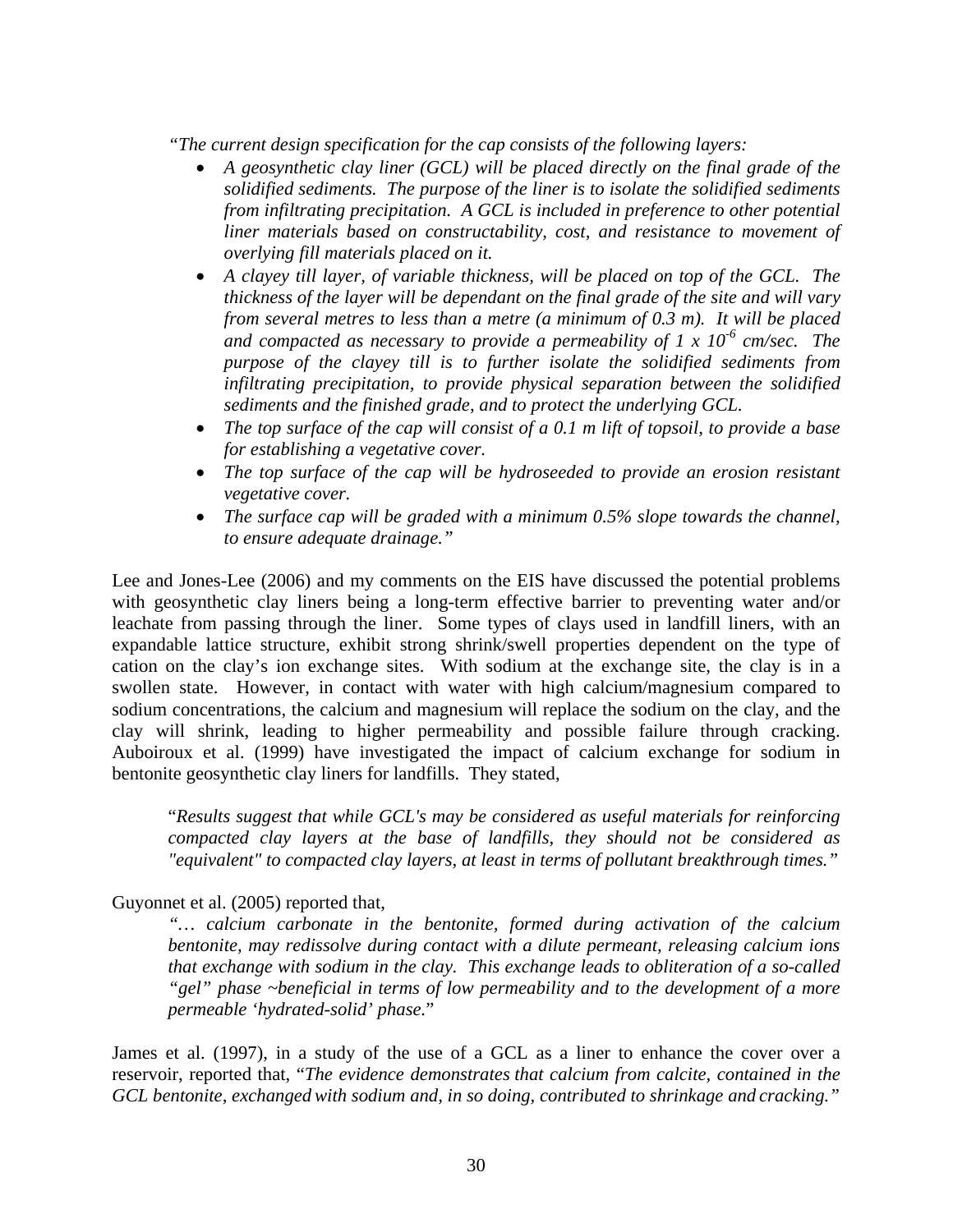The US EPA (2001) has reviewed the properties of geosynthetic clay liners, where a number of the potential advantages and potential problems with substituting a geosynthetic clay liner for two feet (0.61 m) of compacted clay have been discussed. A key problem with geosynthetic clay liners is that they are so thin that they have limited structural integrity. This can be especially important when the GCL layer is placed over an unstable base, such as the S/S-treated Tar Pond sediments. As discussed below, the limited compressive strength of the S/S-treated Tar Pond sediments, coupled with a variety of mechanisms that can lead to degradation of the concretesolidified Tar Pond sediments, will likely lead to differential settling of the wastes and structural integrity problems for the GCL layer.

While regulatory agencies in the USA are allowing GCLs in landfills to substitute for two feet  $(0.61 \text{ m})$  of clay with a permeability of  $10^{-7}$  cm/sec, there is increasing evidence that this is not a technically valid approach for preventing water/leachate from passing through the liner into the wastes or out of the landfill into the groundwater system. It is certainly inappropriate for the STPA (Gillis) to assume that the use of a GCL layer in the caps for the Tar Pond sediments and Coke Ovens Site soils will prevent moisture from entering the underlying wastes that can leach pollutants from the treated wastes for as long as the wastes in these areas will be a threat to pollute surface and ground waters.

Another important aspect of this situation is that, since the GCL is buried under a "clayey till layer," which will vary in thickness from several metres to less than a metre (a minimum of 0.3 m) and a topsoil layer of 0.1 m thickness, it will not be possible through visual inspection of the surface of the cap to detect failure of the GCL layer which will allow increased rate of infiltration of water through the layer into the underlying wastes.

STPA should be required to provide detailed discussion of how the failure of the GCL layer to maintain its design permeability will be detected over the period of time that the pollutants in the Tar Ponds S/S-treated sediments Coke Ovens Site soils will be a threat to be leached and transported offsite to surface and ground waters of the area.

STPA (2006), in its response to IR-06, page 4, Table 2.13-6 – Alternative Means for Containment of Remaining Contaminants, states,

*"However, it should be noted that the Project no longer contemplates the use of a subaqueous cap as it is no longer applicable."* 

As discussed in my comments on the EIS, subaqueous caps composed of HDPE are similar to liners used in landfills with respect to their long-term ability to prevent leachate from passing through them into the underlying groundwater system. If STPA decides to use subaqueous caps of HDPE, then there will be need to reliably discuss the ultimate failure of such caps.

The STPA response to IR-10, page 1 states,

*"Based upon experience in Canada (Point Tupper, Nova Scotia) and at other land farming/bioremediation operations it is expected that in one 6-month construction*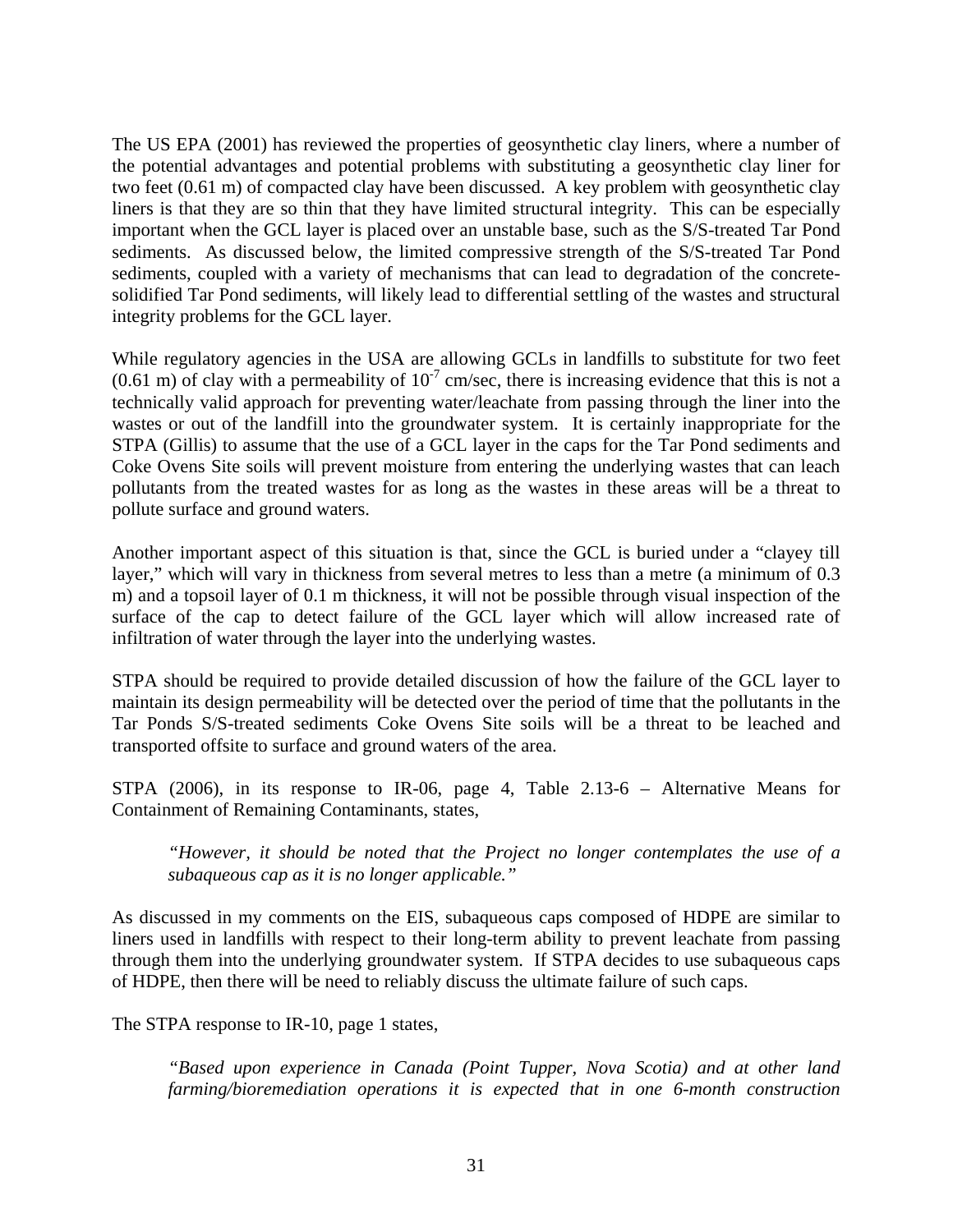*season, a 90% reduction of light hydrocarbon soil concentrations will be achieved in the surface soils on the Coke Ovens site. No appreciable degradation is expected for the PAH compounds and many of the heavier hydrocarbons.* 

*The controlling variables of UV degradation, bioremediation and volatilization of contaminants are difficult to quantify prior to going to the field. As a result, it is difficult to model landfarming degradation rates."* 

The above statement indicates that STPA understands that the landfarmed Coke Ovens Site soils will still contain a variety of hazardous pollutants that are a threat to public health and the environment.

STPA response to IR-12, bottom of page 3 states,

*"A further assumption underlying this decision is that additional remediation measures to be applied to the Tar Ponds, including containment by S/S treatment and capping, as well as implementing groundwater control measures, will immobilize and isolate any PCBs remaining in the Tar Ponds from potential receptors and pathways."* 

It is totally inappropriate for STPA to **assume** that the proposed S/S treatment and groundwater control measures will "…*immobilize and isolate any PCBs remaining in the Tar Ponds from potential receptors and pathways."* A more reasonable, technically valid assessment is that the S/S treatment, coupled with the groundwater flow control measures, will only partially immobilize any PCBs, and for that matter a variety of other recognized, as well as unrecognized, pollutants in the S/S treated sediments. Basically, the Agency has opted for an initial-lower-cost remediation approach in order to be able to claim that it is fulfilling its obligation to develop treatment, with the result that the long-term public health and environmental problems of the residual S/S-treated pollutants in the Tar Pond sediments will have to be borne by future generations in the Sydney Estuary and Harbour area.

On IR-17, page 1, it is stated that,

*"In IR-17, the Panel requested the following information:* 

*Indicate which VECs have a temporal boundary of 25 years, and explain how the anticipated environmental effects for that VEC related to the 25 year boundary.* 

*Indicate how contaminants that remain at both Tar Ponds and Coke Ovens sites are expected to change over the 25 year period following completion of the project. Detail the expected decay rates of the contaminants and provide information on the decay pathways within a spatial and temporal framework. Identify the potential need for further mitigation, monitoring and maintenance following the expiration of the 25 year period identified in the MOA, and indicate the criteria to be used to determine whether further mitigation, maintenance and monitoring of both sites may be required following completion of the project.*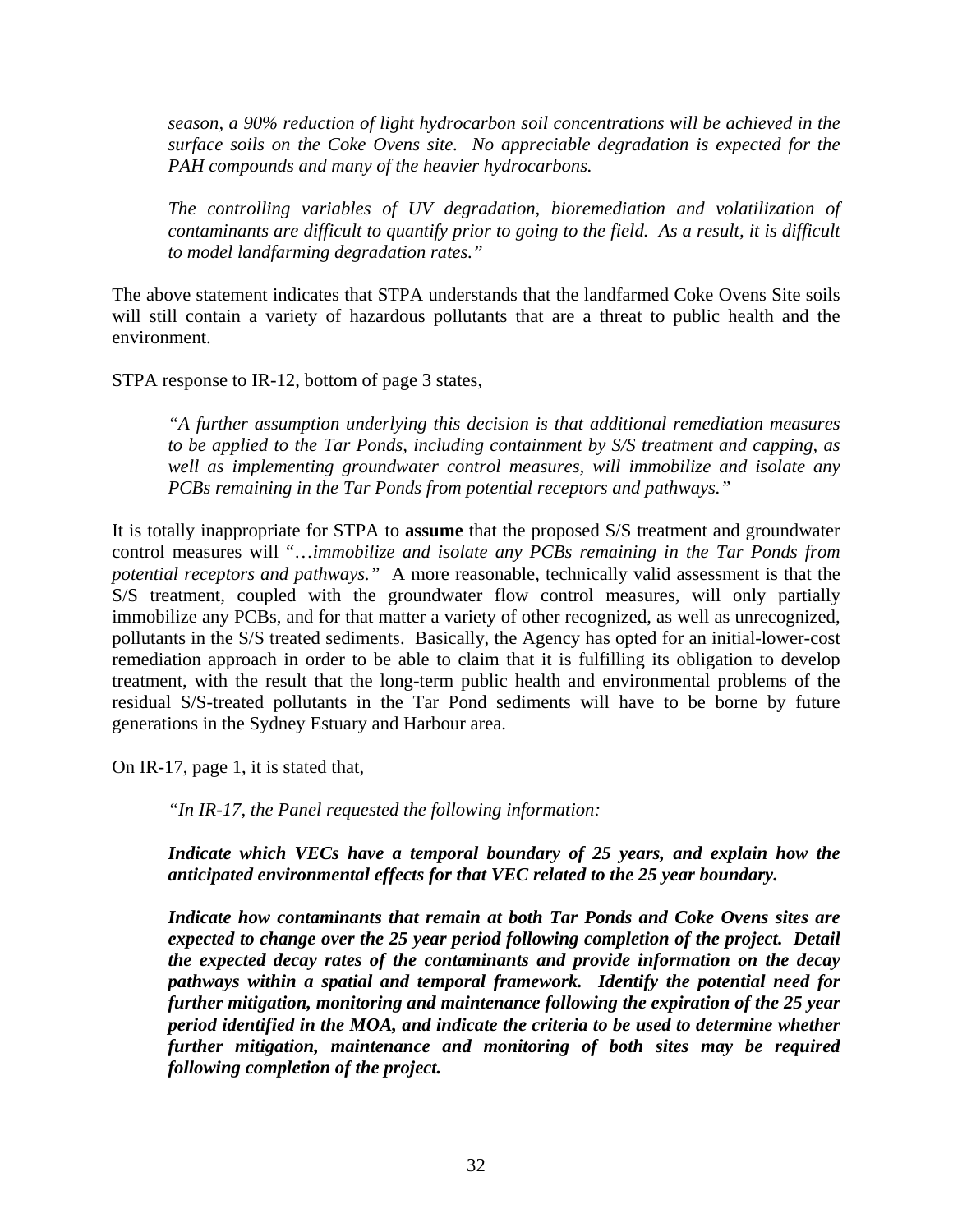*The Panel is of the view that more information needs to be provided. In a table, indicate which VECs have a temporal boundary of 25 years or less, and explain how the persistence of the anticipated environmental effects of each VEC relate to the identified temporal boundary. In quantitative terms, indicate how contaminants that remain at both Tar Ponds and Coke Ovens sites are expected to change over the 25 year period following completion of the construction phase of the project. In quantitative terms, detail the expected decay rates of the contaminants and provide information on the decay pathways within a spatial and temporal framework.* 

#### *Response:*

*VEC-specific temporal and spatial boundaries encompass those periods during which, and areas within which, the VECs are likely to interact with or be influenced by the Project. These have been defined for each VEC, and the potential interactions of the Project within these temporal boundaries have been characterized and assessed within the EIS. Table IR-17.1 indicates which VECs are likely to have temporal boundaries less than 25 years or more than 25 years, and the expected environmental effects after 25 years. Environmental effects less than 25 years are presented in Sections 6.0 and 7.0 of the EIS."* 

STPA (2006) response to IR-17, page 2, Table IR-17.1 VEC Temporal Boundaries and Effects After 25 Years, presents the following information:

*"Groundwater Resources* 

• *The groundwater on the site is currently contaminated. The remediation is designed to contain the groundwater, to avoid contaminating groundwater in the surrounding areas. Any groundwater on the site that is intercepted will be treated by an on-site water treatment system. The containment system that is designed to isolate the contaminated groundwater quality on the site will operate in perpetuity. The treatment of groundwater that is collected on-site will continue for 25 years. Following this 25 year timeframe, the requirement for the continuation of this treatment system for on-site contamination will be reviewed in the context of data collected as part of the monitoring program."* 

Again, the STPA is providing inadequate and unreliable information on what can be expected from the groundwater and surface water control systems that the Agency is proposing to use at the Tar Ponds and Coke Ovens sites. If properly constructed, such barriers can initially be effective in preventing offsite transport of leached pollutants from S/S-treated sediments. However, the proposed barriers are all subject to failure. A number of them cannot be visually inspected to detect when failure occurs. There can be little doubt that, during the very long period of time (hundreds of years or more) that the pollutants in the S/S-treated sediments will be a threat to public health and the environment, the barriers that the Agency has proposed will fail to contain the polluted groundwaters that are generated through infiltration of surface water into the S/S-treated sediments. Further, there is the potential for the S/S-treated sediments to pollute infiltrating surface waters and groundwaters that will migrate away from the area through the fractured rock groundwater flow system at the site. This fractured rock groundwater flow can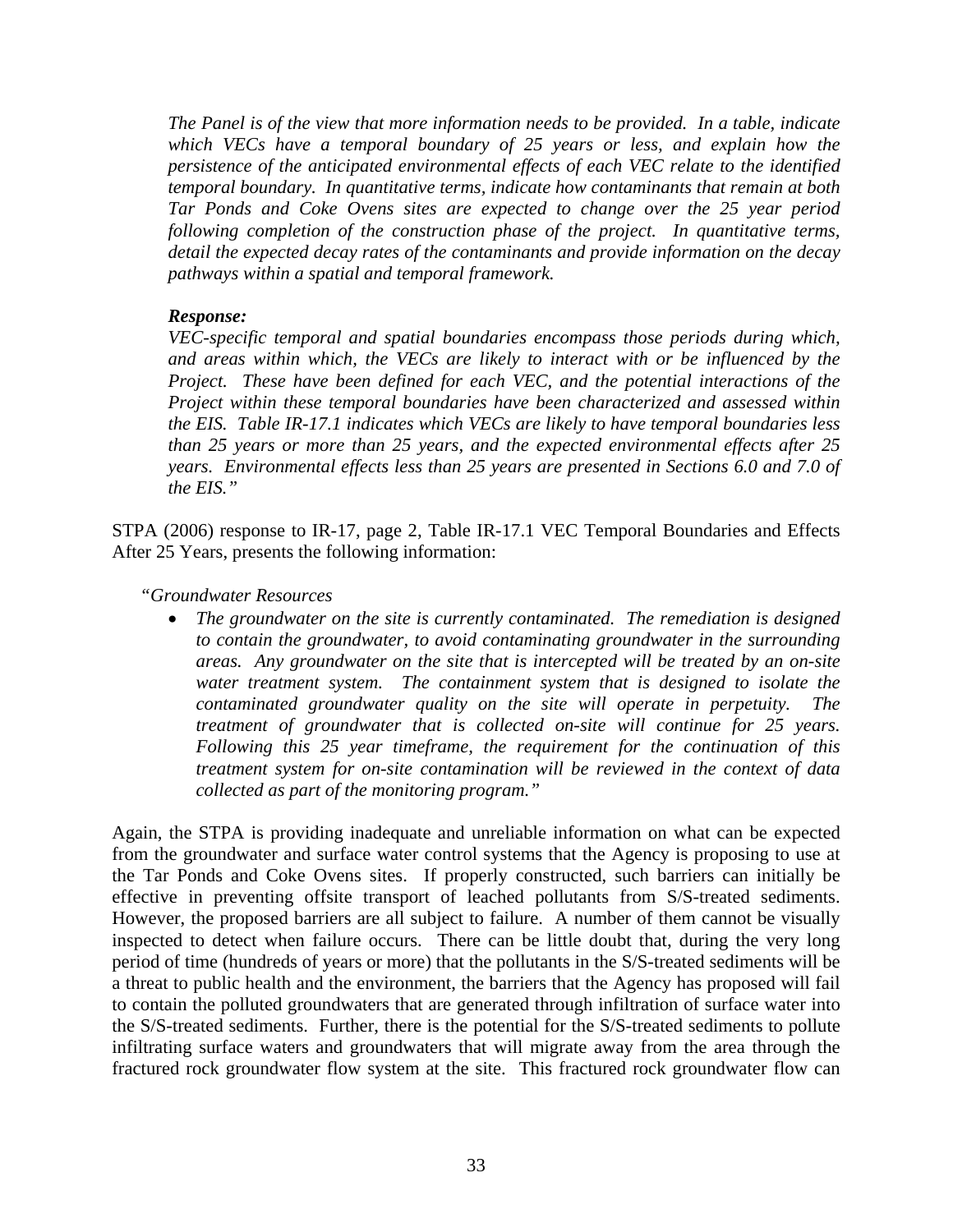pass under the barriers and, therefore, pollutant transport would not be controlled by this approach.

*"Surface Water Resources* 

• *Potential risks to surface water quality from the on-site contamination will be maintained at levels that will not be detrimental to aquatic life (an improvement on current conditions)."* 

The inadequacy of the STPA approach for managing polluted surface waters is discussed in my comments on Mr. Shosky's reply to a question in the May 1 transcript (Transcript-2) (JRP 2006b) from Dr. LaPierre:

Pages 16 and 17 (Transcript-2, page 234) state,

*"DR. LAPIERRE: I just want to make sure I understood correctly. Now, if groundwater*  was to seep in under the monolith, as you've indicated it would move up through the *drainage system, and then through that drainage system, it would move towards the ditch, and once it gets to the ditch you have monitoring points, but that ditch is open to the ocean. Now, if contaminated water gets in the ditch, and it was contaminated, how can you stop it from going to the ocean?* 

*MR. SHOSKY: That's a very good question. How would we stop -- and I believe we're all talking -- so that we all are on the same page as far as talking points -- we're talking about at each one of these lateral locations, how would we stop water from just being discharged? Our current thought on that, right now, is that these areas will be valved, and that we will have a -- and water will not be released to free flow without being trapped first and tested to determine whether or not it's clean, or dirty, and would require monitoring along these lines during the life of the project. That's our current thought on that right now. So, there would be mechanisms to stop it. One of the earlier things we contemplated was a larger interceptor trench along this entire area here, but we felt that if we found contamination at that point, we would not be able to isolate it and treat it. In this case, if we find the problem here, we can isolate it and treat it. If we find it here, we can isolate it and treat it. So, we felt we had more control over isolation and treating, focusing our resources on a smaller source problem than a larger potential problem if not controlled properly."* 

One of my areas of work and expertise is managing water quality impacts of stormwater runoff from urban, industrial and agricultural areas. As shown on my website, www.gfredlee.com, I have published extensively on these issues. Of particular concern is the situation that can develop during storms, where very high flows can occur in a short period of time, which can mobilize contaminants that have accumulated in drainageway sediments during low-flow conditions. Typically, under low-flow conditions, pollutants released from the containment area soils/sediments and runoff from surrounding lands would tend to accumulate in the drainageway sediments. In order to capture and treat what could be highly polluted first-flush stormwater runoff from the drainage ditches, a very large area/volume would be needed to store the runoff during major runoff events. Further, the treatment works to treat this runoff adequately before its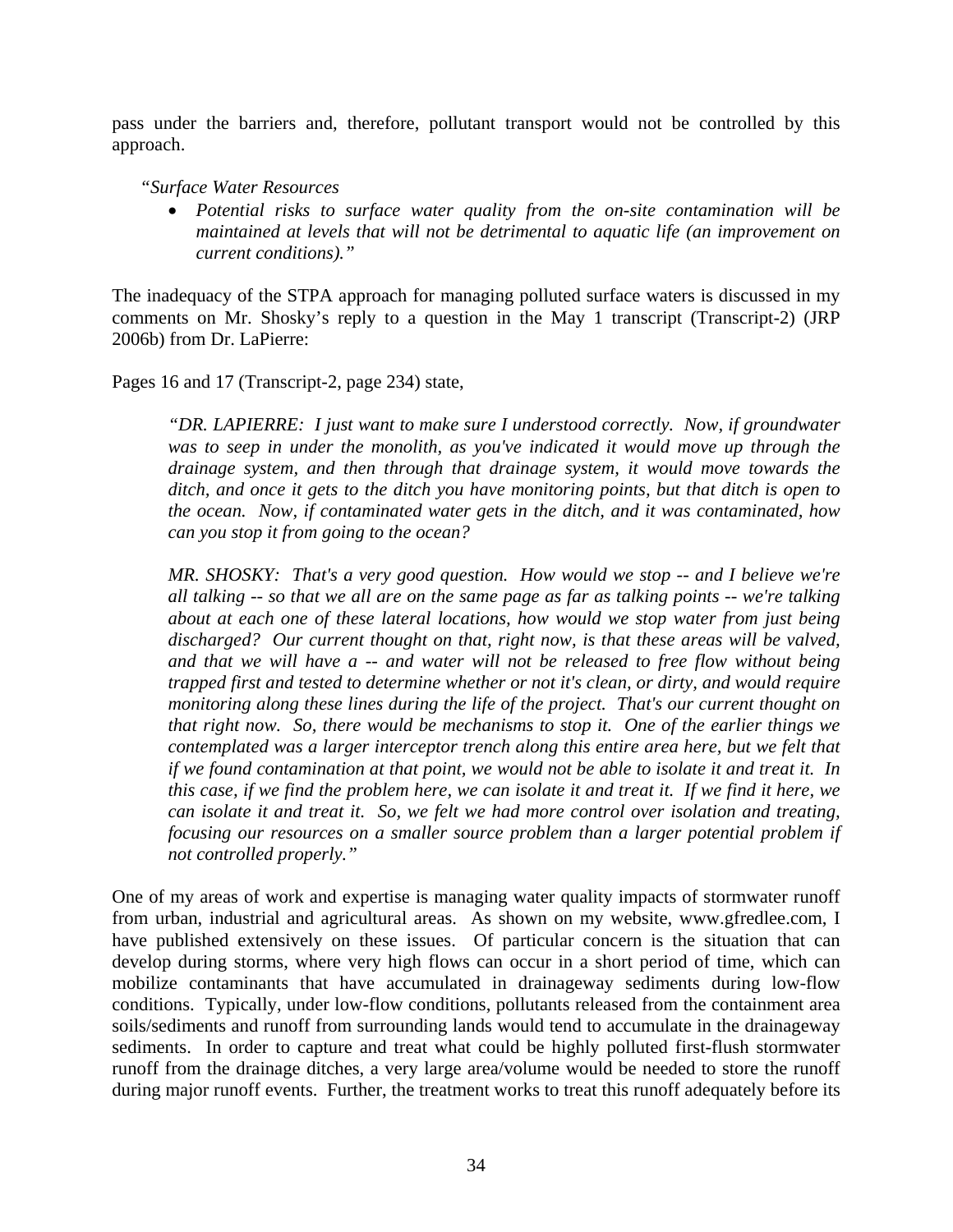release to the environment would likely have to be much larger than STPA currently contemplates.

These problems may not show up during the 25-year Project required maintenance period, and therefore, according to the Memorandum of Agreement (MOA, commented on below), to the extent that they occur after the end of this period due to the inevitable failure of the HDPE liner and barrier systems, Nova Scotia would be responsible for having to capture, monitor and treat the polluted water from the ditches during high-flow events. This could greatly increase the cost of maintenance of the Coke Ovens Site soils and Tar Pond area sediments that would be required to prevent environmental pollution by the residual pollutants at these locations.

#### *"Soil Quality*

• *Contaminated soils at the Coke Ovens sites will be bioremediated and/or removed from contact with receptors. Contaminants at the Tar Ponds site will be solidified/stabilized so that they will not be released into the environment. The contaminants at both sites will also be contained within engineered systems."* 

The statement that the "*Contaminants at the Tar Ponds site will be solidified/stabilized so that they will not be released into the environment"* is an overly optimistic assessment of what S/S treatment of these sediments will likely achieve. The evidence is that the S/S-treated Tar Pond sediments will still leach/release a variety of pollutants, at sufficient concentrations to be a threat to public health and the environment, that will be transported in the groundwater system to offsite areas when the groundwater containment system/barriers and the drainage ditches no longer function as designed. Basically, the Agency has failed to properly evaluate the leaching/release of a variety of pollutants from the S/S-treated Tar Pond sediments. These issues are discussed further in a subsequent section of these comments.

*"Marine Habitat and Biota* 

• *There is expected to be a long-term improvement in the marine environment. After 25 years a new layer of uncontaminated sediment at the mouth of Muggah Creek will have covered previous contaminated sediment, thus improving the benthic habitat in the South Arm of Sydney Harbour."* 

As discussed in these comments, the proposed management of pollutants in the Tar Pond sediments will likely reduce the current flux of pollutants from these sediments to the marine environment; however, the residual flux that will eventually occur due to failure of the containment system could readily be sufficient to continue to pollute the marine environment with hazardous chemicals.

Under Table IR-17.1, beginning on the bottom of IR-17 page 3, it is stated,

*"As reflected in the EIS, the potential effects on VECs are primarily related to the shortterm construction related activities. The longer-term operation activities of the Project will have reached this equilibrium point before 25 years, and as described in the EIS, these will likely result in positive effects on existing environmental conditions.*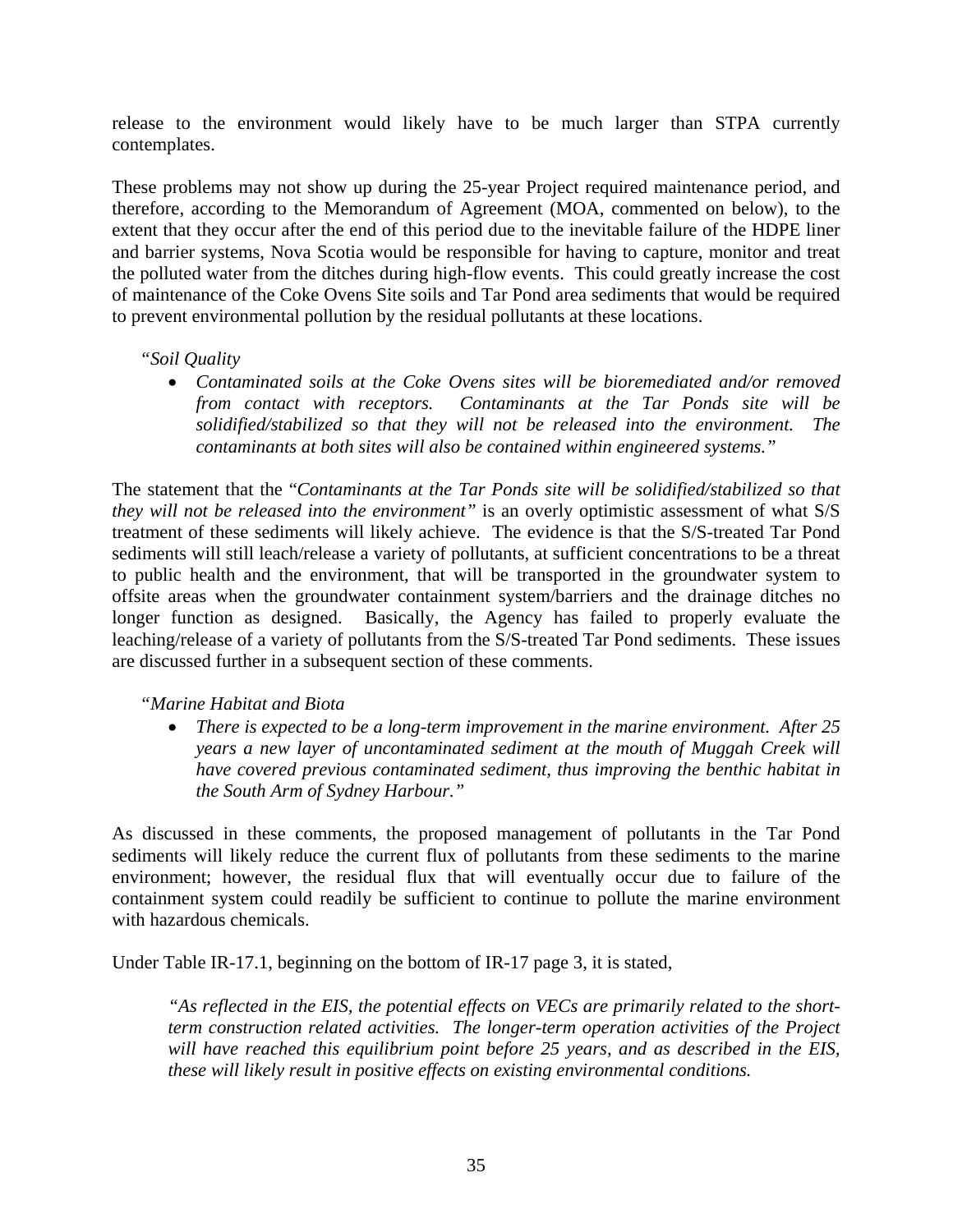*Decay of all matter is measured in half-life, which is defined as the time required for the disappearance or decay of one-half of a given component in a system. The half-lives for some soil contaminants have been estimated by the OEHHA (2002) as shown in Table IR-17.2. Assumptions for soil half-life used in the HHRA (Vol. 5) are also included in Table IR-17.2. Metals take a long time to decay, but PAHs, PCBs and dioxins and furans have a significantly shorter half life, particularly if they are exposed to air or UV radiation. The values provided in the Table IR-17.2 are theoretical estimates based on other studies and no site specific decay rates have been determined for the Tar Ponds and Coke Ovens sites. Based on these figures, the remaining treated sub-soils at the Coke Ovens site after capping should not provide a risk to human or animal receptors after 25 years, even if they are exposed."* 

The above discussion reflects a lack of understanding of the environmental chemistry of a number of pollutants of concern in the treated Coke Ovens Site soils and Tar Pond sediments. One of my areas of expertise is aquatic chemistry, which deals with the sources, transformations, transport and environmental and public health impacts of pollutants. I taught graduate-level courses in aquatic chemistry for 30 years at several major US universities. I published over 1,000 papers and reports on these and other issues over my 45-year professional career. I can unequivocally state that metals do not decay. They may be leached from the soil and thereby transported by waters moving through the soils/sediments. With respect to the estimates of the decay of organics, there is no rational basis for the STPA statement, "… *the remaining treated sub-soils at the Coke Ovens site after capping should not provide a risk to human or animal receptors after 25 years, even if they are exposed."* There can be little doubt, based on what is known about the behavior of various pollutants in soils and sediments and in landfills, that there will be residual pollutants at the Coke Ovens Site capped landfarmed soils that will be a threat to public health and the environment 25 years after completion of the Project.

Below Table IR-17.2 (middle of page 4), it is stated,

*"At the Tar Ponds site, the solidification/stabilization process will lock the contaminants into the monolith. Solidification/stabilization techniques are designed, and have been proven, to eliminate or greatly reduce the mobility of contaminants in soils. According to the EPA (2001):* 

*'Solidification/stabilization refers to a group of cleanup methods that prevent or slow the release of harmful chemicals from polluted soil or sludge. These methods usually do not destroy the chemicals—they just keep them from moving into the surrounding environment. Solidification refers to a process that binds the polluted soil or sludge and cements it into a solid block. Stabilization refers to changing the chemicals so they become less harmful or less mobile. These two methods are often used together to prevent exposure to harmful chemicals. Solidification involves mixing polluted soil with a substance, like cement, that causes the soil to harden. The mixture dries to form a solid block that can be left in place or removed to another location. The solidification process prevents chemicals from spreading into the surrounding environment. Rain or other water cannot pickup or dissolve the chemicals as it moves through the ground.*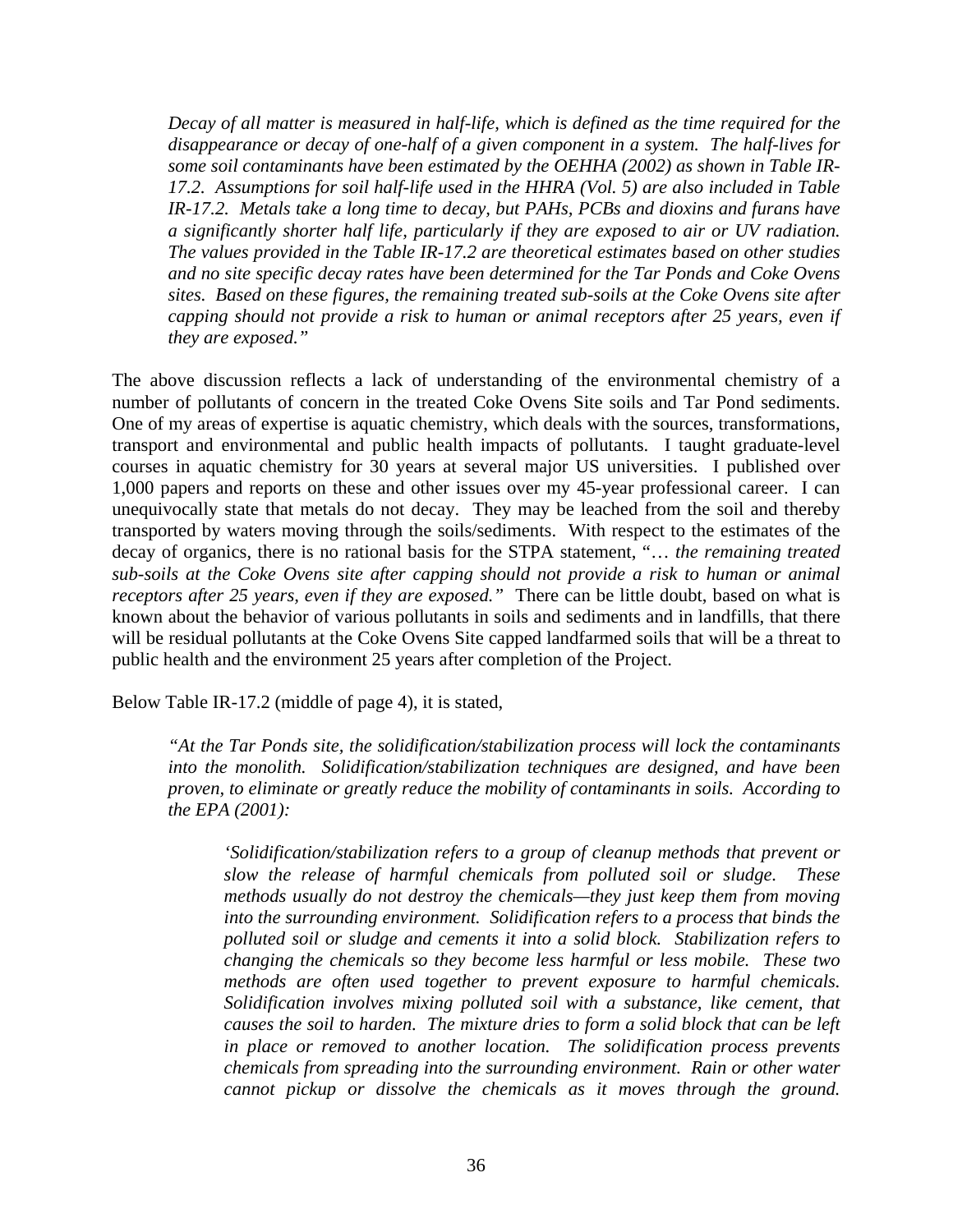*Solidification does not get rid of the harmful chemicals, it simply traps them in place.'* 

*In essence, although there will be no decay per se, the substances in the Tar Ponds will become inert and unavailable to the environment after stabilization/solidification and capping of the sites. Leaching of contaminants from the stabilized areas will be minimal and monitoring will be ongoing. Although there may be concern regarding deterioration and loss of strength and physical properties if the solidified materials are subjected to freeze thaw conditions, as long as there is adequate thickness of cover and protection over top of the solidified materials, there should be negligible deterioration with time.* 

*Since the engineered containment system does not involve a destruction of contaminants, monitoring beyond the 25 years time span may be conducted to monitor the integrity of the cap and solidified/stabilized sediments. The decision whether or not to continue monitoring after 25 years will consider the monitoring results obtained for individual parameters during the 25 years period after completion of the remediation works. In particular, the Project's monitoring results for environmental media (groundwater quality, surface water quality, sediment quality and surface soil quality) will be used to determine future monitoring efforts. If monitoring at or near the end of the 25 yearperiod indicates that contaminant levels exceed regulatory standards and/or SSTLs, further monitoring may be required. In contrast, if contaminant levels have remained within prescribed standards, monitoring efforts could be reduced or perhaps terminated.*  In addition, the performance records for the individual components, *i.e.*, the cap, *containment system, drainage features, treatment plants and stabilized/solidified sediments will be used when considering the type, location, frequency and duration of future monitoring.* 

# *References*

*Office of Environmental Health Hazard Assessment (OEHHA). 2002. Technical Support Document of Exposure Assessment and Stochastic Analysis. OEHHA, State of California.* 

*United States Environmental Protection Agency (EPA). 2001. A Citizen's Guide to Solidification/Stabilization. EPA-542-F-01-024."* 

There are a number of aspects of these STPA statements that need to be considered in evaluating their adequacy and reliability in properly describing the situation that will develop as a result of S/S treatment of the Tar Pond sediments. STPA has relied on US EPA documents that provide information on the number of solidification/stabilization projects that have been conducted at hazardous chemical sites in the USA. Those familiar with the US EPA, especially under the current administration, know that the Agency has adopted the development of propaganda as a means of supporting its positions on environmental issues.

A prime somewhat relevant example of this is their position on the ability of minimum design US EPA Subtitle D landfills to serve as an effective containment system for landfilled municipal solid wastes. Lee and Jones-Lee (2006) have chronicled the US EPA's position on the protective nature of plastic sheeting and compacted soil/clay liners in containing municipal solid waste in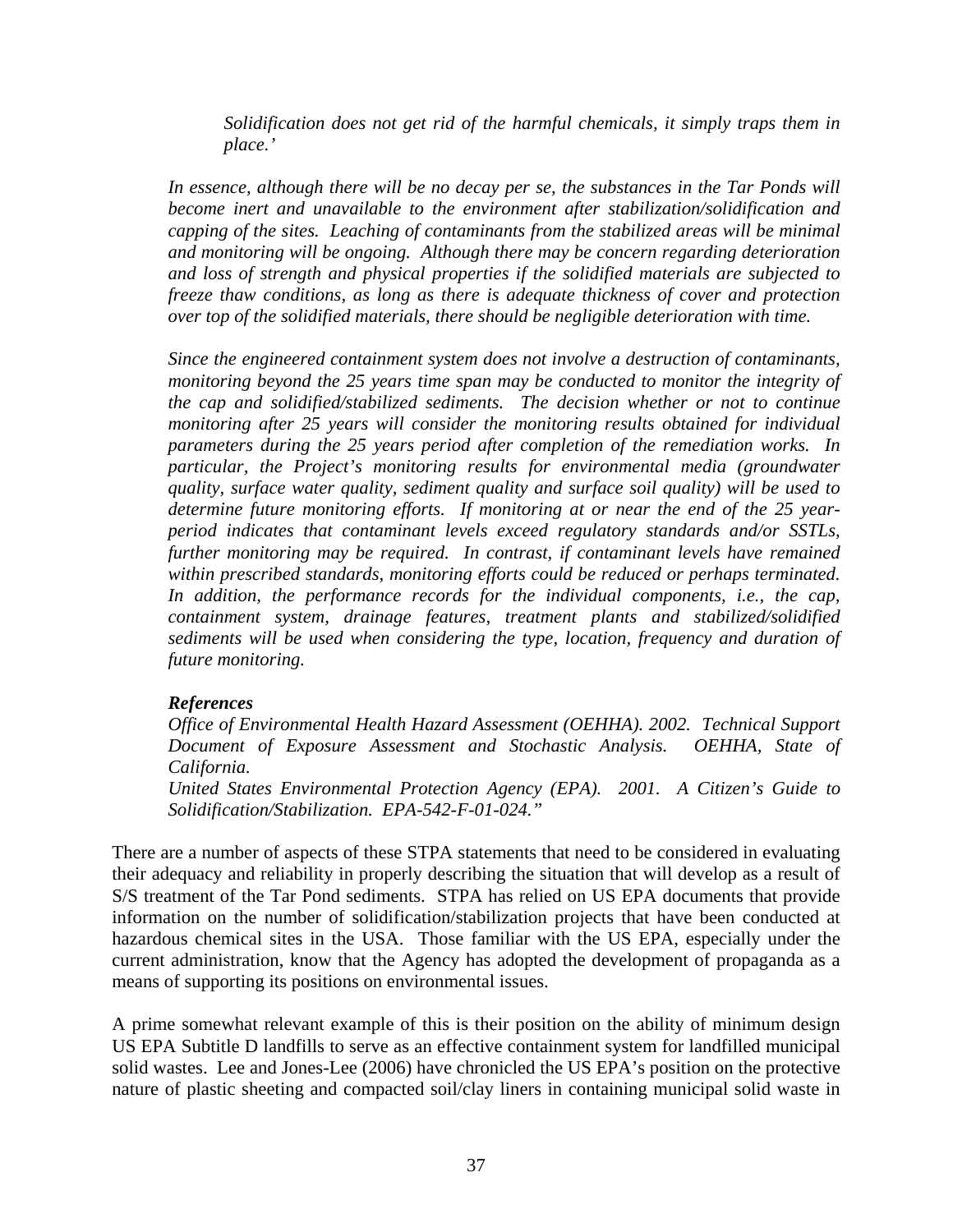the dry tomb type environment for as long as these wastes represent a threat to public health and the environment. As reviewed by Lee and Jones-Lee (2006), in 1988 the US EPA, as part of adopting the RCRA Subtitle D regulations governing municipal solid waste landfilling, stated in the draft regulations (US EPA, 1988a),

*"First, even the best liner and leachate collection system will ultimately fail due to natural deterioration, and recent improvements in MSWLF (municipal solid waste landfill) containment technologies suggest that releases may be delayed by many decades at some landfills."*

The US EPA (1988b) Criteria for Municipal Solid Waste Landfills stated,

*"Once the unit is closed, the bottom layer of the landfill will deteriorate over time and, consequently, will not prevent leachate transport out of the unit*.*"*

With this background of the ultimate long-term failure of the landfill containment system, it is appropriate to inquire as to why the US EPA adopted a fundamentally flawed approach for landfilling of wastes which only temporarily contains the waste components within the landfill. This situation arose out of the fact that environmental groups had filed suit against the US EPA for failure to develop municipal and industrial "nonhazardous" solid waste landfilling regulations. This led the Agency to promulgate the Subtitle D regulations (US EPA 1991), based on a single composite liner (plastic sheeting HDPE and compacted clay) and equivalent landfill cover, even though it was understood in the early 1990s that at best this approach could only postpone when groundwater pollution occurs by landfill leachate.

For a number of years following the adoption of the Subtitle D regulations, US EPA management indicated that the problems with Subtitle D landfills discussed in the draft regulations still existed, and acknowledged that ultimately the liner system will fail to prevent groundwater pollution. Lee and Jones-Lee (1998), as part of preparing an updated review of their 1992 "flawed technology" report, contacted the US EPA administration to ascertain if this administration had changed the conclusion reached by the US EPA 1988 administration that a single composite liner would, at best, only delay when groundwater pollution occurs by landfill leachate (Clay 1991). Dellinger (1998), then head of the Office of Solid Waste and Emergency Response for the US EPA, indicated that the Agency still concluded that a single composite liner will ultimately fail to prevent leachate transport through it.

Recently, under the current administration, the US EPA has been espousing on its website a different position, intimating that minimum Subtitle D landfill liner systems – which have not changed – now will be protective. Lee (2003) discussed the unreliable information that is now being provided by the US EPA on the ability of a minimum Subtitle D landfill's design, closure and postclosure care to protect public health and the environment for as long as the wastes in a dry tomb type landfill will be a threat. As discussed below, the US EPA's revised position is not based on a technically valid assessment of the length of time that the waste in a municipal solid waste dry tomb landfill will be a threat to generate leachate when contacted by water and the duration that a minimum Subtitle D single composite liner can be expected to collect all leachate generated in the landfill and thereby prevent groundwater pollution by it.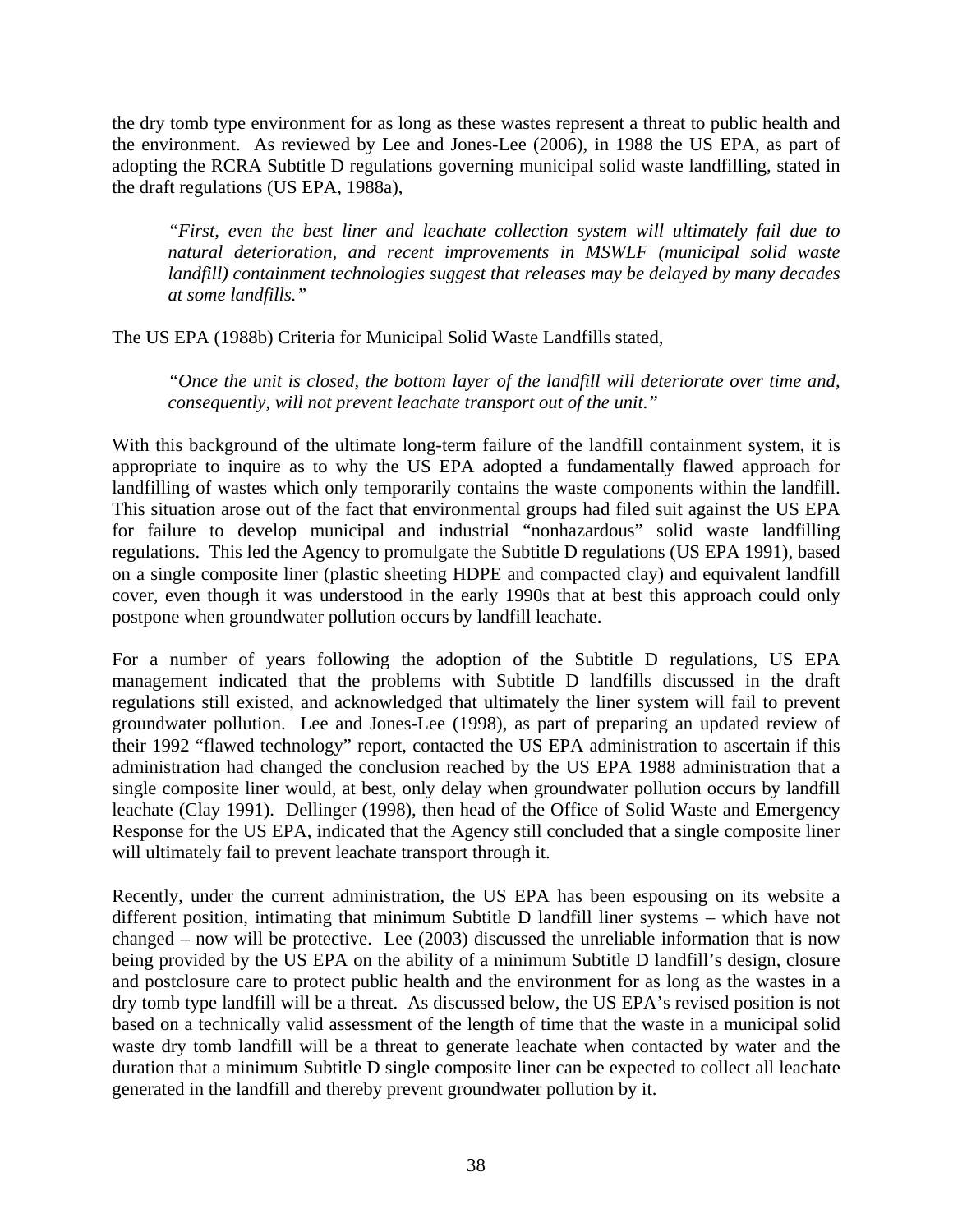The Agency now claims, through a report by Bonaparte et al. (2002) that the Agency commissioned, that minimum Subtitle D landfill containment systems will be protective of groundwater resources from pollution by landfill leachate. However, as discussed by Lee and Jones-Lee (2006), this claim is based on an unreliable assessment by Koerner, one of the authors of the US EPA report, that municipal solid waste in a dry tomb landfill will only be a threat to produce leachate for a couple hundred years. His Arrhenius-equation-based extrapolation of limited laboratory studies predicts that decay of the HDPE liner does not occur until after municipal solid wastes are no longer a threat. However, the Koerner statement about the decay of municipal solid waste in a dry tomb type landfill is obviously not technically valid to those who understand the processes that take place in a municipal solid waste dry tomb type landfill, and his extrapolation of the expected durability of HDPE liners represents an extreme example, likely unreliable, of extrapolating limited-scope laboratory-based studies conducted at a higher temperature than environmental conditions that exist in a landfill environment. What is unequivocally known is that HDPE liners will decay over time and that heavy metals, salts and some organics (possibly most) in municipal solid waste will be present to produce leachate when contacted by water whenever the landfill cover fails to prevent water from infiltrating into the landfill.

The municipal solid waste landfill example presented above of the current administration's propaganda on environmental issues is just one of several that can be cited of where the US EPA, under the current administration, is weakening its position on environmental protection.

The issue with respect to S/S-treated wastes is not how many times the S/S treatment approach has been used, but, where used, whether it has been effective in producing a treated waste that no longer represents a threat to public health and the environment through release of contaminants. For heavy metals in waste with low organic content, cement-based S/S treatment can be effective, provided that the treated wastes are properly isolated from the environment; however, as discussed in my comments on the STPA EIS, Wiles and Barth (1992) have noted that the use of S/S treatment for high-organic wastes has not been demonstrated to be effective in preventing mobilization of these wastes' components to the environment. As discussed in my comments on the STPA EIS, Wiles and Barth, at the time they developed this paper, were with the US EPA Risk Reduction Engineering Laboratory in Cincinnati, Ohio. It was their responsibility to evaluate the effectiveness of S/S treatment of various types of wastes as part of the US EPA SITE (Superfund Innovative Technology Evaluation) program. In connection with conducting my review of the adequacy of the STPA EIS, I contacted Ed Barth regarding the current understanding of the effectiveness of using cement-based S/S to treat high-organic wastes such as those that are present in the Tar Ponds. He confirmed (Barth, pers. comm., 2006) that the situation today is no different than it was in 1992 when he and Wiles developed their paper on this issue. Basically, there are significant questions about whether cement-based S/S is an effective immobilization approach for high-organic wastes such as the Tar Pond sediments. It is inappropriate for the STPA to indicate as quoted above that, because S/S treatment has been widely used for inorganic wastes and at a few locations for higher organic content wastes, "*Solidification/stabilization techniques are designed, and have been proven, to eliminate or greatly reduce the mobility of contaminants in soils"* as applied to S/S treatment of the Tar Pond sediments.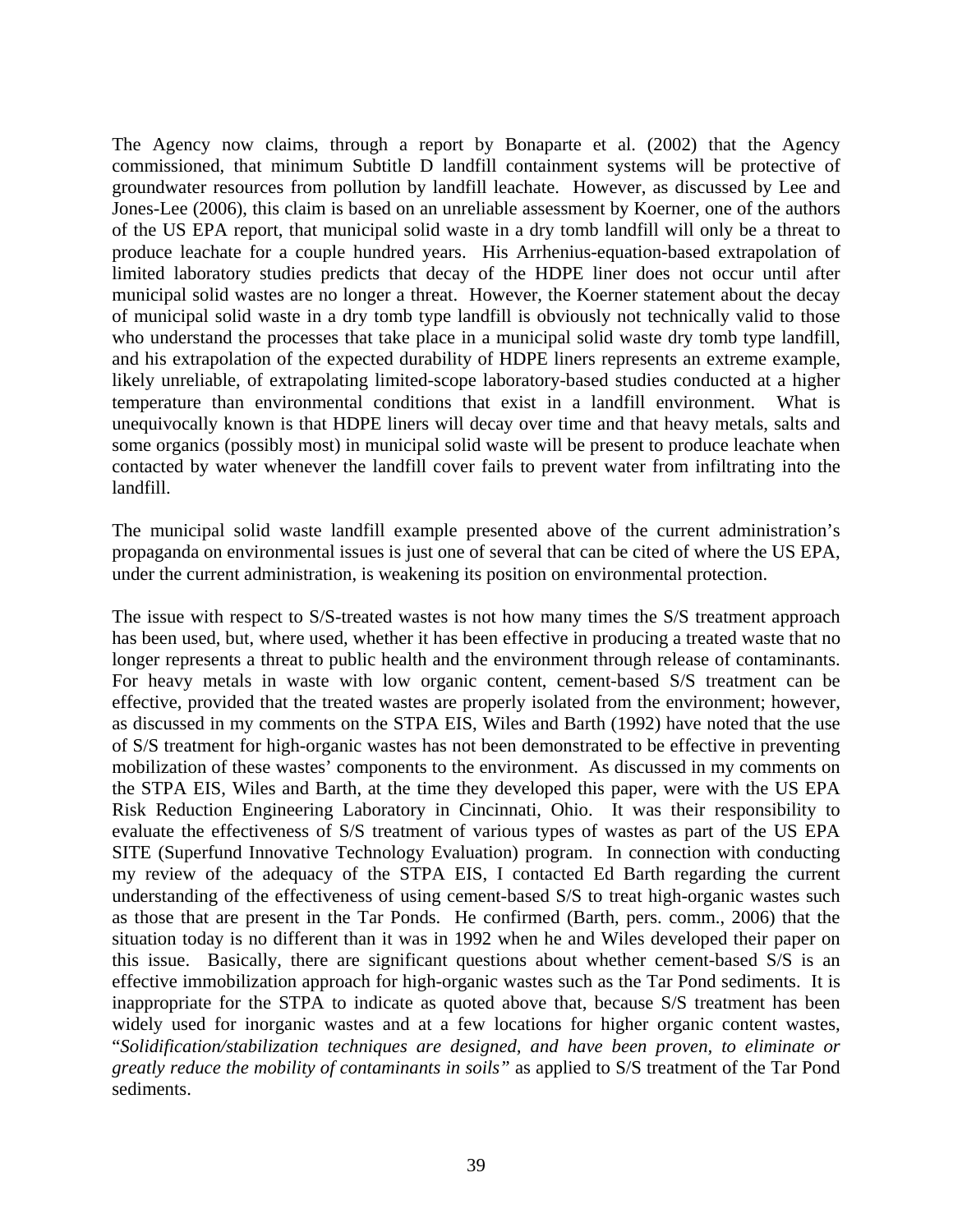STPA, in its response to IR-60 on the effectiveness of S/S treatment of Tar Pond sediments in immobilizing PCBs, PAHs and other constituents, presents the Earth Tech (2005) report. I have reviewed this report, and find that it does not present adequate information that supports the STPA position that S/S treatment of Tar Pond sediments will be effective in immobilizing pollutants in these sediments. As discussed in the section where I summarize my qualifications, I have been responsible for conducting well over a million dollars of US Army Corps of Engineers research on the leaching of pollutants from aquatic sediments. Further, I have been active in evaluating the leaching of contaminants from hazardous chemical sites treated soils. I, therefore, understand how to conduct such studies and to present the results in such a way as to inform reviewers of the conclusions. The Earth Tech (2005) report states,

## *"Leachate Testing*

*Leachate analysis for the North and South Tar Ponds and the Tar Cell were typically below USEPA and NSDEL concentrations. The leachate results were also below the NSDEL criteria prior to and after blending additives. In addition, additive blending did not increase the leachability of PCBs in the North and South Tar Pond samples."* 

The Earth Tech (2005) study has not adequately and reliably assessed the potential for PCBs and other contaminants in the S/S-treated Tar Pond sediments to be released in water that comes in contact with the treated sediments at sufficient concentrations to be a threat to public health and the environment when the associated water escapes from the Tar Pond sediment containment system. There are several aspects of this study that need to be understood with respect to its adequacy in addressing issues with respect to the efficacy of S/S treatment of Tar Pond sediments, the most important of which is the approach that Earth Tech (and, for that matter, STPA) uses to assess whether the treated sediments immobilize PCBs, PAHs and other pollutants in the sediments to a sufficient extent to be protective of the environment. Earth Tech (2005) has used as a criterion for leachability the US EPA Toxicity Leaching Characteristic Procedure (TCLP). Those who understand the development and appropriate use of this procedure know that the results are in no way applicable to the situation that will exist in the S/Streated Tar Pond sediments.

As summarized in my statement of qualifications, I have considerable expertise and experience in evaluating the TCLP as a reliable test for assessing leachability of pollutants from solid wastes. The TCLP should only be used to decide whether a waste must be managed in a hazardous waste landfill, versus a municipal solid waste landfill. Further, a waste that passes the TCLP test (i.e., is classified from a regulatory perspective as "nonhazardous") can still contain significant amounts of hazardous chemicals that are a threat to public health and the environment when released from the waste. Wiles and Barth (1992) have commented on the inappropriateness of using the TCLP to judge the leachability of S/S-treated organic wastes, where they state,

*"Technically, the TCLP and similar extraction test methods are not adequate for identifying all classes of organics that might be available for escape to the environment. \* \* \**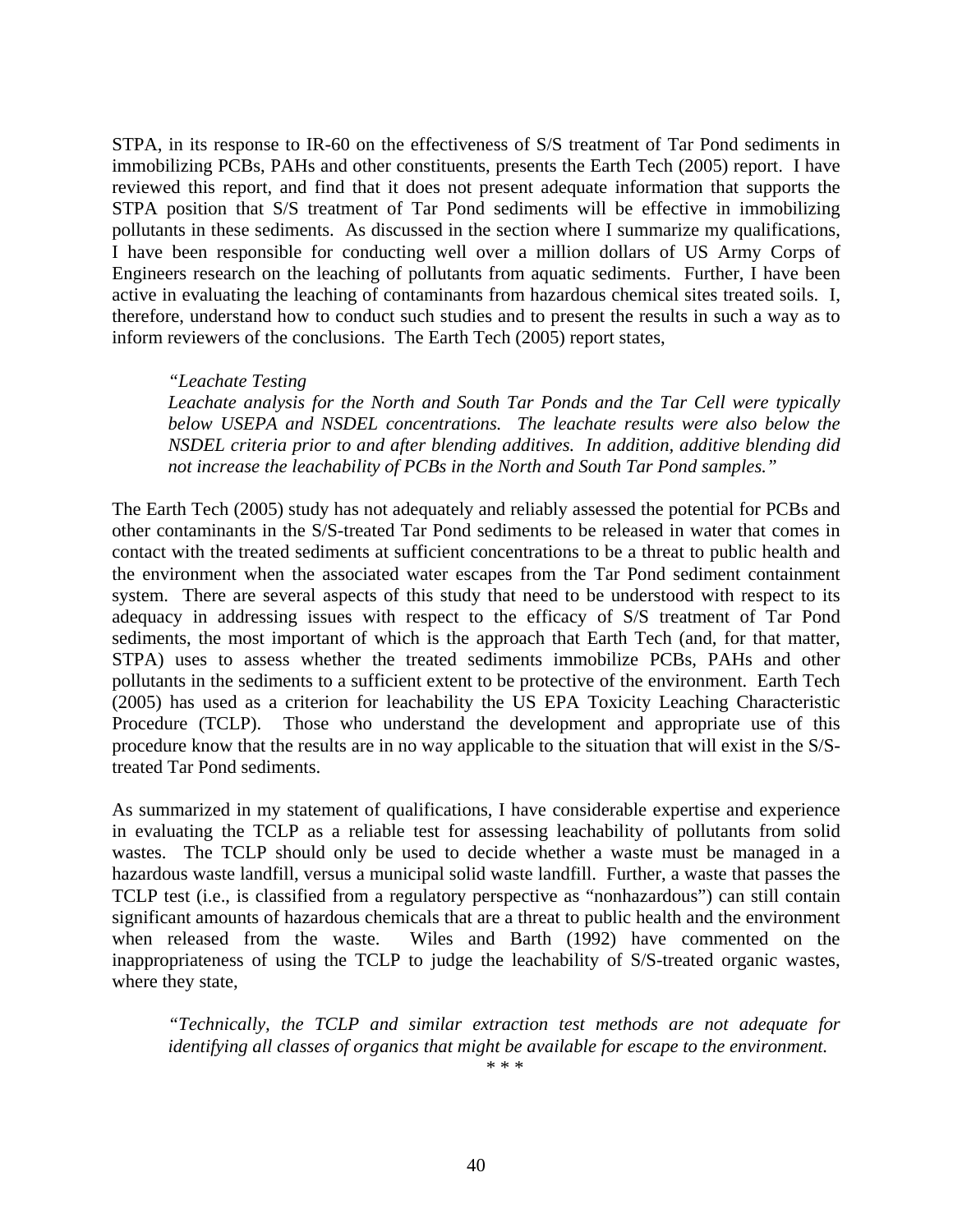*Furthermore, studies also provide evidence that tests other than the regulatory extraction tests [for example, toxicity characteristic leaching procedure (TCLP)] will be required to evaluate the effectiveness of S/S, especially when applied to organic wastes."* 

Examination of the data presented in the Earth Tech report shows that, for PCBs, the MDL (analytical method detection limit) was 0.05 µg/L. The concentrations of PCBs in the leachate for the North and South Tar Pond sediments were either less than 0.05 or less than 0.25 µg/L, indicating that the analytical methods used were unable to measure the amounts of PCBs present in the TCLP extract from the S/S–treated sediment samples. From these data, Earth Tech concludes, *"Leachate analysis for the North and South Tar Ponds and the Tar Cell were typically below USEPA and NSDEL concentrations."* It is clear that the authors of the Earth Tech report, as well as STPA staff who accepted this report, do not understand basic issues pertinent to evaluating the potential significance of PCB concentrations in S/S-treated sediment samples. A cursory review of the TCLP shows that the US EPA has not established a pass/fail concentration of PCBs with respect to placing a PCB-containing waste into a municipal landfill. Even for those parameters for which the Agency has established a pass/fail concentration (such as for some heavy metals), it is totally inappropriate to use the TCLP pass/fail criteria to judge the adequacy of the S/S-treatment of Tar Pond sediments.

During the 1970s under the Nixon administration, I was involved as an advisor to the President's Council on Environmental Quality (CEQ) in helping to formulate regulatory approaches for hazardous chemicals in the environment. CEQ was concerned about the fact that a number of chemicals (such as DDT and other organochlorine pesticides, PCBs and mercury) were being found as widespread environmental pollutants. It was determined at that time that there was need to develop a regulatory approach to screen the use of chemicals (such as a replacement for PCBs in electrical transformers) to be certain that the replacement of one type of hazardous chemical would not result in another hazardous chemical being used, creating a whole new suite of problems.

During the mid- to late 1970s, a group of about 25 individuals representing the US EPA, chemical companies and academia, including myself, met annually for several years to develop guidelines for screening new or expanded-use chemicals for potential environmental impacts. This led to what is now known as the principles of risk/hazard assessment that are standard practice today in human health and ecological hazard assessment. Further, at the federal level, the US Congress adopted the Toxics Substances Control Act (TSCA), which had as its primary goal the screening of new or expanded-use chemicals for potential environmental impacts.

The basic approach used in the risk/hazard assessment is to estimate the expected environmental concentrations for a new or expanded-use chemical through chemistry fate modeling. These concentrations then are compared to critical concentrations for potential public health and/or environmental impacts. In the late 1970s/early 1980s I published several papers on the application of risk/hazard assessment approaches to evaluating the potential impacts of new and existing chemicals, including,

Lee, G. F. and Jones, R. A., "A Risk Assessment Approach for Evaluating the Environmental Significance of Chemical Contaminants in Solid Wastes," In: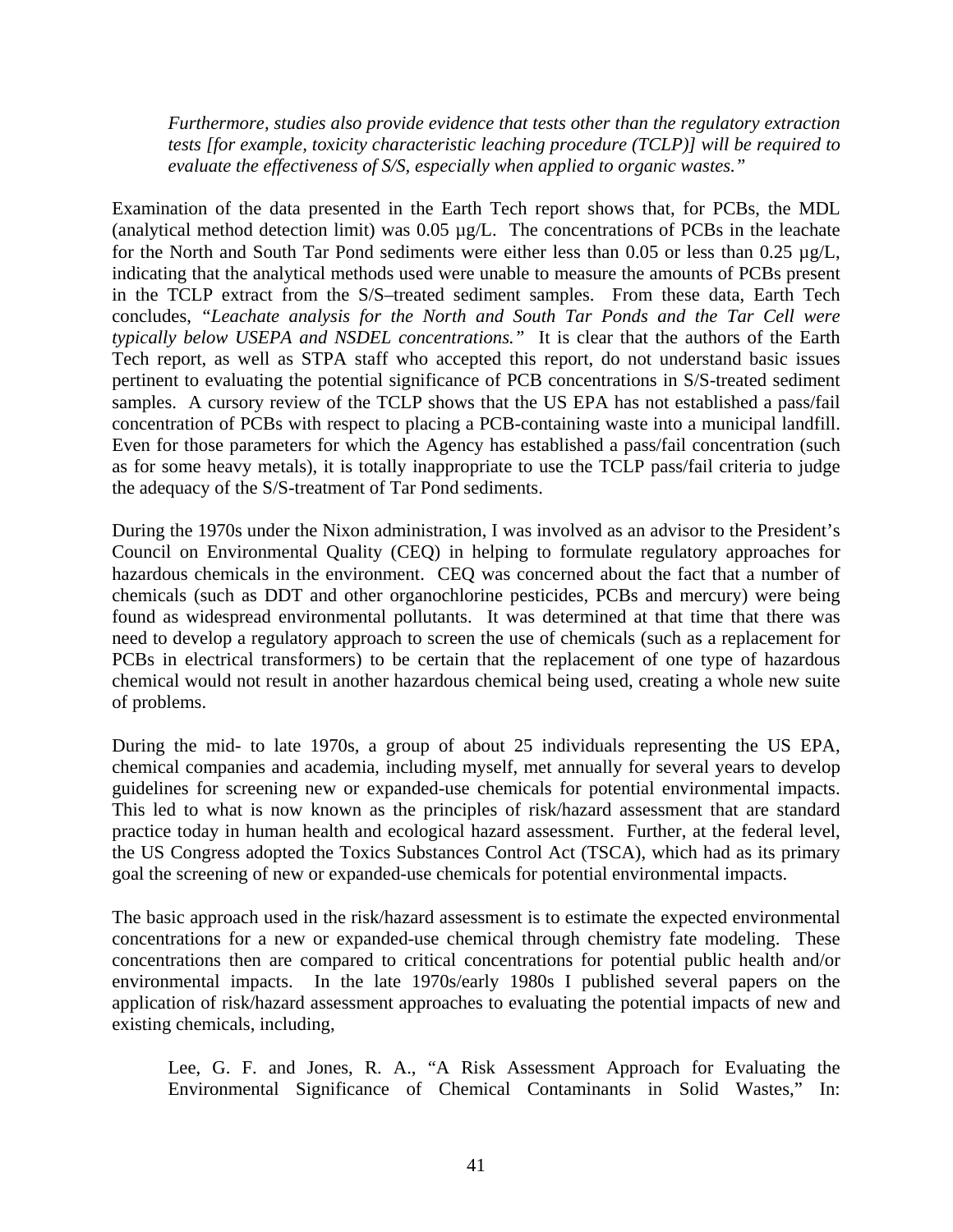Environmental Risk Analysis for Chemicals, Van Nostrand, New York, pp 529-549 (1982).

This paper discussed the overall approach that should be followed in evaluating the risk/hazard that leaching from solid wastes represents to public health and the environment. An application of this approach has been developed by Dr. J. Marshack, of the California Central Valley Regional Water Quality Control Board, in,

Marshack, J. B., "Designated Level Methodology for Waste Classification and Cleanup Level Determination," Staff report of the California Regional Water Quality Control Board, Central Valley Region, Rancho Cordova, CA, October 1986, Updated June (1989).

http://www.waterboards.ca.gov/centralvalley/available\_documents/guidance/dlm.pdf

According to Marshack (1989) in his classification of a waste as "inert,"

*"The lower boundary of this category is described only as the limit above which a waste could impair water quality at the site of discharge. This boundary can be more clearly defined by establishing 'Designated Levels' for specific constituents of a waste which provide a site specific indication of the water quality impairment potential of the waste.*  [The Marshack (1989)] *report provides a methodology for calculating such levels. Designated Levels are calculated by first determining the bodies of water that may be affected by a waste and the present and probable future beneficial uses of these waters. Next, site-specific 'water quality goals' are selected, based on background water quality or accepted criteria and standards, to protect those beneficial uses. Finally, these water quality goals are multiplied by factors which account for environmental attenuation and leachability. The result is a set of Soluble and Total Designated Levels which are applicable to a particular waste and disposal site and which, if not exceeded, should protect the beneficial uses of waters of the State. Wastes having constituent concentrations in excess of these Designated Levels are assumed to pose a threat to water quality and are, therefore, classified as 'designated wastes' and directed to waste management units which isolate these wastes from the environment."* 

As discussed by Lee and Jones-Lee (2006), according to this approach, inert wastes would be those that do not contain soluble components at concentrations that, when deposited at a particular location, would leach constituents that, through the Designated Level Methodology, would be considered a threat to ground and surface water quality in the disposal area. Implementation of this approach requires a site-specific evaluation of the leaching characteristics of the types of wastes that are proposed to be classified as inert wastes, the hydrogeology of the proposed inert waste deposition area, as well as information on the present and probable future designated beneficial uses of the ground and surface waters that would be impacted by materials potentially released from the inert wastes.

A process similar to the Marshack Designated Level Methodology should be used to evaluate whether PCBs, PAHs and other pollutants in the S/S-treated Sydney Tar Pond sediments could be considered a continued threat to public health and the environment through release of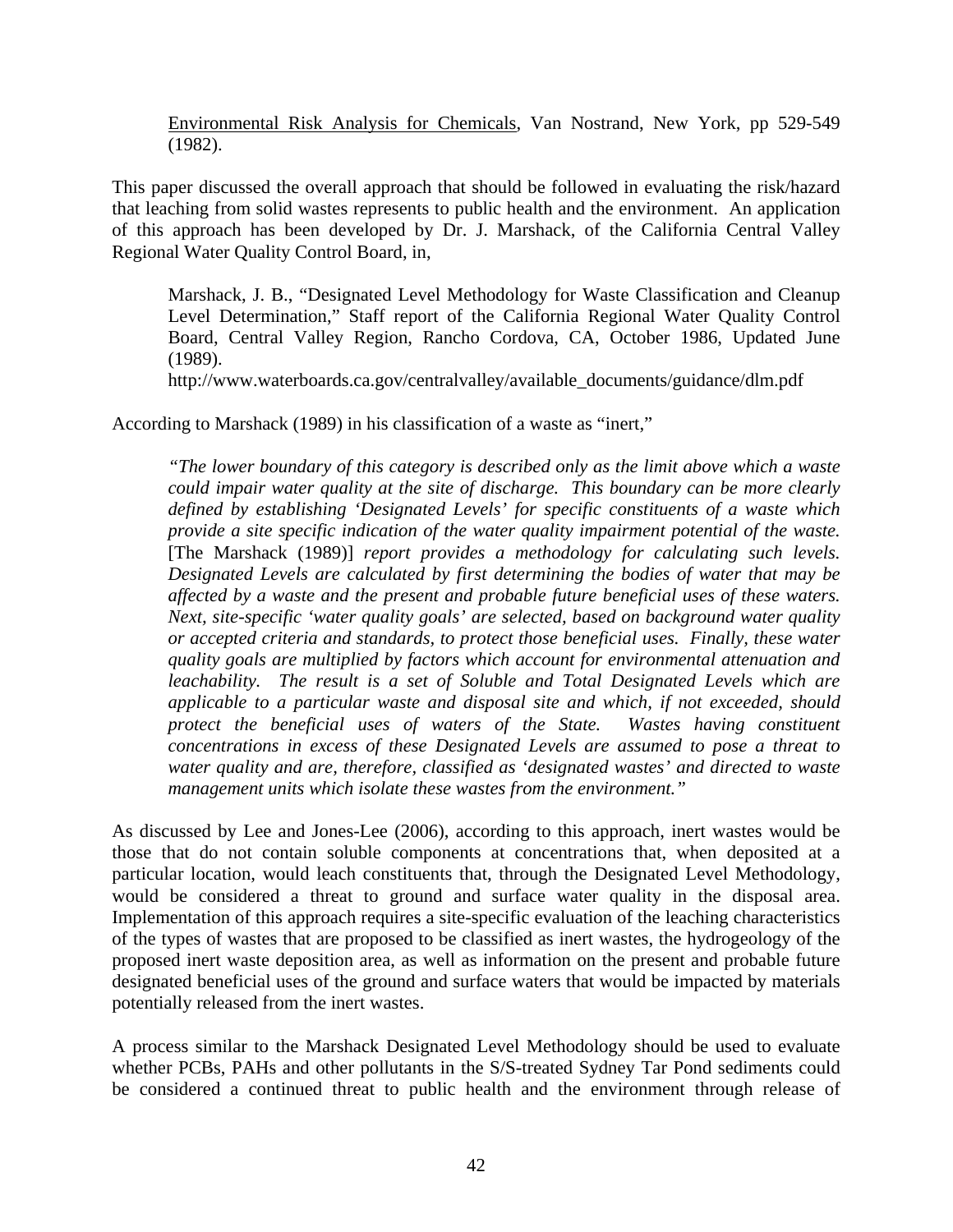contaminants to the waters infiltrating to the treated sediments. A key component of this evaluation is an estimate of the critical concentration below which PCBs and other pollutants would not represent a threat to public health and the environment. This concentration is certainly not the US EPA TCLP pass/fail concentration that the Agency uses to determine the type of landfill in which the waste is to be deposited. A critical concentration for PCBs, according to the US EPA's (2000) "Water Quality Criteria for Priority Toxic Pollutants for the State of California," for protection of freshwater aquatic life is 0.014 µg/L. For marine aquatic life the criterion is 0.03 µg/L for a four-day exposure. For protection of human health from excessive bioaccumulation of PCBs in edible organisms, the criterion is 0.000064 µg/L, in order to achieve a 1 x  $10^{-6}$  cancer risk. What these values mean is that when the concentration of total PCBs exceed these values in water, there is a potential for adverse effects to aquatic life and/or excessive bioaccumulation of PCBs in edible organisms which is a threat to cause cancer in people who use these organisms as food. A comparison between the Earth Tech (2005) detection limits to determine whether excessive PCBs are leached from the S/S-treated sediments and the US EPA water quality criterion shows that Earth Tech's analytical detection limit for the leaching of PCBs is almost 4,000 times too high to protect humans from consuming organisms that have bioaccumulated excessive PCBs derived from the S/S-treated sediments. As part of making this evaluation it would be necessary to estimate the attenuation/dilution that would occur between the point of release of PCBs from the S/S-treated sediments and the point where edible aquatic organisms could be present that could bioaccumulate the PCBs derived from these sediments. It is evident that very small amounts of release of PCBs from S/S-treated sediments have the potential to cause significant water quality problems in the Estuary.

In addition to the Earth Tech (2005) studies on leaching from S/S-treated Tar Pond sediments, IT Corporation conducted similar studies on a limited number of Tar Pond sediment samples. Vaughan Engineering (2002) has summarized the IT Corporation solidification studies. IT Corporation (and, for that matter, Vaughan Engineering) has incorrectly attempted to use the TCLP as a pass/fail on leachability of various pollutants (not including PCBs) from S/S-treated Tar Pond sediments. Further, the analytical methods used in the IT Corporation studies were not adequate to measure PCB concentrations at potentially significant levels. **Overall, STPA has failed to properly evaluate the efficacy of S/S-treatment of Tar Pond sediments in producing a result that would not be a threat to public health and the environment as a result of leaching of PCBs and, for that matter, other pollutants from the S/S-treated sediments when they come in contact with water.** As discussed at several places in these comments, STPA's approach of assuming that their surface and ground water containment/control system will work perfectly for as long as the S/S-treated sediments will be a threat to release PCBs, etc., and thereby capture all such release, is highly inappropriate based on the types of materials and the monitoring that STPA proposes to use.

STPA (2006), in their response to IR-32, page 1 states,

## *"Information Request (IR-32 Follow-up):*

*The response to IR-32 states that a sand layer will be placed in the constructed channel for leveling purposes and as a bedding for a HDPE liner. Indicate whether the HDPE liner will be used on the sides and bottom of the channel.*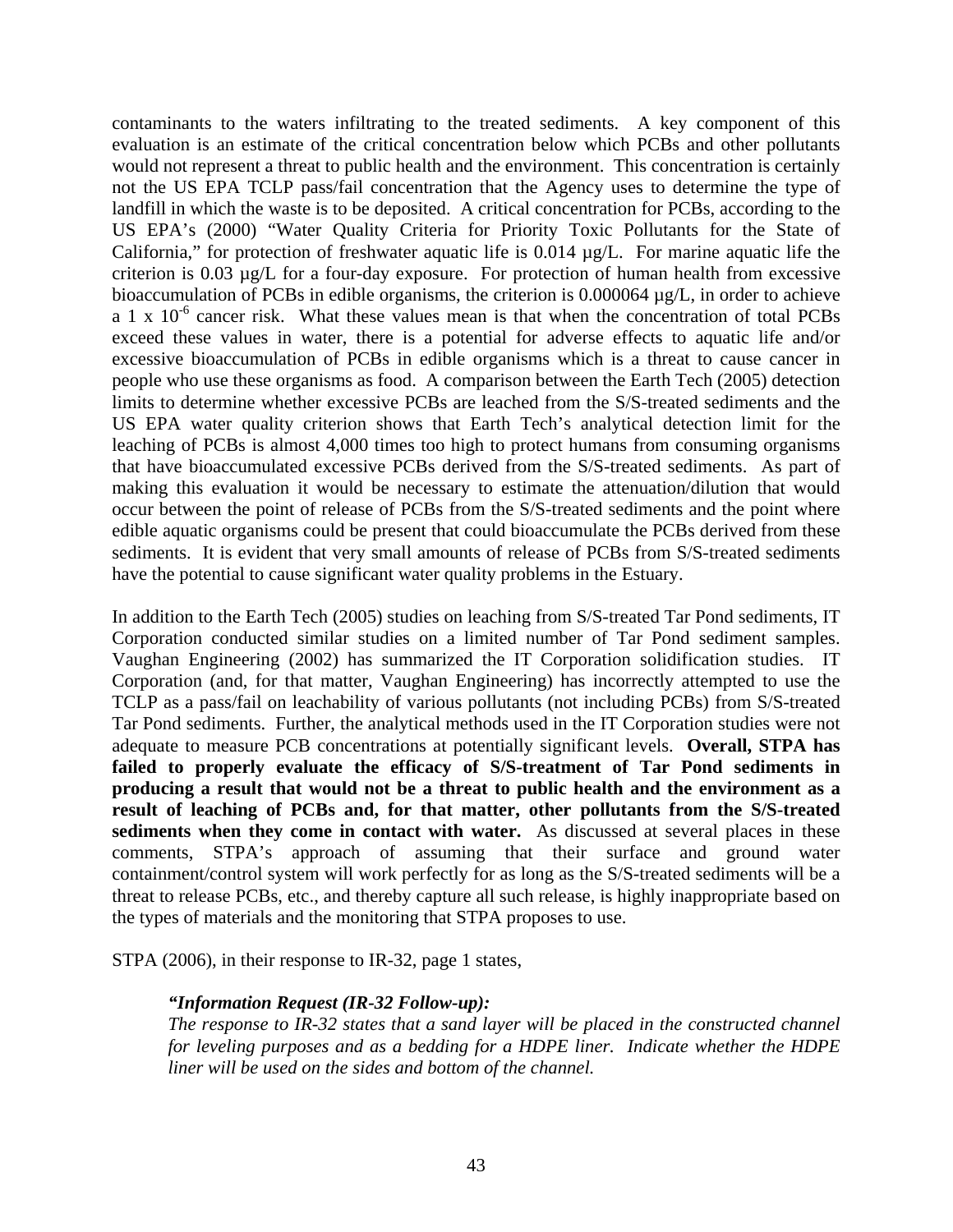# *Response:*

*The HDPE liner will be placed on the bottom and on both sides of the channel between the stabilized sediments and the clean crushed rock to inhibit groundwater contact with the sediments and to prevent physical erosion of the sediments."* 

Again, STPA has failed to discuss the significant potential for short-term failure of the HDPE liner to maintain its integrity for as long as the S/S-treated sediments are a threat and there is need to divert groundwaters and surface waters away from the S/S-treated sediments and capture groundwater that has interacted with the treated sediments. As discussed in my comments on the STPA EIS, Rowe et al. (2003) of the Department of Civil Engineering, Queen's University, Kingston, Ontario, have found that an HDPE liner in a somewhat similar type of situation (an HDPE lined leachate lagoon) failed within a couple of years after installation.

It is evident that under some situations there can be rapid failure of HDPE liners that are used in waste management, including landfill leachate lagoon liners, as well as groundwater barriers. This failure will lead to unreliable control of groundwater flow in the S/S-treated Tar Pond sediments, which may not readily be detected. It should be noted that much of the information cited in the Lee and Jones-Lee (2006) Flawed Technology review on the problems with HDPE liners (including the Rowe et al. reference) is readily available on the Internet. STPA has not adequately and reliably evaluated the expected performance of HDPE liners.

STPA, in its response to IR-37, page 1 states,

#### *"Issue (IR-37):*

*Section 7.2.2 of the EIS Guidelines requires the STPA to describe permanent or temporary structures that will be constructed as part of the project.* 

## *Information Request (IR-37):*

*Provide the Panel sufficient detail on the design, composition, installation, and projected lifespan of the following components that would allow the Panel to undertake an analysis on how these components could influence the potential environmental effects of the project:* 

- *1. sheet piles including information on the depths of these structures*
- *2. portable dams*
- *3. all proposed liners whether geotextile geomembrane, geosynthetic or others*
- *4. vertical barrier walls*
- *5. diversion and/or interception trenches*
- *6. containment curtains*
- *7. materials to be used in cap/dams (clay, fill, etc.)*

#### *Response:*

*The functional design and materials selected will meet the requirements of the construction period and the longer term operations and maintenance of the site. These*  design features and their anticipated lifespans were fully considered in the EIS for the *assessment of potential environmental effects and human health risks. Responses to the itemized list in the request for additional information, is presented below.*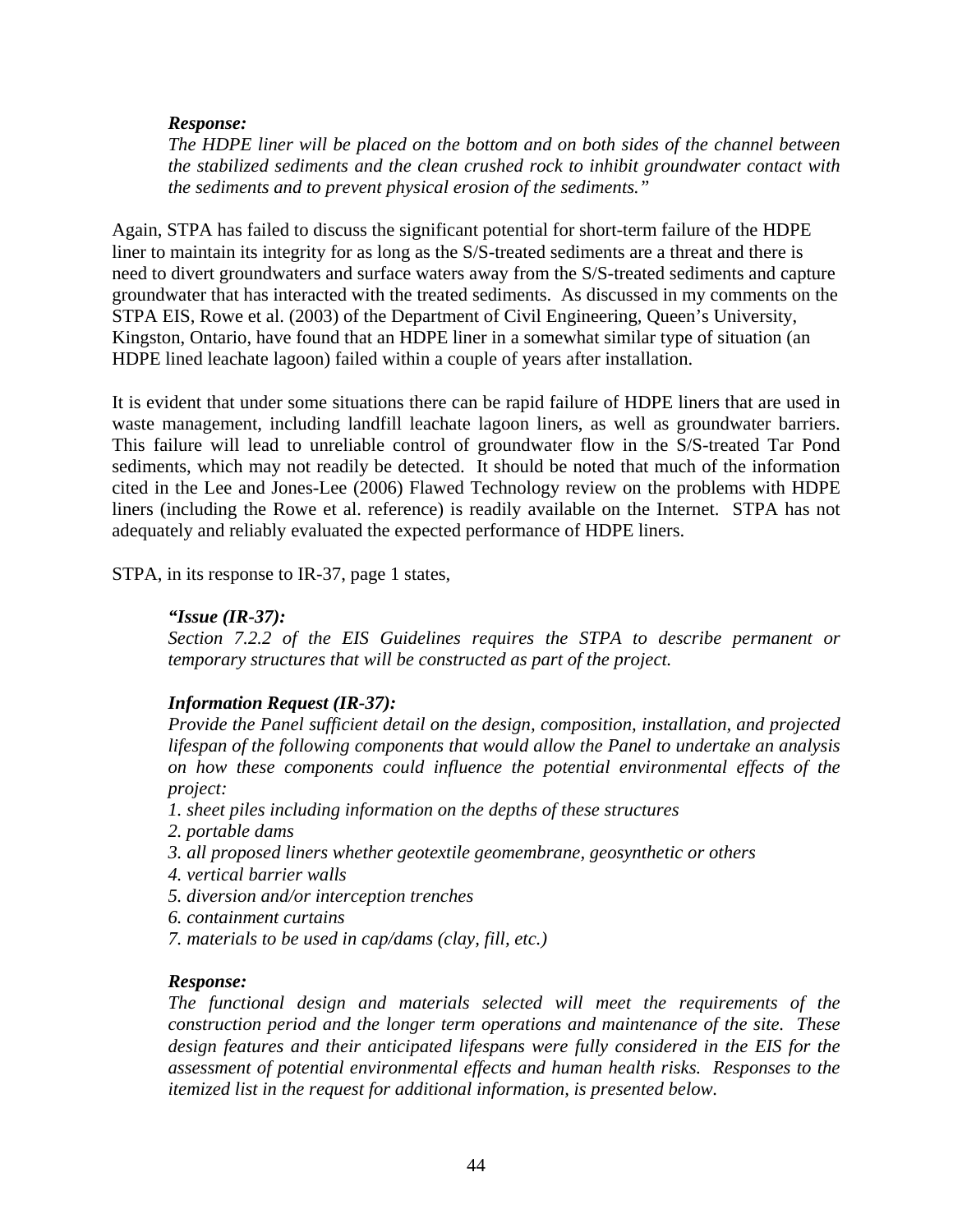- *1. Steel sheet piling (SSP) SSP will be used to create barriers for several purposes during construction of remedial measures. The installation or the purpose is temporary in all cases, so lifespan is not significant. The depth of SSP installation will depend on the geotechnical conditions, but it will typically be installed through the sediment and into competent till. Generally, the embedment should be 50% of the freestanding height in competent till. In this case embedment depth is estimated at 3.5 metres. If areas are encountered where the bedrock is higher, preventing appropriate embedment, toe pinning will be required. A cursory review of available information indicates favourable conditions, however a full geotechnical investigation will be necessary prior to the detailed design. The specific SSP installations include:* 
	- *a) Channel walls: The new channel for surface water flows will be constructed using SSP as a barrier between the channel and the pond sediments. After the SSP installation, the channel will be excavated and reconstructed. The SSP channel wall will be driven for the full length along the west side of the North and South ponds. Approximately 2,500 lineal metres of SSP will be required to construct the channel walls. An additional amount is required to construct sectional barriers (bulkheads), but much of this steel can be re-used. The channel construction will be completed by creating an interface between the SSP wall and the S/S treated sediments. A zone of Rock Fill / Rip Rap will be placed so that it extends from the upper surface of the cap down into the clean till that currently underlies the contaminated sediments. A high density polyethylene (HDPE) liner will be placed on the interface between the solidified sediments and the rock fill / rip rap zone, to inhibit groundwater contact with the sediments, and to prevent physical erosion of the sediments. Once the channel and the solidification/stabilization (S/S) treatment/capping is completed, the SSP will be cut off at elevation –1.0 meter below low water. This will provide a rip rap slope on both banks of the finished channel. There will be no SSP subject to corrosion or deterioration. It is anticipated that the SSP will have a lifespan of approximately 25 years. The HDPE liner component of the structure has a manufacturer's guarantee of approximately 30 years, but it is expected to function for a much longer time span. While these structures have a lengthy lifespan, the function of these structures is primarily for construction (e.g., retaining or supporting features). The functionality of remediation design is not dependant on them remaining in place. These structures could be removed upon completion of construction, but there is no disturbance created by leaving them in place. \* \* \**
- *3. Liners The proposed liners for works at the site include HDPE, geosynthetic clay liner (GCL) and geotextile (fabric). These liners carry a manufacturers 30 year warranty. Installation will be performed by companies qualified to install the liner materials following all QA/QC criteria, which is required by the manufacturer. The expected lifespan of these materials meets the requirements of the construction and not required for long-term functionality of the remediation design.*
- *4. Vertical barrier walls Vertical barrier walls are a means of controlling groundwater flow. They will be used to prevent influx of clean groundwater from areas north and south of the Coke Ovens site. The design criterion for this structure is a permeability of*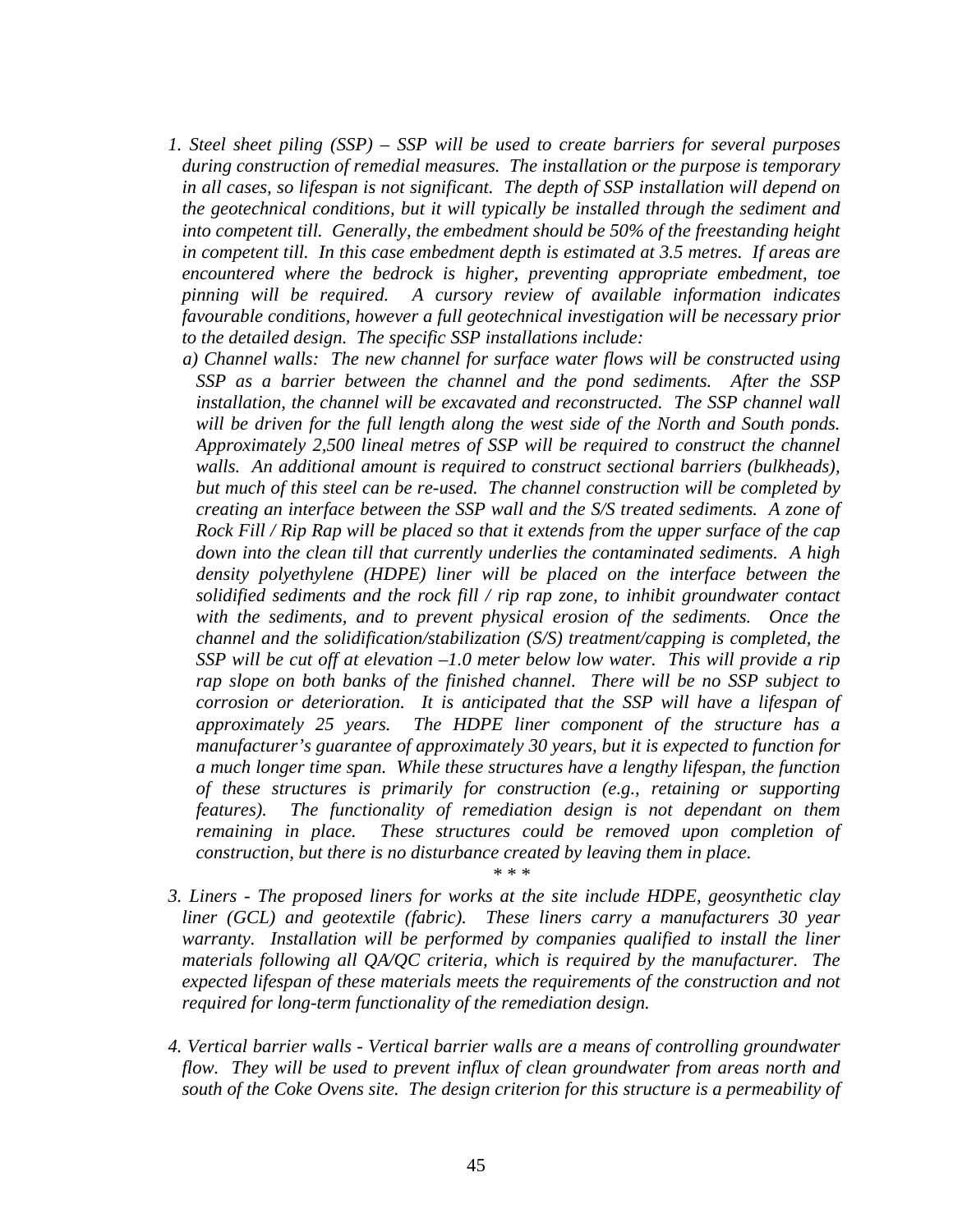*1x10-6 cm/s. The walls will consist of bentonite/soil slurry placed in a 1 meter wide trench excavated through the fill and seated into the top 0.5 m of the till unit. Bentonite/soil slurry is preferred for the following reasons:* 

- *It is a robust material that will provide an effective low permeability barrier;*
- The use of bentonite/soil slurry will minimize the opportunity for gaps between the *wall and adjacent fill, because the slurry will settle into any gaps;*
- *Bentonite/soil slurry is easy to place and construct, even in the presence of the heavy debris that occurs in the fill; and*
- *Bentonite/soil slurry walls will last indefinitely.*
- *5. Diversion and/or interceptor trenches Diversion/interceptor trenches will be used in two locations for specific purposes as described here. In both areas, these structures will be permanent and will continue to function in perpetuity.* 
	- *a) Tar Ponds The objectives for vertical groundwater control structures in the vicinity of the Tar Ponds are 1) to prevent off-site groundwater from flowing onto the Tar Ponds site and potentially contacting the contained sediments and 2) to control the movement of clean and contaminated groundwater and contaminants. The preferred design uses trenches to control groundwater and to minimize groundwater contact with contaminated sediments. The trench design provides the capability for sampling groundwater from discrete zones. The trench design includes the following:* 
		- *A network of trenches will be excavated through the S/S treated sediments and 1.0 m into the underlying till unit. The trenches will have a nominal width of 1 m and a maximum depth of approximately 4.5 m with an average depth of approximately 2.5 m. The trenches will be backfilled with 1 cm nominal granular fill, up to the top of the solidified sediments. A GCL will be placed over the trench as part of the capping procedure (see cap design provided in IR-02 Follow-up).*
		- *The trenches are designed to promote entry of deep groundwater from the till and bedrock units below the sediments and shallow groundwater from along the shoreline, where the fill unit overlies the sediments. The entry of both shallow and deep groundwater into the trenches is intended to minimize groundwater contact with the sediments and, consequently, to minimize the potential for groundwater to become contaminated before discharging to the trenches.*
		- *A HDPE liner will be placed between the granular trench backfill and the solidified sediments, on the Tar Ponds side of the trench, and positioned to cover the exposed faces of the solidified sediments, to minimize groundwater contact with the sediment.*
		- *Sampling wells will be installed near the channel end of each trench, to allow recovery of groundwater samples in the post-construction period. If unacceptable levels of groundwater contamination are detected within a discrete section of the trench system, contingency action may be required, including the collection and treatment of this contaminated groundwater. It is expected, based on previous studies, that groundwater in the trenches will not contain unacceptable concentrations.*
	- *b) Coke Ovens Vertical cutoff walls and/or interceptor trenches are included in the remedial design to achieve beneficial control of groundwater at the west end of the Coke Ovens Site. The specific objective for the groundwater control on the western*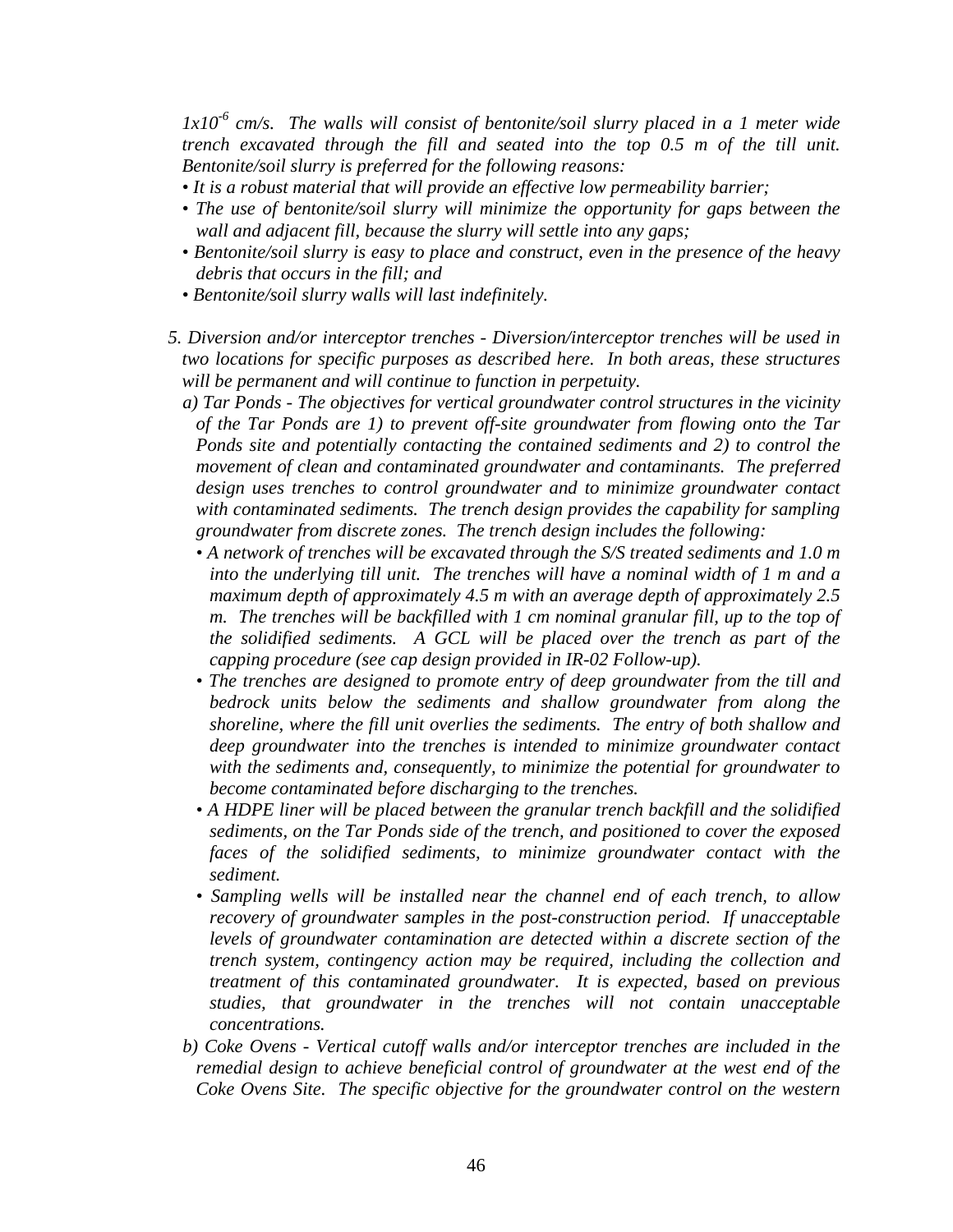*perimeter is to prevent movement of contaminants offsite. This objective is addressed by the inclusion of infiltration trenches in the old Coke Oven Brook channel and along the northwest side of the Coke Ovens site as described here.* 

- An interceptor trench will be installed at the bank of Coke Oven Brook to collect *discharging groundwater. The trench will be installed in the base of the till unit (if present) or immediately above the shallow bedrock. A sufficient grade (0.05%) will be established in the trench and water will be collected in a sump structure on the west side of the site. The interceptor trench will consist of granular material and will be installed adjacent to the Coke Oven Brook as part of the Coke Oven Brook sediment removal. The perforated trench will be bedded in sand, with sand backfill. The surface layer will be integrated with the Coke Ovens surface cap, in order to isolate surface water as much as possible from the interceptor trench, and includes the placement of an HDPE liner on a sand bed with gravel/cobblestone backfill. At approximately 50 m spacing, intermediate sump points or catchbasins will also be installed to assist in managing sediment buildup in the system;, to allow for intermediate sampling of collected water and to assess the necessity of treatment. If the water collected is deemed to be of acceptable quality, it could be discharged directly to the Brook without treatment.*
- *The Domtar interceptor wall will be designed to capture groundwater flowing west from the Domtar area. The wall will extend approximately 200 m along the western perimeter of the Domtar area and be set to the base of the overburden unit or to competent bedrock. The interceptor wall will be fitted with a bottom perforated pipe in bedding sand which slopes to the south and backfilled with a sand/granular B mixture. The upper portion of the wall will be completed with a clay cap to minimize surface infiltration.*
- *6. Containment curtains This structure is a floating fabric curtain that is weighted along the bottom and is designed to capture suspended solids in the water column. This type of structure will only be used during construction activities in the Tar Ponds that may result in increased levels of suspended sediments (e.g., excavation of sediments, driving of sheet piles, etc.). This technique is commonly used for in-water work.*
- *7. Cap/dam materials (clay, granular, till, etc.) Capping materials will be native materials (clay, granular and topsoils), sourced locally. The cap will be placed on top on any liner materials that are in place. The final thickness of the cap will be evaluated during the detailed design phase of the Project, but is expected to be variable and is ultimately dependant on the final grade. The final grading may require the placement of materials that are several metres in thickness to less than a metre (0.3 m) in some locations. The objective of the final thickness and performance will be to create a protective layer over the liner. The caps will be inspected annually for 25 year period*  following completion of the Project and maintenance will be dependant on the final *land use of the site. Properly maintained, the cap should last indefinitely."*

The above discussion of the elaborate system that STPA plans to construct, operate and, for some components, maintain in perpetuity, is largely dependent on the integrity of the HDPE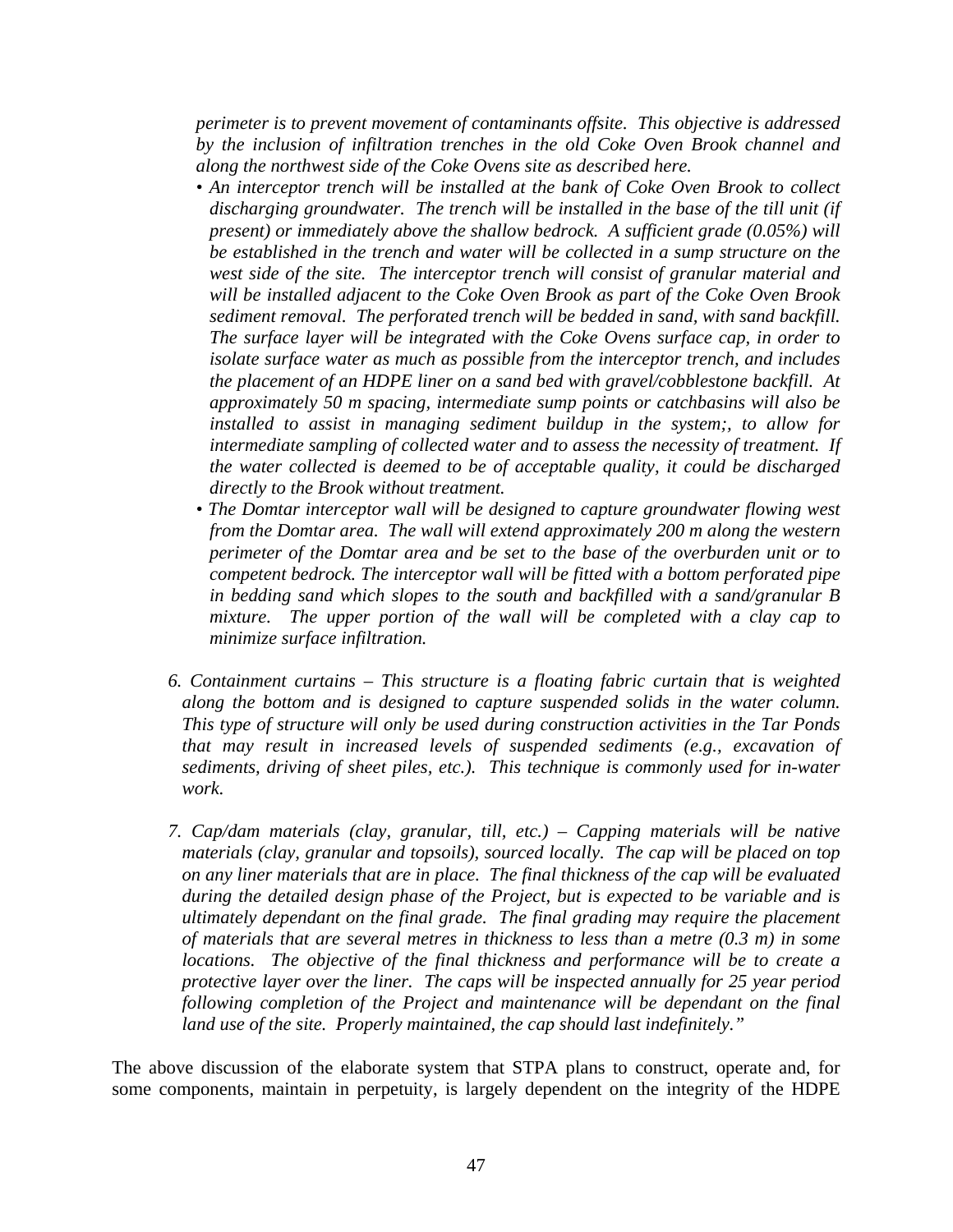liners. STPA's statement regarding the integrity of the HDPE liners refers to the manufacturer's 30-year warranty. If the warranty is typical of HDPE liner warranties, the warranty requires that the operator of a system detect the points of failure and excavate the material around these failure areas so that the liner manufacturer can gain access to the failure points for repair. Further, this warranty is often prorated over the warranted life. In a landfill situation, such a warranty is essentially worthless, since it requires that a landfill owner detect where the liner is leaking under all the wastes and then remove all the wastes in the area of leakage. It is apparently STPA's position that, since the wastes will become innocuous after 25 years, a 30-year warranty is all that is needed. The issues of what this warranty really means and how it can be implemented need to be further spelled out. In addition, since the solidified wastes will be a threat to leach pollutants, effectively, forever, does Nova Scotia, who becomes the ultimate operator of this water diversion/collection system, fully understand the complexity and difficulty of maintaining this system in perpetuity?

The bentonite slurry wall mentioned above can be the source of many problems in maintaining its integrity. Slurry walls are well known to have chronic problems of cracking near the water table. Further, the bentonite, if it is a sodium bentonite, can experience shrink-swell properties associated with the high calcium that will be in the groundwater in contact with the cementbased solidified sediments. Lee (1999), in a "Review of the Adequacy of the BFI/CECOS Aber Road Hazardous Waste Landfill Facility Closure and Post-Closure Plans to Protect Public Health and the Environment," presented a comprehensive review of the potential problems of claybased slurry walls in being reliable, effective cut-off walls for preventing pollutants and groundwater from passing through them. Selected excerpts from the Lee (1999) review are presented below.

Slurry walls can serve to retard/retain large-scale movement of groundwaters in certain gross applications such as construction site dewatering. However, they are significantly deficient in preventing migration of pollutants in leachate-contaminated groundwater. The American Society for Testing and Materials (ASTM) published the proceedings of a conference entitled, *"Slurry Walls: Design, Construction and Quality Control,"* (Paul *et al.*, 1992). The proceedings contain two papers (Grube, 1992, and Khera and Tirumala, 1992) that provide information directly pertinent to understanding the ability of slurry walls to prevent off-site migration of polluted groundwaters. Also, Evans (1994), and Day (1994) in ASTM STP 1142 Hydraulic Conductivity and Waste Contaminate Transport in Soil have provided additional information on the expected performance of slurry walls.

Grube (1992) discussed the experience with and expected performance of clay-based slurry walls. He pointed out that the hydraulic effectiveness of slurry walls used to try to prevent pollutant migration must be of a substantially higher quality than that applied for conventional geotechnical purposes where groundwater cutoff is necessary for routine construction site dewatering. In commenting on the lack of field performance data on the effectiveness of slurry walls, Dr. Grube (who at the time was Research Project Manager in the area of landfill liners and slurry walls, US EPA, Cincinnati) stated,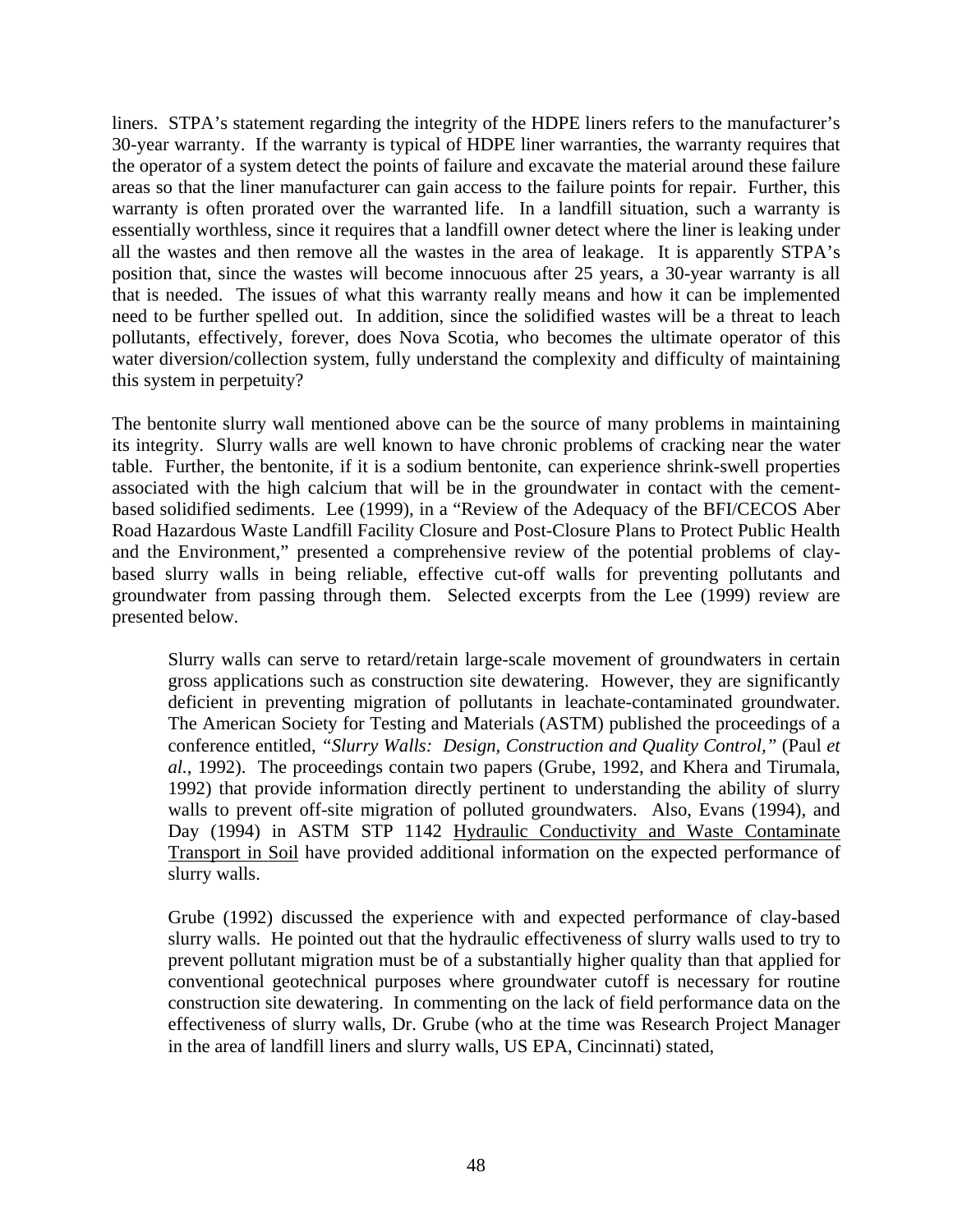*"Published data from these installations are not uniform in approach, field methods, parameters tested, or data analysis. This is because of the lack of standardized performance assessment methods. At the present time, there is little Agency* [US EPA] *interest in supporting development of standard methods to evaluate groundwater cut-off structure performance* [slurry walls]. *This is because of the expected relatively short performance lifetime of a cut-off wall in environmental applications, the stigma of a slurry trench as a simple containment structure (with its corresponding least preference as a waste management option), and dedication of scarce resources to waste minimization and related efforts."* 

It can be concluded from Dr. Grube's summary of the US EPA's position that slurry walls cannot be expected to be effective in preventing hazardous waste constituents inside the slurry wall from migrating off-site.

In a study of slurry walls made of soil/sodium bentonite mixtures, Khera and Tirumala (1992) found that a number of chemicals caused the permeability of slurry walls to increase significantly. Of particular concern in this regard was water containing high levels of calcium relative to sodium. That condition can cause shrinkage of the bentonite clays that can greatly increase permeability of a slurry wall. The calcium impact on the permeability of slurry walls is one example of the potential problems where constituents in groundwaters could affect slurry wall integrity. A review of the literature shows that there are a wide variety of factors that can cause slurry walls of various types to fail to be effective barriers to the transport of leachate-contaminated groundwater through them.

Evans (1994) in a discussion on the potential for defects in vertical cutoff walls states,

*"No discussion of the hydraulic conductivity of vertical barriers would be complete without mention of the potential for defects, i.e. areas of high hydraulic conductivity. A defect is defined as that portion of the cutoff wall where the hydraulic conductivity is beyond the limits of that expected due to the statistical variability of the cutoff wall materials. The potential defects in slurry trench cutoff walls are many and have been described elsewhere (Evans 1993; Evans 1990; McCandless et al. 1993). The probability that any given defect will be detected in any given verification testing program is small. Most testing programs use laboratory tests of field prepared samples to verify the hydraulic conductivity of the cutoff. Even where field tests are used, it may not be economically feasible to conduct enough in situ permeability tests to reduce the probability of missing a defect to a reasonably small number."* 

Day (1994) in a discussion of "The Compatibility of Slurry Cutoff Wall Materials with Contaminated Groundwater" states,

*"Slurry cutoff walls are frequently relied upon to block groundwater flows from toxic waste sites and landfills. The long-term effectiveness of slurry cutoff wall materials is critical to the successful containment of these facilities and the*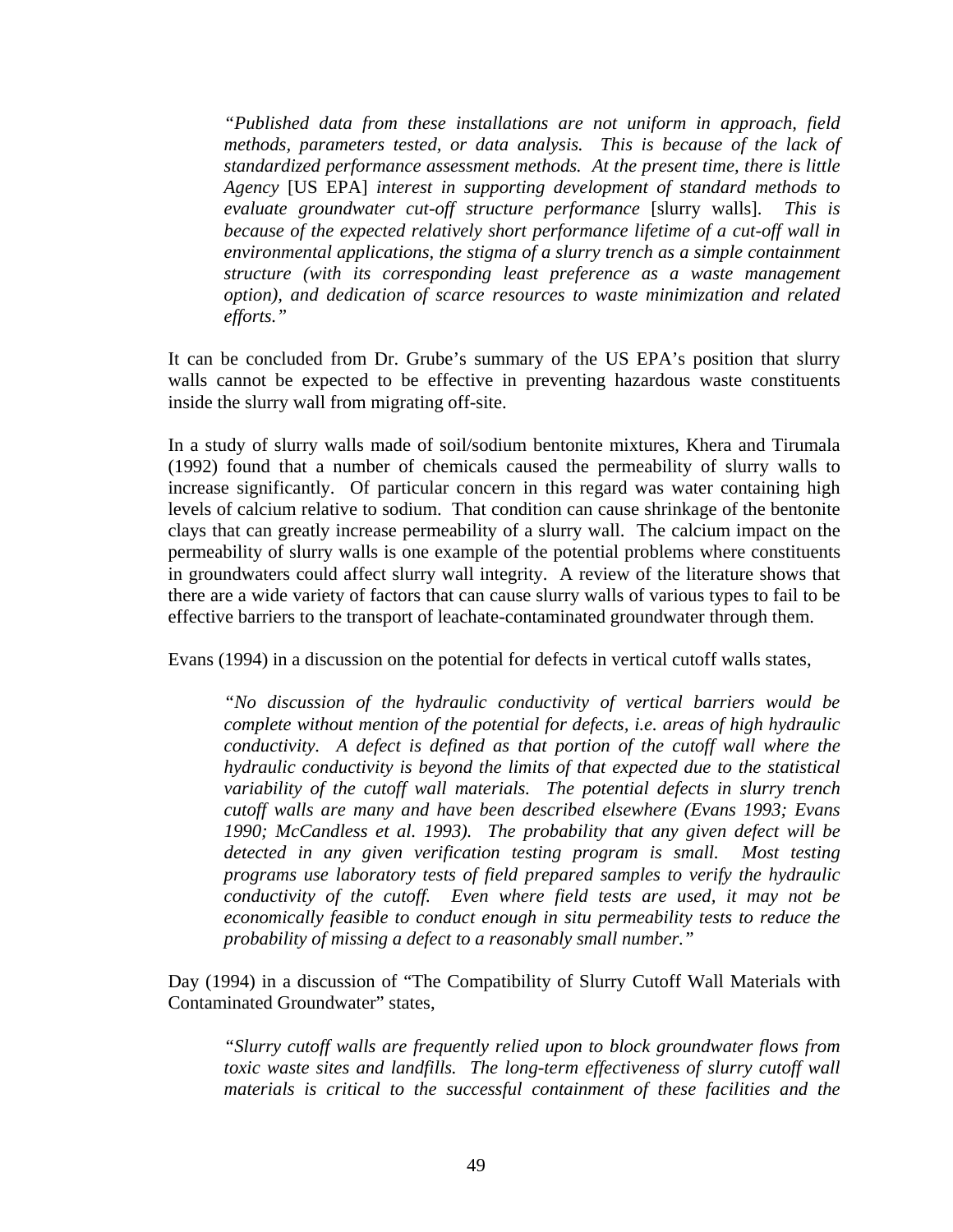*protection of groundwater resources. A variety of laboratory indicator tests have been attempted by engineers and academia to make compatibility determinations but at present there has been little published experience to show which tests produce meaningful results and how these tests can be used to demonstrate compatibility."* 

It is also well-known that slurry walls have relatively high permeabilities compared to what is needed to be a significant barrier to the transport of leachate-contaminated groundwater through them. Slurry walls, such as those made of soil-clay mixtures, if properly constructed, typically at the time of construction, have permeabilities on the order of 10-6 cm/sec (Millett *et al*., 1992; Khera and Tirumala, 1992). While the laboratory testing results of the soil-bentonite mixture that was used in the slurry wall was reported (Parsons, 1998) to have permeabilities of less than  $10^{-7}$  cm/sec, the testing procedures used are not reliable for evaluating the permeability of the in-place slurry wall.

Another of the concerns about the slurry wall is the potential for cracks to develop in it. Seasonal changes in the water table elevation can cause moisture changes in the slurry wall at the water table, which can lead to cracking of the upper layers of the slurry wall. These cracks do not necessarily re-heal to the same original designed/constructed permeability when the water table is elevated above the crack.

In summary, the state of technology regarding the use of slurry walls as a barrier to the transport of groundwater through the wall is such that slurry walls cannot be considered as a reliable barrier for containing groundwater. Further, there are significant questions about the STPA proposed slurry wall to be an effective near-term, and especially long-term, barrier to the movement of contaminated groundwater and/or clean groundwater into the Coke Ovens Site.

STPA, in its response to IR-42, page 1 states,

## *"Issue (IR-42):*

*References are made within the EIS and in the STPA's responses to public comments regarding the use of stabilization and solidification in other remediation projects. For example, the following reference is made in response to public comment 48 (STP-0090 in the public registry): 'The design of the remediation Project includes the use of technologies that have established, and successful track records for the remediation of similar sites around the world.'* 

## *Information Request (IR-42):*

*Provide detailed information regarding the combined use of containment and stabilization/solidification at a minimum of three remediation projects with particular reference to:* 

*1. similarities in the nature of the materials to be treated (for this Project, primarily organically enriched estuarine sediments).*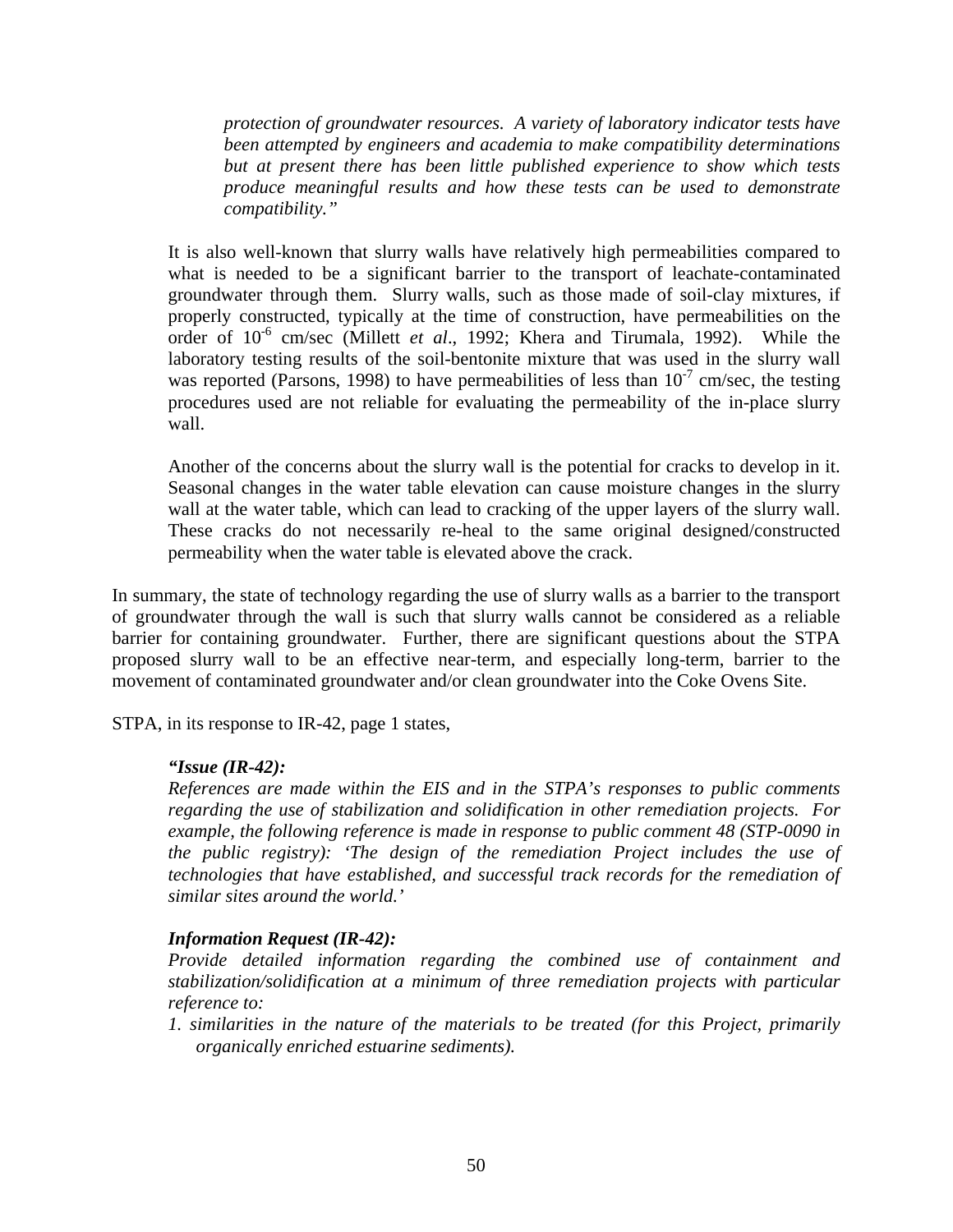- *2. similarity of the contaminants (based on constituents and concentrations) used in the referenced stabilization and solidification projects to the contaminants at the Tar Ponds and Coke Ovens sites*
- *3. Performance expectations particularly with respect to longevity.*
- *4. Maintenance and monitoring requirements for the referenced stabilization and solidification projects.*
- *5. Whether encapsulation was implemented for the referenced projects*

## *Response:*

*Contaminated site remediation is typically designed around the specific objectives and conditions for the location. Since no two sites will be the same comparisons are based on approximate similarities.* 

*Several projects are presented in Table IR-42.1, which provides a direct comparison of the five points requested. The information presented in this table is available in the public domain. In addition to these projects, members of our Project team have had extensive experience with other sites around the world where S/S has been applied successfully as a treatment technology.* 

*Table IR-42.2 provides additional S/S projects that are can be compared to the Project. Note that several projects from Table IR-42.1 are also included in Table IR-42.2. These projects are highlighted in Table IR-42.2."* 

As discussed in these comments as well as those on the EIS, the nature of hazardous chemical site remediation, especially for high-organic wastes, is such that the use of S/S treatment should not be considered as having been adequately and reliably evaluated with respect to its prevention of further pollution of the areas in the vicinity of the solidified wastes. Those familiar with hazardous chemical site remediation know that a wide variety of factors (such as accomplishing "remediation") influences the adoption of a remediation approach, which may have limited applicability to assessing its effectiveness in preventing further pollution by the wastes. As discussed above, Wiles and Barth (1992) have discussed the significant technical problems in assuming that repeated use of S/S treatment of organic-type wastes is proof that it is effective in preventing further pollution. Further, at many locations (possibly most), "successful" solidification projects are based on achieving a leachability less than a TCLP regulatory criterion. As noted above, this is a technically invalid approach for assessing the success of an S/S project in protecting public health and the environment from constituents that can be leached from the S/S-treated wastes.

STPA, in its response to IR-54, page 1 states,

#### *"Issue (IR-54): The Panel requires more information on solidification and stabilization.*

*Information Request (IR-54):* 

*Detail, in a quantitative manner, how Portland cement was chosen as a preferred material for solidification.*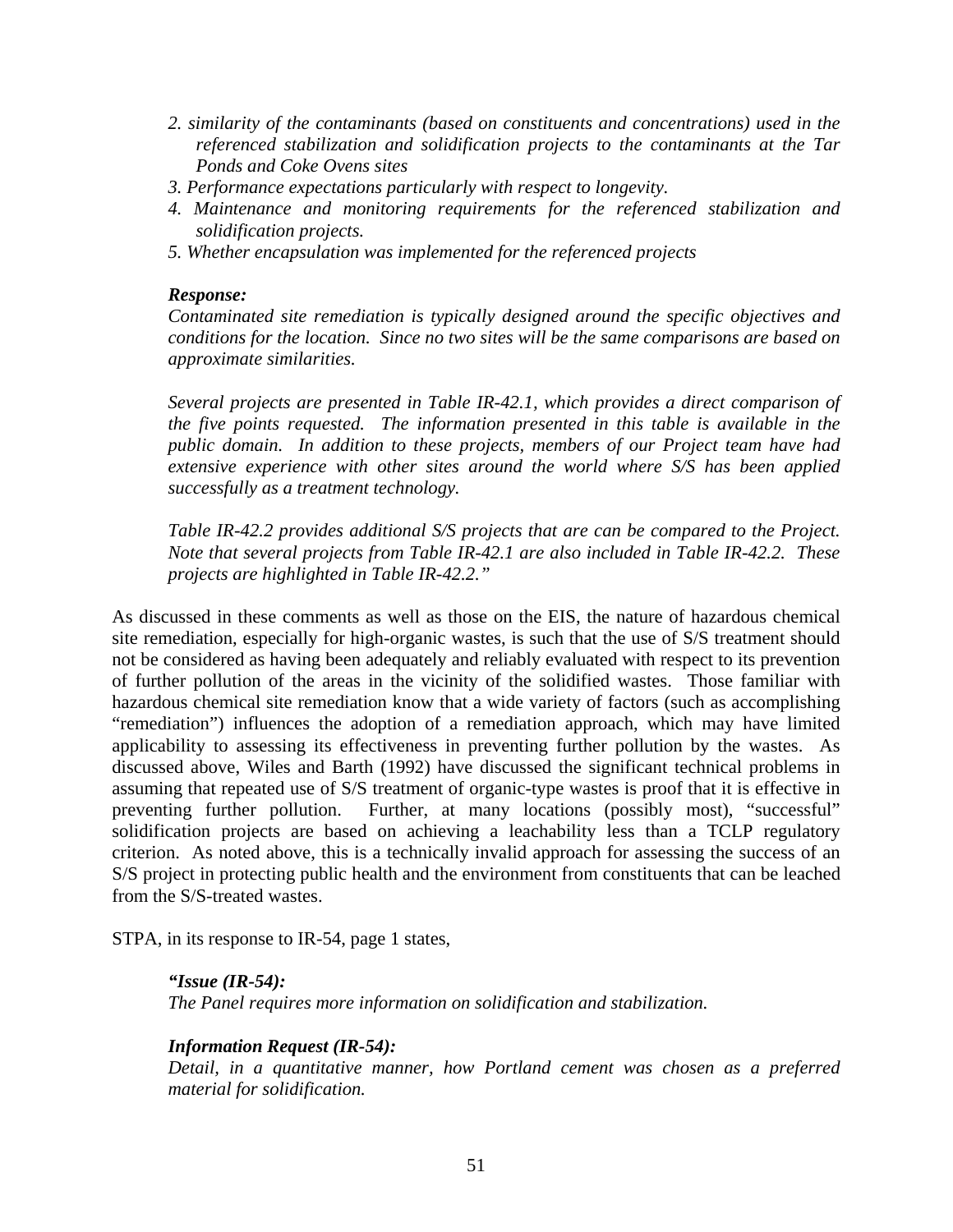*Indicate whether the modeling of the volatilization of contaminants due to the addition of binding agents accounted for different reagents with varying amounts of heat generated during the setting reaction. Indicate whether volatile emissions mitigation techniques were included in the modeling and present the results.* 

*Provide additional information on the expected geotechnical specifications of the stabilized solidified sediments that would support long-term performance objectives.* 

# *Response:*

*Portland cement has been demonstrated to be an effective binding agent on S/S projects throughout North America. As a result, Portland cement is a starting point for the analysis required to determine an appropriate treatment agent. Additional solidification testing was completed for different potential binding agents (Quicklime, slag, flyash, Portland cement), on selected samples from the Tar Pond sediments. The purpose of this additional testing was as follows:* 

- *determine the hydraulic permeability of the solidified materials;*
- *determine the structural compressive strength of the solidified materials;*
- *provide field observations of the relevant materials prior to and post mixing/ solidification;*
- *undertake laboratory analytical testing of the materials pre and post mixing and carry out analytical testing by Toxicity Characterization Leachate Procedure (TCLP) on pre and post mixed samples to assess leachate potential;*
- *utilize solidification additives which are readily obtainable and cost effective (i.e. no proprietary mixtures) to allow for more competition during the construction phases of the project; and*
- *design the mix ratios for the various types of additives nominated with consideration of engineering properties (permeability and compressive strength) and monitoring of leachate/chemical targets."*

The unreliability of STPA's response to the Panel's IR-54 has been discussed in detail above and will not be repeated here, other than to reiterate that the use of  $S/S$  treatment is not tantamount to proof of effectiveness, TCLP is not a reliable procedure for evaluating the effectiveness of S/S treatment, etc.

STPA's response to IR-55, page 1, states,

## *"Issue (IR-55):*

*The Panel requires more information on how capping would be carried out as part of the project.* 

## *Information Request (IR-55):*

*The Panel requests that more information be provided on how the final design and implementation of the two caps will be responsive to potential problems that may arise.*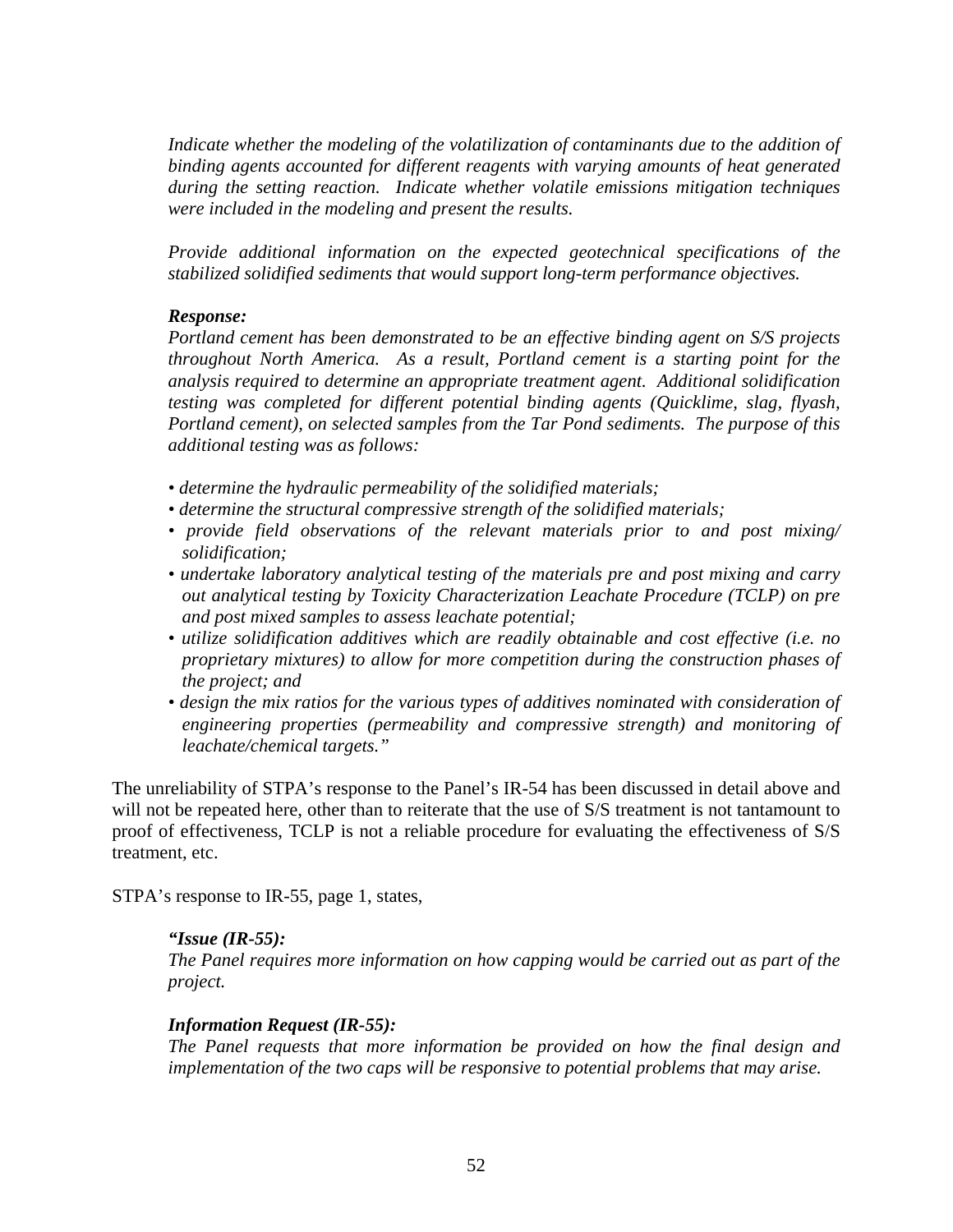Indicate how technical designs will consider the difficulties with saltwater intrusion, *groundwater flow through shallow bedrock, including mounding, nonaqueous phase layer (NAPL) migration and the generation and migration of gas under a capping layer.* 

*The information should detail the potential interactions of a separate gas or liquid (NAPL) phase with synthetic liners. Provide information on whether any generated gas will accumulate or be released, both of which may be influenced by a low permeability layer and may have negative consequences (with reference to the information provided in response to IR-45).* 

# *Response:*

*The two designs have a number of features which help to control or eliminate the potential problems mentioned above. Critical design features include:* 

- *1. Solid stable matrix Prevents subsidence and cap failure. A low permeability monolith is created which will not allow water (including salt water) to intrude into the matrix.*
- *2. Portland cement additive Allows for S/S to achieve the desired goals, allows for heat of reaction to occur, which drives off a portion of the volatiles (see response to IR-54) and improves the material handling characteristics. As a result, gas is not expected to be generated from the S/S treated materials (please see response to IR-45).*
- *3. Synthetic liners Synthetic liners have been specified in areas where there is potential for contact with NAPL and gases. According to manufacturers specifications, these liners are designed to withstand contact with these materials.*
- *4. Cover systems Both engineered caps work in conjunction with the other project design features to be responsive and to ensure longevity of the overall remediation design. They have been included to complement the design and to assist in reducing the Project's long term maintenance requirements. These cover systems also ensure that no rainfall will infiltrate into the monolith over time. Properly maintained, the cap will function indefinitely.*
- *5. Hydraulic flow features Due to its design (low permeability), water will not enter the monolith. To ensure that the monolith containment design remains functional over time, a number of groundwater flow control and redirection features have been included which will minimize groundwater intrusion."*

Again, STPA has repeated its statements about how *"These cover systems also ensure that no rainfall will infiltrate into the monolith over time"* and that the caps will prevent moisture from entering the capped sediments/soils *"indefinitely."* As discussed in these comments, those familiar with the types of liners that are proposed for the caps know that such statements are unreliable; there are well known, significant problems with the long-term ability of such capping approaches to maintain their design characteristics for as long as the capped wastes represent a threat to be leached by infiltrating water.

The STPA statement quoted above, "*A low permeability monolith is created which will not allow water (including salt water) to intrude into the matrix,"* is a mischaracterization of the S/Streated Tar Pond sediments. There can be little doubt that, over time, surface water and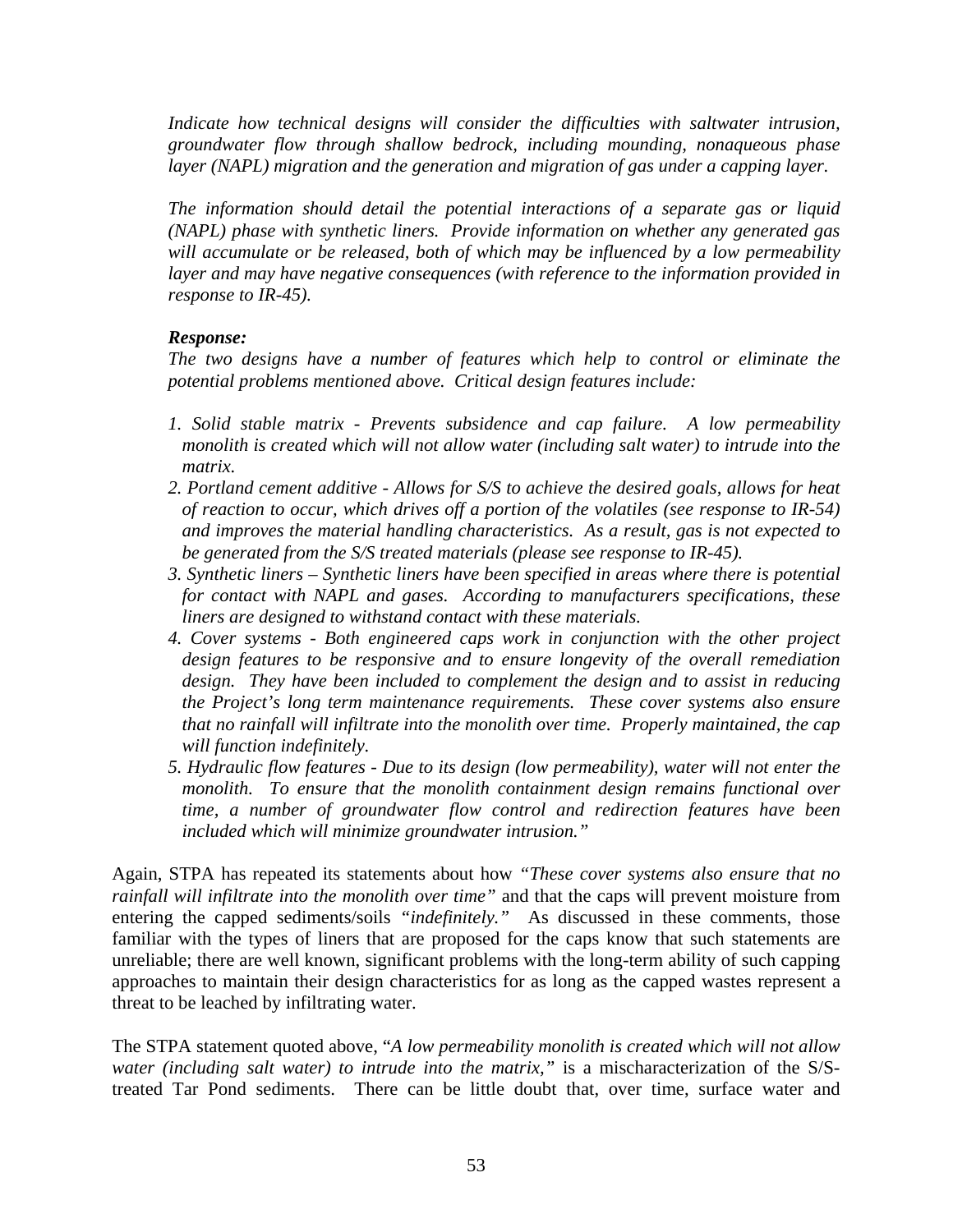groundwater will penetrate into the so-called "monolith" that will leach pollutants in sufficient concentrations to represent a threat to continued pollution of the Estuary.

STPA, in their response to IR-60, page 1 states,

#### *"Issue (IR-60):*

*In response to PC 35.4.2 and PC 49.2.17, STPA indicated that there has been additional stabilization and solidification testing by STPA and that the testing has indicated that stabilization and solidification will be successful in treating the sediments. In response to PC 49.2.21, STPA indicates that there has been additional testing of the leachability characteristics of Tar Ponds sediments by STPA.* 

## *Information Request 2 (IR-60):*

*The Panel requests copies of the test results described above.* 

#### *Response:*

*The full test results are attached.* 

*Results from the additional solidification testing indicated that additive mixtures with selected percentages of slag and cement met strength and permeability goals for the solidification pilot test in the North and South Tar Pond samples. In addition, additive blending did not increase the leachability of PCBs in the North and South Tar Pond samples."* 

Included in this response to IR-60 is the report,

# **Solidification: Technical Memo Report, Remedial Predesign Project, Sydney Tar Ponds and Coke Ovens Sites, Sydney Tar Ponds Agency Sydney, Nova Scotia**  Earth Tech Canada Inc., Markham, Ontario, November 1 (2005).

Presented above is a detailed discussion of the unreliability of this report and its predecessor, the IT Corporation study, on the solidification of Tar Pond sediments. I wish to comment on the statement about *"… additive blending did not increase the leachability of PCBs…."* As discussed above, all assessments of leachability are based on using inadequate analytical method detection limits, where it was not possible to determine the leachability of the S/S-treated sediments.

## **Comments on Public Hearing Transcripts**

Note: Comments on statements made by STPA during the Public Hearing have to some extent been incorporated into discussion of the IR responses presented above. The comments presented below are on additional issues or further demonstrate inadequate and unreliable information presented by STPA during the hearing. In the comments presented below on the transcripts, reference is made to the volume and page number from the printed transcript (Transcript-1 refers to the April 29 hearing, Transcript-2 refers to the May 1 hearing, etc.).

## **Twenty-five Year "Walk-Away" Period**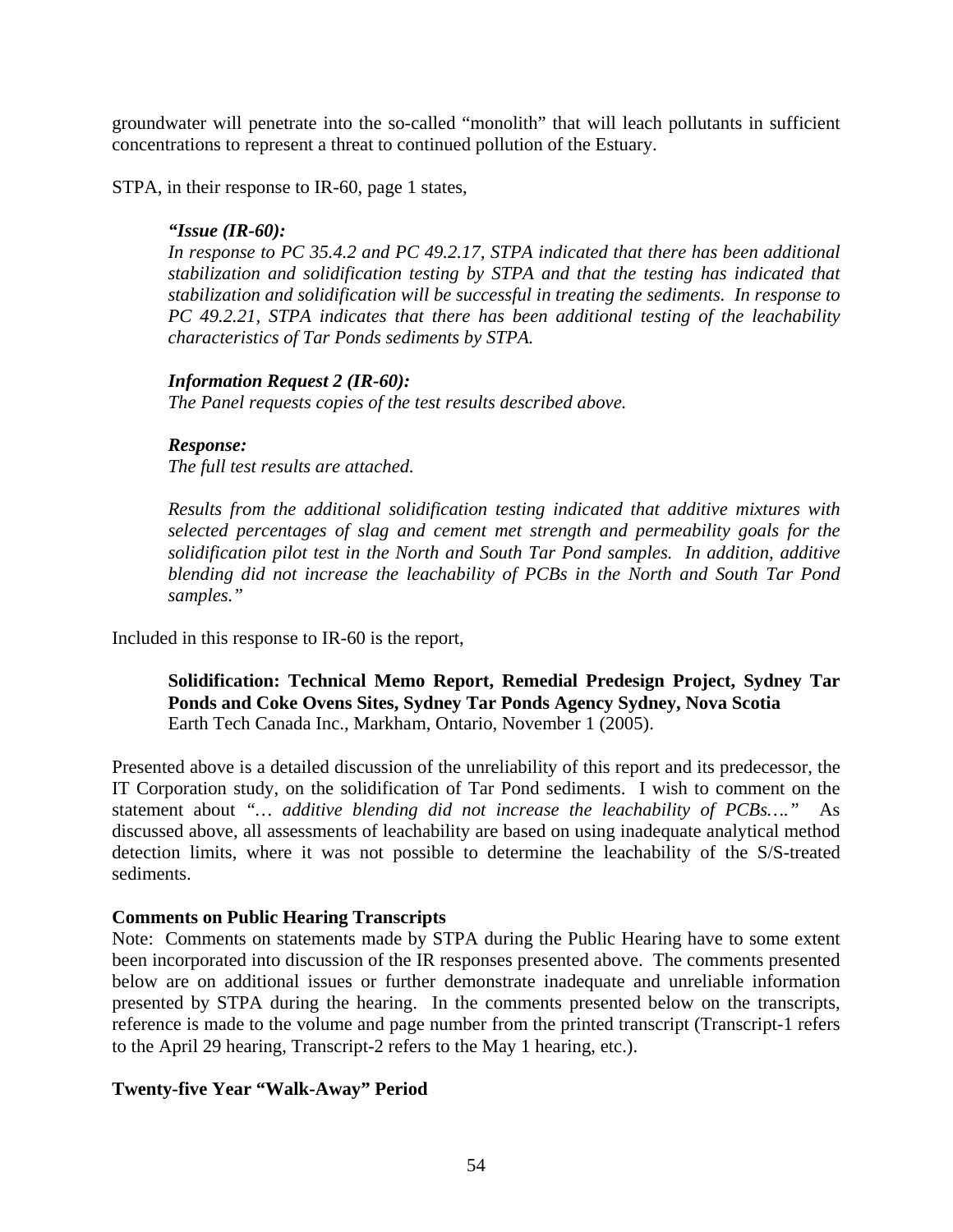At the Public Hearing there was considerable discussion by the Panel about the MOA-specified 25-year Project period and whether, at the end of this period, the S/S-treated Tar Pond sediments would no longer be a threat to public threat and the environment. Excerpts from the transcripts pertinent to this issue are presented below.

Transcript-1, beginning on page 70 states,

THE CHAIRPERSON: Is this remediation -- is it then -- is it permanent in the sense that no one will ever have to revisit the contamination problem on the site or to rework it in any way?

MR. POTTER: That would be correct. The only long-term action necessary would be to continue the long-term monitoring, ensuring that the planned remediation is meeting its objectives in terms of the performance.

THE CHAIRPERSON: And is the -- I mean, certainly not initially you can't -- you would not characterize this as being a walk-away solution, but do you anticipate that at some point in the -- that this -- that the project will be -- that the Agency will be able to simply walk away from the -- from the solutions that you're proposing -- walk away in terms of no more monitoring, no more mitigation?

MR. POTTER: The commitment in the MOA is to continue monitoring 10 years after completion of the remediation work. The agreement does not go beyond that point. I think at that point in time, it would have to be reassessment undertaken of what conditions we're finding at the site and appropriate action taken at that point in time, which you know, I couldn't speculate on 21 years out. So I'm not sure what might take place at that point in time, but certainly the intent is that at the end of that 25 years of monitoring, there'd be a reassessment of the success of the project and if there was any need for further action.

THE CHAIRPERSON: But as you've -- as you have designed the project, your assumption is that at the end of 25 years, there's a reasonable chance that you will in fact be able to -- excuse me emphasizing this walk away, but I think it's important -- that you will be able to walk away from the project in terms of monitoring mitigation -- and I should have added maintenance. I mean, will maintenance requirements of this project be -- largely be complete by the end of 25 years?

MR. POTTER: Yes.

THE CHAIRPERSON: Or is there a -- how much uncertainty do you have?

MR. POTTER: There is -- I guess it's hard to put a figure on the certainty. There's a high degree of probability that at the end of 25 years after extensive monitoring and reviewing the data, that the site will be no longer presenting a problem and we can, as you say, walk away. That's certainly the -- would be the desire. That's -- the design is based on that, that you know, we would hope that after 25 years, we would be in a position to say, "Yes,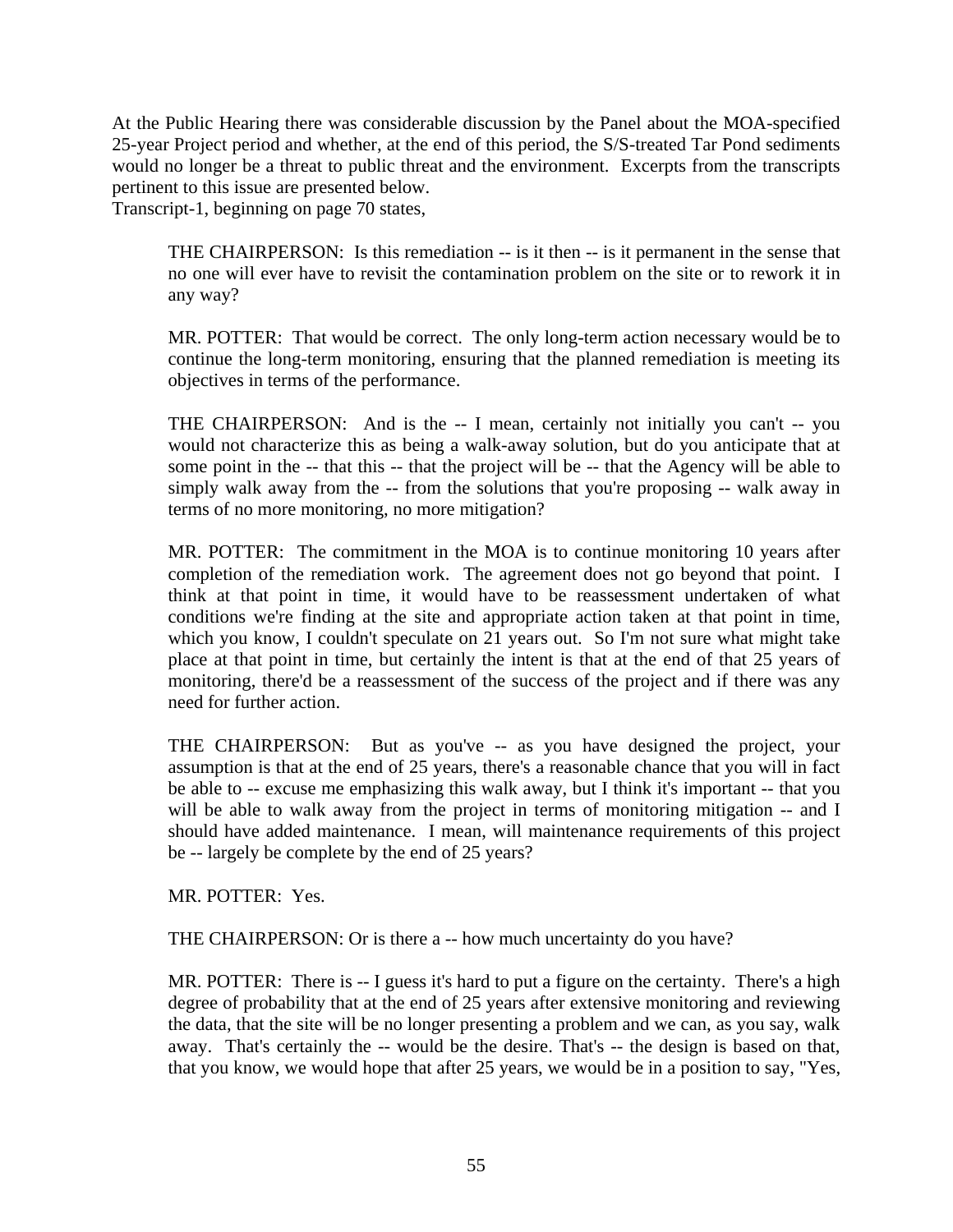this -- you know, 25 years of confirmation monitoring and sampling is confirming that the work has been completed.

Page 73

THE CHAIRPERSON: All right. Before we get to that, though, I just want to make sure I'm getting it absolutely clear. So that around about 25 years, maybe before, maybe a little bit later, but around about that time, there would be no requirement to do any further maintenance to any of the containment structures or elements of the project. In other words, no more maintenance of the cap, no more maintenance of the ground water intercepting structures.

MR. POTTER: That's correct.

In the above exchange between the Panel Chairperson and Mr. Potter, Mr. Potter states that after 25 years the remediation that is proposed will enable STPA (and, for that matter, Nova Scotia, who, according to the MOA, assumes responsibility after 25 years) to "walk away." Based on my over 40 years of professional experience investigating issues of this type, I unequivocally state that such an assessment by Mr. Potter is technically invalid. At some time in the future, the groundwater and surface water management/containment system will deteriorate in its ability to effectively control water flow. This could occur during the first 25 years. It certainly will occur during the period of time that the capped S/S-treated sediments will be a threat to generate leachate that could escape from the treated sediment area to the Estuary. STPA has not properly analyzed the long-term problems of the proposed remediation approach. The monitoring during the initial phase following the completion of remediation could readily give an incorrect assessment of the long-term problems that will exist with the STPA approach for remediation of the Tar Pond sediments. A detailed discussion of this issue has been provided in the comments on the EIS and in the above comments on the IR responses.

Transcript-1, beginning on page 78, states,

THE CHAIRPERSON: So -- this is my final point on this. So you say the hope is -- so is this a hope or is this a -- you're pretty confident about your prediction that in round about 25 years, the contaminants will have decayed to such an extent that in fact you will not longer need to either monitor or maintain those interception and containment encapsulation structures?

MR. SHOSKY: Madame Chairman, my name is Don Shosky and I'm part of the engineering team. With confidence, the way that the design is contemplated at this point, I think you do have the walk-away solution that you're looking for. The design itself is set up in such a fashion as that a contained -- engineered contained system will be in place to contain the contaminants that are solidified and designed to intercept any ground water that may be migrating towards the large -- basically large concrete monolith that's anticipated to be there. The capping materials themselves are an extra added -- added protection. The monolith itself should be able to withstand many years of free spa [sic] events. Any of those sorts of problems associated with migration -- potential migration through the monolith are eliminated because of the low permeability of the monolith.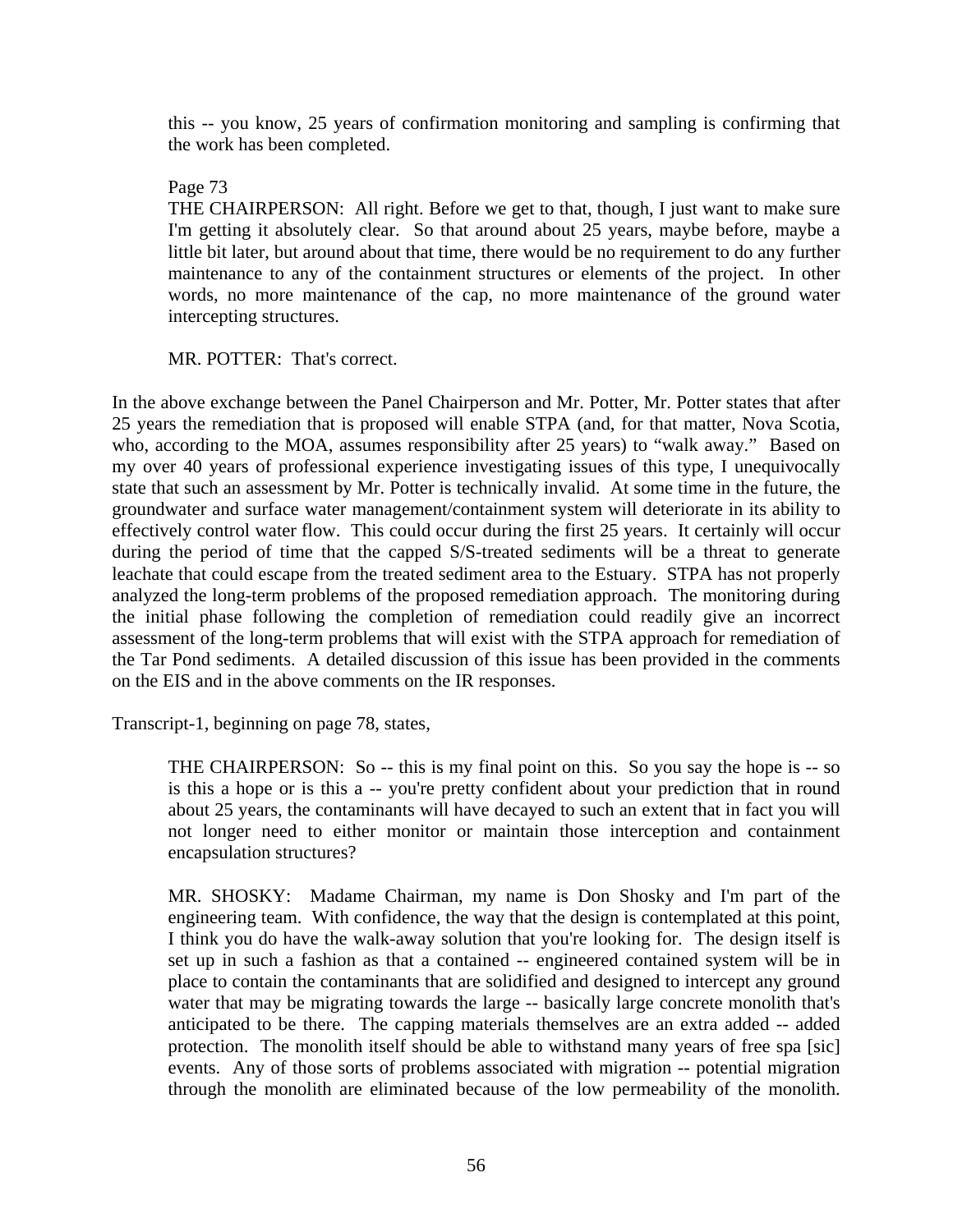The capping materials themselves are all natural types of materials contemplated at this point. They're not manmade in the sense that they would break down of themselves over a period of time. They're anticipated to be clays. The trenches themselves for the interception are all made out of natural materials as well -- just gravel, clay, and things of that nature that allow long-term durability.

THE CHAIRPERSON: But you only -- you only am I saying this correctly? You would only walk away in terms of monitoring and maintenance from an encapsulation system, a containment system, at the point at which you are confident that what is containing is no longer a risk? You don't -- it's not a question of, "Well, this -- this cap and this monolith has lasted so far, 25 years, therefore -- you know, the contaminants are still there, but we can -- it's lasted this long, so we can be pretty confident it'll go on for another hundred years because..." Would that be a logical assumption? I'm not -- not sure it would. What you're saying is when you walk away, you walk away because you are confident that the contaminants no longer represent a risk -- the contaminants that you've been containing and encapsulating. Is that correct?

MR. SHOSKY: That's correct. However, I think it's important to understand that you would have years of operating understanding of that system, and we're not at this point yet to the detailed design phase where that monolith would be looked at for periods of time beyond 25 years and projecting the types of additional problems that may occur. But the way that it appears right now from the way the systems are laid out, I believe you'll have that walk-away solution that you're looking for in 25 years.

As discussed above with respect to Mr. Potter's response to questions on the 25-year "walkaway" period, a more reliable assessment of the potential public health and environmental threat that the S/S-treated Tar Pond sediments represent at 25 years would be that this is an infinitesimally small part of the total time that the S/S-treated sediments will be a threat to public health and the environment. The pollutants will still be there and will still be leachable to some as yet undefined extent. They will still have the potential to be transported through the "monolith." The escape of the polluted waters from the treated sediment area will be everincreasing over time, due to the failure of the water management system to function as designed.

This situation is analogous to a situation that has developed with respect to closed, capped municipal solid waste landfills. As discussed by Lee and Jones-Lee (2006), private landfill companies have developed an effort to convince regulatory agencies that once a landfill is closed and the leachate generation rates significantly decrease associated with the installation of an "impervious" cap over the landfill, and the landfill is in a dormant state with respect to leachate and gas generation, the owners of the landfill can be relieved of their responsibility for ongoing monitoring and maintenance. However, in time the dormant conditions in the dry tomb type landfill will cease when the "impervious" cap over the landfill fails to prevent moisture (water) from entering the wastes. The water interacts with the wastes to produce leachate and landfill gas. If at that time the landfill owner is no longer responsible for monitoring and maintaining the landfill system, including removing leachate, and the liner system has failed, significant environmental pollution can occur, only now there is no entity responsible for monitoring and remediation of the pollution.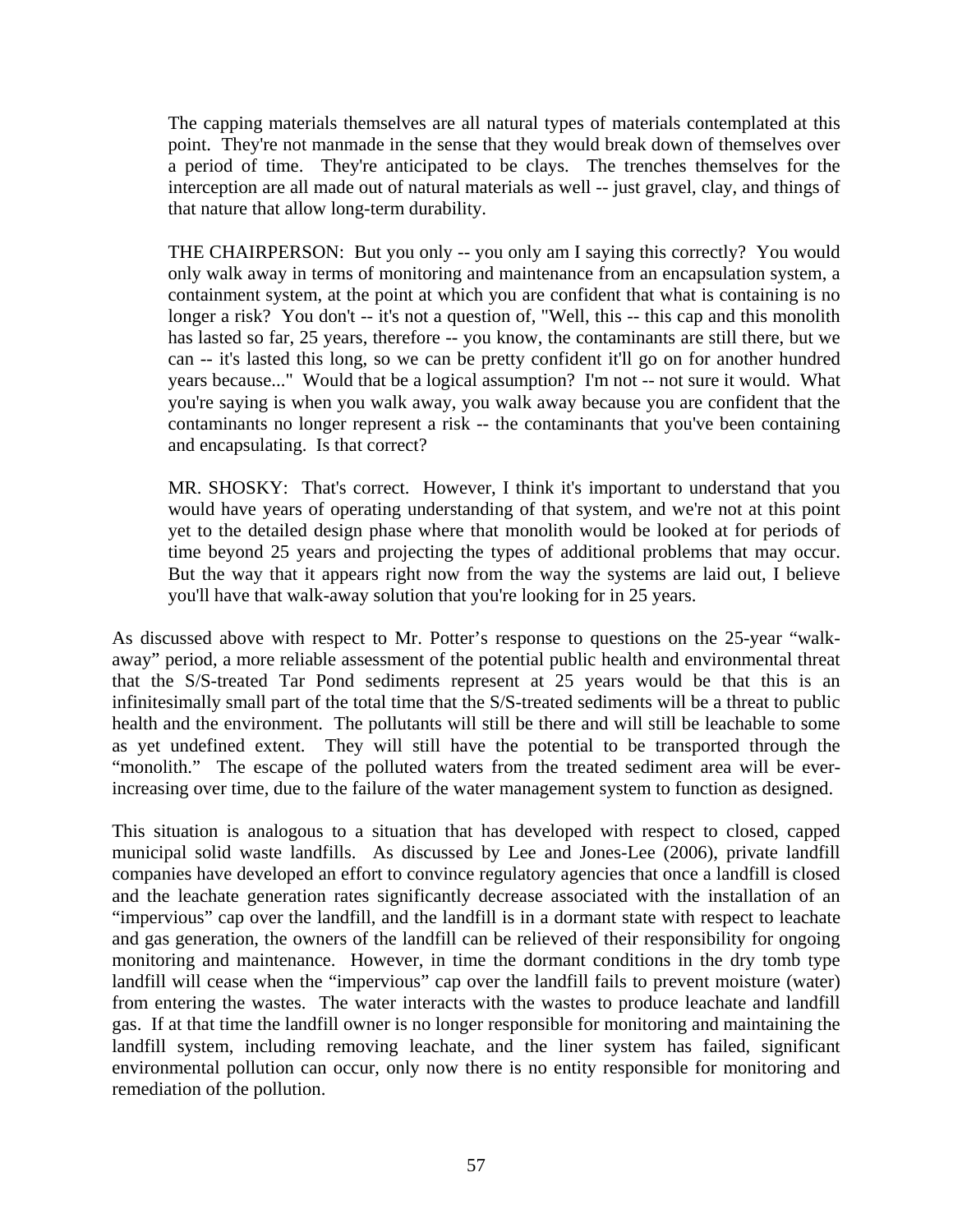Lee and Jones-Lee (2006) have provided detailed discussion of these issues, in which they reference a review of long-term funding needs for closed landfills by the California Integrated Waste Management Board (CIWMB 2004). The Board staff concluded that the initial low leachate production rate once a low-permeability cap has been installed on a closed landfill is only a temporary situation, where in time, as the integrity of the cap deteriorates due to natural causes, landfill gas and leachate production will again occur. A similar condition can occur with respect to the S/S-treated Tar Pond sediments, where there will be a period of time (if highquality construction is achieved) when the water management system will be effective; however, there is no doubt that over time the components of the water management system will deteriorate in their ability to control water flow. This can lead to increased leaching from the S/S-treated sediments and escape from the treated area to the Estuary.

Mr. Shosky's statement,

*"The trenches themselves for the interception are all made out of natural materials as well -- just gravel, clay, and things of that nature that allow long-term durability,"* 

ignores that HDPE is a substantial component of the barriers in the trenches. This is not a natural material, and it does decay. Further, the issue of clays being a natural material is not particularly pertinent to this discussion. The issue is not its composition, but its ability to retain the design permeability over time. As discussed herein and in my comments on the EIS, the clay components can lose their ability to reduce the rate of water penetrating through them due to stresses on the GCL, cation exchange reactions, etc.

#### **Groundwater Control Issues**

Transcript-1, beginning near the bottom of page 97, states,

DR. LAPIERRE: And I guess this question -- but it may come back later on -- I'm trying to get my head around how much of the groundwater table is going to be diverted by your pilings and how much is still going to be infiltrate into that Coke Ovens site. You're reducing it but there'll still be some groundwater. And I guess the question that I have is, how -- for how long will these chemicals that are in place -- you're capping the top to ensure the water doesn't get in, but you still have water infiltrating at the bottom and moving through that groundwater. Now, will your sheet piling increase the pressure, will it increase the conductivity to the fractured bedrock?

MR. SHOSKY: Again, depending on how much detail you want on this answer, I can give you a brief answer now and would have to take a more detailed quantitative presentation for you as an undertaking, but you are correct in assuming that there is water, it's a dynamic system, it's not one where it's going to be totally cut off and isolated in that sense, but there will be water moving into the area which we anticipate through our modelling to be collected and monitored over time. And the water that comes up from the bottom, we've also included some provisions for monitoring that as well. So, it is a dynamic system, it's not one that will be -- I don't want to use the word "stale" or "stagnant." That's the way that the design is contemplated at this point. I'm happy to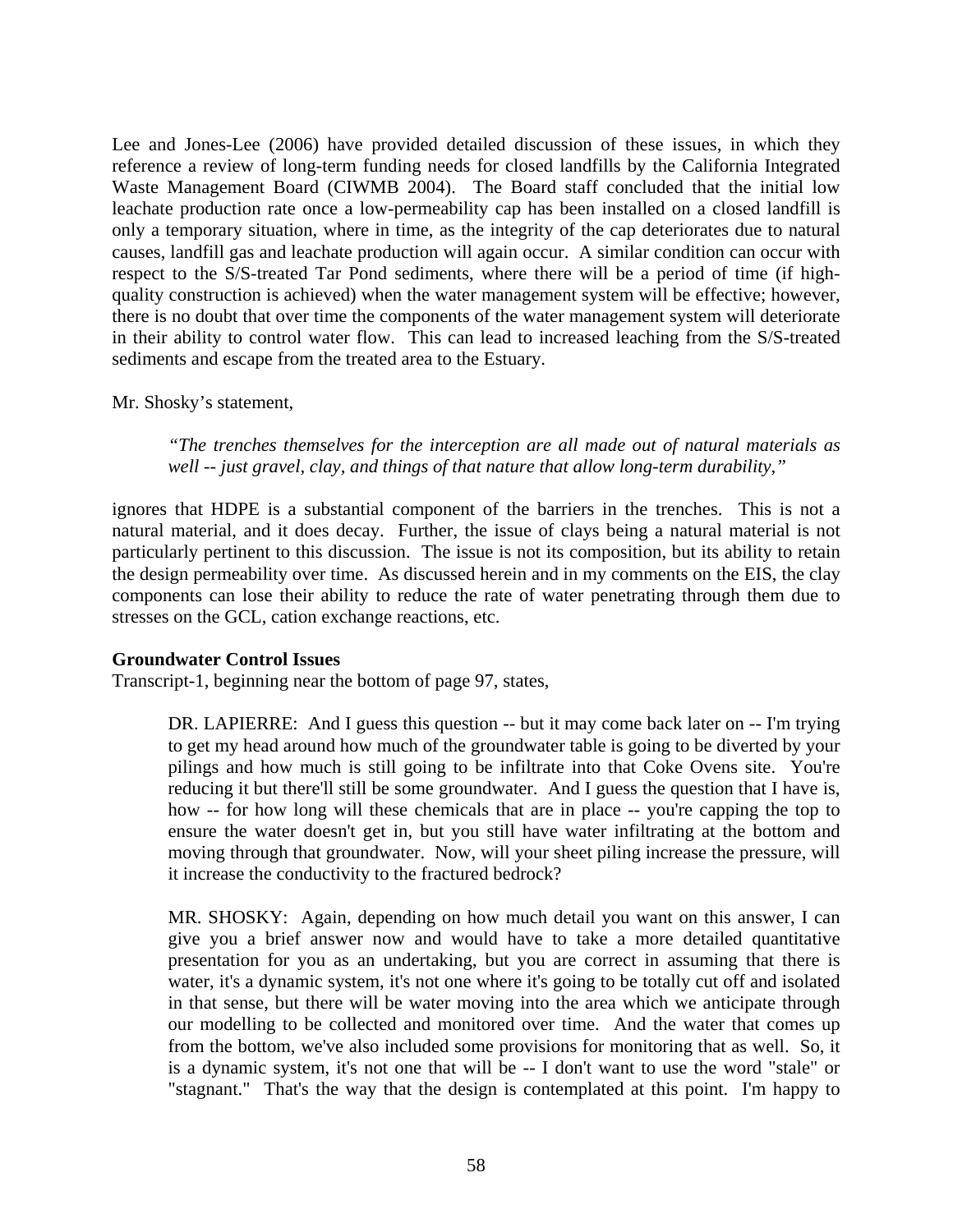provide additional information on that in a quantitative form as an undertaking, because perhaps a graphic depiction or something like that would be more useful to explain it.

As discussed elsewhere in my comments, the interaction between the bedrock aquifer and the Coke Ovens as well as Tar Ponds area sediments is an issue that needs further discussion, since this is part of the water at the sites that is apparently not going to be controlled.

Beginning on the bottom of page 12 of the May 1 Transcript (Transcript-2, page 230) Mr. Shosky, in response to the Panel's request that he provide further information on the movement of groundwater in the area of the Tar Ponds, states

So, in detail, here, these trenches are physically isolated from the monolithic material around it, by virtue of using a high density polyethylene liner system, which has a very, very low permeability.

If you all recall from Saturday's discussion this material here was roughly a clay type of material. It has 10 to the minus 6 permeability as a minimum. That was also underlain by a GC -- what we call a GCL -- which was the clay sandwiched between two sets of fabric, which has a permeability of 10 to the minus. Three orders of magnitude difference. The high density polyethylene liners that are part of this trench system have a permeability of 10 to the minus 14 centimetres per second. Very, very safe conditions from an isolation perspective. So, in relationship to the surrounding hydrogeologic conditions, what the conditions were before the monolith was built, just to give you an idea, we are changing the monolith to make it a permeability of 10 to the minus 6, to that minimum, although our testings show that we were successful in getting 10 to the minus 8 permeability of material here. The sediments left untreated are about 10 to the minus 3. So, there's almost three orders of magnitude more able to transmit water before solidification than after solidification.

Mr. Shosky's statements, as far as they go, are in accord with the data available; however, again, STPA, and specifically Mr. Shosky, has failed to reliably inform the Panel and the public about the ultimate failure of the HDPE liner system, where the initial *"10 to the minus 14 centimetres per second permeability"* will increase significantly. As discussed in the Lee and Jones-Lee (2006) Flawed Technology review, there is no question about the fact that, ultimately, the HDPE liner will deteriorate due to free radical attack and possibly other mechanisms, with the result that its low initial permeability properties will be lost. Under these conditions, to the extent that groundwaters of the area are moving toward the Tar Pond S/S-treated sediments, they will pass into the treated sediments and mix with the water infiltrating through the cap, to leach pollutants from the S/S-treated sediments. As discussed in my comments on the EIS, there are situations where HDPE liners have failed to be effective barriers to transport of water and pollutants through them within a few years after installation. Further, as I have repeatedly pointed out in my comments, the ability to detect the failure of the HDPE-based barrier is difficult without an elaborate monitoring system, far beyond what STPA is apparently proposing.

Mr. Shosky stated on several occasions that generally the groundwaters are moving toward the Tar Ponds. There are, however, as discussed in my comments, situations where the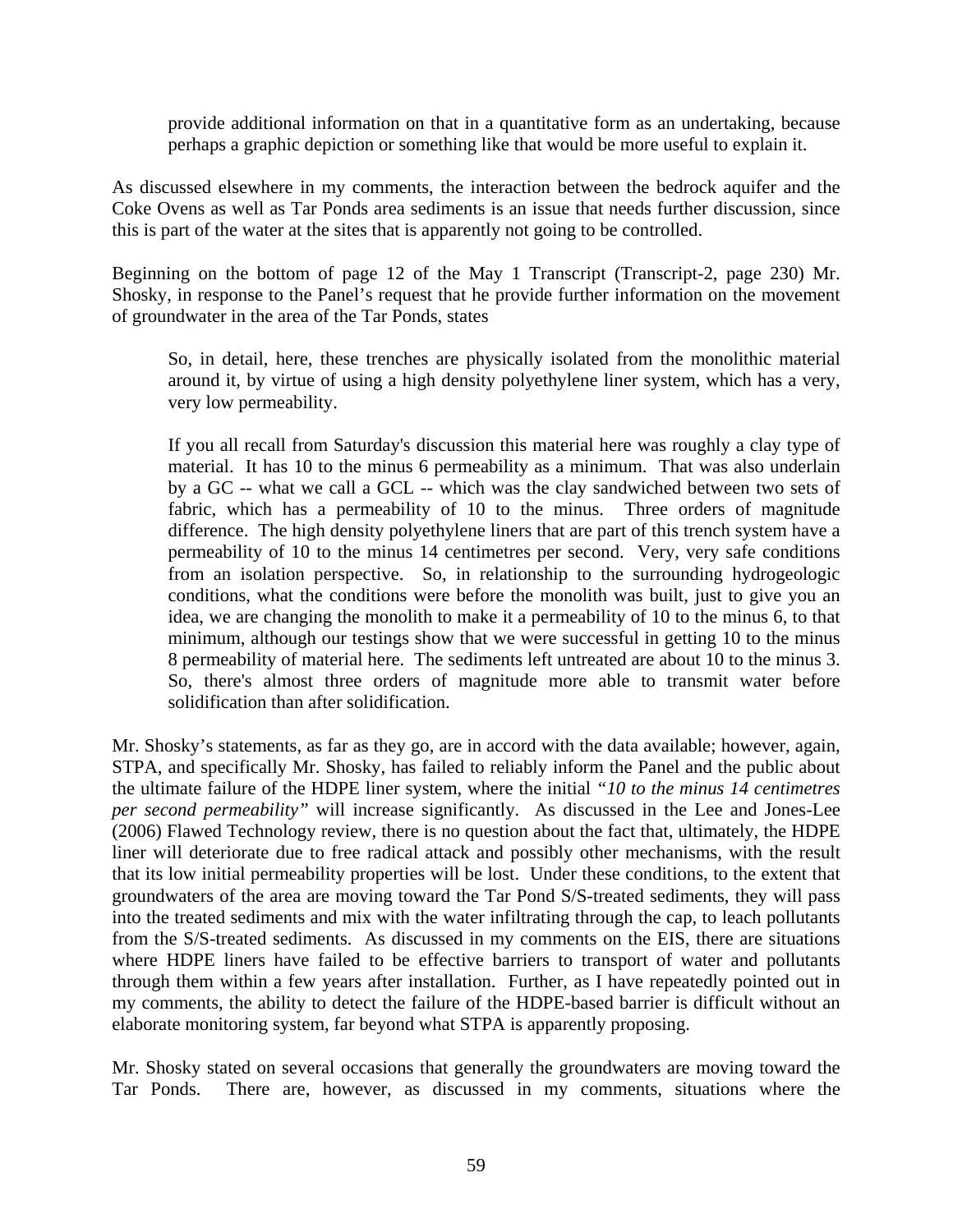groundwaters are moving away from the Tar Ponds. Here again, any HDPE barriers that are developed to attempt to control this flow will ultimately become ineffective, with the result that there will be transport of pollutants leached from the S/S-treated sediments to off site, through groundwater movement.

Pages 16 and 17 (Transcript-2, page 234) state,

DR. LAPIERRE: I just want to make sure I understood correctly. Now, if groundwater was to seep in under the monolith, as you've indicated it would move up through the drainage system, and then through that drainage system, it would move towards the ditch, and once it gets to the ditch you have monitoring points, but that ditch is open to the ocean. Now, if contaminated water gets in the ditch, and it was contaminated, how can you stop it from going to the ocean?

MR. SHOSKY: That's a very good question. How would we stop -- and I believe we're all talking -- so that we all are on the same page as far as talking points -- we're talking about at each one of these lateral locations, how would we stop water from just being discharged? Our current thought on that, right now, is that these areas will be valved, and that we will have a -- and water will not be released to free flow without being trapped first and tested to determine whether or not it's clean, or dirty, and would require monitoring along these lines during the life of the project. That's our current thought on that right now. So, there would be mechanisms to stop it. One of the earlier things we contemplated was a larger interceptor trench along this entire area here, but we felt that if we found contamination at that point, we would not be able to isolate it and treat it. In this case, if we find the problem here, we can isolate it and treat it. If we find it here, we can isolate it and treat it. So, we felt we had more control over isolation and treating, focusing our resources on a smaller source problem than a larger potential problem if not controlled properly.

One of my areas of work and expertise is managing water quality impacts of stormwater runoff from urban, industrial and agricultural areas. As shown on my website, www.gfredlee.com, I have published extensively on these issues. Of particular concern is the situation that can develop during storms, where very high flows can occur in a short period of time, which can mobilize contaminants that have accumulated in drainageway sediments during low-flow conditions. Typically, under low-flow conditions, pollutants released from the containment area soils/sediments and runoff from surrounding lands would tend to accumulate in the drainageway sediments. In order to capture and treat what could be highly polluted first-flush stormwater runoff from the Coke Ovens Site treated soil and Tar Pond sediment drainage ditches, a very large area/volume would be needed to store the runoff during major runoff events.

Further, the treatment works to treat this runoff adequately before its release to the environment would likely have to be much larger than STPA currently contemplates. These problems may not show up during the 25-year Project required maintenance period, and therefore, to the extent that they occur after the end of this period due to the inevitable failure of the HDPE liner and barrier systems, Nova Scotia would be responsible for having to capture, monitor and treat the polluted water from the ditches during high-flow events. This could greatly increase the cost of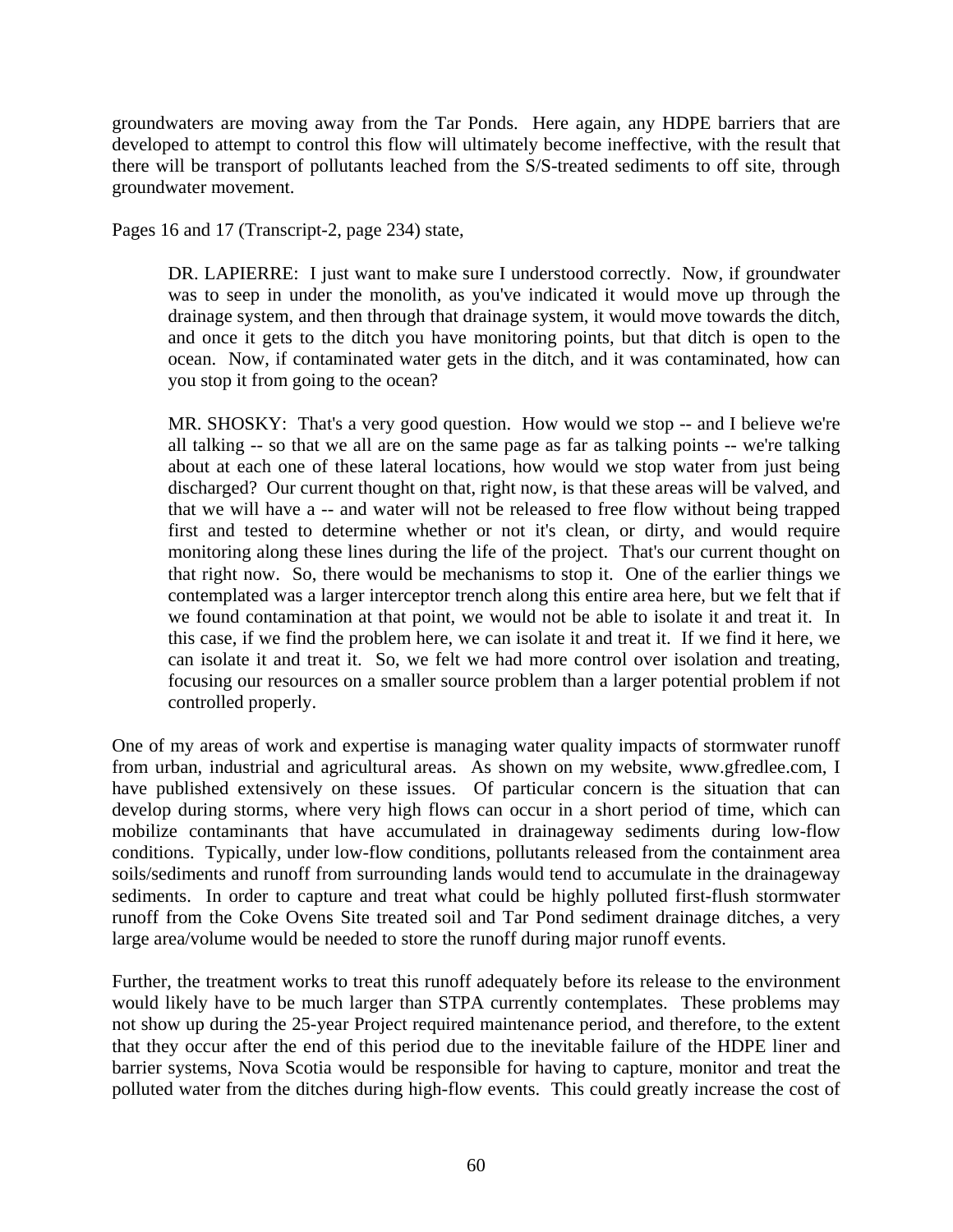maintenance of the Coke Ovens Site soils and Tar Pond area sediments that would be required to prevent environmental pollution by the residual pollutants at these locations.

# **Comments on Memorandum of Agreement**

In the May 12, 2004, Memorandum of Agreement (MOA) for the Project, which is signed by the Government of Canada and the Province of Nova Scotia, page 2 under the description of what the Project shall include states,

*"Provision for the ongoing future maintenance and monitoring of the sites for 25 years after completion of the Project."* 

Those who drafted the MOA clearly did not have an adequate understanding of the period of time that the landfarmed Coke Ovens Site soils and Tar Ponds S/S-treated sediments would be a threat to release contaminants to the environment. Further, those who drafted the MOA did not understand that the so-called containment systems for both areas have limited periods of time during which the caps and barriers can significantly slow down the infiltration of water into the treated wastes, the entrance of groundwater into the areas, and the exit of water from these treated areas.

This situation is somewhat similar to the situation in the USA with respect to the Resource Conservation and Recovery Act (RCRA) specifying that assured postclosure funding for hazardous and municipal solid waste landfills is to be provided by the landfill developer to cover monitoring and maintenance of the landfill for 30 years. As discussed by Lee and Jones-Lee (2006) in their Flawed Technology review, it is now widely recognized that the US Congress made a significant error in developing a 30-year period as the period for mandatory postclosure funding (monitoring and maintenance) for landfills. In fact, modern landfills developed in the USA can be expected to be a threat to pollute the environment, effectively, forever. Thirty years of minimal postclosure funding is an infinitesimally small part of the time that postclosure funding will be needed if there is to be any significant effort to control releases of hazardous and deleterious chemicals from the landfill.

Some US states, such as California, are attempting to address this situation so that funds will, in fact, be available to meet the very high costs of *ad infinitum* monitoring, maintenance, and eventual groundwater remediation when the liner systems fail to prevent release of pollutants to the environment.

In the USA, the typical approach for developing a landfill only considers the required 30-years postclosure care funding as part of landfill true costs. The true costs of a landfill can be far greater than the initial construction and 30-year maintenance costs. A similar situation is apparently being developed under this MOA, where the decision-makers were misled into believing that a Project for remediation of the Coke Ovens Site soils and Tar Pond sediments could be developed for \$400 million which would have a high degree of reliability of controlling releases of the pollutants from the sites that cause further pollution of the Estuary.

Section 1.8 on the bottom of page 2 of the MOA states,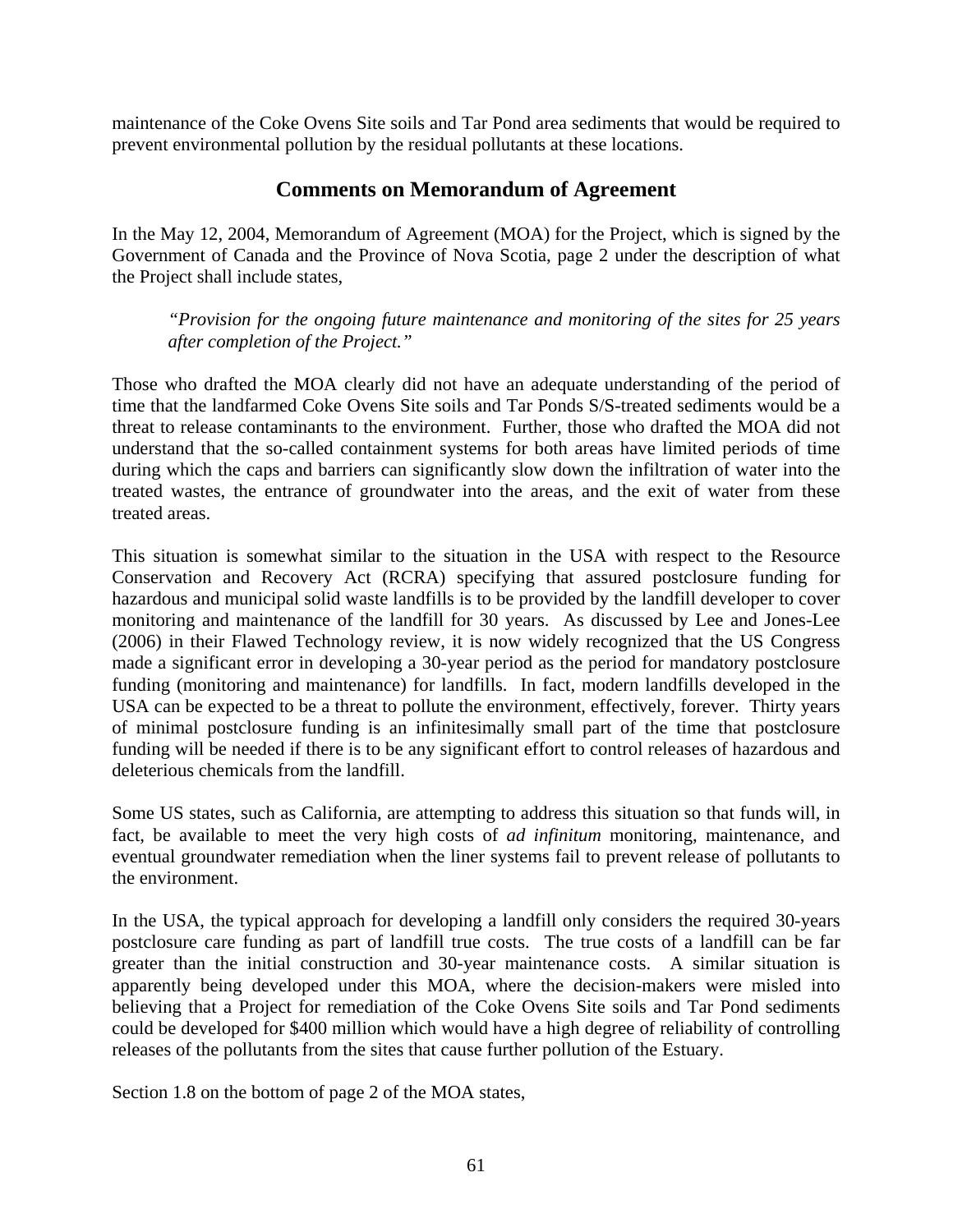*"Upon issuance of the appropriate Certificate of Project Completion by the Independent Engineer appointed pursuant to Section 3, certifying that the Project has been completed in accordance with the Project Description (as may have been jointly amended during the implementation of the Project to address unforeseen issues or that result from the joint Environmental Assessment) Nova Scotia shall accept full ownership of the sites, except in the event any validated third party claims or interests therein have been established, and shall be responsible for any contemplated future development and any future impact to or on the sites from such development, as well as for all ongoing future maintenance and monitoring of the sites."* 

Annex A, under "1. Management Accountability Principles" states, in the third bulleted item, that the Project *"will have appropriate mechanisms in place to permit long term management, monitoring and corrective action, where necessary."*

Section 1.8 and this provision of Annex A of the MOA obligates Nova Scotia to provide the very large amount of post-25-year funding for ongoing monitoring and maintenance of the treated soils and sediments. A situation could develop where Nova Scotia would be in denial with respect to acknowledging that the containment systems for controlling surface and ground waters are not effective in preventing continued environmental pollution. This could lead to years of continued pollution before Nova Scotia finally acknowledges that the remediation approach adopted in 2006 was a stop-gap, short-term, ineffective approach for controlling the release of contaminants from the Coke Ovens site landfarmed soils and Tar Pond S/S-treated sediments. At that point Nova Scotia could be responsible for developing a new, more reliable and effective approach for removal and treatment of the residual pollutants from the two areas.

*Proven Technology that has been Successfully Employed for Projects of Similar Size and Nature.* The first two bullets on pages 1 and 2 of the MOA state that the Project shall include:

*"the removal and destruction of PCBs from the tar ponds as well as the removal and destruction of the contents of the tar cell on the coke ovens site with a proven technology such as high temperature incineration in a single use dedicated facility;* 

*the in-place treatment of the remaining contaminated material using proven technology such as bioremediation, solidification or other appropriate technology."* 

A key issue in evaluating the appropriateness of S/S treatment of Tar Pond sediments is whether this approach meets the MOA requirement of a *"proven technology."*

On page 16 of the May 3 transcript (Transcript-4, page 679) Mr. Swain of Public Works Canada testified on Day 4 of the hearing,

"*It's also an appropriate time to raise a related but distinctly different principle and that's of technical feasibility. It's also referred to by the Canadian Environmental Assessment Act and the EIS guidelines.*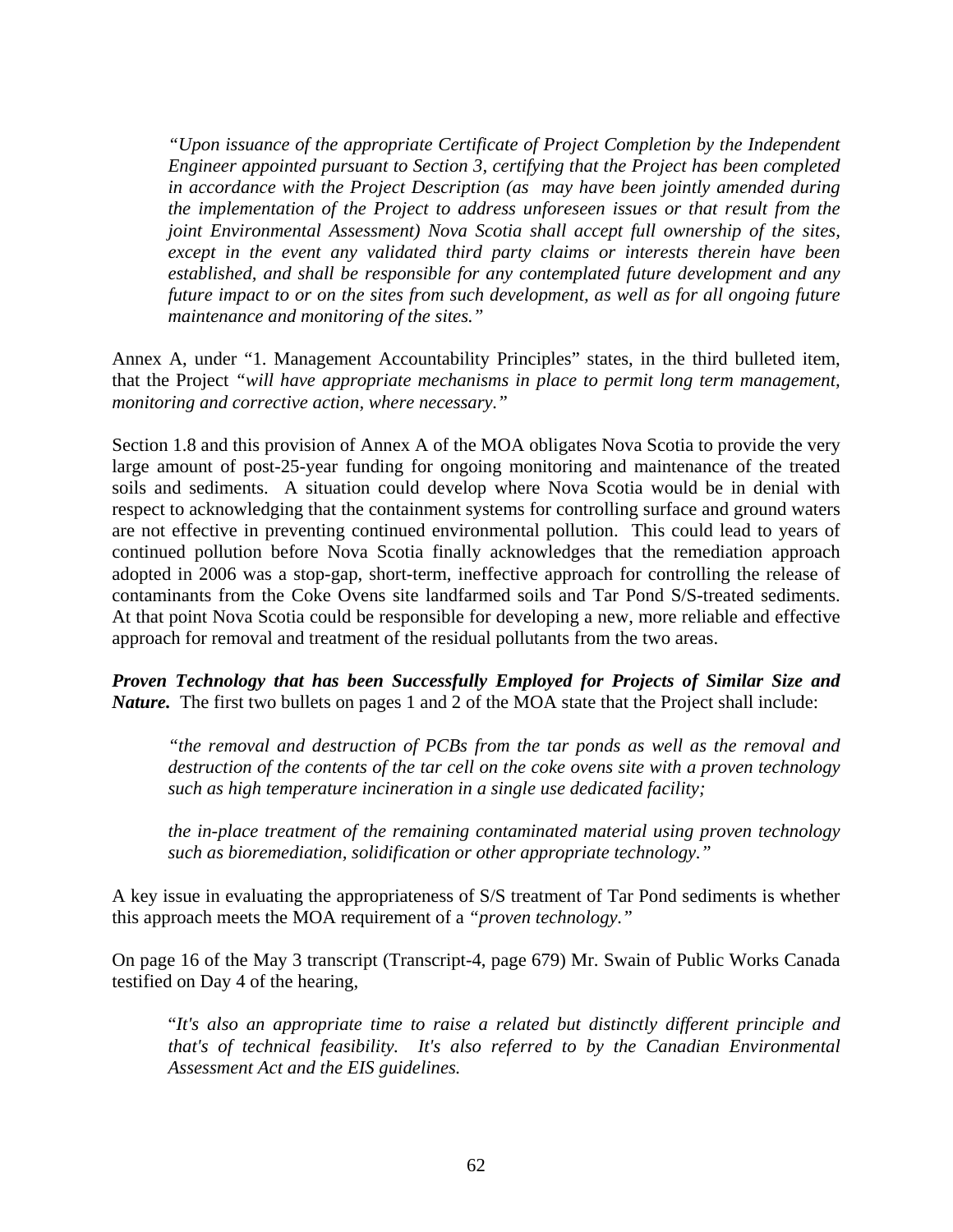*In this regard, the MOA is specific with regard to undertaking the Project using proven technology. As the federal lead department for the initiative, PWGSC takes this to mean technology previously successfully employed for projects of a similar size and nature. In this regard, we feel it's crucial that this be taken into consideration as the Panel develops related recommendations."* 

As part of my review of the use of S/S treatment of wastes I purchased the symposium proceedings of two of the most respected conferences devoted to S/S treatment: : the ASTM conferences on "Stabilization and Solidification of Hazardous, Radioactive, and Mixed Wastes" (Gilliam and Wiles, 1992; 1996). These proceedings include a wealth of articles on various aspects of evaluating the efficacy and reliability of S/S treatment of wastes. I examined these articles with specific regard to the information on what is known about the appropriateness of using the TCLP to evaluate the adequacy of S/S stabilization of wastes. I also examined what has been reported about the understanding about the reliability of S/S treatment to permanently immobilize pollutants. Presented below are excerpts from articles on these issues that reflect the fundamental and undisputed finding that the TCLP cannot be considered to be a reliable approach for understanding or estimating the expected release of contaminants from S/S-treated solid wastes in the short term or the long term.

Kirk (1996), a chemical engineer with the US EPA Risk Reduction Engineering Laboratory in Cincinnati, OH, presented a summary of US EPA research on S/S treatment of waste in terms of its long-term durability. In her review of the progress and findings of those projects she stated,

*"Successful performance of solidification and stabilization treatment technologies largely depends on the ability of the treated waste to endure long term exposure to physical and chemical stresses. The available test methods to assess durability of treated wastes rely on results from laboratory tests; these procedures rely on freeze/thaw cycles, elevated temperature, and exposure to various solutions to simulate the stresses exerted on a solidified/stabilized (S/S) waste form over time. Unfortunately, none of the methods*  has been verified as replicating field behavior. In addition, the speciation of *contaminants is a critical factor in determining long-term immobilization. Research is needed to cover areas which will address the issues associated with long-term performance of S/S waste forms."* 

*"To date, there has been little or no verification of these tests* [leach test results] *to ensure that they accurately predict behavior of the treated material in the field setting.*  [Conner 1990].*"* 

Kirk noted that RCRA 1976 & HSWA 1984…

"… *are U.S. Environmental Protection Agency (EPA) standards for the management of both hazardous and non-hazardous wastes [reference to US EPA, "Stabilization/Solidification of CERCLA and RCRA Wastes," EPA/625/6-89/002, US EPA Risk Reduction Engineering Laboratory, Cincinnati, OH (1989).] Provisions in these regulations require that land disposal of hazardous waste be preceded by treatment with the best demonstrated available technology (BDAT). Therefore, S/S treatment is*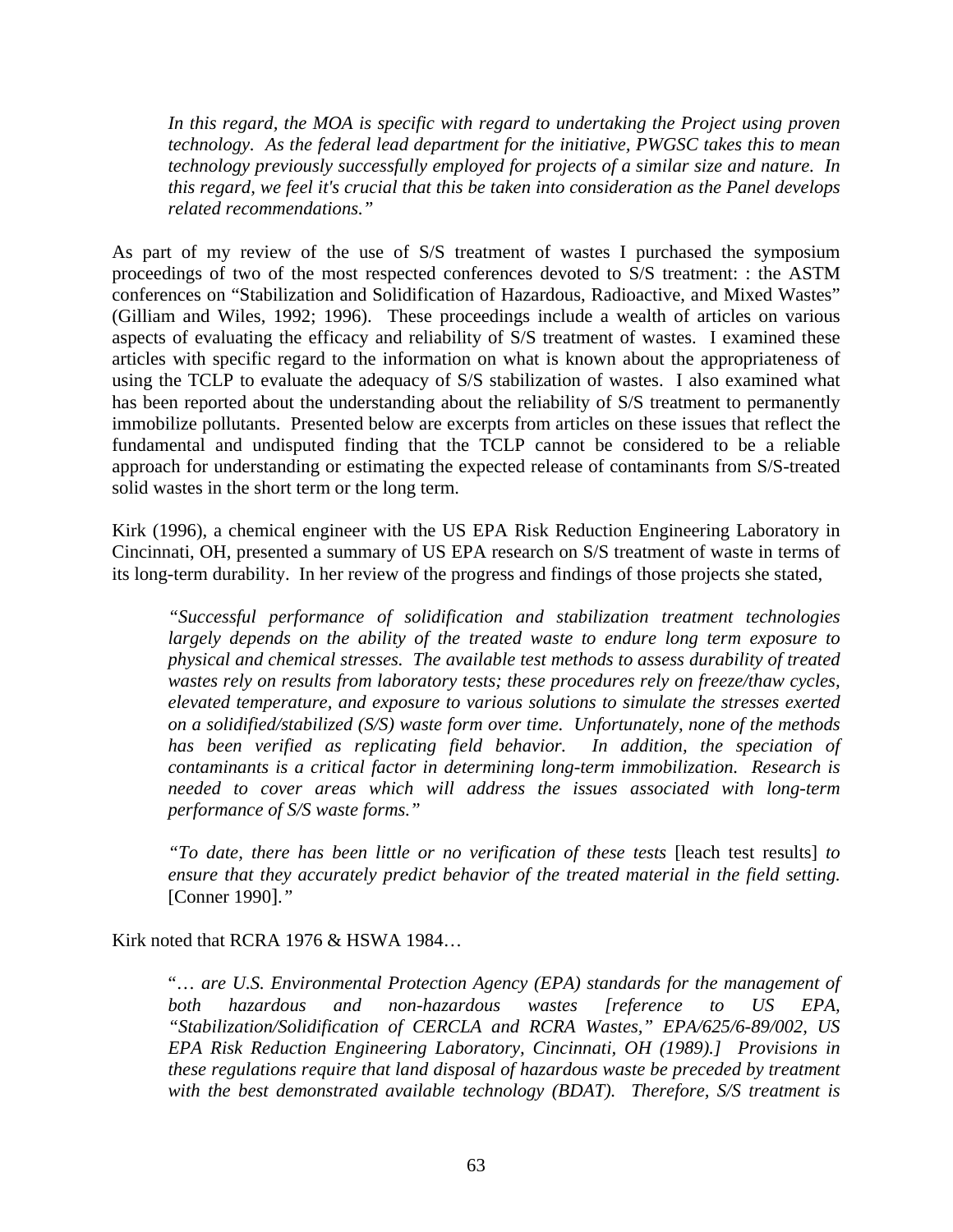*used as a BDAT for hazardous wastes that cannot be destroyed by chemical, thermal, or biological means* [Conner 1990]*.* 

*Even though S/S has been used for over 30 years there is no direct evidence of long-term material durability in the field. The durability of a S/S waste is dependent on how well it endures long term exposure to environmental stresses. A number of physical and chemical tests haven been applied to S/S wastes to determine the durability of the material. Generally, these tests are short term tests and do not give a full correlation to field performance.* [Conner 1990]*."*

Kirk (1996) reviewed a study of the long-term durability of S/S wastes through accelerated aging & weathering tests using chemical tests: ANS 16.1 & TCLP. ANS 16.1 leach test results indicated that leaching of heavy metals is diffusion-controlled.; S/S process effectively fixed the heavy metals. However, she reported that from the TCLP test it was found,

*"The porosity of the sample core was essentially the same as that of unleached controls, but the porosity of the leached layer increased significantly (Fig 2).* 

*These results suggested that any successful durability test or predictive model will have to account for significant chemical and structural changes over time that influence leaching rate. Even with an incomplete understanding of the processes, studies such as this can indicate the relative durability of alternative formulations."* 

From field evaluation studies she concluded,

*"The durability of S/S wastes remains unclear, in part [due] to the relative time that the technology has been used, and to the lack of information on the sites using it."* 

Kirk reported on a study to identify physical and chemical changes in field-disposed treated wastes:

*"Soil samples obtained less than a few centimeters away from the monolith contained leached binder constituents (Ca) and metal contaminants (Pb and Cd)." "Therefore, due to variations in the metal concentrations, mix ratio, and cement/soil/water, actual field scale remediation may be difficult to control."* 

With reference to a US EPA project at the University of New Hampshire she stated,

*"A variety of bulk chemical analyses and leaching tests have also been applied to determine the concentration and chemical behavior of selected metals. These techniques have often been applied to waste materials. Because contaminant metals often exist in*  low concentrations and in multiple amorphous forms, these analyses provide limited *insight into the nature of the waste and its expected behavior* [Conner 1990]."

Kirk (1996) stated with regard to the results of a Rutgers University study of effectiveness of S/S processes to treat ashes which included TCLP testing,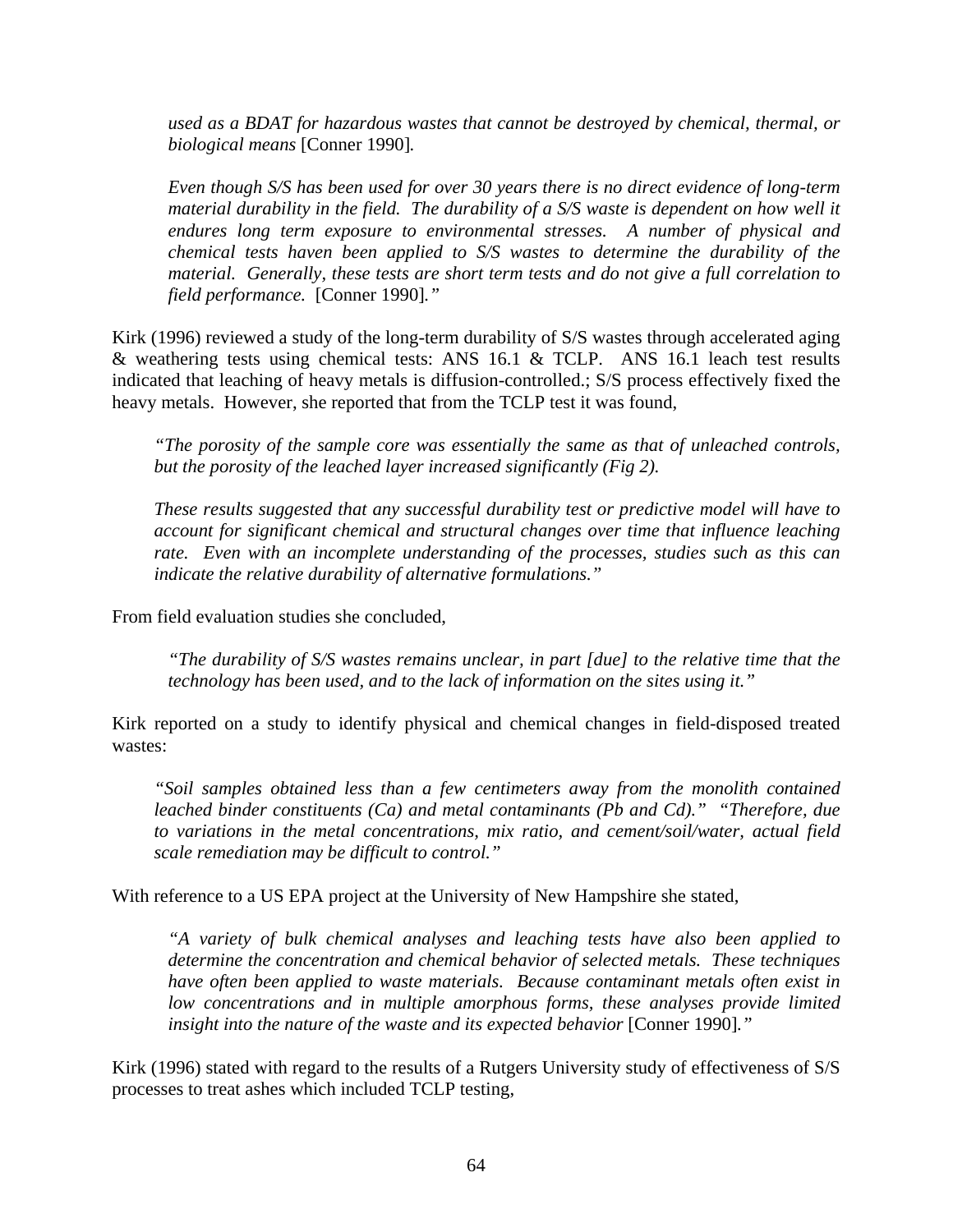*"Evaluation of S/S process design, performance, and treatment efficiency should be based on a matrix of several testing protocols. No single test, such as TCLP, can provide all the information required to evaluate contaminant release potential, contaminant release rate, and physical durability. An appropriate test matrix to evaluate S/S processes should include tests that will address these factors."* 

*"Physical durability or possessing a monolithic structure does not ensure acceptable performance with respect to contaminant release."*

and,

*"TCLP was not a good indicator of release from untreated and treated residues for several reasons. Variable end-point pH for the extraction resulted in wide variation in estimated metals release because of pH-dependent solubility constraints. The low liquidto-solid ratio for the TCLP (20:1) also may have resulted in solubility limitations for many elements of concern. Finally, TCLP does not provide for determination of the total release of soluble salts and anions."* 

Erickson and Barth (1996), both with the US EPA Office of Research and Development in Cincinnati, OH, discussed the evaluation of contaminant leachability factors by comparing treatability study data for S/S materials. Treatability test data were compiled into a database listing contaminant concentration and matrix, and effects of S/S treatment on 18 metals. Because of the expense and time involved in treatability testing, they tried to use existing data to see if they could be extrapolated to other situations. They concluded,

*"Overall, however, the existing data do not indicate how to predict S/S performance without conducting treatability tests on new materials being considered for treatment."* 

They did not give consideration to the appropriateness of TCLP.

Means et al. (1996) (authors with Battelle Memorial Institute and the US EPA Municipal Waste Technology Section, Risk Reduction Engineering Laboratory) summarized, chapter by chapter, the topical content of the TRD [US EPA, Technical Resource Document: Solidification/Stabilization and Its Application to Waste Materials, EPA/530/R-93/012, US EPA Office of Research and Development, Washington, D.C. (1993).]. Means et al. stated, *"The performance of stabilized wastes generally is measured in terms of leaching and extraction tests,"* and *"Leaching tests measure the potential of a stabilized waste to release contaminants to the environment."*

Under "Status of S/S Technology" (Ch. 4 of the TRD) "Leaching Mechanisms," Means et al. stated,

*"However well the S/S waste is stabilized and isolated from the hydrosphere in disposal, some transport of contamination from the S/S-treated waste into the groundwater*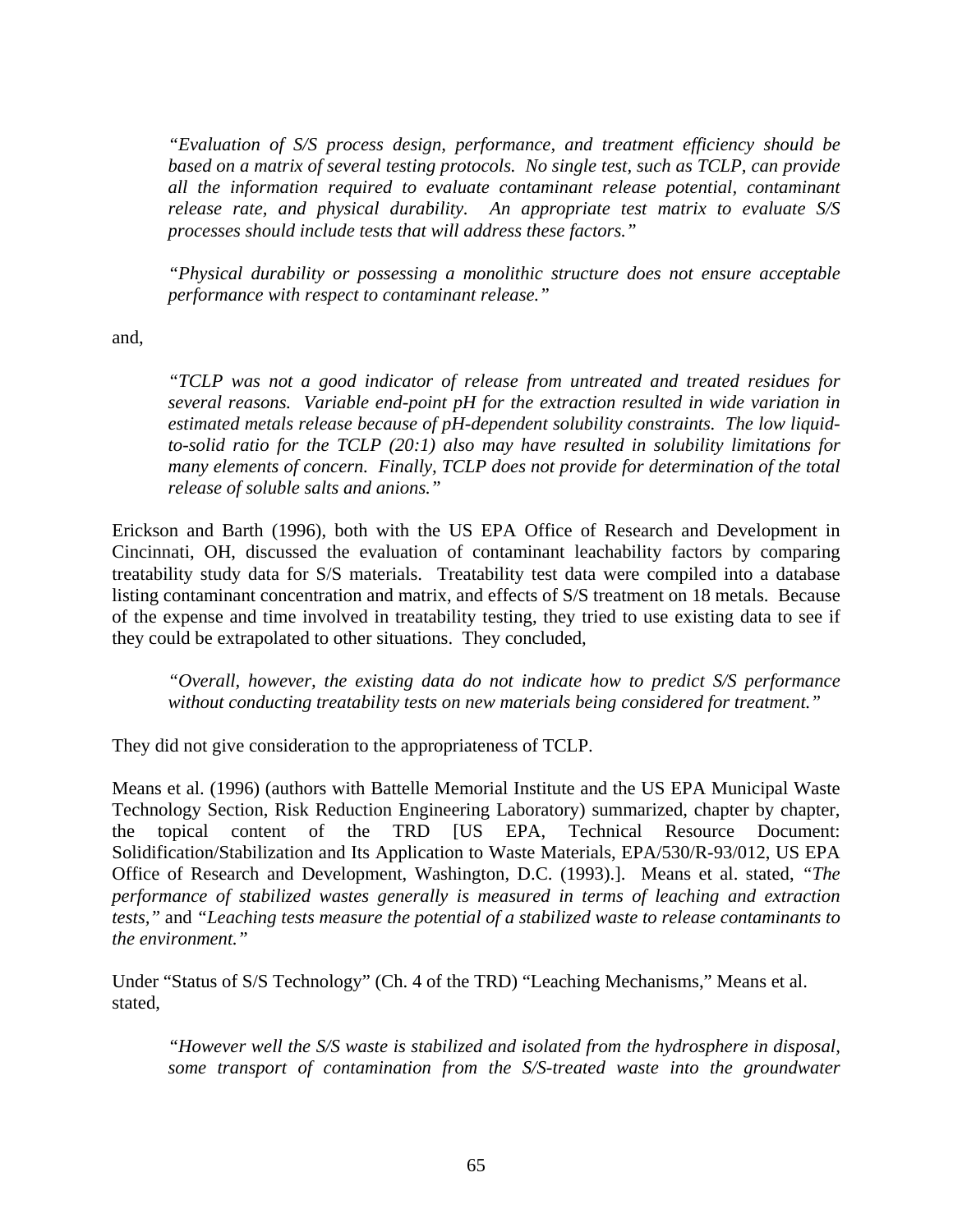*eventually will occur. Complete immobilization of contaminants is not a realistic expectation."*

With regard to "Long-Term Performance," Means et al. stated,

*"A significant unresolved S/S technology issue is how well the S/S-treated waste maintains its immobilization properties over time. Although the long-term durability of cement is well proved in conventional construction, some amount of release is virtually inevitable. S/S materials can be deposited in landfills to provide secondary barriers between natural waters and the wastes. Contaminant release begins when these secondary barriers permit natural waters to come into contact with the waste forms. The question is not whether S/S wastes eventually will release contaminants into the environment, but whether the rate of release is environmentally acceptable.* 

*S/S technologies for waste treatment have been in use for only a few decades, so the number and duration of studies on field-disposed S/S wastes are limited. Decisions about the acceptability of particular S/S products must be based on the available shorter-term field data, laboratory tests, and models of leaching behavior."*

Means et al. stated with regard to Chapter 5: S/S Technology Shortcomings and Limitations, Treatability and Performance Testing Issues,

*"Tests that have been developed to assess technology performance are not applicable to every disposal scenario. Testing methodologies must be tailored to the specific nature of the S/S-treated waste. Personnel involved in Treatability testing should be aware of the various tests' limitations when interpreting the data.* 

*The long-term performance of treated waste is not clearly understood, and no definitive test procedures exist to measure or assess this property. The Toxicity Characteristic Leaching Procedure (TCLP) is not an adequate measure of long-term leaching. Monitoring data from field disposal sites are needed to detect the premature deterioration of solidification or stabilization of previously processed wastes. Because of the uncertainties surrounding long-term performance, wastes previously treated using S/S and disposed of may have to be retrieved and retreated in the future."* 

Stegmann et al. (1996), with the Wastewater Technology Centre, Burlington, Ontario, reported on electric arc furnace dust solidified with activated blast furnace slag binder. Comparing lab and field performance test results, they were trying to develop standard evaluation procedures. They stated,

*"Although this work has provided an extensive background database of state-of-the-art solidified waste properties, a relationship between properties measured in the laboratory and the behaviour of solidified wastes in the field has yet to be established, and is the focus of ongoing work at WTC."*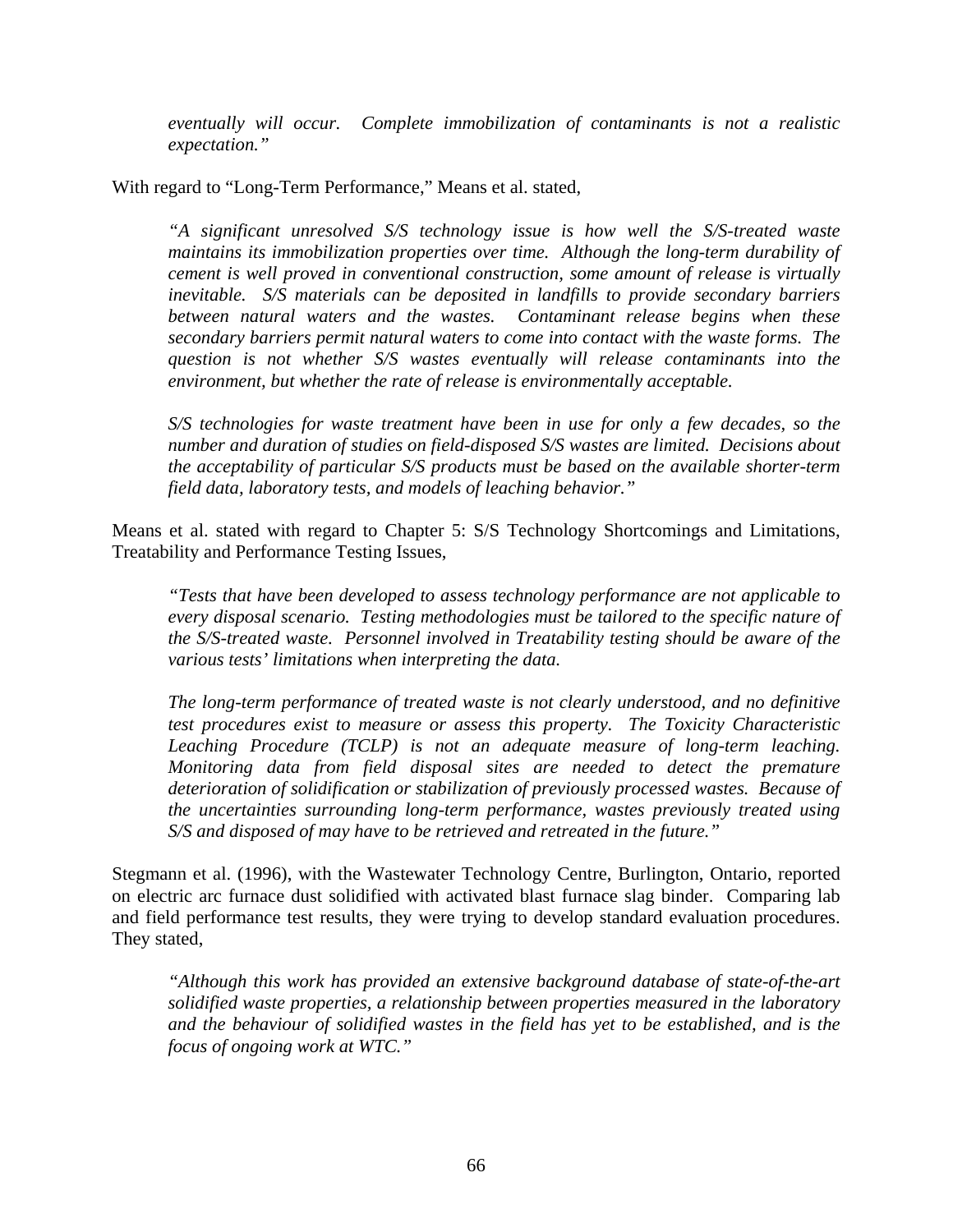Butcher et al. (1996) of the Centre for Environmental Control and Waste Management, Imperial College, London, investigated the leaching of a synthetic Stabilized/Solidified waste containing heavy metals in a laboratory setting using flow-through systems. They noted,

*"Although many methods have been developed for determining the leaching of wastes [6], when they are applied to this type of material none have been found to be totally suitable."*

Continuing with regard to the TCLP, they noted, *"Whilst these are easy to perform, cheap and fairly reproducible [9], when applied to solidified wastes they have a number of disadvantages,"* and, *"This may lead to an unduly optimistic assessment of the longer term leaching properties of the waste form."*

Lawson et al. (1996) tested *in situ* S/S for treating coal tar contaminated soils and river sediments in Wisconsin, using Portland cement/fly ash/organophilic clay/sodium silicate/powdered activated carbon grout mixtures. The affected soils and sediments contained volatile organic compounds (VOCs), principally benzene; PNAs including naphthalene, phenanthrene, and pyrene; and phenolic compounds. Included in their evaluation were TCLP and ASTM leaching tests. They reported from the results of the ASTM leaching analysis, *"Benzene was not effectively controlled by any of the formulations. Naphthalene also was not effectively controlled, although its mobility was reduced by some formulations."* 

Wiles and Barth (1992) of the US EPA, in discussing the application of S/S treatment to organic wastes stated, in their Abstract,

*"The increasing use of solidification/stabilization (S/S) technologies in the United States,*  especially for remediation of sites under the Superfund program, has raised several *questions about the overall appropriateness of S/S. For many types of hazardous waste, notably for heavy metals, S/S usually gives excellent results for long-term immobilization, as measured by existing physical and chemical protocols. However, results of several studies, as well as data from remediation of several Superfund sites, have raised concerns about whether S/S is a valid technology for treating organic-bearing wastes. Even when applied to heavy metals, S/S requires careful choice of proper binders (recognizing the amphoteric behavior of certain metals) and good quality control throughout the process. Lack of good investigative procedures has diminished the value of data for evaluating S/S for some metals. Furthermore, studies also provide evidence that tests other than the regulatory extraction tests [for example, toxicity characteristic leaching procedure (TCLP)] will be required to evaluate the effectiveness of S/S, especially when applied to organic wastes. Suggestions are offered for improving treatability studies used for evaluating S/S applied to selected metals. Approaches are also provided for determining the appropriateness of S/S applied to organic contaminants."* 

The summary of the Wiles and Barth paper states,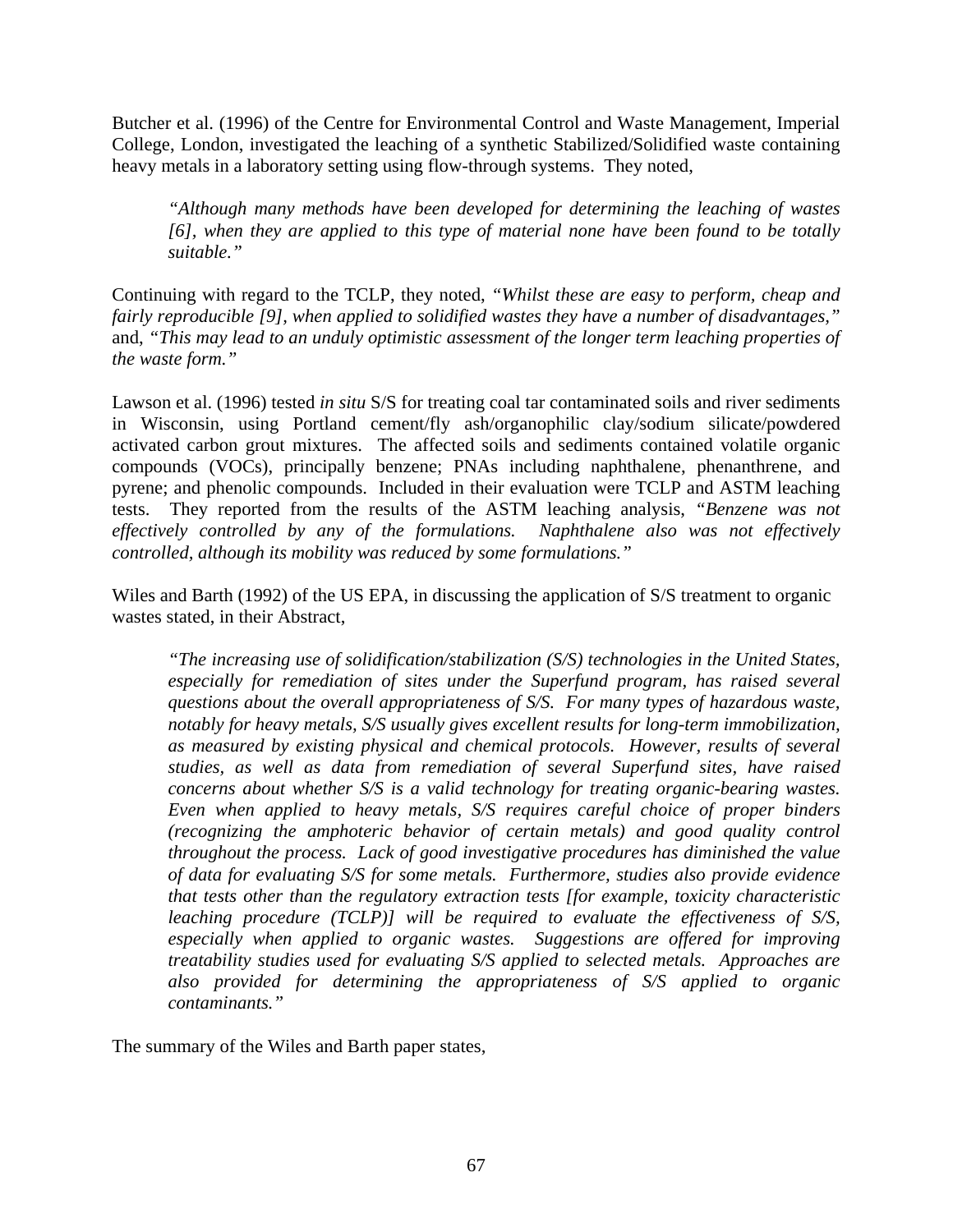*"This paper discussed some approaches for determining whether or not organic contaminated soils should be treated by S/S technologies. The approaches are conservative and give little recognition to the physical characteristics of the solidified waste forms in the immobilization process. These approaches are also based upon technical rather than regulatory considerations after reviewing available information on the S/S of organic wastes. Several instances have been reported where processors have claimed treatment of organics by S/S. In most but not all of these, the experimental approach was too limited. Measuring organic content before treatment and after treatment without controls to collect and analyze air emissions is not acceptable. Many, if not all, of the volatile and semivolatile organics will "disappear" during the process because they volatilize. Much more sound scientific evidence is required before S/S of organic contaminated waste can become routine practice."* 

Wiles and Barth, at the time they developed this paper, were with the US EPA Risk Reduction Engineering Laboratory in Cincinnati, Ohio. It was their responsibility to evaluate the effectiveness of S/S treatment of various types of wastes as part of the US EPA SITE (Superfund Innovative Technology Evaluation) program. In connection with conducting this review, I contacted Ed Barth regarding the current understanding of the effectiveness of using cementbased S/S to treat high-organic wastes such as those that are present in the Tar Ponds. He confirmed (Barth, pers. comm., 2006) that the situation today is no different than it was in 1992 when he and Wiles developed their paper on this issue. Basically, there are significant questions about whether cement-based S/S is an effective immobilization approach for high-organic wastes such as the Tar Pond sediments. Therefore, the STPA promotion for S/S for treating the Tar Pond sediments based on the so-called widespread use of this approach is, at best, superficial and does not properly evaluate the effectiveness of such practice. This is an issue that the Agency should have discussed in a credible EIS, in order to inform regulatory decision-makers and the public about the potential problems associated with S/S of the Tar Pond polluted sediments.

Mattus and Gilliam (1994) of the Oak Ridge National Laboratory, Oak Ridge, TN, conducted a comprehensive review of the literature regarding cement-based waste-form development to identify waste species that pose problems for the use of the technology, and at what concentrations those species render the process unfeasible. They concluded, *"The literature search has confirmed that the knowledge of cement-based waste-form chemistry has not progressed to the point where this is possible."* 

In the course of their review of organic species that may interfere with various waste-form properties, they made the following statements, observations, and conclusions:

*"In the context of the FFCA [Federal Facility Compliance A – cement] project, waste streams loaded with organics are supposed to be thermally treated to destroy the organic species before the waste is solidified in the cement-based matrix;"* 

*"Many researchers, when reporting results of studies using S/S to immobilize organic wastes, arrive at a common conclusion: that is, S/S technologies are generally not appropriate to treat organic-bearing wastes (Wiles and Barth, 1992; Brown et al., 1992)."*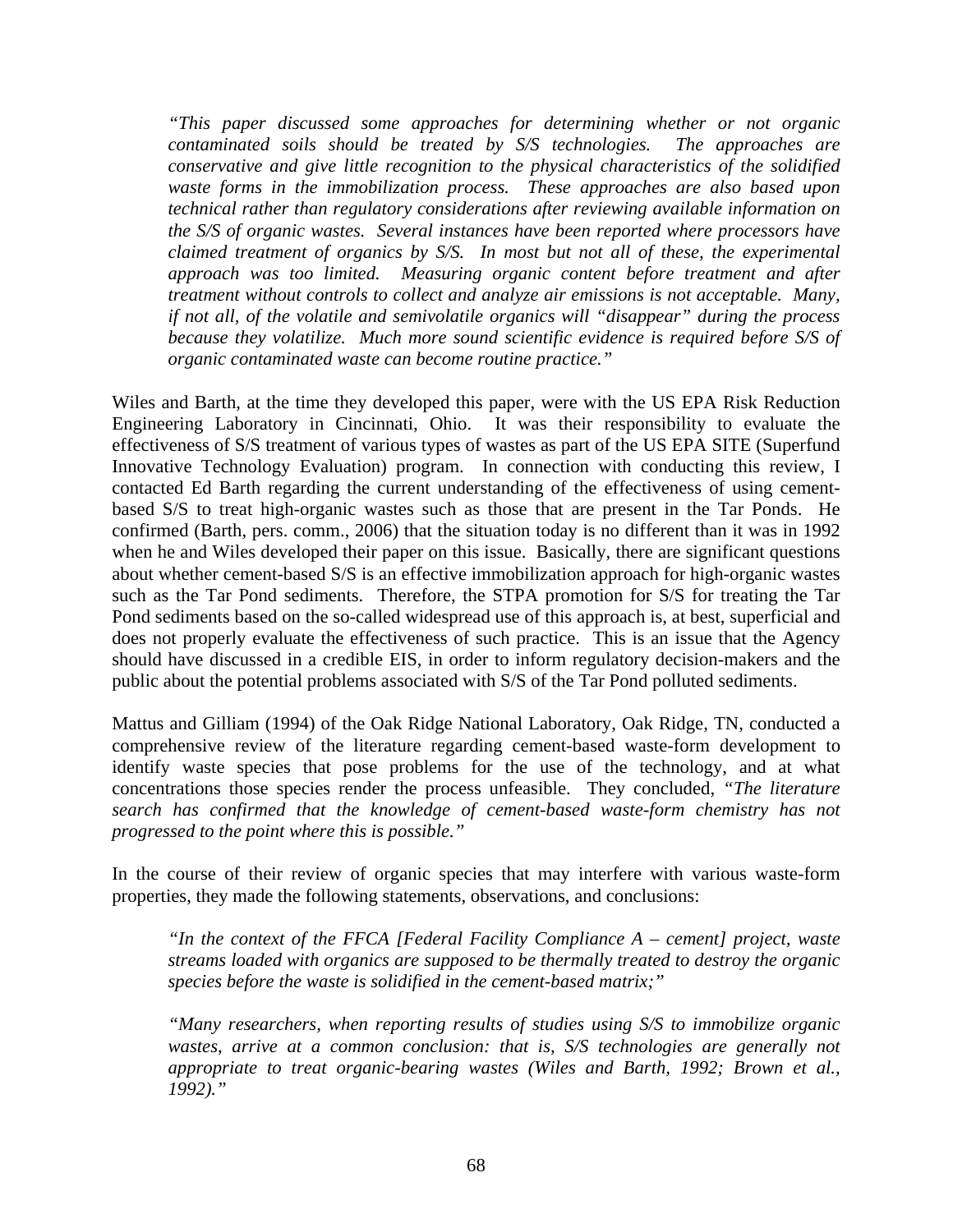*"Many authors discuss the inability of the available tests such as the TCLP to evaluate the retention of organics in cement-based waste forms, due to the fact that many organics are not miscible in water or acetic acid solution."* 

*"Interpretation of results* [from US EPA SITE program tests on the treatability of real contaminated wastes containing organics] *is usually inconclusive regarding the presence of organic species, according to de Piercin (1990) and Brown et al. (1992). They reported results obtained from three EPA Superfund sites that illustrate this problem. They state that very little scientific literature claims that S/S is effective for treating organic wastes."*

*"Some studies investigated the mechanism of retention of organic species in cement products. Wiles and Barth (1992), for example, reported that organics are unlikely to form insoluble precipitates; neither do organics enter into the structure of cement hydrates. Therefore, physical encapsulation will be the principal way to contain organics in cement-based waste forms. They conclude that S/S processes, 'should follow some earlier stage of treatment for removal and/or destruction of the volatile and semivolatile constituents.'"* 

Since phenols are major components of coal tar, Mattus and Gilliam's accounts of studies by Vipulanandan and Krishnan (1990) and Shukla et al. (1992) are of interest. Mattus and Gilliam (1994) stated,

*"Vipulanandan and Krishnan (1990) incorporated 0.5 and 2% by weight pure phenol in Type I Portland cement. The addition of 2% phenol increased the set time by a factor of 3. TCLP leaching tests recovered up to 100% of the organics in the leachate, proof that phenol is not chemically bound to the cement structure."* 

*"Shukla et al. (1992) showed that the leaching performance of PCP and phenol is better when the cure time is increased."* 

The literature review concluded:

*"What is clear from the literature search is that cement-based waste forms, sometimes referred to as a 'low-tech option,' are anything but simple from the standpoint of wasteform chemistry. Indeed, cement waste-form chemistry is extremely complex and is poorly understood even for some simple systems of a single waste constituent in a cement-water paste."* 

*"The literature search has clearly established that no definitive waste characterization requirements exist. … Consequently, the approach to waste characterization needs presented is to request 'screening type' characterization."*

*More quotes will likely follow as more of the articles from the ASTM S/S symposia are reviewed.*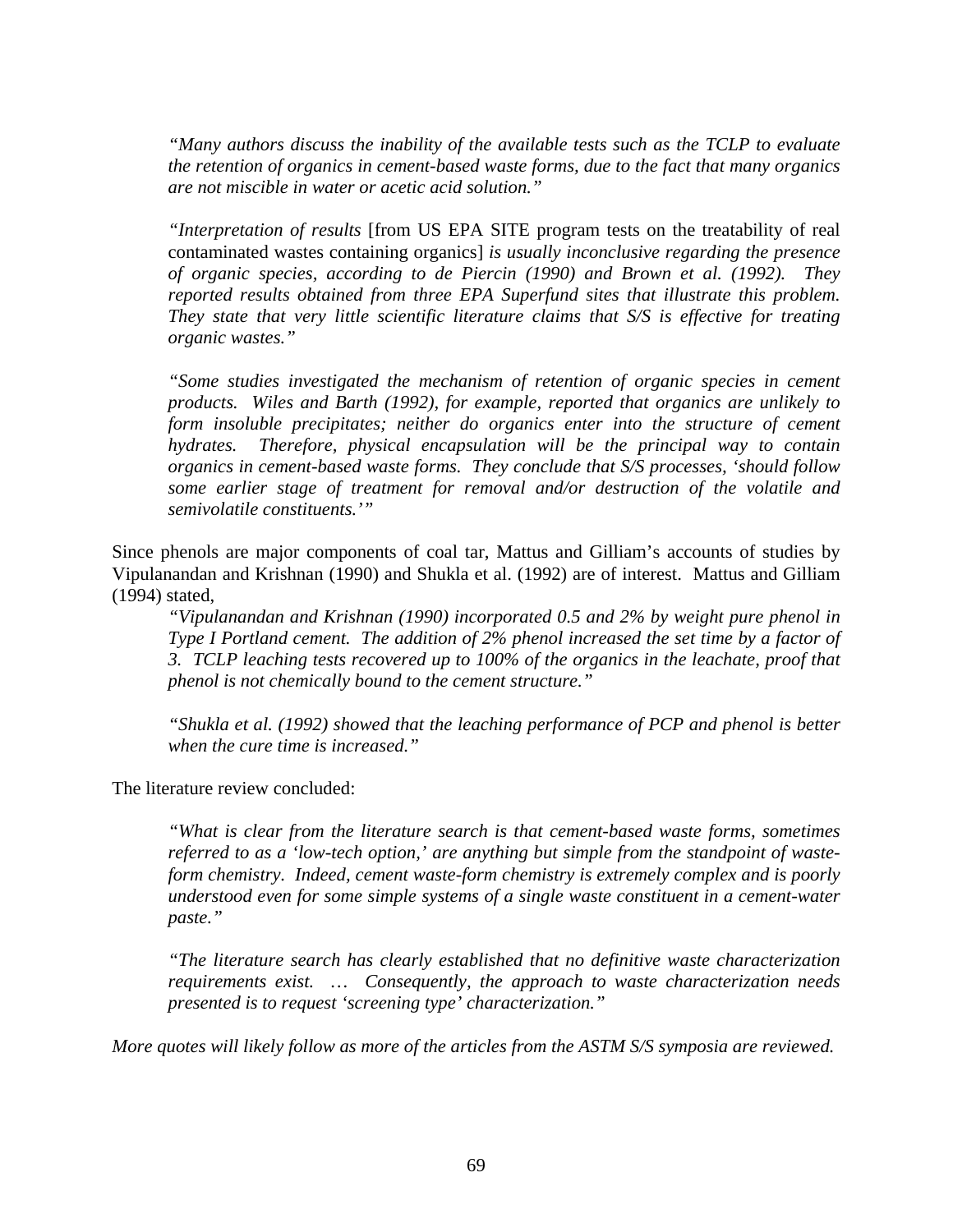It can be concluded that S/S projects, such as that proposed for treatment of the Tar Pond sediments, will reduce the rate of pollution of the environment by the chemicals (flux of chemicals) in the S/S-treated wastes. S/S treatment, especially of organic wastes, may not necessarily stop environmental pollution by the treated wastes, especially if there is water flowing around or through the S/S-treated wastes.

Based on a review of the literature it is concluded that S/S treatment of wastes including inorganic heavy metal wastes is not a **proven technology** with respect to producing a permanently non-leachable treated waste that will not pollute the environment.

# **Additional Issues of Concern**

At several locations in the transcript of the hearing, members of the public have raised questions about the adequacy of the proposed S/S treatment of the Tar Pond sediments in treating all of the polluted sediments that need to be treated to immobilize PCBs and other pollutants. Of particular concern is the apparent fact that steel mill slag was placed on polluted Tar Pond sediments. It appears from the information available that STPA does not consider the areas where this has occurred as part of the area of the Tar Pond sediments that will be S/S treated. It also appears that tidal flow in the Tar Pond area is interacting with areas of the Tar Pond sediments, such as those buried under the slag piles, and thereby providing a transport mechanism for PCBs and other pollutants associated with the sediments in these areas. Clearly there is need to remediate all of the Tar Pond sediments that contain pollutants that are a threat to public health and the environment, including those sediments that are located under slag piles.

Another issue is that of STPA's failure to evaluate the potential for continued release of methane from the anaerobic fermentation of sewage sludge and other organic deposits that are intermixed with and apparently underlie the Tar Pond sediments that are proposed to be S/S treated. Methane generation will continue to occur in the Tar Pond sediment area after treatment. The potential effects of methane release on the success of the treatment needs to be evaluated.

A third area of concern is the fact that the S/S treatment of the Tar Pond sediments will release low molecular weight organics from the treated sediments to the atmosphere. The potential for this release to be a source of atmospheric pollutants in the area needs to be evaluated.

## **References**

Auboiroux, M.; Guyonnet, D; Touray, J.-C.; and Bergaya, F., "Cation Exchange in GCL and Compacted Clay Liners in Contact with Landfill Leachate," Proceedings Sardinia 99, Seventh International Waste Management and Landfill Symposium S. Margherita di Pula, Cagliari, Italy, (1999). www.sb.ltu.se/at/Sardinia\_99/S99%20A/Auboiroux.pdf

Bonaparte, R.; Daniel, D. and Koerner, R., "Assessment and Recommendations for Improving the Performance of Waste Containment Systems," US Environmental Protection Agency Office of Research and Development, EPA/600/R-02/099, Cincinnati, OH (2002).

Brown, R. E.; Jindal, B. S. and Bulzan, J. D., "A Critical Review of the Effectiveness of Stabilization and Solidification of Hazardous Organic Wastes," pp. 43-60 in Stabilization and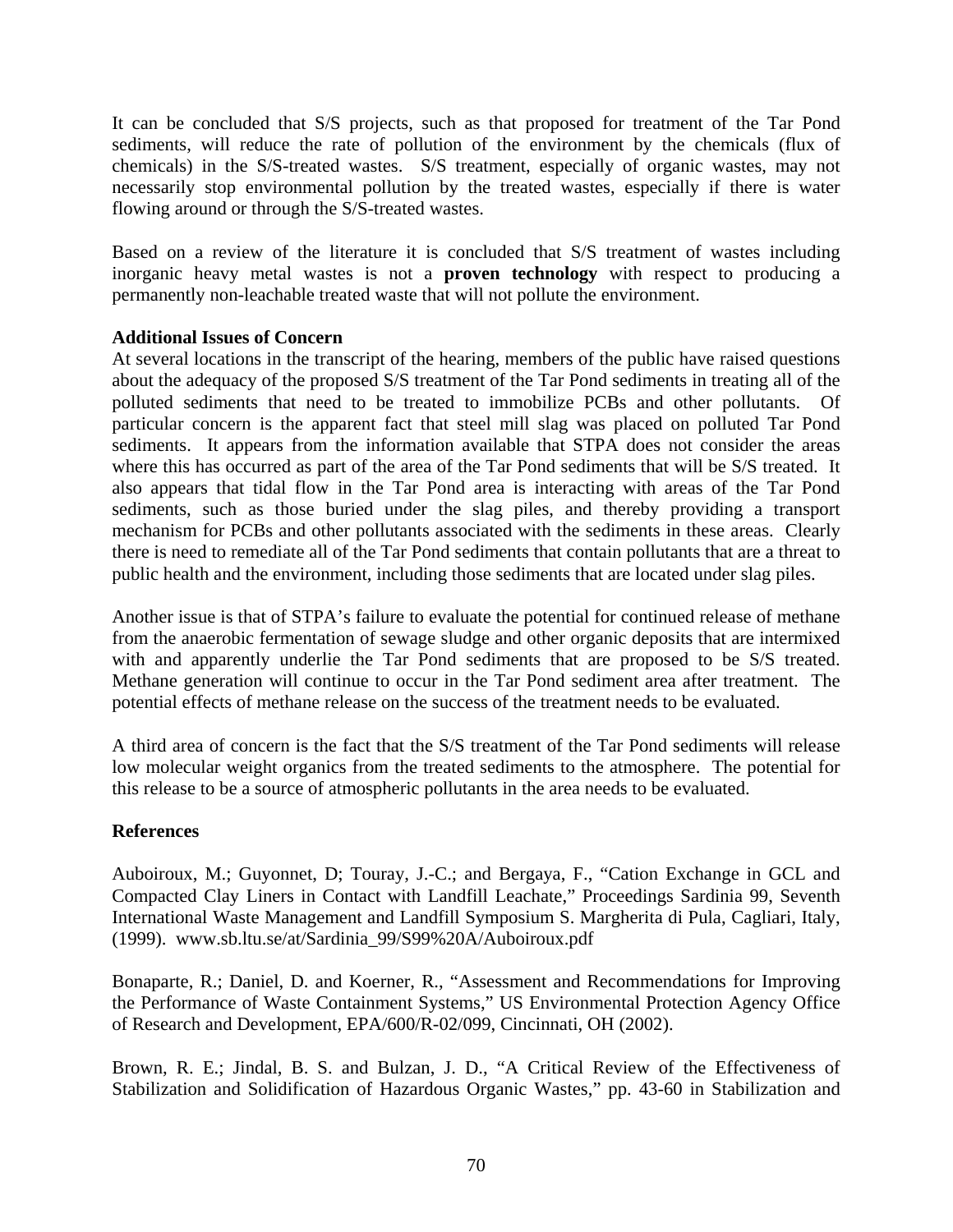Solidification of Hazardous, Radioactive, and Mixed Wastes, Vol. 2, ASTM STP 1123, ed. T.M. Gilliam and C.C. Wiles, American Society for Testing and Materials, Philadelphia (1992).

Butcher, E.; Cheeseman, C.; Sollars, C. and Perry, R., "Flow-through Leach Testing Applied to Stabilized/Solidified Wastes," Stabilization and Solidification of Hazardous, Radioactive, and Mixed Wastes: 3<sup>rd</sup> Volume, ASTM STP 1240, T. Gilliam & C. Wiles, eds., American Society for Testing and Materials, West Conshohocken, PA, pp. 354-374 (1996).

CIWMB, "Postclosure Maintenance Beyond the Initial 30 Years and Financial Assurance Demonstrations," California Integrated Waste Management Board P&E Committee Workshop, December 6 (2004).

Clay, D., Assistant Administrator, Office of Solid Wastes and Emergency Response, US EPA, Washington, D.C., Personal communication to G. Fred Lee (1991).

Conner, J. Chemical Fixation and Solidification of Hazardous Wastes, VanNostrand Reinhold, NY, NY 692pp (1990).*"* 

Day, S.R., "The Compatibility of Slurry Cutoff Wall Materials with Contaminated Groundwater," In: Hydraulic Conductivity and Waste Contamination Transport in Soil, ASTM STP 1142, D.E. Daniel and S.J. Trautwein (eds.), American Society for Testing and Materials, Philadelphia (1994).

Dellinger, R., Personal communication to G. Fred Lee, G. Fred Lee & Associates, El Macero, CA (1998).

de Percin, P. R., "Results from the Stabilization Technologies Evaluated by the SITE Program," pp. 648-660 in Proceedings of the New England Environmental Expo, Hynes Convention Center, April 10-12, 1990, EPA/600/D-90/232, US. Environmental Protection Agency, Cincinnati (1990).

Earth Tech, "Solidification: Technical Memo Report, Remedial Predesign Project, Sydney Tar Ponds and Coke Ovens Sites, Sydney Tar Ponds Agency Sydney, Nova Scotia," Earth Tech Canada Inc., Markham, Ontario, November 1 (2005).

Erickson, R., and Barth, E., "Evaluation of Contaminant Leachability Factors by Comparison of Treatability Study Data for Solidified/Stabilized Materials," Stabilization and Solidification of Hazardous, Radioactive, and Mixed Wastes: 3<sup>rd</sup> Volume, ASTM STP 1240, T. Gilliam & C. Wiles, eds., American Society for Testing and Materials, West Conshohocken, PA, pp. 429-441 (1996).]

Evans, J.C., "Hydraulic Conductivity of Vertical Cutoff Walls," In: Hydraulic Conductivity and Waste Contamination Transport in Soil, ASTM STP 1142, D.E. Daniel and S.J. Trautwein (eds.), American Society for Testing and Materials, Philadelphia (1994).Dellinger, R., Personal communication to G. Fred Lee, G. Fred Lee & Associates, El Macero, CA (1998).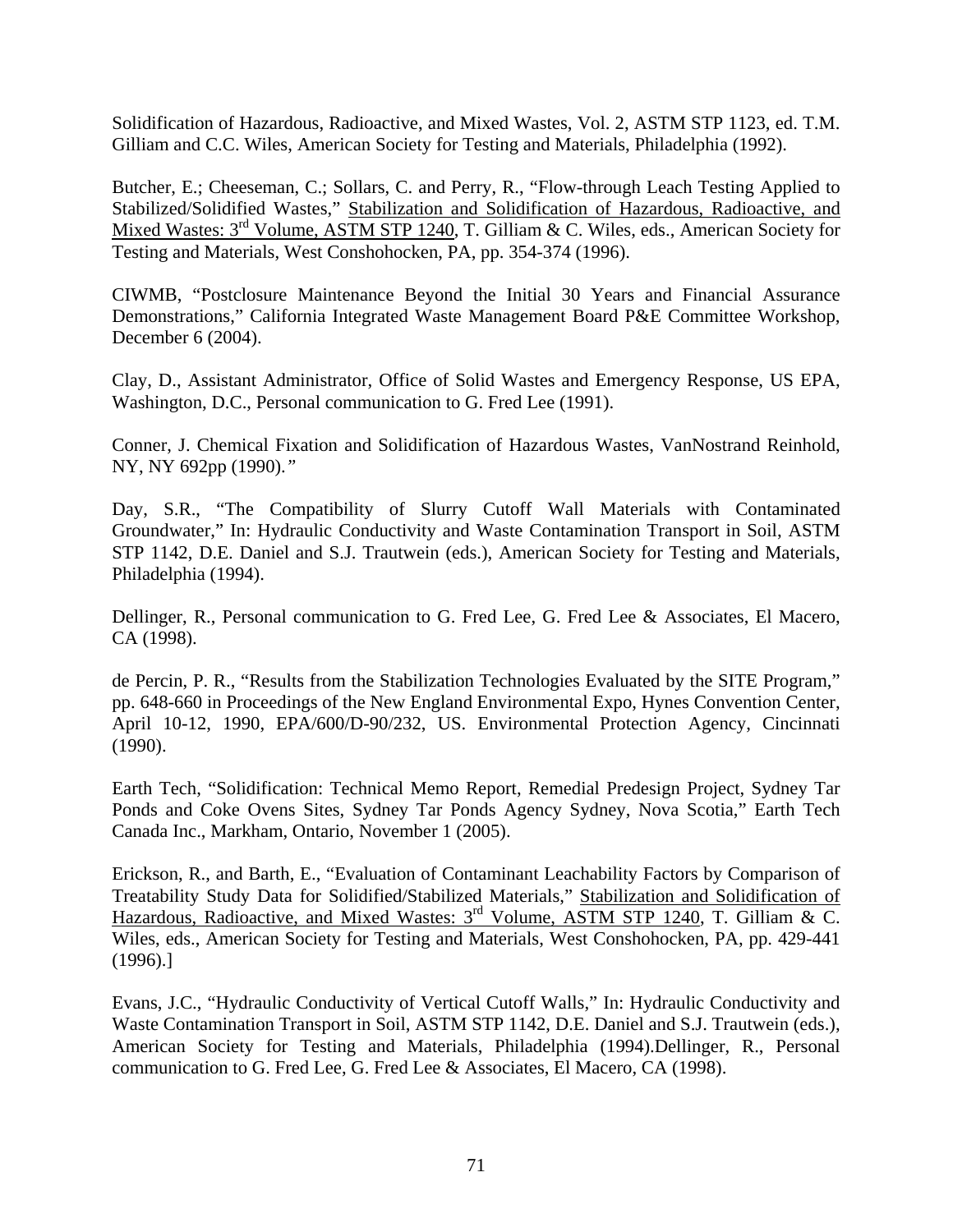Gilliam, T., and Wiles, C., (eds), Stabilization and Solidification of Hazardous, Radioactive, and Mixed Wastes: 2<sup>nd</sup> Volume, ASTM STP 1123, American Society for Testing and Materials, Philadelphia, PA, 501 pp (1992).

Gilliam, T., and Wiles, C., (eds), Stabilization and Solidification of Hazardous, Radioactive, and Mixed Wastes: 3rd Volume, ASTM STP 1240, American Society for Testing and Materials, West Conshohocken, PA, 731 pp (1996).

Grube, W., Jr., "Slurry Trench Cut-Off Walls for Environmental Pollution Control," In: Slurry Walls: Design, Construction, and Quality Control, STP 1129, ASTM, Philadelphia, pp. 69-77 (1992).

Guyonnet, D.; Gaucher, E.; Gaboriau, H.; Pons, C-H.; Clinard, C.; Norotte, V. and Didier, G., "Geosynthetic Clay Liner Interaction with Leachate: Correlation between Permeability, Microstructure, and Surface Chemistry," *J. Geotechnical and Geoenvironmental Engineering*, 131(6): 740-749 (2005).

James, A. N.; Fullerton, D.; and Drake, R., "Field Performance of GCL under Ion Exchange Conditions," *Journ of Geotechnical and Geoenvironmental Engineering* 123(10): 897-902 (1997).

JRP, "Public Hearing: Sydney Tar Ponds and Coke Ovens Sites Remediation Project, Volume 1," Transcript of Hearing held before the Joint Review Panel, April 29 (2006a). [Add URL.]

JRP, "Public Hearing: Sydney Tar Ponds and Coke Ovens Sites Remediation Project, Volume 2," Transcript of Hearing held before the Joint Review Panel, May 1 (2006b). [Add URL.]

Khera, R. and Tirumala, R., "Materials for Slurry Walls in Waste Chemicals," In: Slurry Walls: Design, Construction, and Quality Control, STP 1129, ASTM, Philadelphia, pp. 172-180 (1992).

Kirk, D. R., "Summary of U.S. EPA Research on Solidified/Stabilized Waste Form Long-Term Durability," Stabilization and Solidification of Hazardous, Radioactive, and Mixed Wastes: 3<sup>rd</sup> Volume, ASTM STP 1240, T. Gilliam & C. Wiles, eds., American Society for Testing and Materials, West Conshohocken, PA, pp. 239-250 (1996).

Lawson, M.; Venn, J.; Pugh, L. and Vallis, T., "In Situ Solidification/Stabilization Pilot Study for the Treatment of Coal Tar Contaminated Soils and River Sediments," Stabilization and Solidification of Hazardous, Radioactive, and Mixed Wastes: 3<sup>rd</sup> Volume, ASTM STP 1240, T. Gilliam & C. Wiles, eds., American Society for Testing and Materials, West Conshohocken, PA, pp. 691-705 (1996).

Lee, G. F., "Review of the Adequacy of the BFI/CECOS Aber Road Hazardous Waste Landfill Facility Closure and Post-Closure Plans to Protect Public health and the Environment," G. Fred Lee & Associates, El Macero, CA, January, 19 (1999). Available upon request from gfredlee@aol.com, as LF051.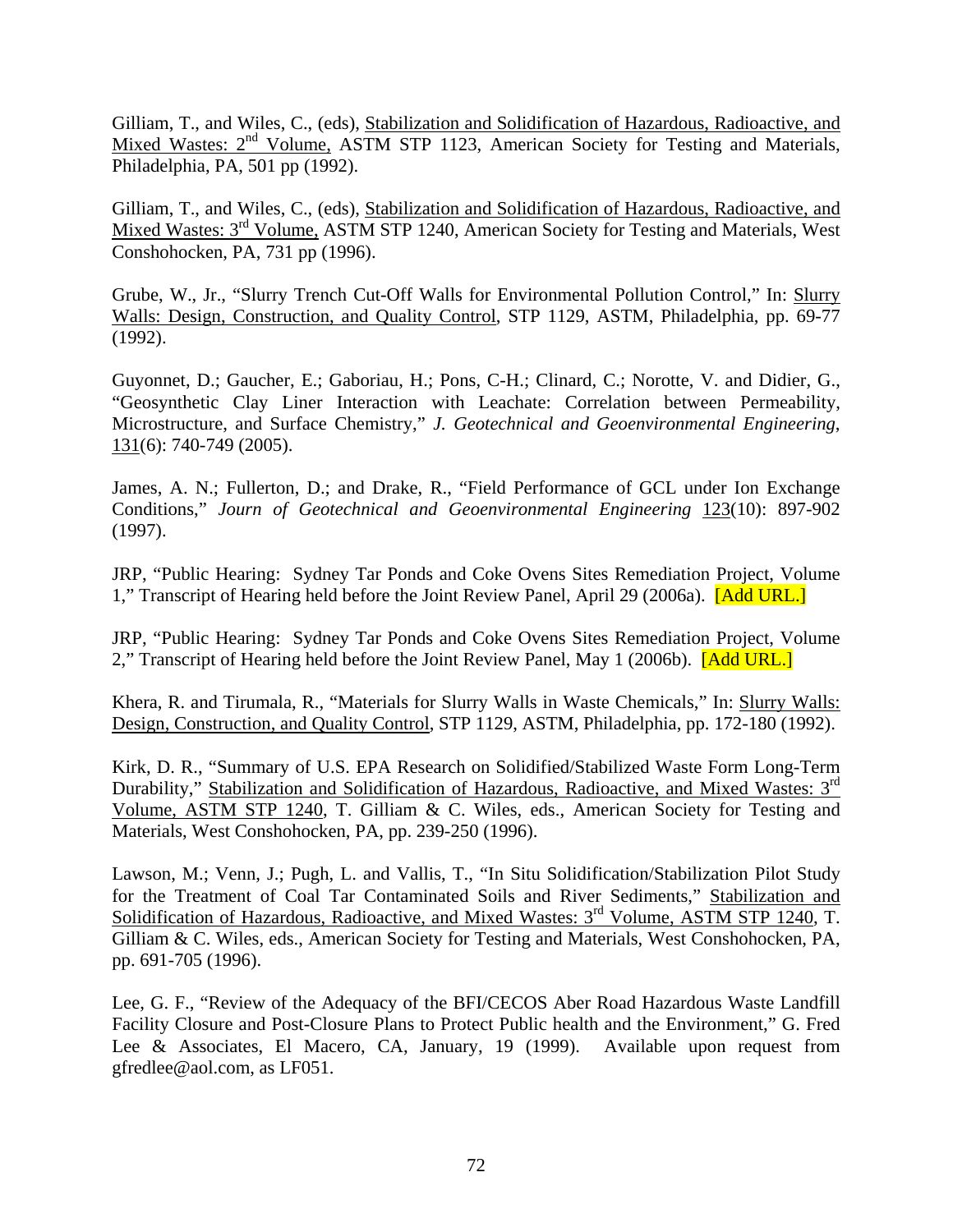Lee, G. F., "Deficiencies in the US EPA's Characterization of the Protection Provided by Subtitle D Landfilling of MSW," Report of G. Fred Lee & Associates, El Macero, CA, March (2003). http://www.gfredlee.com/USEPApropaganda.pdf

Lee, G. F. and Jones-Lee, A., "Assessing the Potential of Minimum Subtitle D Lined Landfills to Pollute: Alternative Landfilling Approaches," Proc. of Air and Waste Management Association 91<sup>st</sup> Annual Meeting, San Diego, CA, available on CD ROM as paper 98-WA71.04(A46), 40pp, June (1998). http://www.gfredlee.com/alternative\_lf.html

Lee, G. F. and Jones-Lee, A., "Flawed Technology of Subtitle D Landfilling of Municipal Solid Waste," Report of G. Fred Lee & Associates, El Macero, CA, December (2004) updated March (2006). http://www.members.aol.com/apple27298/SubtitleDFlawedTechnPap.pdf

Marshack, J. B., "Designated Level Methodology for Waste Classification and Cleanup Level Determination," Staff report of the California Regional Water Quality Control Board, Central Valley Region, Rancho Cordova, CA, October 1986, Updated June (1989). http://www.waterboards.ca.gov/centralvalley/available\_documents/guidance/dlm.pdf

Means, J.; Smith, L.; Nehring, K.; Brauning, S.; Mashni, C. and Wiles, C., "Summary of Technical Resource Document on Solidification/Stabilization and Its Application to Waste Materials," Stabilization and Solidification of Hazardous, Radioactive, and Mixed Wastes: 3<sup>rd</sup> Volume, ASTM STP 1240, T. Gilliam & C. Wiles, eds., American Society for Testing and Materials, West Conshohocken, PA, pp. 442-453 (1996).

Millett, R., Perez, J. and Davidson, R., "USA Practice Slurry Wall Specifications 10 Years Later," In: Slurry Walls: Design, Construction, and Quality Control, STP 1129, ASTM, Philadelphia, pp. 42-66 (1992).

MOA, "Memorandum of Agreement: Remediation of the Sydney Tar Ponds and Coke Ovens Sites in the Cape Breton Regional Municipality ('MOA')," Dated May 12 (2004).

Parsons, "Corrective Measure Implementation Construction Completion Report For The CECOS International, Inc. Aber Road Facility, Clermont County, Ohio," Parsons Engineering Science, Inc., submitted to U.S. Environmental Protection Agency, Region 5, Ohio Environmental Protection Agency Southwest District, Cleveland, Ohio, July (1998).

Paul, D., Davidson, R. and Cavalli, N. (eds.), Slurry Walls: Design, Construction, and Quality Control, STP 1129, ASTM, Philadelphia (1992).

Rowe, R. K.; Sangam, H. P. and Lake, C. B**.,** "Evaluation of an HDPE Geomembrane after 14 Years as a Leachate Lagoon Liner," *Can. J. Geotech./Rev. Can. Geotech.* 40(3): 536-550 (2003). http://www.ingentaconnect.com/content/nrc/cgj/2003/00000040/00000003/art00004

Shukla, S. S.; Shukla, A. S.; Lee, I. G. C.; Aminabhair, T. M. and Balundgi, R.H., "Solidification/Stabilization Study for the Disposal of Pentachlorophenol," *Journal of Hazardous Materials* 30(3):17-33 (1992).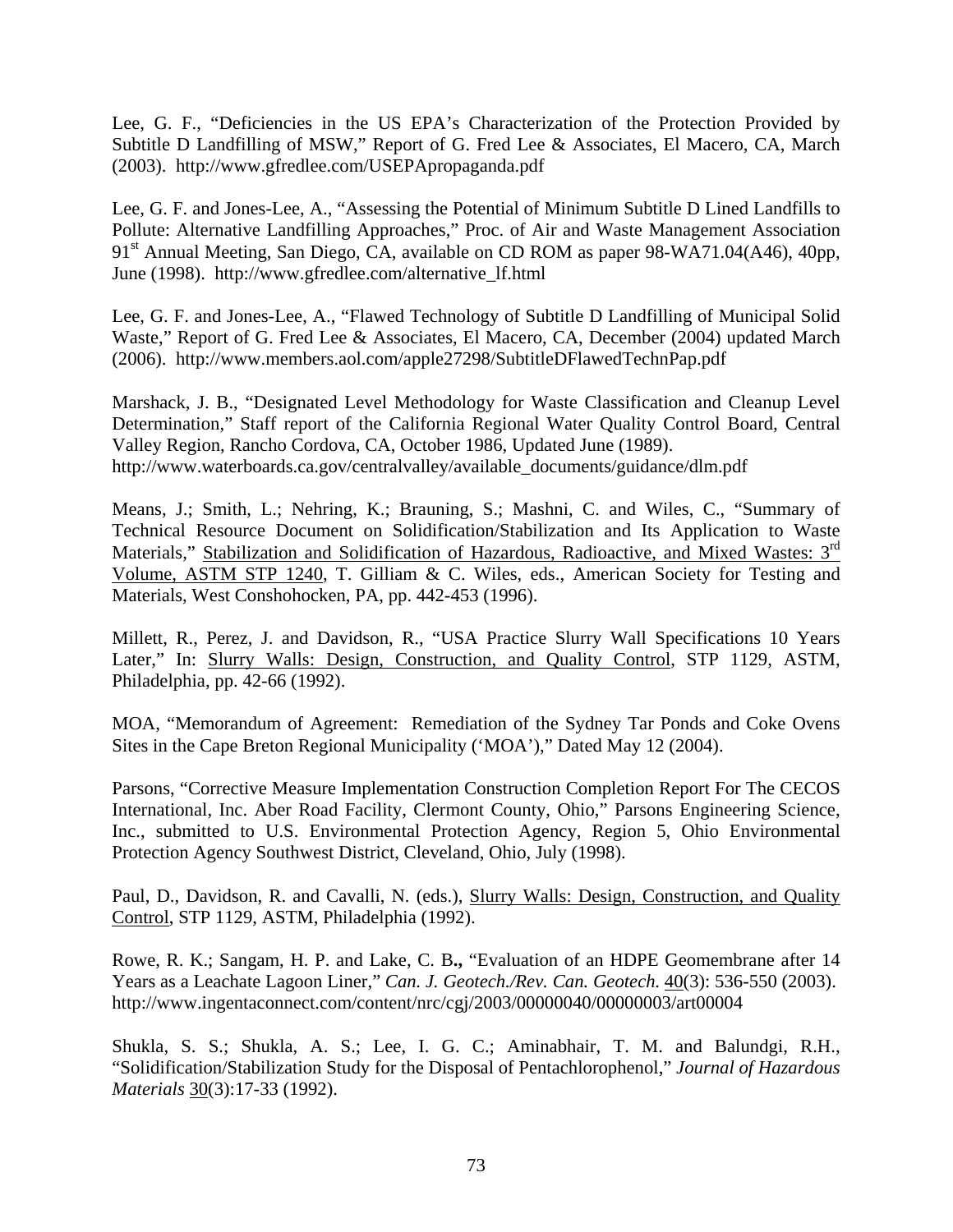Stegmann, J., Caldwell, R., and Shi, C., "Field Validation of Test Methods for Solidified Waste Evaluation – A Status Report," Stabilization and Solidification of Hazardous, Radioactive, and Mixed Wastes:  $3<sup>rd</sup>$  Volume, ASTM STP 1240, T. Gilliam & C. Wiles, eds., American Society for Testing and Materials, West Conshohocken, PA, pp. 467-477 (1996).

STPA, "STPA Response to Joint Panel Request for Additional Information, March 16, 2006," Letter to Lesley Griffiths, Chair, Joint Review Panel, Sydney Tar Ponds and Coke Ovens Remediation Project, from Frank Potter, A/CEO, Sydney Tar Ponds Agency, Sydney, NS, March 29 (2006).

US EPA, "Solid Waste Disposal Facility Criteria; Proposed Rule," *Federal Register*  53(168):33314-33422, 40 CFR Parts 257 and 258, US Environmental Protection Agency, Washington, D.C., August 30 (1988a).

US EPA, "Criteria for Municipal Solid Waste Landfills," US Environmental Protection Agency, Washington, D.C., July (1988b).

US EPA, "Solid Waste Disposal Facility Criteria: Final Rule, Part II," *Federal Register*, 40 CFR Parts 257 and 258, US EPA, Washington, D.C., October 9 (1991).

US EPA, "Geosynthetic Clay Liners Used in Municipal Solid Waste Landfills," EPA 530-F-97- 002, US Environmental Protection Agency, Washington, D.C., December (2001).

US EPA, "National Recommended Water Quality Criteria: 2002," EPA-822-R-02-047, US Environmental Protection Agency, Washington, D.C., November (2002). http://epa.gov/waterscience/criteria/nrwqc-2006.pdf

Vaughan Engineering, "Technical Evaluation of Sydney Tar Ponds, Bench-Scale Demonstration: Final Report, Volume 1 Summary Report," Vaughan Job #3128, Report submitted to the Nova Scotia Department of Transportation & Public Works by Vaughan Engineering, Halifax, Nova Scotia, October (2002). http://tarpondscleanup.ca/default.asp?T=7&M=66

Vipulanandan, C. and Krishnan, S., "Solidification/Stabilization of Phenolic Waste with Cementitious and Polymeric Materials," *Journal of Hazardous Materials* 24:123-136 (1990).

Wiles, C. C. and Barth, E., "Solidification/Stabilization: Is It Always Appropriate?" *Stabilization and Solidification of Hazardous, Radioactive, and Mixed Wastes, 2nd Volume, ASTM STP 1123*, T. M. Gilliam and C. C. Wiles, Eds. American Society for Testing and Materials, Philadelphia, PA, pp. 18-32 (1992).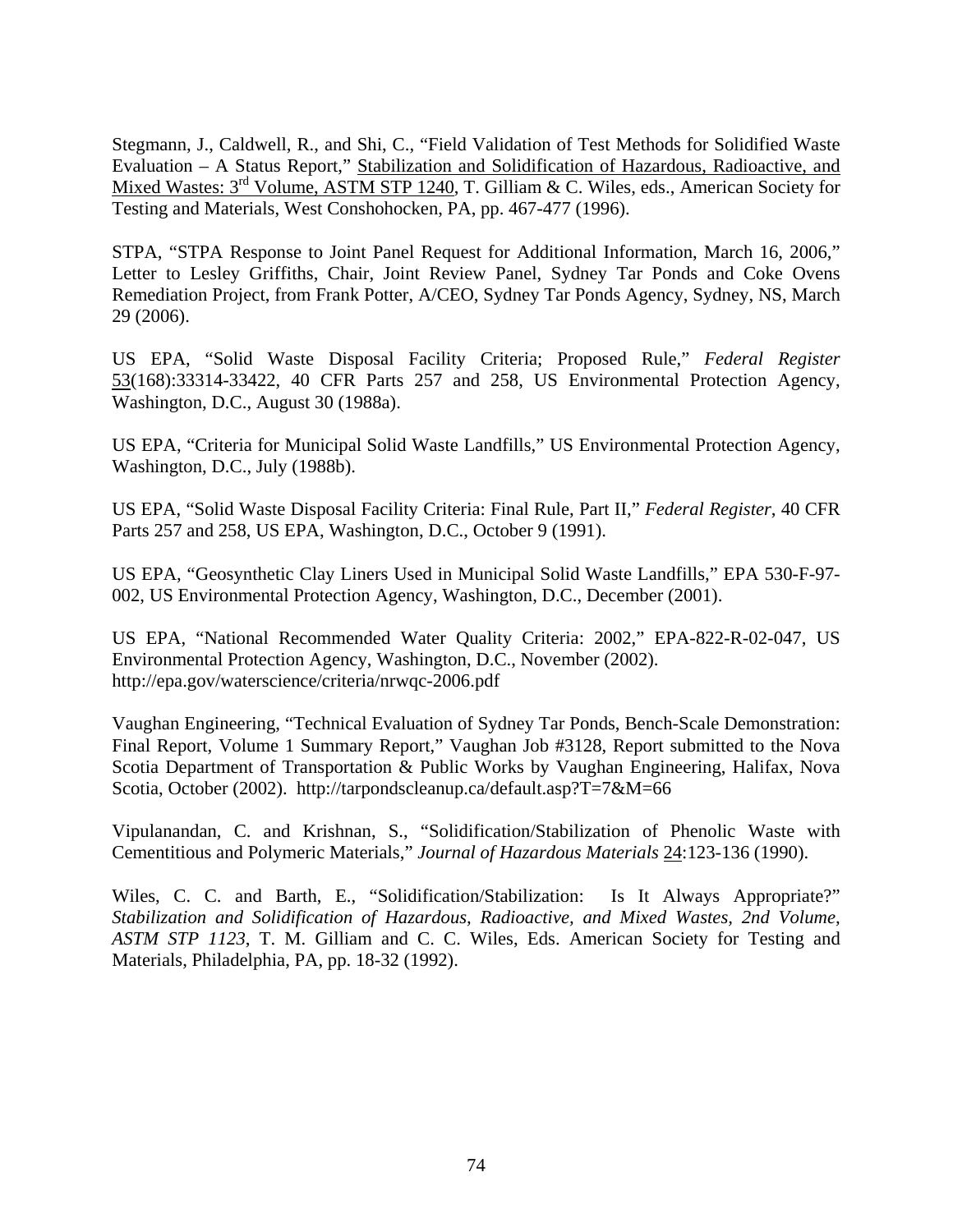# **Appendix A Dr. G. Fred Lee, PE(TX), DEE AAEE Board Certified Environmental Engineer**

# **Expertise and Experience in Hazardous Chemical Site and Municipal/Industrial Landfill Impact Assessment/Management**

Dr. G. Fred Lee's work on hazardous chemical site and municipal/industrial landfill impact assessment began in the mid-1950s while he was an undergraduate student in environmental health sciences at San Jose State College in San Jose, California. His course and field work involved review of municipal and industrial solid waste landfill impacts on public health and the environment.

 He obtained a Master of Science in Public Health degree from the University of North Carolina, Chapel Hill, in 1957. The focus of his masters degree work was on water quality evaluation and management with respect to public health and environmental protection from chemical constituents and pathogenic organisms.

 Dr. Lee obtained a PhD degree specializing in environmental engineering from Harvard University in 1960. As part of this degree work he obtained further formal education in the fate, effects and significance and the development of control programs for chemical constituents in surface and ground water systems. An area of specialization during his PhD work was aquatic chemistry, which focused on the transport, fate and transformations of chemical constituents in aquatic (surface and ground water) and terrestrial systems as well as in waste management facilities.

 For a 30-year period, he held university graduate-level teaching and research positions in departments of civil and environmental engineering at several major United States universities, including the University of Wisconsin-Madison, University of Texas at Dallas, and Colorado State University. During this period he taught graduate-level environmental engineering courses in water and wastewater analysis, water and wastewater treatment plant design, surface and ground water quality evaluation and management, and solid and hazardous waste management. He has published over 1,100 professional papers and reports on his research results and professional experience. His research included, beginning in the 1970s, the first work done on the impacts of organics on clay liners for landfills and waste piles/lagoons.

 His work on the impacts of hazardous chemical site and municipal/industrial solid waste landfills began in the 1960s when, while directing the Water Chemistry Program in the Department of Civil and Environmental Engineering at the University of Wisconsin-Madison, he became involved in the review of the impacts of municipal solid waste landfills on groundwater quality.

In the 1970s, while he was Director of the Center for Environmental Studies at the University of Texas at Dallas, he was involved in the review of a number of municipal solid and industrial (hazardous) waste landfill situations, focusing on the impacts of releases from the landfill on public health and the environment.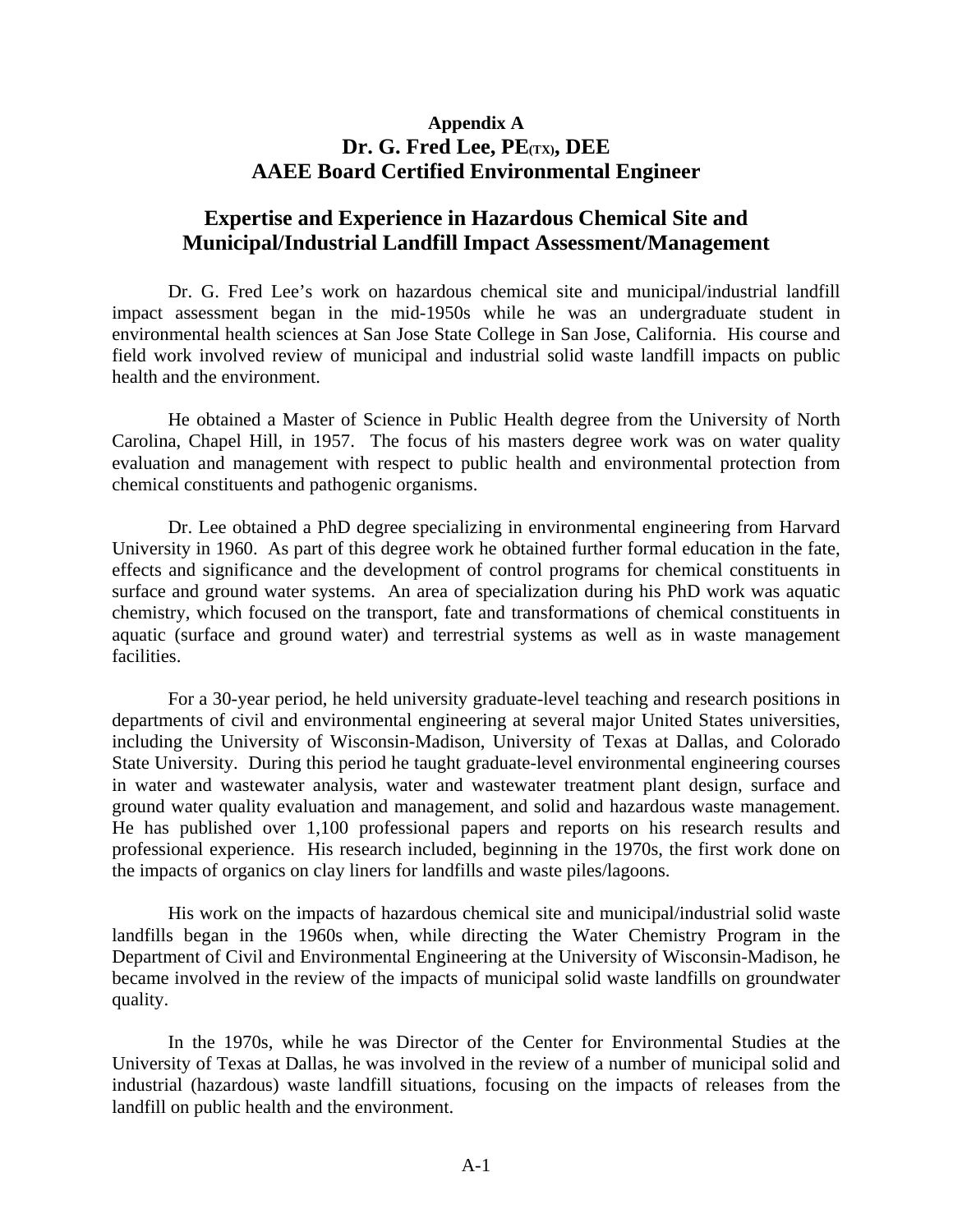In the early 1980s while holding a professorship in Civil and Environmental Engineering at Colorado State University, he served as an advisor to the town of Brush, Colorado, on the potential impacts of a proposed hazardous waste landfill on the groundwater resources of interest to the community. Based on this work, he published a paper in the Journal of the American Water Works Association discussing the ultimate failure of the liner systems proposed for that landfill in preventing groundwater pollution by landfill leachate. In 1984 this paper was judged by the Water Resources Division of the American Water Works Association as the best paper published in the journal for that year.

 In the 1980s, he conducted a comprehensive review of the properties of HDPE liners of the type being used today for lining municipal solid waste and hazardous waste landfills with respect to their compatibility with landfill leachate and their expected performance in containing waste-derived constituents for as long as the waste will be a threat.

 In the 1980s while he held the positions of Director of the Site Assessment and Remediation Division of a multi-university consortium hazardous waste research center and Distinguished Professor of Civil and Environmental Engineering at the New Jersey Institute of Technology, he was involved in numerous situations concerning the impact of landfilling of municipal solid waste on public health and the environment. He has served as an advisor to the states of California, Michigan, New Jersey and Texas on solid waste regulations and management. He was involved in evaluating the potential threat of uranium waste solids from radium watch dial painting on groundwater quality when disposed of by burial in a gravel pit. The public in the area of this state of New Jersey proposed disposal site objected to the State's proposed approach. Dr. Lee provided testimony in litigation, which caused the judge reviewing this matter to prohibit the State from proceeding with the disposal of uranium/radium waste at the proposed location.

 Dr. Lee's expertise includes surface and ground water quality evaluation and management. This expertise is based on academic course work, research conducted by Dr. Lee and others and consulting activities. He has served as an advisor to numerous governmental agencies in the US and other countries on water quality issues. Further, he has served on several editorial boards for professional journals, including *Ground Water*, *Environmental Science and Technology*, *Environmental Toxicology and Chemistry*, etc. Throughout his over-45-year professional career, he has been a member of several professional organization committees, including chairing the American Water Works Association national Quality Control in Reservoirs Committee and the US Public Health Service PCBs in Drinking Water Committee.

 Beginning in the 1960s, while a full-time university professor, Dr. Lee was a part-time private consultant to governmental agencies, industry and environmental groups on water quality and solid and hazardous waste and mining management issues. His work included evaluating the impacts of a number of municipal and industrial solid waste landfills. Much of this work was done on behalf of water utilities, governmental agencies and public interest groups who were concerned about the impacts of a proposed landfill on their groundwater resources, public health and the environment.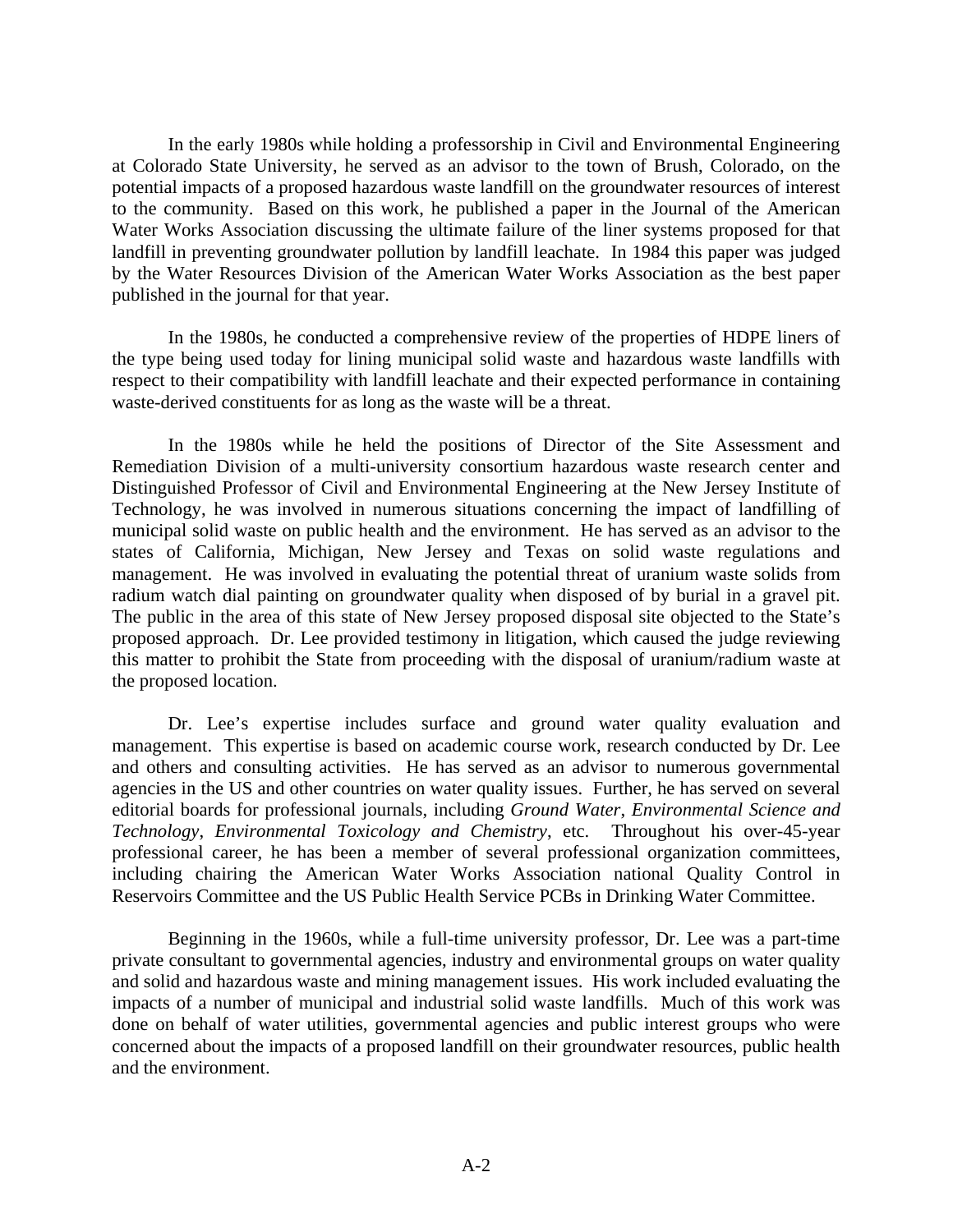In 1989, he retired after 30 years of graduate-level university teaching and research and expanded the part-time consulting that he had been doing with governmental agencies, industry and community and environmental groups into a full-time activity. A principal area of his work since then has been assisting water utilities, municipalities, industry, community and environmental groups, agricultural interests and others in evaluating the potential public health and environmental impacts of proposed or existing hazardous, as well as municipal solid waste landfills. He has been involved in the review of approximately 85 different landfills and waste piles (tailings) in various parts of the United States and in other countries, including 12 hazardous waste landfills, eight Superfund site landfills and five construction and demolition waste landfills. He has also served as an advisor to a hazardous waste landfill developer and to IBM corporate headquarters and other companies on managing hazardous wastes.

 Dr. Anne Jones-Lee (his wife) and he have published extensively on the issues that should be considered in developing new or expanded municipal solid waste and hazardous waste landfills in order to protect the health, groundwater resources, environment and interests of those within the sphere of influence of the landfill. Their over 120 professional papers and reports on landfilling issues provide guidance not only on the problems of today's minimum US EPA Subtitle D landfills, but also on how landfilling of non-recyclable wastes can and should take place to protect public health, groundwater resources, the environment, and the interests of those within the sphere of influence of a landfill/waste management unit. They make many of their publications available as downloadable files from their web site, www.gfredlee.com.

 Their work on landfill issues has particular relevance to Superfund site remediation, since regulatory agencies often propose to perform site remediation by developing an onsite landfill or capping waste materials that are present at the Superfund site. The proposed approach frequently falls short of providing true long-term health and environmental protection from the landfilled/ capped waste.

 In the early 1990s, Dr. Lee was appointed to a California Environmental Protection Agency's Comparative Risk Project Human Health Subcommittee that reviewed the public health hazards of chemicals in California's air and water. In connection with this activity, Dr. Jones-Lee and he developed a report, "Impact of Municipal and Industrial Non-Hazardous Waste Landfills on Public Health and the Environment: An Overview," that served as a basis for the human health advisory committee to assess public health impacts of municipal landfills.

 In 2004 Dr Lee was selected as one of two independent peer reviewers by the Pottstown (PA) Landfill Closure Committee to review the adequacy of the proposed closure of the Pottstown Landfill to protect public health, groundwater resources and the environment for as long as the wastes in the closed landfill will be a threat.

 In addition to teaching and serving as a consultant in environmental engineering for over 40 years, Dr. Lee is a registered professional engineer in the state of Texas and a Diplomate in the American Academy of Environmental Engineers (AAEE). The latter recognizes his leadership roles in the environmental engineering field. He has served as the chief examiner for the AAEE in north-central California and New Jersey, where he has been responsible for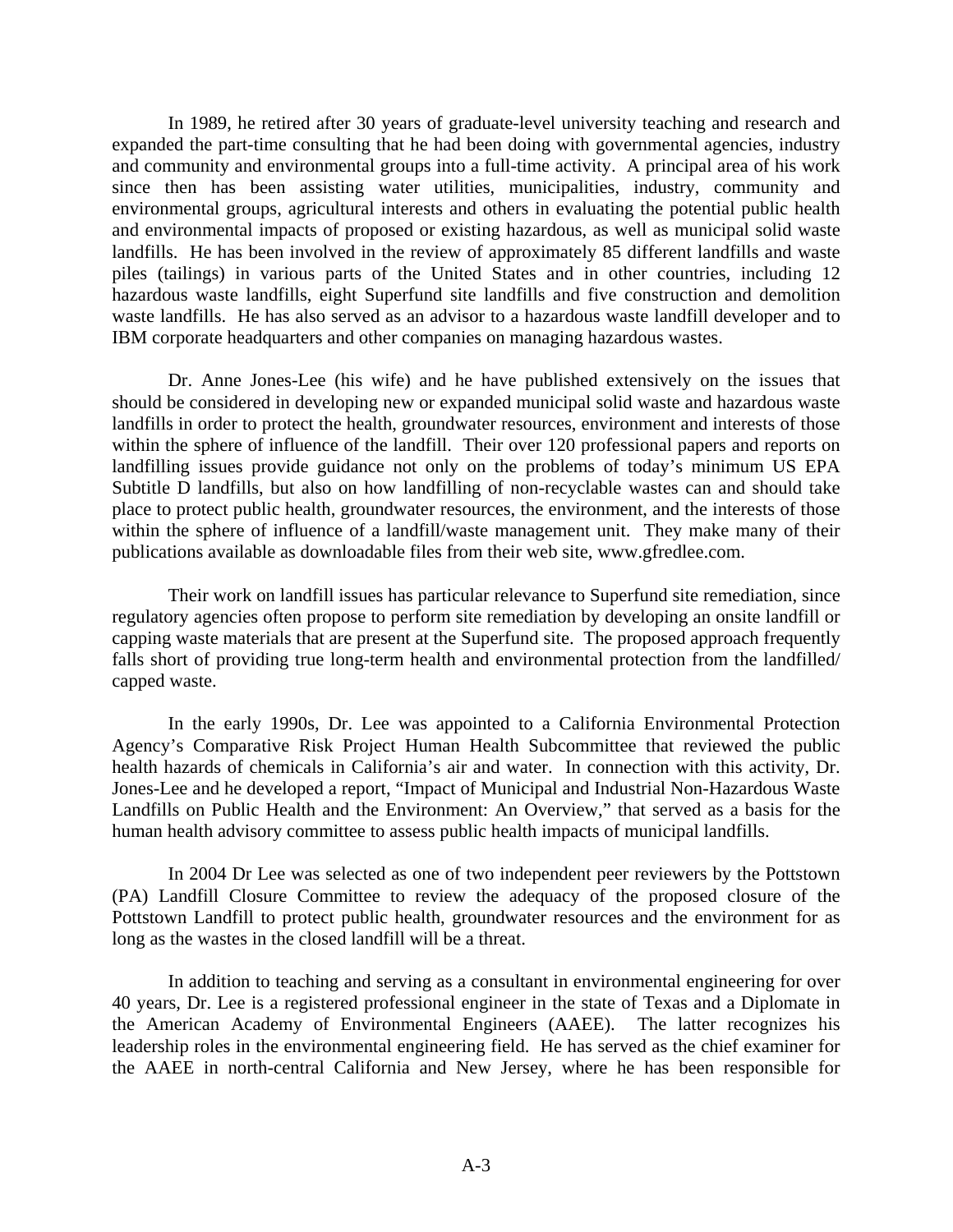administering examinations for professional engineers with extensive experience and expertise in various aspects of environmental engineering, including solid and hazardous waste management.

 His work on landfill impacts has included developing and presenting several two-day short-courses devoted to landfills and groundwater quality protection issues. These courses have been presented through the American Society of Civil Engineers, the American Water Resources Association, and the National Ground Water Association in several United States cities, including New York, Atlanta, Seattle and Chicago, and the University of California Extension Programs at several of the UC campuses, as well as through other groups. He has also participated in a mine waste management short-course organized by the University of Wisconsin-Madison and the University of Nevada. He has been an American Chemical Society tour speaker, where he is invited to lecture on landfills and groundwater quality protection issues, as well as domestic water supply water quality issues throughout the United States.

 Throughout Dr. Lee's 30-year university graduate-level teaching and research career and his subsequent 16-year private consulting career, he has been active in developing professional papers and reports that are designed to help regulatory agencies and the public gain technical information on environmental quality management issues. Drs. Lee and Jones-Lee have provided a number of reviews on issues pertinent to the appropriate landfilling of solid wastes. Their most comprehensive review of municipal solid waste landfilling issues is what they call the "Flawed Technology of Subtitle D Landfilling of Municipal Solid Waste," which was originally developed in 1992, and redeveloped and updated in the fall of 2004. Between the two versions they have published numerous invited and contributed papers that provide information on various aspects of municipal solid waste landfilling, with emphasis on protecting public health and the environment from waste components for as long as they will be a threat. The "Flawed Technology" review has been periodically updated, including the most recent update in March 2006, which can be found on their website at

http://www.members.aol.com/apple27298/SubtitleDFlawedTechnPap.pdf.

 This review provides a comprehensive, integrated discussion of the problems that can occur with minimum-design Subtitle D landfills and landfills developed in accord with state regulations that conform to minimum Subtitle D requirements. The "Flawed Technology" review contains a listing of the various reviews that Drs. Lee and Jones-Lee have developed, as well as peer-reviewed literature. Over 40 peer-reviewed papers are cited in "Flawed Technology" supporting issues discussed in this review.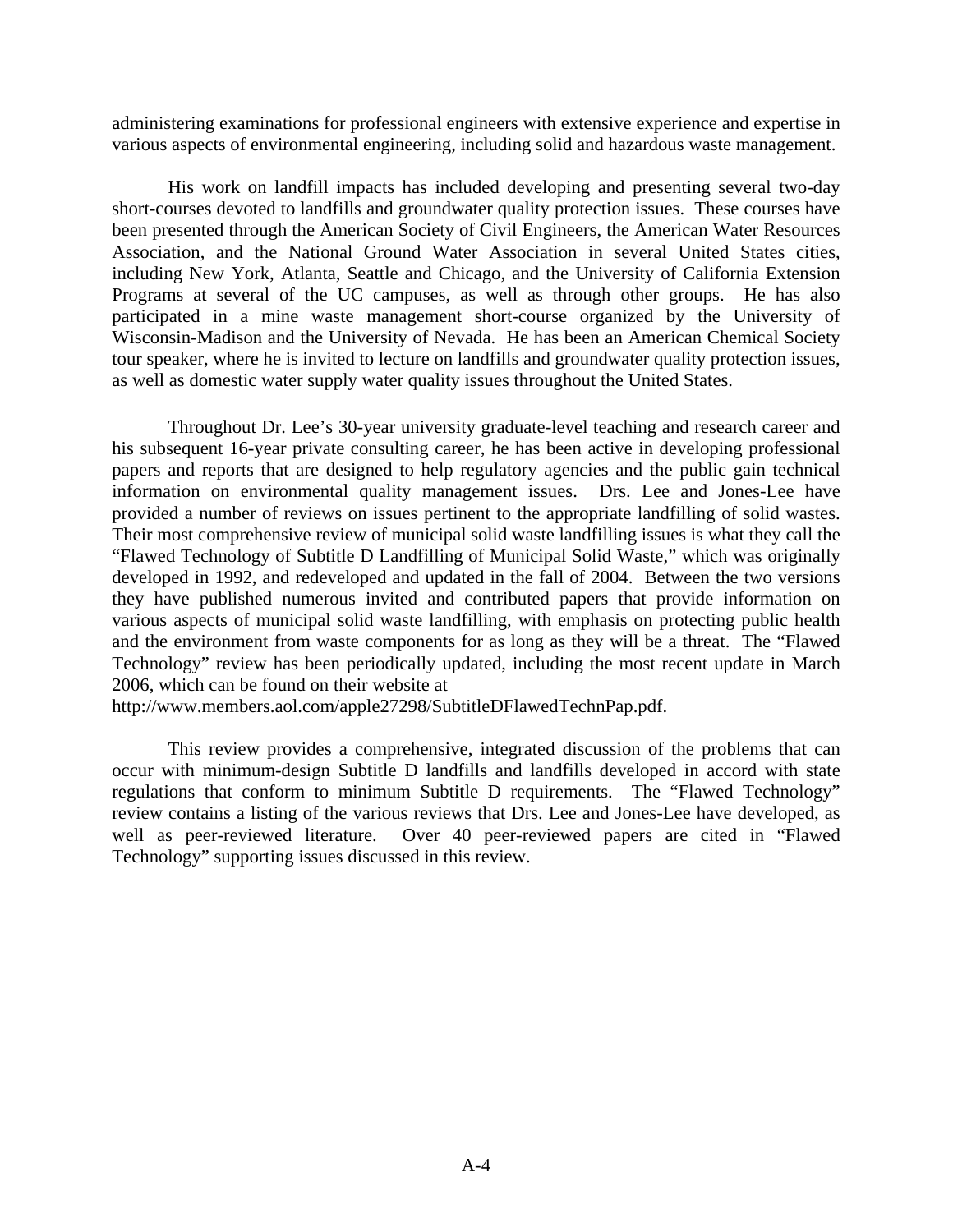#### **SUMMARY BIOGRAPHICAL INFORMATION**

- NAME: G. Fred Lee
- ADDRESS: 27298 E. El Macero Dr. El Macero, CA 95618-1005
- DATE & PLACE OF BIRTH: TELEPHONE: July 27, 1933 530/753-9630 Delano, California, USA (home/office)
- 

E-MAIL: gfredlee@aol.com WEBPAGE: http://www.gfredlee.com

### **EDUCATION**

- Ph.D. Environmental Engineering & Environmental Science, Harvard University, Cambridge, Mass. 1960 M.S.P.H. Environmental Science-Environmental Chemistry, School of Public Health, University of North Carolina, Chapel Hill, NC 1957
- B.A. Environmental Health Science, San Jose State College, San Jose, CA 1955

#### **ACADEMIC AND PROFESSIONAL EXPERIENCE**

#### **Current Position:**

Consultant, President, G. Fred Lee and Associates

#### **Previous Positions:**

- Distinguished Professor, Civil and Environmental Engineering, New Jersey Institute of Technology, Newark, NJ, 1984-89
- Senior Consulting Engineer, EBASCO-Envirosphere, Lyndhurst, NJ (part-time), 1988-89
- Coordinator, Estuarine and Marine Water Quality Management Program, NJ Marine Sciences Consortium Sea Grant Program, 1986
- Director, Site Assessment and Remedial Action Division, Industry, Cooperative Center for Research in Hazardous and Toxic Substances, New Jersey Institute of Technology et al., Newark, NJ, 1984-1987
- Professor, Department of Civil and Environmental Engineering, Texas Tech University, 1982-1984

Professor, Environmental Engineering, Colorado State University, 1978-1982

- Professor, Environmental Engineering & Sciences; Director, Center of Environmental Studies, University of Texas at Dallas, 1973-1978
- Professor of Water Chemistry, Department of Civil & Environmental Engineering, University of Wisconsin-Madison, 1961-1973

Registered Professional Engineer, State of Texas, Registration No. 39906

Diplomate, American Academy of Environmental Engineers, Certificate No. 0701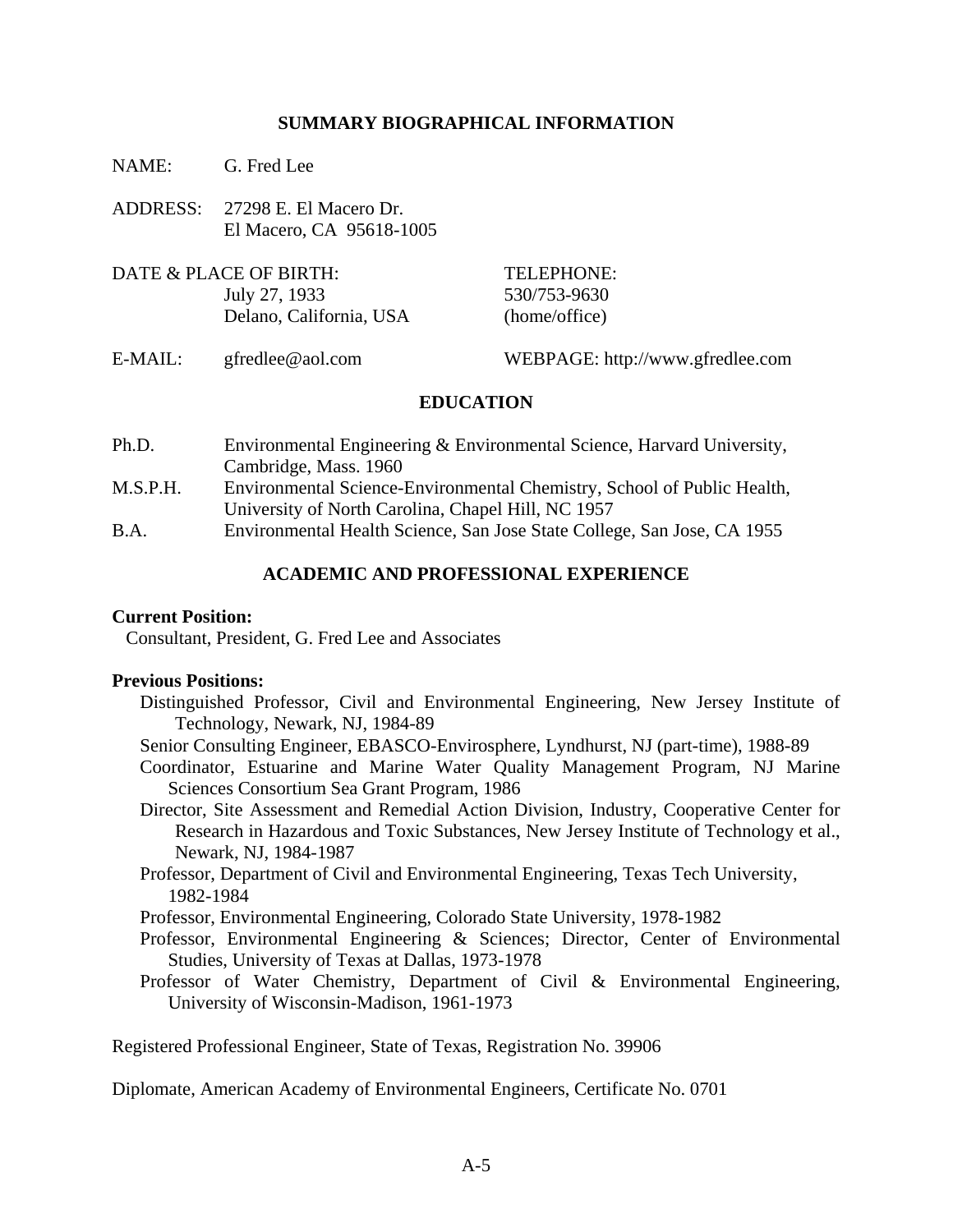## **PUBLICATIONS AND AREAS OF ACTIVITY**

Published over 1,100 professional papers, chapters in books, professional reports, and similar materials. The topics covered include:

- Studies on sources, significance, fate and the development of control programs for chemicals in aquatic and terrestrial systems.
- Analytical methods for chemical contaminants in fresh and marine waters.
- Landfills and groundwater quality protection issues.
- Impact of landfills on public health and environment.
- Environmental impact and management of various types of wastewater discharges including municipal, mining, electric generating stations, domestic and industrial wastes, paper and steel mill, refinery wastewaters, etc.

Stormwater runoff water quality evaluation and BMP development for urban areas and highways.

Eutrophication causes and control, groundwater quality impact of land disposal of municipal and industrial wastes, environmental impact of dredging and dredged material disposal, water quality modeling, hazard assessment for new and existing chemicals, water quality and sediment criteria and standards, water supply water quality, assessment of actual environmental impact of chemical contaminants on water quality.

Publications of G. Fred Lee & Associates since the mid-1980s are available from www.gfredlee.com. Of particular relevance to the comments presented herein are the publications on

- landfill and waste pile issues (http://www.gfredlee.com/plandfil2.htm),
- contaminated sediments (http://www.gfredlee.com/psedqual2.htm),
- hazardous chemical sites (http://www.gfredlee.com/phazchem2.htm, and
- surface water quality (http://www.gfredlee.com/pwwqual2.htm).

### **LECTURES**

Presented over 760 lectures at professional society meetings, universities, and to professional and public groups.

#### **GRANTS AND AWARDS**

Principal investigator for over six million dollars of contract and grant research in the water quality and solid and hazardous waste management field.

#### **GRADUATE WORK CONDUCTED UNDER SUPERVISION OF G. FRED LEE**

Over 90 M.S. theses and Ph.D. dissertations have been completed under the supervision of Dr. Lee.

#### **ADVISORY ACTIVITIES**

Consultant to numerous international, national and regional governmental agencies, community and environmental groups and industries.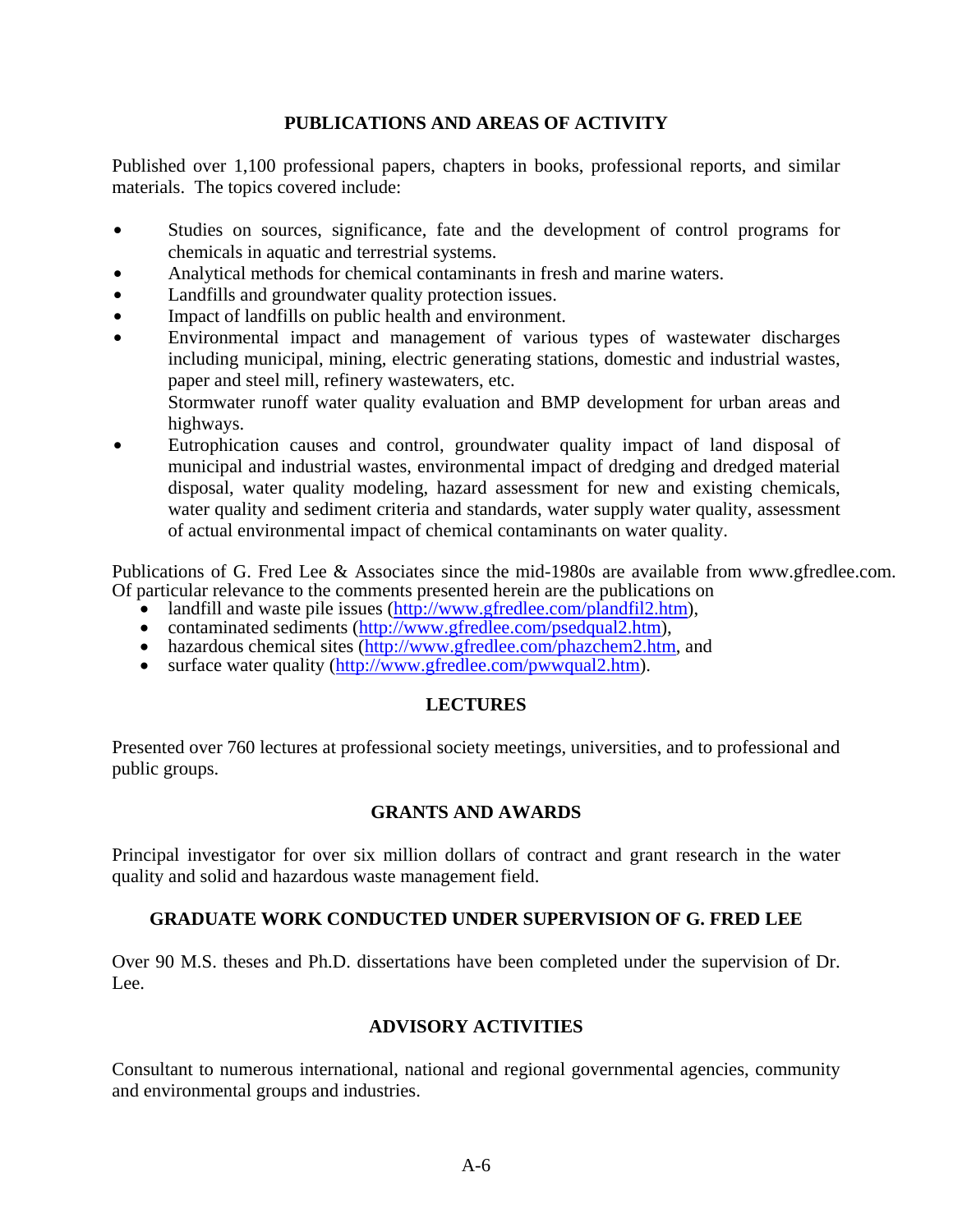| <b>Arizona</b><br>(State Landfilling Regulations)  | Verde Valley - Copper Tailings Pile Closure<br>Mobile - Southpoint Landfill                                                                                                                                                                                                                                                                                                                                                                                                                                                                                                                                                                                                                                                                                                                                                                                                                                                                                                                                                                                                                                                                          |
|----------------------------------------------------|------------------------------------------------------------------------------------------------------------------------------------------------------------------------------------------------------------------------------------------------------------------------------------------------------------------------------------------------------------------------------------------------------------------------------------------------------------------------------------------------------------------------------------------------------------------------------------------------------------------------------------------------------------------------------------------------------------------------------------------------------------------------------------------------------------------------------------------------------------------------------------------------------------------------------------------------------------------------------------------------------------------------------------------------------------------------------------------------------------------------------------------------------|
| California<br>(State Landfilling Regulations)      | Colusa County - CERRS Landfill<br>San Gabriel Valley - Azusa Landfill (Superfund Site)<br>City of Industry - Puente Hills Landfill<br>North San Diego County, 3 landfills<br>San Diego County - Gregory Canyon Landfill<br>El Dorado County Landfill<br><b>Yolo County Landfill</b><br>Half Moon Bay - Apanolio Landfill<br>Pittsburg - Keller Canyon Landfill<br>Chuckwalla Valley - Eagle Mountain Landfill<br>Mountain View - Mountain View Landfill<br>Barstow - Hidden Valley (Hazardous Waste)<br>Mohave Desert - Broadwell Landfill (Hazardous Waste)<br>Cadiz - Bolo Station-Rail Cycle Landfill<br>University of California-Davis Landfills (4) (3 Superfund Site)<br>San Marcos - San Marcos Landfill<br>Placer County - Western Regional Sanitary Landfill<br>Placer County - Turkey Carcass Disposal Pits<br>Imperial County - Mesquite Landfill<br>Los Angeles County - Calabasas Landfill and Palos Verdes Landfill<br>Contra Costa County - Concord Naval Weapons Station Tidal LF (Superfund)<br>Nevada County - Lava Cap Mine Area Landfill (Superfund Site)<br>Sylmar - Sunshine Canyon Landfill<br>Roseville - Roseville Landfill |
| Colorado<br>(State Landfilling Regulations)        | Last Chance/Brush - (Hazardous Waste Landfill)<br>Denver - Lowry (Hazardous Waste Landfill)<br>Telluride/Idarado Mine Tailings                                                                                                                                                                                                                                                                                                                                                                                                                                                                                                                                                                                                                                                                                                                                                                                                                                                                                                                                                                                                                       |
| <b>Delaware</b>                                    | Various MSW landfills – Evaluate past disposal of industrial wastes                                                                                                                                                                                                                                                                                                                                                                                                                                                                                                                                                                                                                                                                                                                                                                                                                                                                                                                                                                                                                                                                                  |
| Florida                                            | Alachua County Landfill                                                                                                                                                                                                                                                                                                                                                                                                                                                                                                                                                                                                                                                                                                                                                                                                                                                                                                                                                                                                                                                                                                                              |
| Georgia                                            | Meriwether County - Turkey Run Landfill<br>Hancock County - Culverton Plantation Landfill                                                                                                                                                                                                                                                                                                                                                                                                                                                                                                                                                                                                                                                                                                                                                                                                                                                                                                                                                                                                                                                            |
| <b>Illinois</b><br>(State Landfilling Regulations) | Crystal Lake - McHenry County Landfill<br>Wayne County Landfill<br>Kankakee County - Kankakee Landfill<br>Peoria County - Peoria Waste Disposal (Hazardous Waste)                                                                                                                                                                                                                                                                                                                                                                                                                                                                                                                                                                                                                                                                                                                                                                                                                                                                                                                                                                                    |
| <b>Indiana</b><br>(State Landfilling Regulations)  | Posey County Landfill<br>New Haven-Adams Center Landfill (Hazardous Waste)                                                                                                                                                                                                                                                                                                                                                                                                                                                                                                                                                                                                                                                                                                                                                                                                                                                                                                                                                                                                                                                                           |
| Louisiana                                          | New Orleans vicinity - Gentilly Landfill                                                                                                                                                                                                                                                                                                                                                                                                                                                                                                                                                                                                                                                                                                                                                                                                                                                                                                                                                                                                                                                                                                             |
| <b>Michigan</b><br>(State Landfilling Regulations) | Menominee Township - Landfill<br>Ypsilanti- Waste Disposal Inc. (Hazardous Waste - PCB's)                                                                                                                                                                                                                                                                                                                                                                                                                                                                                                                                                                                                                                                                                                                                                                                                                                                                                                                                                                                                                                                            |
| <b>Minnesota</b>                                   | Reserve Mining Co., Silver Bay - taconite tailings<br>Wright County - Superior FCR Landfill                                                                                                                                                                                                                                                                                                                                                                                                                                                                                                                                                                                                                                                                                                                                                                                                                                                                                                                                                                                                                                                          |
| <b>Missouri</b>                                    | Jefferson County - Bob's Home Service (Hazardous Waste)                                                                                                                                                                                                                                                                                                                                                                                                                                                                                                                                                                                                                                                                                                                                                                                                                                                                                                                                                                                                                                                                                              |

# **Landfills Evaluated by G. Fred Lee and Anne Jones-Lee**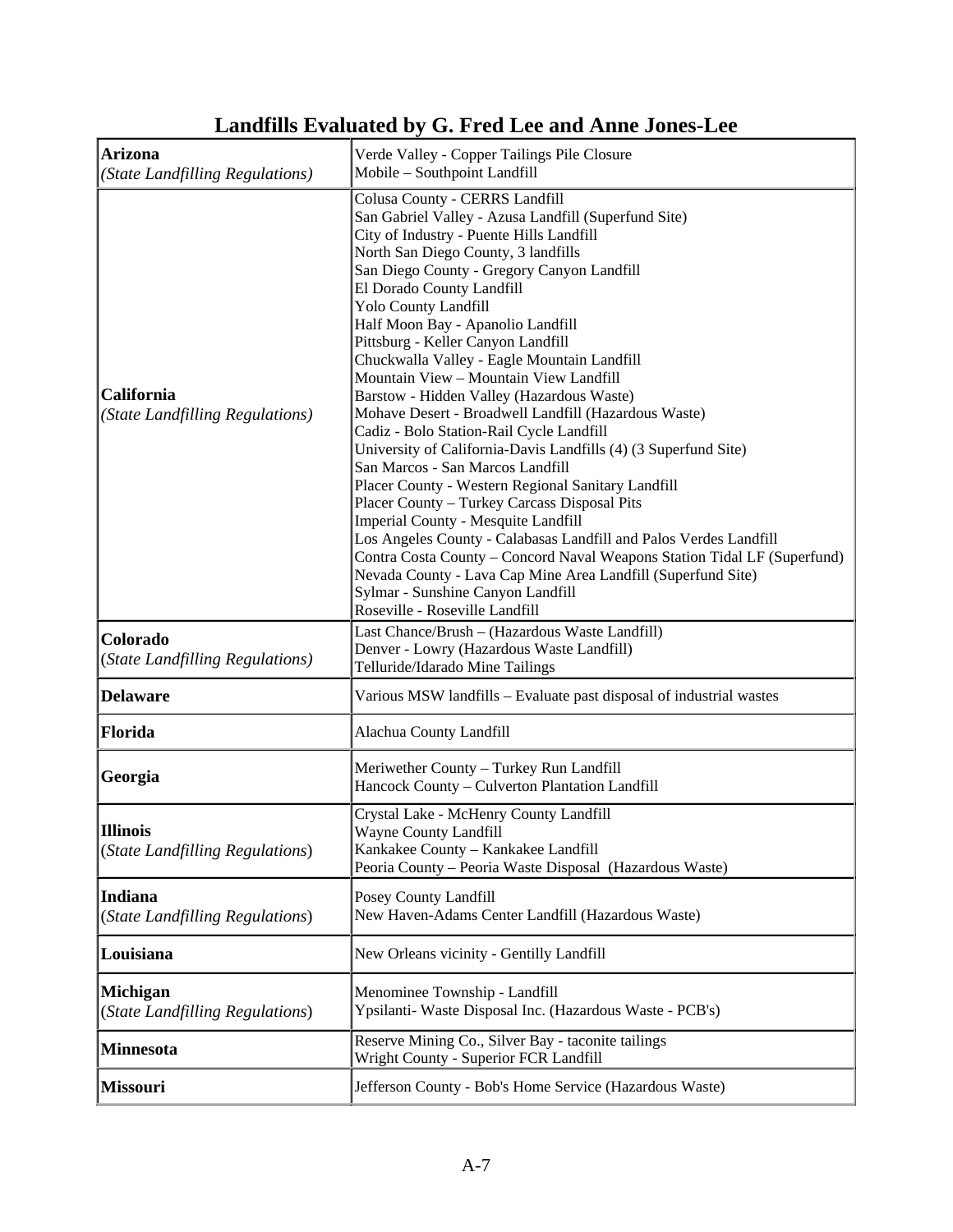| <b>New Jersey</b>                                  | Fort Dix Landfill (Superfund Site)<br>Cherry Hill - GEMS (Superfund Site)<br>Lyndhurst - Meadowlands Landfill<br>Scotch Plains - Leaf Dump                                              |
|----------------------------------------------------|-----------------------------------------------------------------------------------------------------------------------------------------------------------------------------------------|
| <b>New York</b>                                    | Staten Island - Fresh Kills Landfill,<br>Niagara Falls Landfill - (Hazardous Waste),<br>New York City - Ferry Point Landfill                                                            |
| <b>North Dakota</b>                                | Turtle River Township - Grand Forks Balefill Facility Landfill                                                                                                                          |
| Ohio                                               | Clermont County - BFI/CECOS Landfill (Hazardous Waste)<br>Huber Heights - Taylorville Road Hardfill Landfill (Cⅅ)<br>Morrow County - Washington and Harmony Townships Cⅅ Landfills      |
| Pennsylvania                                       | Pottstown - Pottstown Landfill                                                                                                                                                          |
| <b>Rhode Island</b>                                | Richmond – Landfill (C&D)                                                                                                                                                               |
| <b>South Carolina</b>                              | Spartanburg - Palmetto Landfill                                                                                                                                                         |
| Texas                                              | Dallas/Sachse-Landfill<br>Fort Worth - Acme Brick Landfill (Hazardous Waste)<br>City of Dallas - Jim Miller Road Landfill<br>Pasadena - Mobil Mining and Minerals industrial waste pile |
| Vermont                                            | Coventry, Vermont - Coventry Landfill                                                                                                                                                   |
| Washington                                         | Tacoma - 304th and Meridian Landfill                                                                                                                                                    |
| <b>Wisconsin</b>                                   | Madison and Wausau Landfills                                                                                                                                                            |
| <b>INTERNATIONAL LANDFILLS</b>                     |                                                                                                                                                                                         |
| <b>Belize</b>                                      | Mile 27 Landfill                                                                                                                                                                        |
| Ontario, Canada<br>(Prov. Landfilling Regulations) | Greater Toronto Area - Landfill Siting Issues<br>Kirkland Lake - Adams Mine Site Landfill<br>Pembroke - Cott Solid Waste Disposal Areas                                                 |
| Manitoba, Canada                                   | Winnipeg Area - Rosser Landfill                                                                                                                                                         |
| New Brunswick, Canada                              | St. John's - Crane Mountain Landfill                                                                                                                                                    |
| <b>England</b>                                     | Mercyside Waste Disposal Bootle Landfill                                                                                                                                                |
| <b>Hong Kong</b>                                   | Three New MSW Landfills                                                                                                                                                                 |
| <b>Ireland</b>                                     | County Cork - Bottlehill Landfill<br>County Clare - Central Waste Management Facility, Ballyduff                                                                                        |
| Korea                                              | Yukong Gas Co. - Hazardous Waste Landfill                                                                                                                                               |
| <b>Mexico</b><br>(Haz. Waste Landfilling Reg.)     | San Luis Pontosi Landfill- (Hazardous Waste)                                                                                                                                            |
| <b>New Zealand</b>                                 | North Waikato Regional Landfill                                                                                                                                                         |
| <b>Puerto Rico</b>                                 | Salinas - Campo Sur Landfill                                                                                                                                                            |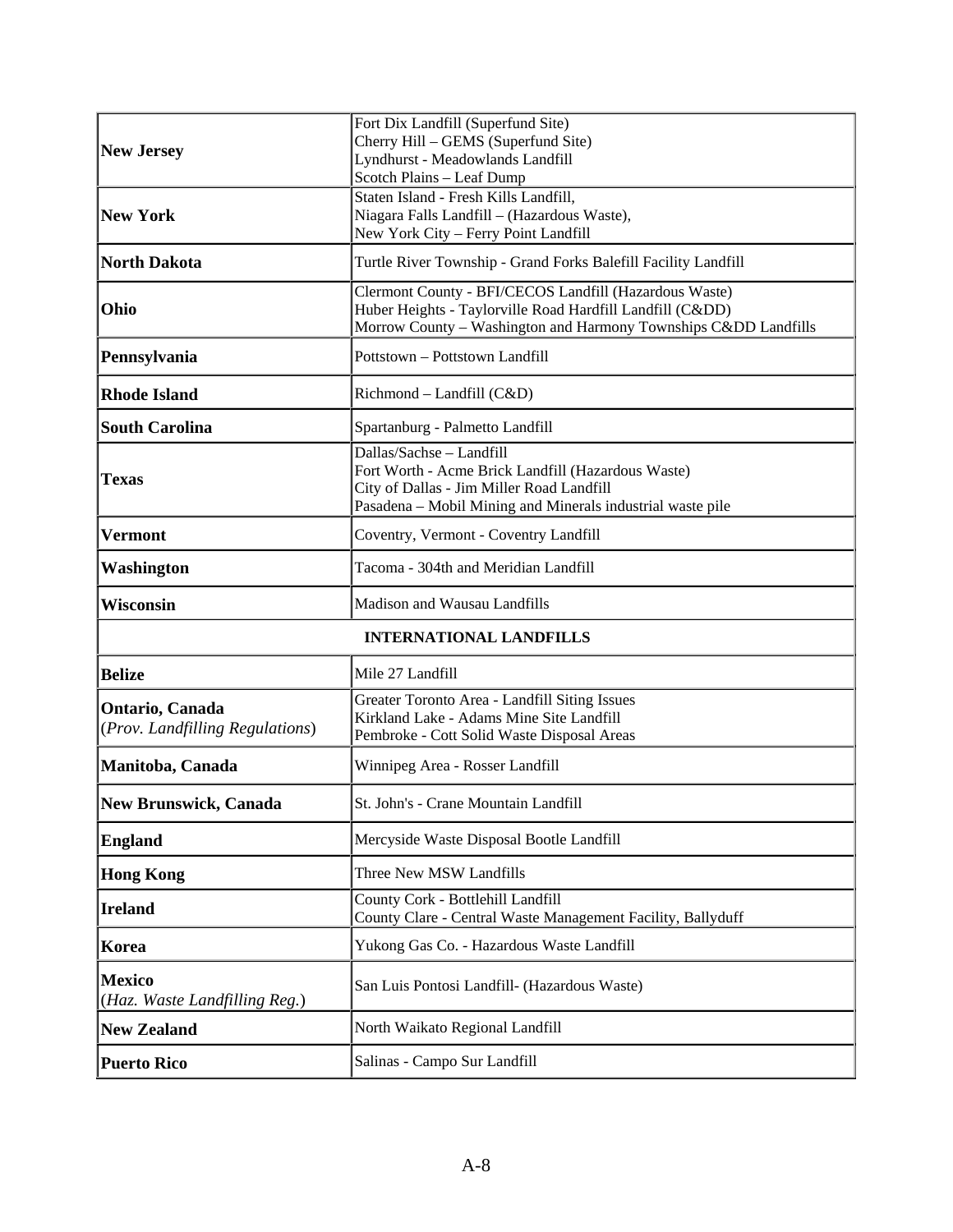#### **Surface and Groundwater Quality Evaluation and Management and Municipal Solid & Industrial Hazardous Waste Landfills**

http://www.gfredlee.com

Dr. G. Fred Lee and Dr. Anne Jones-Lee have prepared professional papers and reports on the various areas in which they are active in research and consulting including domestic water supply water quality, water and wastewater treatment, water pollution control, and the evaluation and management of the impacts of solid and hazardous wastes. Publications are available in the following areas:

Landfills and Groundwater Quality Protection Water Quality Evaluation and Management for Wastewater Discharges Stormwater Runoff, Ambient Waters and Pesticide Water Quality Management Issues, TMDL Development, Water Quality Criteria/Standards Development and Implementation Impact of Hazardous Chemicals -- Superfund LEHR Superfund Site Reports to DSCSOC Lava Cap Mine Superfund Site reports to SYRCL Smith Canal Contaminated Sediment -- Aquafund, BPTCP, Sediment Quality Criteria Domestic Water Supply Water Quality Excessive Fertilization/Eutrophication, Nutrient Criteria Reuse of Reclaimed Wastewaters Watershed Based Water Quality Management Programs: Sacramento River Watershed Program Delta -- CALFED Program Upper Newport Bay Watershed Program San Joaquin River Watershed DO and OP Pesticide TMDL Programs

Stormwater Runoff Water Quality Science/Engineering Newsletter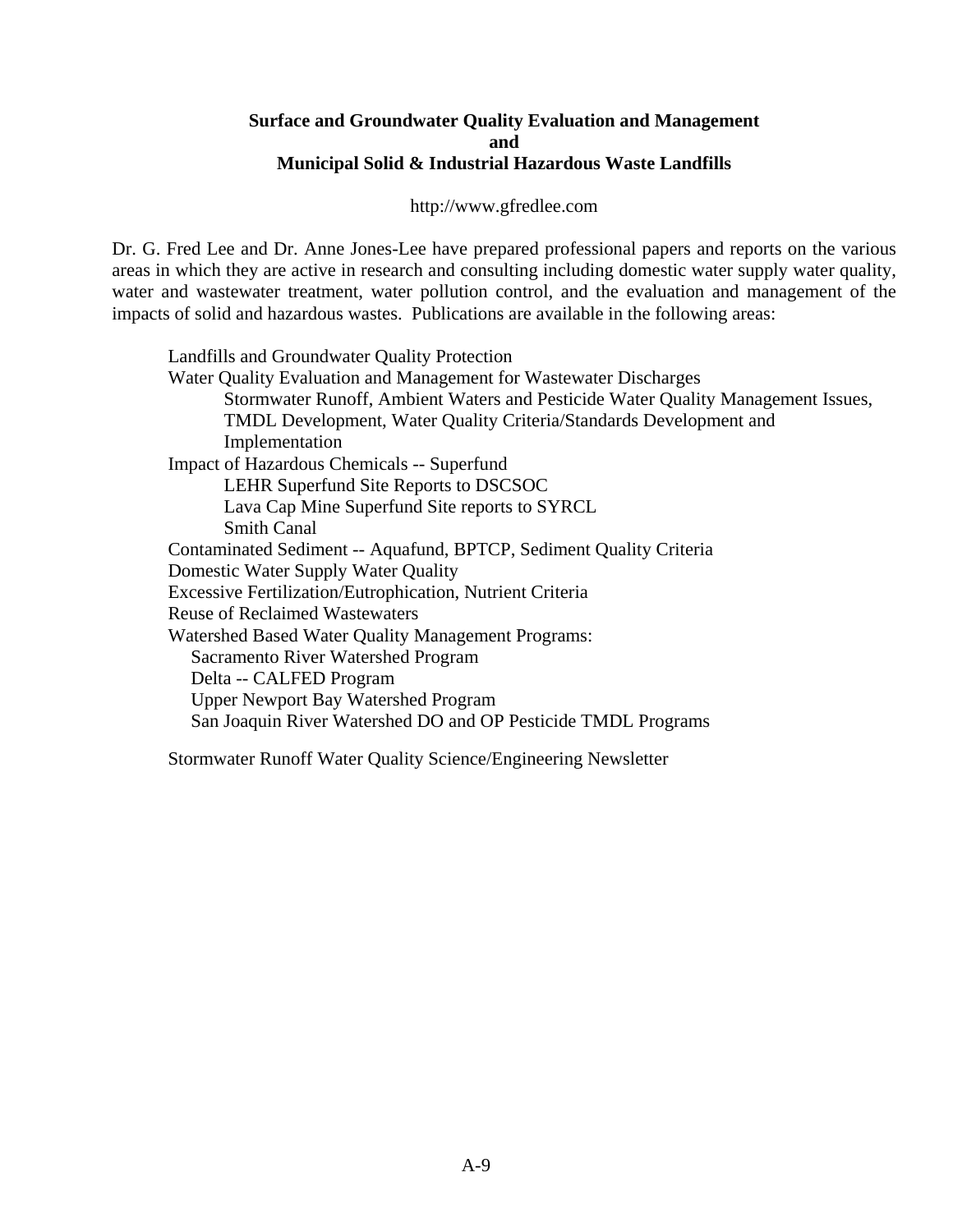#### **G. Fred Lee Advisory Services**

G. Fred Lee & Associates was organized in the late 1960s to cover the part-time consulting activities that Dr. Lee undertook while a full-time university professor. In 1989, when Dr. Lee retired from 30 years of graduate-level teaching and research, he and Dr. Anne Jones-Lee, who was also a university professor, expanded G. Fred Lee & Associates into a full-time business activity. Examples of governmental agencies, consulting firms, citizens groups, industries and others for whom G. Fred Lee has served as an advisor include the following:

U.S. Environmental Protection Agency - Various Locations Vison, Elkins, Searls, Connally & Smith, Attorneys - Houston, TX International Joint Commission for the Great Lakes U.S. Public Health Service - Washington, DC Attorney General, State of Texas - Austin, TX Madison Metropolitan Sewerage District - Madison, WI Great Lakes Basin Commission - Windsor, Ontario U.S. Army Environmental Hygiene Agency - Edgewood Arsenal, MD City of Madison - Madison, WI Council on Environmental Quality - Washington, DC National Academies of Sciences and Engineering - Washington, DC Water Quality Board State of Texas - Austin, TX U.S. General Accounting Office - Washington, DC U.S. Army Corps of Engineers - Vicksburg, MS Tennessee Valley Authority - Various locations in Tennessee Valley National Oceanic & Atmospheric Administration - Various locations Organization for Economic Cooperation & Development - Paris Attorney General, State of Illinois - Chicago, IL State of Texas Hazardous Waste Legislative Committee - Austin State of New Mexico Environmental Improvement Agency - Santa Fe New York District Corps of Engineers - New York, NY San Francisco District Corps of Engineers - San Francisco, CA Wisconsin Electric Power Company - Milwaukee, WI WAPORA - Washington, DC Reserve Mining Company - Silver Bay, MN United Engineers - Philadelphia, PA Automated Environmental Systems - Long Island, NY Procter & Gamble Company - Cincinnati, OH Inland Steel Development Company - Chicago, IL Kennecott Copper Corporation - Salt Lake City, UT U.S. Steel Corporation - Pittsburgh, PA Nekoosa Edwards, Inc. - WI Zimpro, Inc. - Rothschild, WI FMC Corporation - Philadelphia, PA Acme Brick Company - Forth Worth, TX Monsanto Chemical Company - St. Louis, MO Gould, Inc. - Cleveland, OH Illinois Petroleum Council - Chicago, IL Inland Steel Corporation - Chicago, IL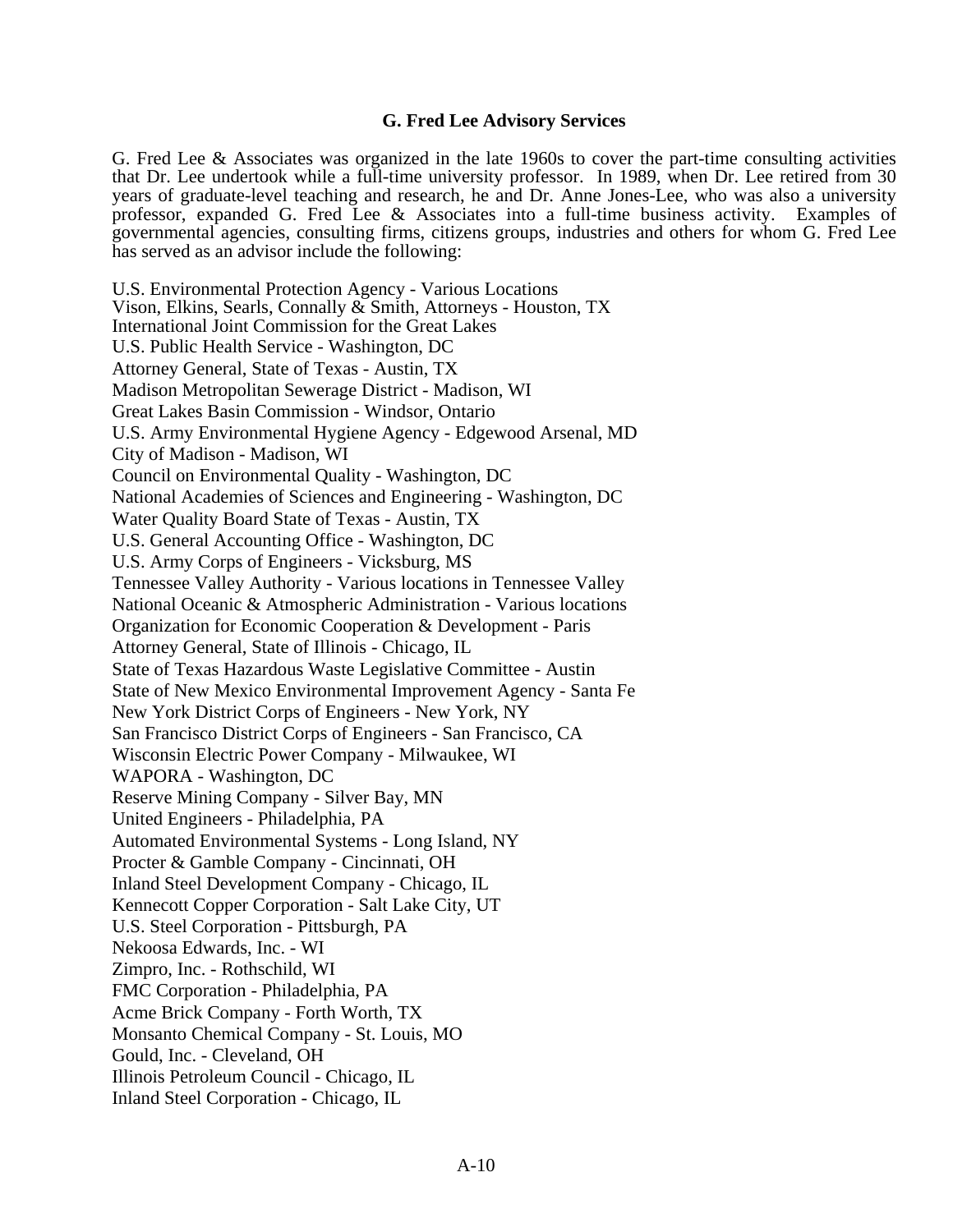Industrial Biotest Laboratories - Northbrook, IL Wisconsin Pulp & Paper Industries - Upper Fox Valley, WI Thilmany Pulp & Paper Company - Green Bay, WI Chicago Park District - Chicago, IL Nalco Chemical Company - Chicago, IL Boise Cascade Development Company - Chicago, IL Foley & Lardner, Attorneys - Milwaukee, WI Timken & Lonsdorf, Attorneys - Wausau, WI Strasburger, Price, Kelton, Martin & Unis, Attorneys - Dallas, TX Rooks, Pitts, Fullagar & Poust, Attorneys - Chicago, IL Jones, Day, Cockley & Reaves, Attorneys - Cleveland, OH Sullivan, Hanft, Hastings, Fride & O'Brien, Attorneys - Duluth, MN Hinshaw, Culbertson, Molemann, Hoban & Fuller, Attnys - Chicago, IL Colorado Springs - Colorado Springs, CO Mayer, Brown & Platt, Attorneys - Chicago, IL Pueblo Area Council of Governments - Pueblo, CO Platte River Power Authority - Fort Collins, CO Linquist & Vennum, Attorneys - Minneapolis, MN Norfolk District Corps of Engineers - Norfolk, VA Spanish Ministry of Public Works - Madrid, Spain The Netherlands - Rijkswaterstaat - Amsterdam, The Netherlands U.S. Department of Energy - Various locations in US King Industries - Norwalk, CT Attorney General, State of Florida - Tallahassee, FL State of Colorado Governor's Office - Denver, CO Cities of Fort Collins, Longmont, and Loveland - CO E.I. DuPont - Wilmington, DE Allied Chemical Company - Morristown, NJ Outboard Marine - Waukegan, IL Amoco Oil Company - Denver, CO Appalachian Timber Services - Charleston, WV Mission Viejo Development - Denver, CO Fisher, Brown, Huddleston & Gun, Attorneys - Fort Collins, CO Tom Florczak, Attorney - Colorado Springs, CO Wastewater Authority - Burlington, VT Tad Foster, Attorney - Pueblo, CO Holmes, Roberts & Owen, Attorneys - Denver, CO Center for Energy and Environment Research - Puerto Rico City of Brush - Brush, CO Rock Island District Corps of Engineers - Rock Island, IL Santo Domingo Water Authority - Dominican Republic Ministry of Public Works and Environment - Buenos Aires, Argentina Neville Chemical - Pittsburgh, PA Fike Chemical Company - Huntington, WV Stauffer Chemical Company - Richmond, CA Adolph Coors Company - Golden, CO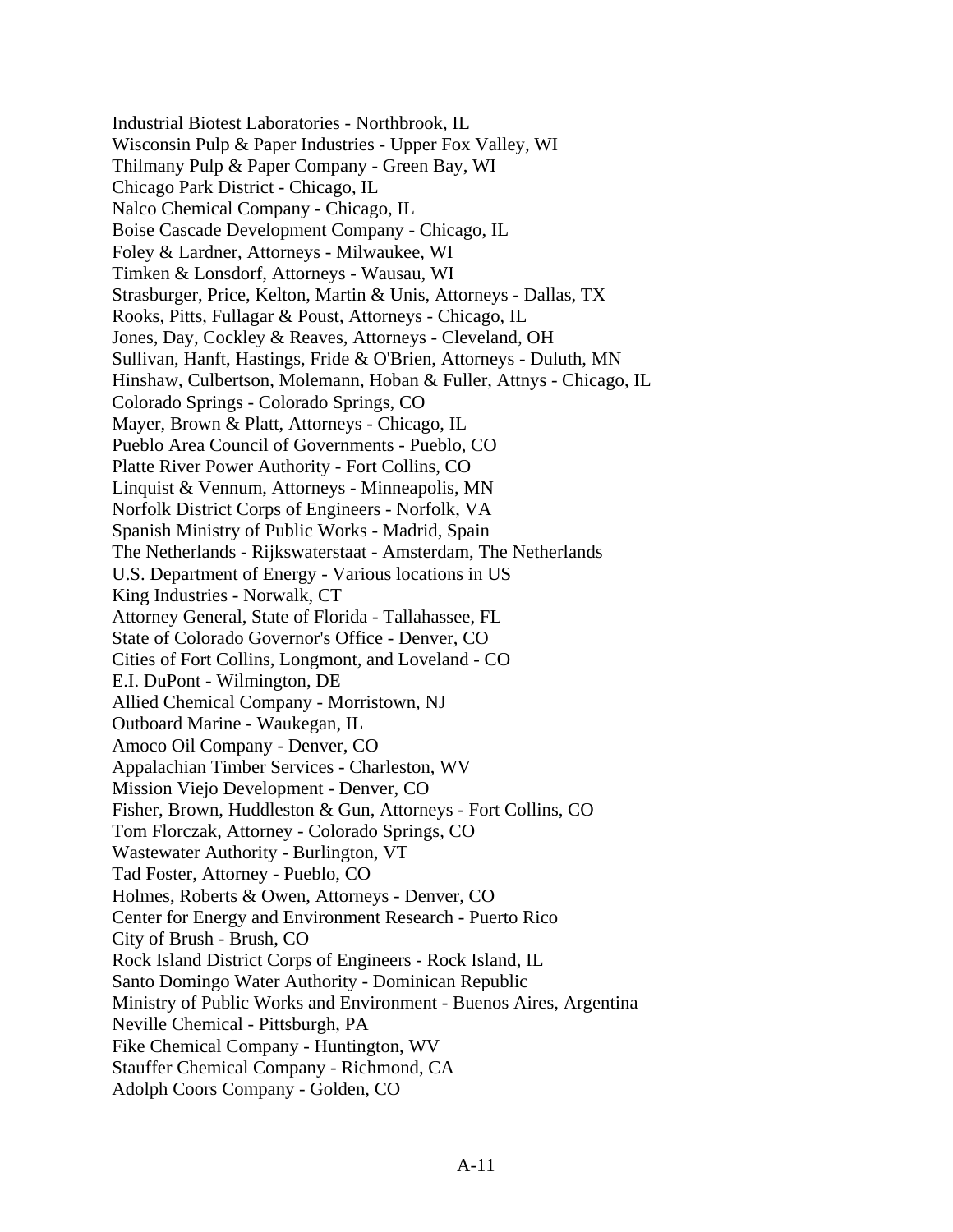Water Research Commission - South Africa Grinnell Fire Protection Systems - Lubbock, TX City of Lubbock Parks Department - Lubbock, TX National Planning Council - Amman, Jordan City of Olathe - Olathe, KS City of Lubbock - Lubbock, TX US AID - Amman, Jordan Buffalo Springs Lake Improvement Association - Buffalo Springs, TX Union Carbide Company - Charleston, WV Canadian River Municipal Water Authority - Lake Meredith, TX Mobil Chemical Company - Pasadena, TX Unilever Ltd. - Rotterdam, The Netherlands Brazos River Authority - Waco, TX U.S. Army Construction Engineering Research Laboratory - Champaign, IL James Yoho, Attorney - Danville, IL Zukowsky, Rogers & Flood, Attorneys - Crystal Lake, IL State of California Water Resources Control Board - Sacramento Public Service Electric & Gas - Newark, NJ Health Officer - Boonton Township, NJ Scotland & Robeson Counties - Lumberton, NC International Business Machines Corporation - White Plains, NY Newark Watershed Conservation & Development Authority - NJ State of Vermont Planning Agency - Montpelier, VT CDM, Inc. - Edison, NJ Attorney General, State of North Carolina - Raleigh, NC City of Vernon - Vernon, NJ Ebasco Services - Lyndhurst, NJ Kraft, Inc. - Northbrook IL, with work in Canada, FL and MN USSR Academy of Sciences - Moscow, USSR Tillinghast, Collins & Graham, Attorneys - Providence, RI City of Richmond, RI Idarado Mining Company - Telluride, CO Levy, Angstreich, Attorneys - Cherry Hill, NJ Newport City Development - Jersey City, NJ Orbe, Nugent & Collins, Attorneys - Ridgewood, NJ Schmeltzer, Aptaker & Shepard, Attorneys - Washington, DC CP Chemical - Sewaren, NJ Dan Walsh, Attorney - Carson City, NJ William Cody Kelly - Lake Tahoe, NV NJ Department of Environmental Protection - Trenton, NJ Hufstedler, Miller, Kaus & Beardsley, Attorneys - Los Angeles, CA Main San Gabriel Basin Watermaster - CA Metropolitan Water District of Southern California - Los Angeles, CA San Diego Unified Port District - San Diego, CA Delta Wetlands - CA Simpson Paper Company - Humboldt County, CA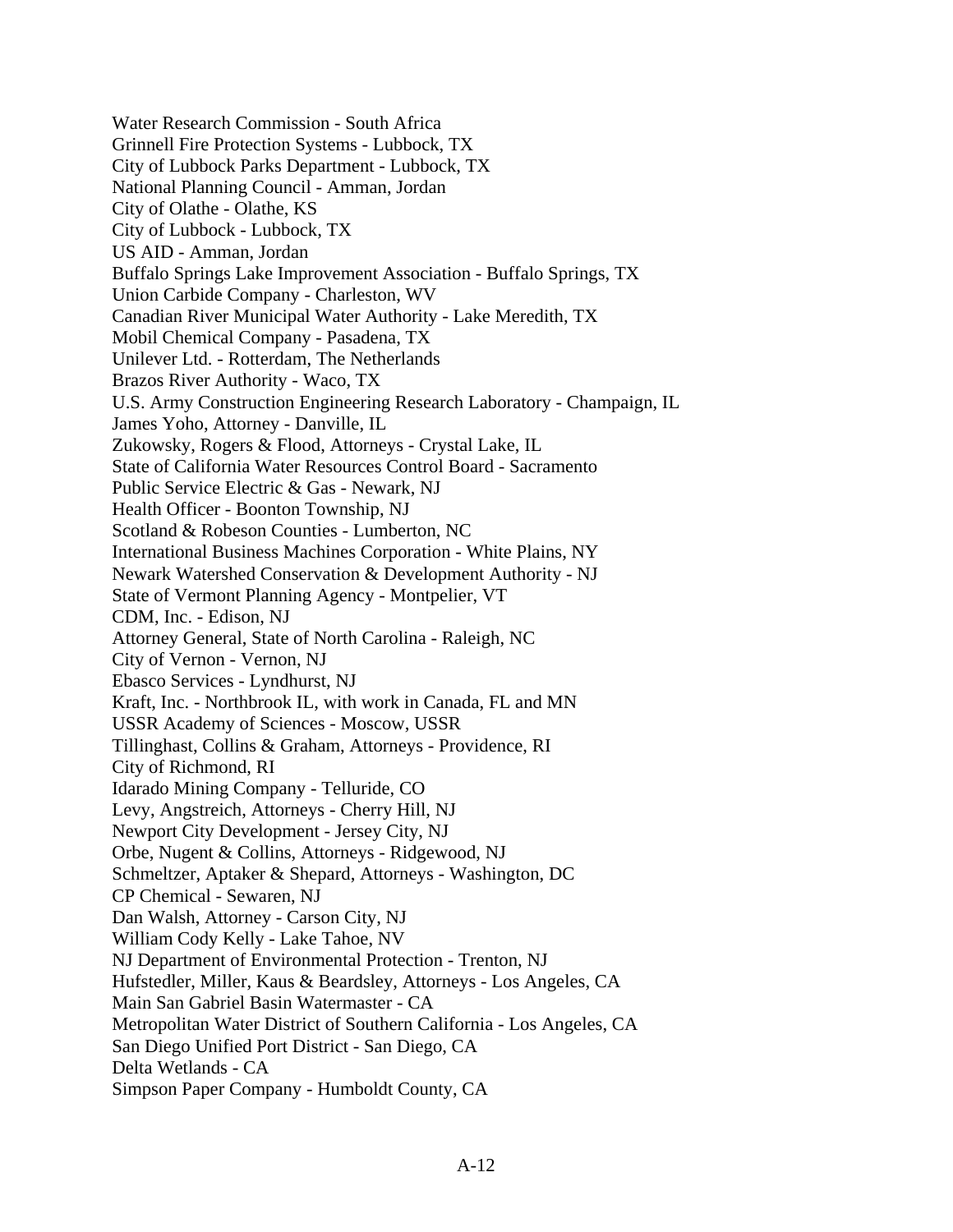City of Sacramento - CA Northern California Legal Services - Sacramento, CA Rocketdyne - Canoga Park, CA RR&C Development Co. - City of Industry, CA American Dental Association - Chicago, IL Emerald Environmental - Phoenix, AZ Clayton Chemical Company - Sauget, IL Stanford Ranch - Rocklin, CA Public Liaison Committee - Kirkland Lake, Ontario Miller Brewing Company, Los Angeles, CA ASARCO Inc., Tacoma, WA CALAMCO, Stockton, CA Yunkong Gas Company, South Korea Sutherlands, Pembroke, Ontario Silverado Constructors, Irvine, CA Agricultural Interests in Puerto Rico City of Winnipeg, Manitoba Strain Orchards, Colusa, CA Davis South Campus Superfund Oversight Committee, Davis, CA Monterrey County, California Housing Authority, Salinas, CA CROWD, Tacoma, WA Newport Beach, CA SOLVE, Phoenix, AZ Sports Fishing Alliance, San Francisco, CA Caltrans (California Department of Transportation) Citizens Group near St. John's, New Brunswick Colonna Shipyards, Norfolk, VA Clermont County, OH Wright County, MN Waikato River Protection Society, New Zealand Drobac & Drobac, Attorneys, Santa Cruz, CA Phelps Dunbar, L.L.P., Houston, TX Walters Williams & Co, New Zealand Environmental Protection Department, Hong Kong NYPRIG New York City, NY DeltaKeeper, Stockton City of Stockton, CA Central Valley Regional Water Quality Board, Sacramento, CA Carson Harbor Village, Carson, CA Sanitary District of Hammond, IN South Bay CARES, Los Angeles, CA Memphremagog Regional Council, Quebec, CANADA Mobile, AZ Pottstown Landfill Closure Committee, Pottstown, PA Grand Forks County Citizens Coalition, Grand Forks, ND Sunshine Canyon Landfill, Sylmar, CA Meriwether County, GA Hancock County, GA